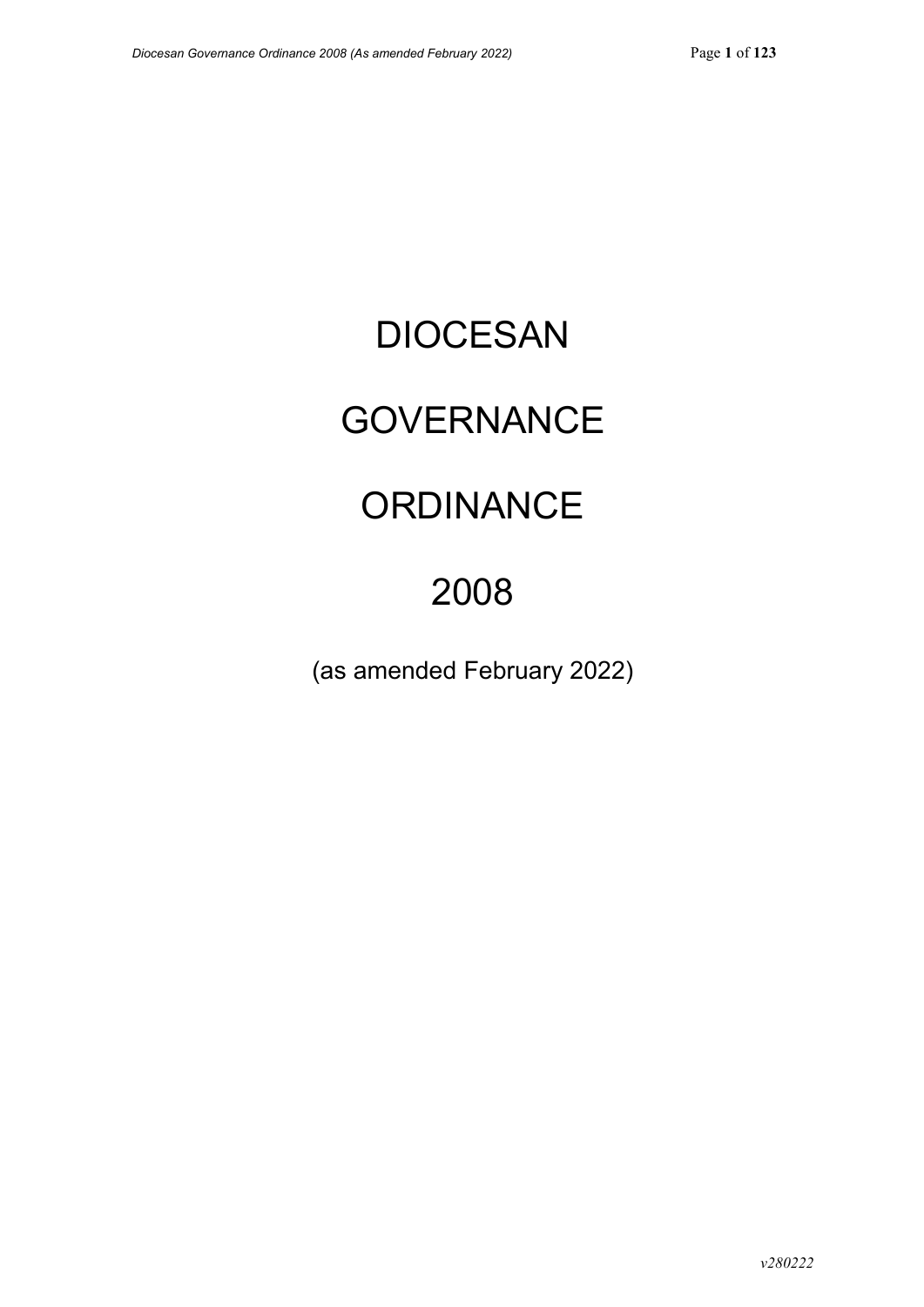# **TABLE OF CONTENTS**

| Chapter 12 - Clergy- Licences, Appointments and Entitlements59               |  |
|------------------------------------------------------------------------------|--|
|                                                                              |  |
|                                                                              |  |
|                                                                              |  |
| Chapter 16 - The Diocesan Buildings and Property Committee (Deleted 2022) 79 |  |
|                                                                              |  |
|                                                                              |  |
|                                                                              |  |
| Chapter 20 - Accounts, Audits and Annual Reports (Deleted 2016) 90           |  |
|                                                                              |  |
|                                                                              |  |
|                                                                              |  |
| Third Schedule - Form of Nomination of a Candidate for                       |  |
|                                                                              |  |
| Fourth Schedule - Form of Consent, Declaration and                           |  |
|                                                                              |  |
|                                                                              |  |
|                                                                              |  |
|                                                                              |  |
|                                                                              |  |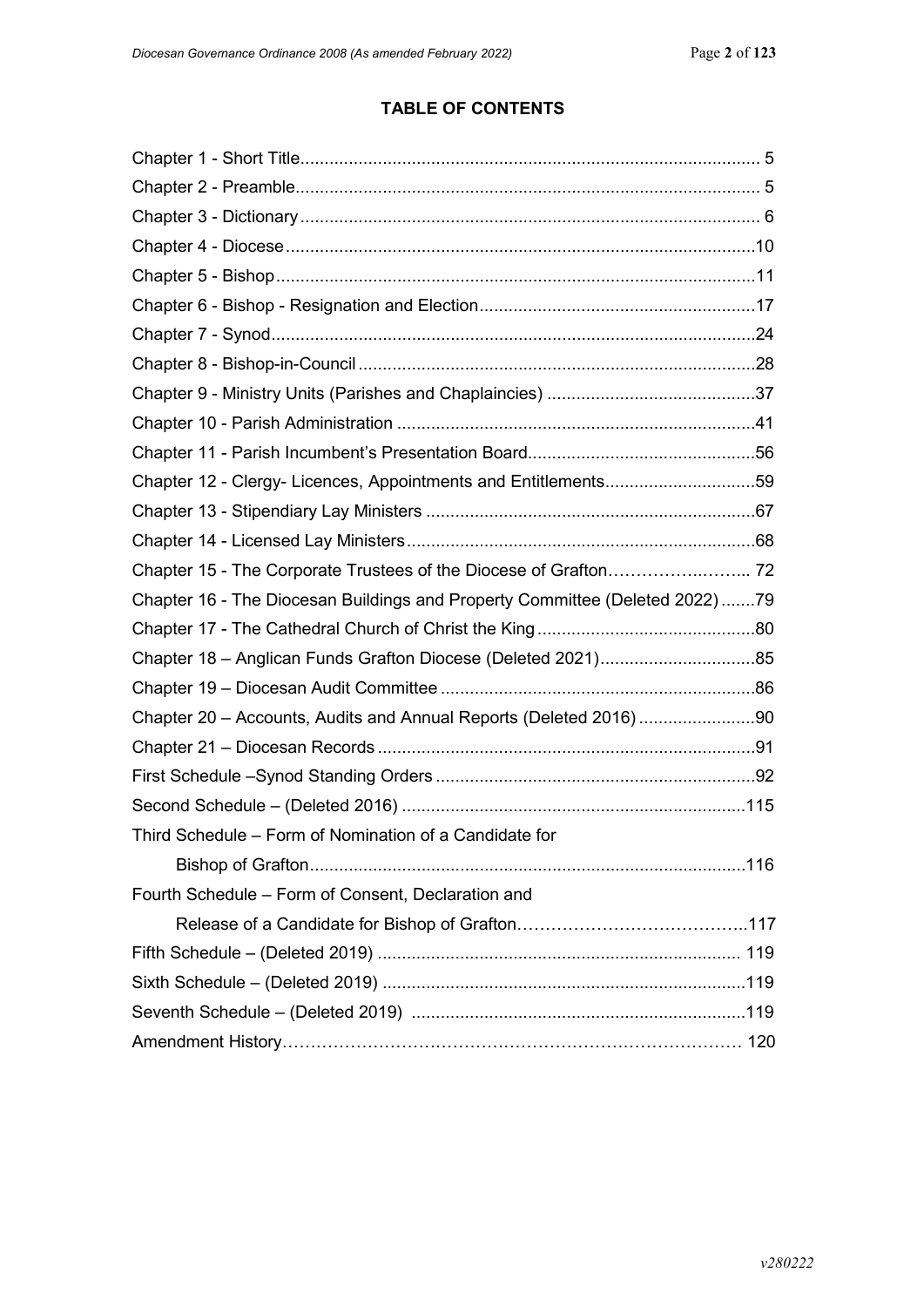### **ANGLICAN CHURCH OF AUSTRALIA - DIOCESE OF GRAFTON**

### **DIOCESAN GOVERNANCE ORDINANCE 2008**

An Ordinance revising, consolidating and repealing certain Administrative Ordinances of the Diocese of Grafton into a single Diocesan Governance Ordinance

### **Preamble**

Be it declared and established by the Bishop, Clergy and Laity of the Diocese of Grafton in Synod assembled as follows:

### **Short Title**

**1.** This Ordinance may be cited as the "Diocesan Governance Ordinance 2008".

### **Commencement**

**2.** This Ordinance shall commence and take effect on the day on which it shall be assented to by the Bishop.

### **Repealed Enactments**

**3.** All the Ordinances mentioned in Schedule 1 of this Canon are hereby repealed.

### **Effect of Repeals**

- **4.** The repeal of any Ordinance by this Ordinance shall not:
	- (a) affect any appointment, regulation, order, power, licence or authority made exercised or given by such repealed Ordinance, or
	- (b) revive anything not in force or existing at the time at which such repeal takes effect, or
	- (c) affect the previous operation of any Ordinance so repealed or anything duly done or suffered under any Ordinance so repealed, or
	- (d) affect any right privilege obligation or liability acquired, accrued or incurred under any Ordinance so repealed, or
	- (e) affect any penalty, forfeiture or punishment incurred in respect of any ecclesiastical offence committed against any Ordinance so repealed before such repeal, or
	- (f) affect any investigation proceeding or remedy in respect of any such right privilege obligation liability penalty forfeiture or punishment aforesaid.
- **5.** The Diocesan Governance Ordinance 2008 attached hereto as Schedule 2, shall from its commencement unless and until other provision be made by and in accordance with the Constitution or with any Chapter of the Ordinances apply to the persons, things and circumstances appointed or created by or existing under the Ordinances hereby repealed, and all such persons and things and circumstances shall continue unless and until other provision be made as aforesaid to have the same status operation and effect as they respectively had under the Ordinances hereby repealed and the provisions of the said Diocesan Governance Ordinance shall respectively apply and be construed to apply to such persons, things and circumstances respectively as if the corresponding provisions of the said Ordinances hereby repealed had not been so repealed.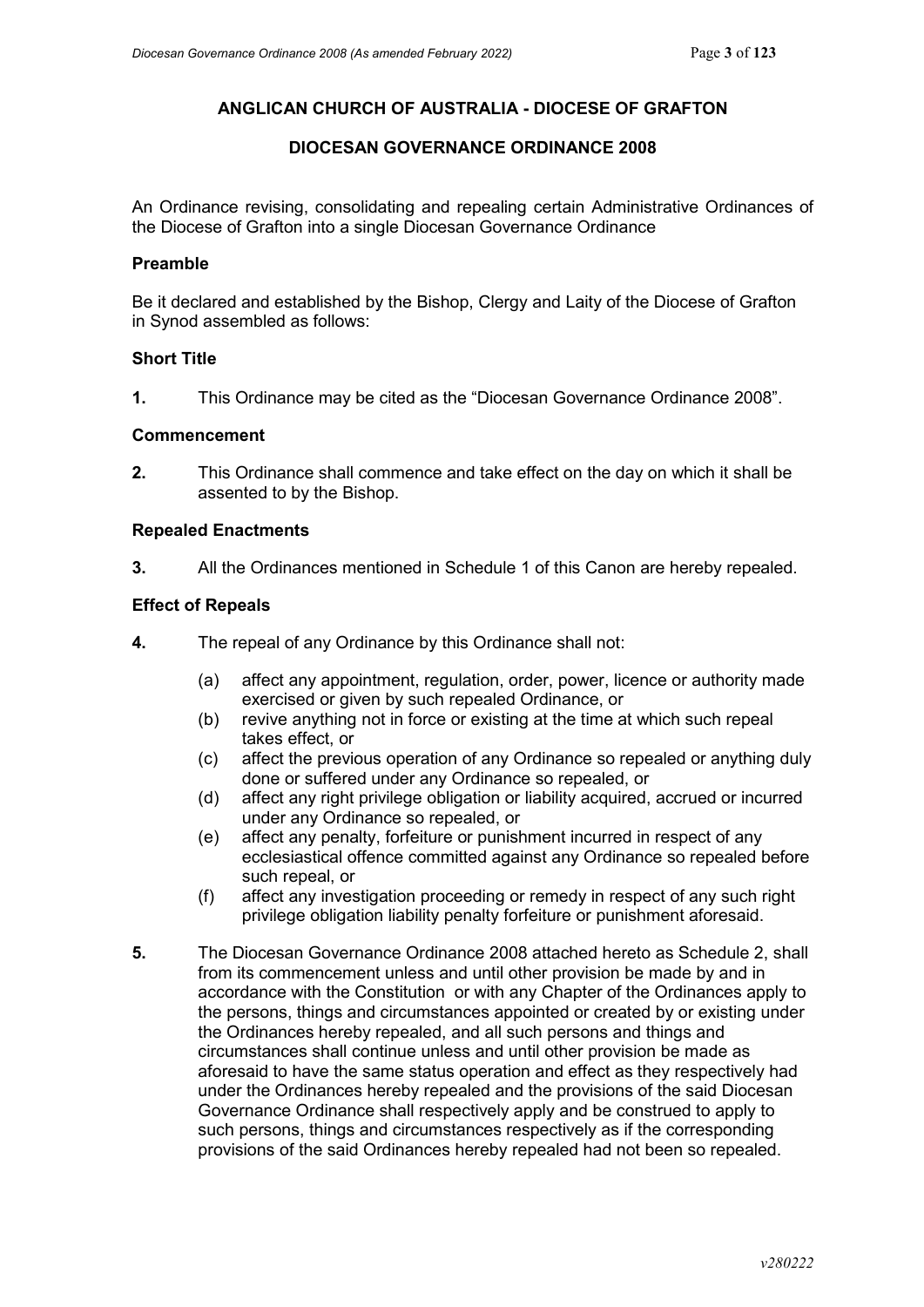### **ORDINANCES REPEALED**

Grafton Bishopric and Administration Ordinance 1936 -1996

The Synod Ordinance 1972 - 1999

The Bishop-in-Council Ordinance 1934 - 1991

Parochial Ordinance 1969 – 2001

Licensed Lay Minister's Ordinance 2005

The Church Trust Property Ordinance 1934 - 1999

Diocesan Property Board Ordinance 1991

Cathedral Ordinance 1972 - 2001

Grafton Diocese Investment Fund Ordinance 1996

Records and Archives Ordinance 2000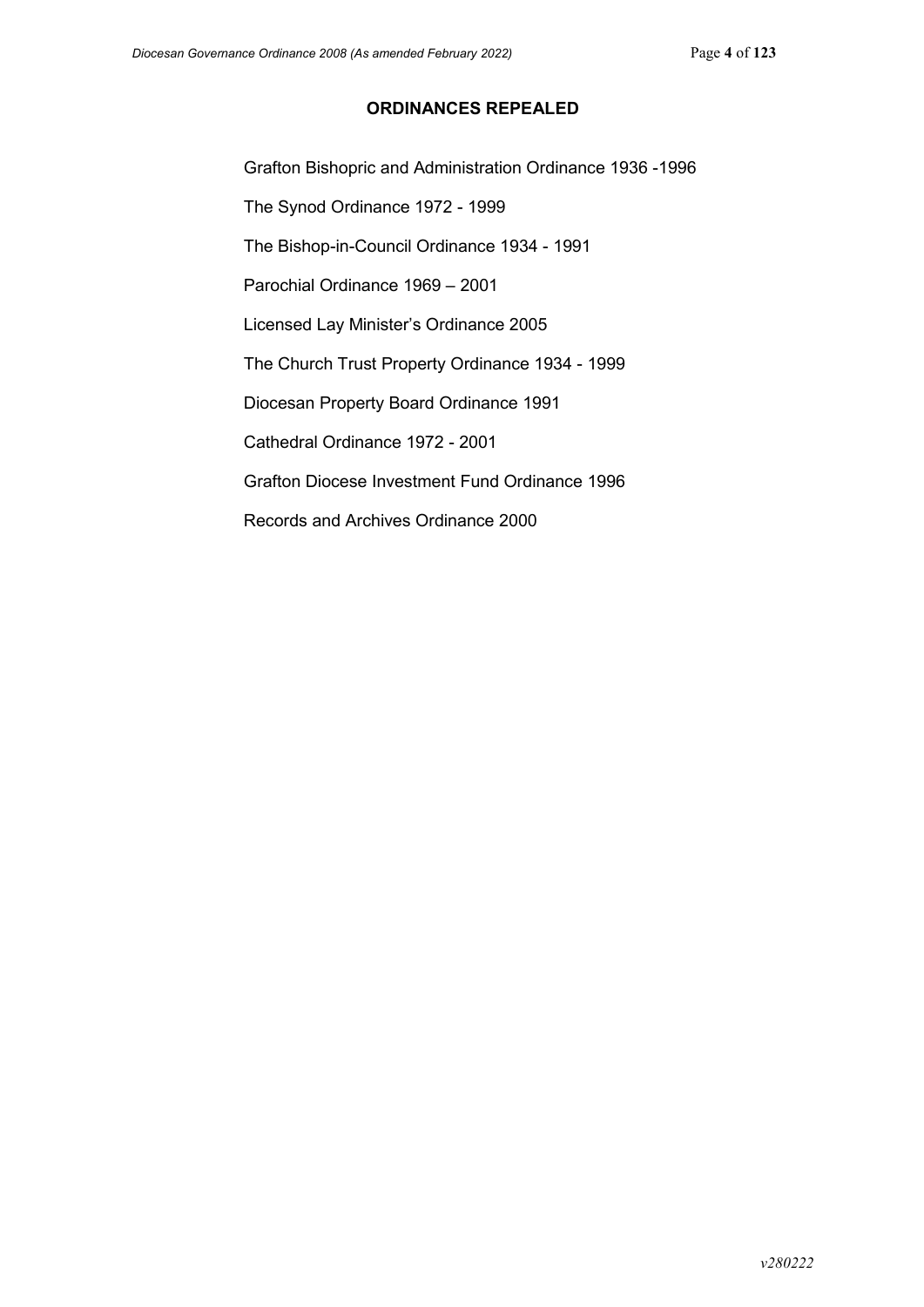## **CHAPTER 1 - SHORT TITLE**

# **Short Title**<br>11 This

1.1 This Ordinance may be cited as the Grafton Diocesan Governance Ordinance 2008.

### **CHAPTER 2 - PREAMBLE**

# **Fundamental Declarations and Ruling Principles**

- The Synod is mindful of the status of the Diocese as a member Diocese of the Anglican Church of Australia and affirms the Fundamental Declarations and Ruling Principles outlined in the Constitution of the Anglican Church of Australia.
- 2.2 The Synod acknowledges that the Church, which is God's, finds its expression in the world through people and organisations. In enacting this Ordinance, Synod, by providing structures, processes and procedures which give life and purpose to the community of faith, seeks to reflect the openness of God to a changing world.
- 2.3 It is the intention of Synod that all that is done pursuant to this Ordinance is done to the glory of the triune God, and for the building up of God's kingdom.

### **Objectives**

- 3.1 In enacting this Ordinance, Synod seeks to establish a system of governance of the affairs of the Church in the Diocese that is
	- (a) flexible, to permit the Church to work in new ways to meet the differing needs of different parts of the Diocese, the differing needs of the different groups of people within the Diocese and differing needs at different times;
	- (b) responsive, to enable the Church to respond to new opportunities for outreach and mission;
	- (c) responsible, to ensure that those who direct the affairs of the institutions of the Diocese are accountable for their stewardship; and
	- (d) Anglican, reflecting the Episcopal nature of our Church, our commonality with the World Wide communion and, Anglican tradition and practice.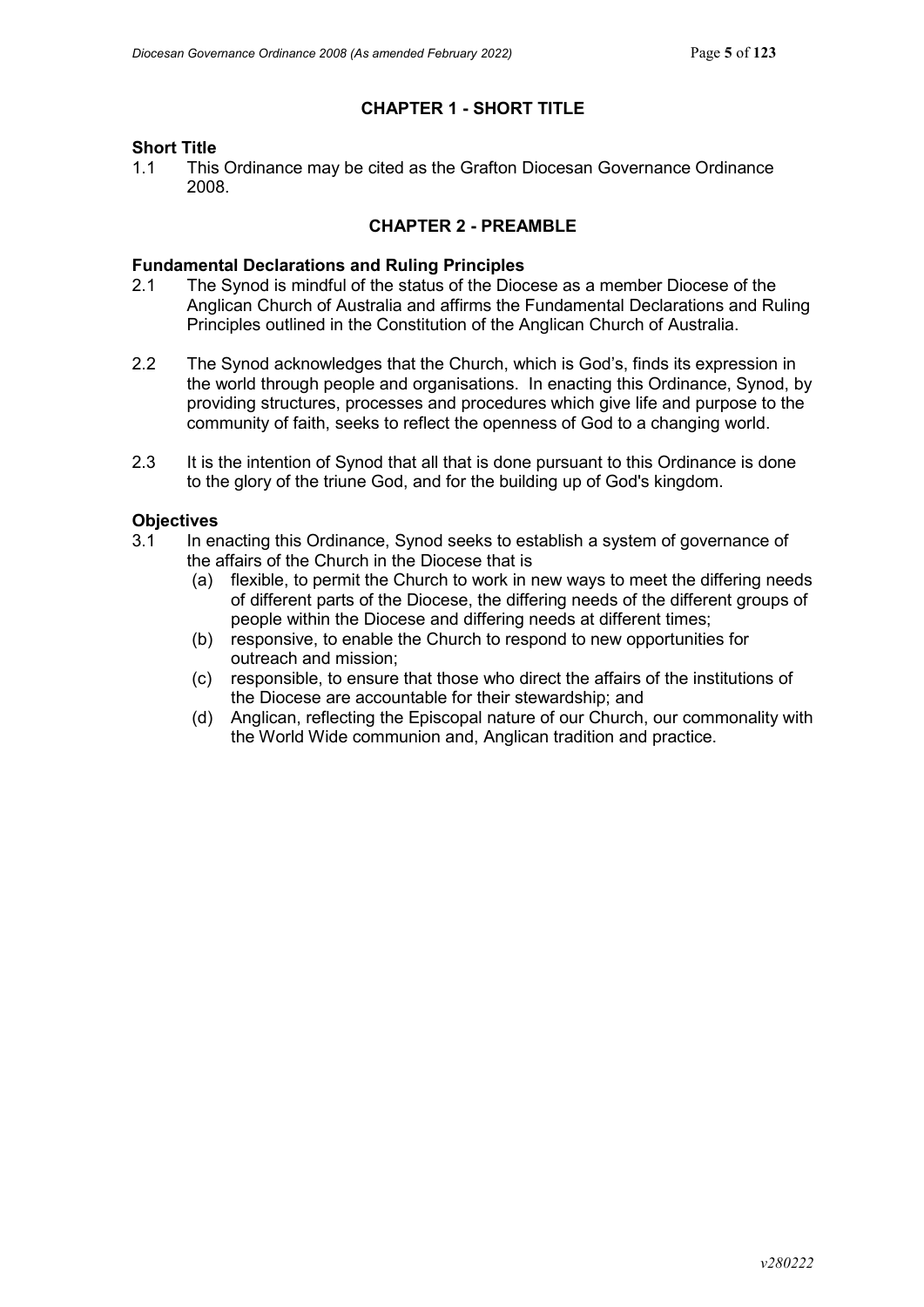# **CHAPTER 3 – DICTIONARY**

### **Definitions**

In this Ordinance unless inconsistent with the context or subject matter-

- 4.1 **Administrator** means the Ordained Person who administers the affairs of the Diocese and exercises the authorities, powers, rights and duties conferred or imposed upon the Bishop in the absence of the Bishop in accordance with clause 20 of this Ordinance.
- 4.2 **Annual General Meeting** means the annual meeting of the members of a Parish or other Ministry Unit.
- 4.3 **Archdeacon** for the purpose of this Ordinance means a person licensed by the Bishop of Grafton to the role of Archdeacon but not including those given the title on an honorary basis.
- 4.4 **Archives** means the body of records of continuing value to the Church stored in the Diocesan Records Centre and which provides a corporate memory.
- 4.5 **Bishop** means the Bishop of the Diocese or the Bishop's Commissary if the Bishop be absent from the State or the Administrator of the Diocese if the See be vacant.
- 4.6 **Bishop-in-Council** means the Bishop acting with the advice and consent of the Council.
- 4.7 **Canonically Fit** means a person who has canonical fitness within the meaning of section 74(1) of the Anglican Church of Australia Constitution Act 1961 (Schedule E).
- 4.8 **Centre** is any building where a congregation gathers regularly, within the context of a Parish and under the leadership of an Incumbent, for the purpose of worship.
- 4.9 **Chair of Committees** means the person elected pursuant to clause 6 of the First Schedule to chair Synod when it is formed as a Committee of the Whole.
- 4.10 **Chancellor** is the principal confidential adviser to the Bishop of the Diocese in legal and related matters and is appointed pursuant to clause 21 of this Ordinance.
- 4.11 **Chaplain** means a Minister working within, or in charge of, a Chaplaincy.
- 4.12 **Chaplaincy** means a Ministry Unit designated by a sphere of ministry.
- 4.13 **Church** means:

As **Church**: the Anglican Church of Australia. As **church**: a Christian denomination or religious group, or **Centre**, as the context allows.

- 4.14 **Church Trust Property** includes all or any part of any real and personal property which may for the time being be subject to any trust whether by dedication, consecration, trust instrument, or otherwise, for or for the use of, or purposes of the Church within this Diocese.
- 4.15 **Churchwarden** means a Churchwarden elected by the Parish Annual General Meeting or a Churchwarden appointed by the Incumbent or by the Bishop.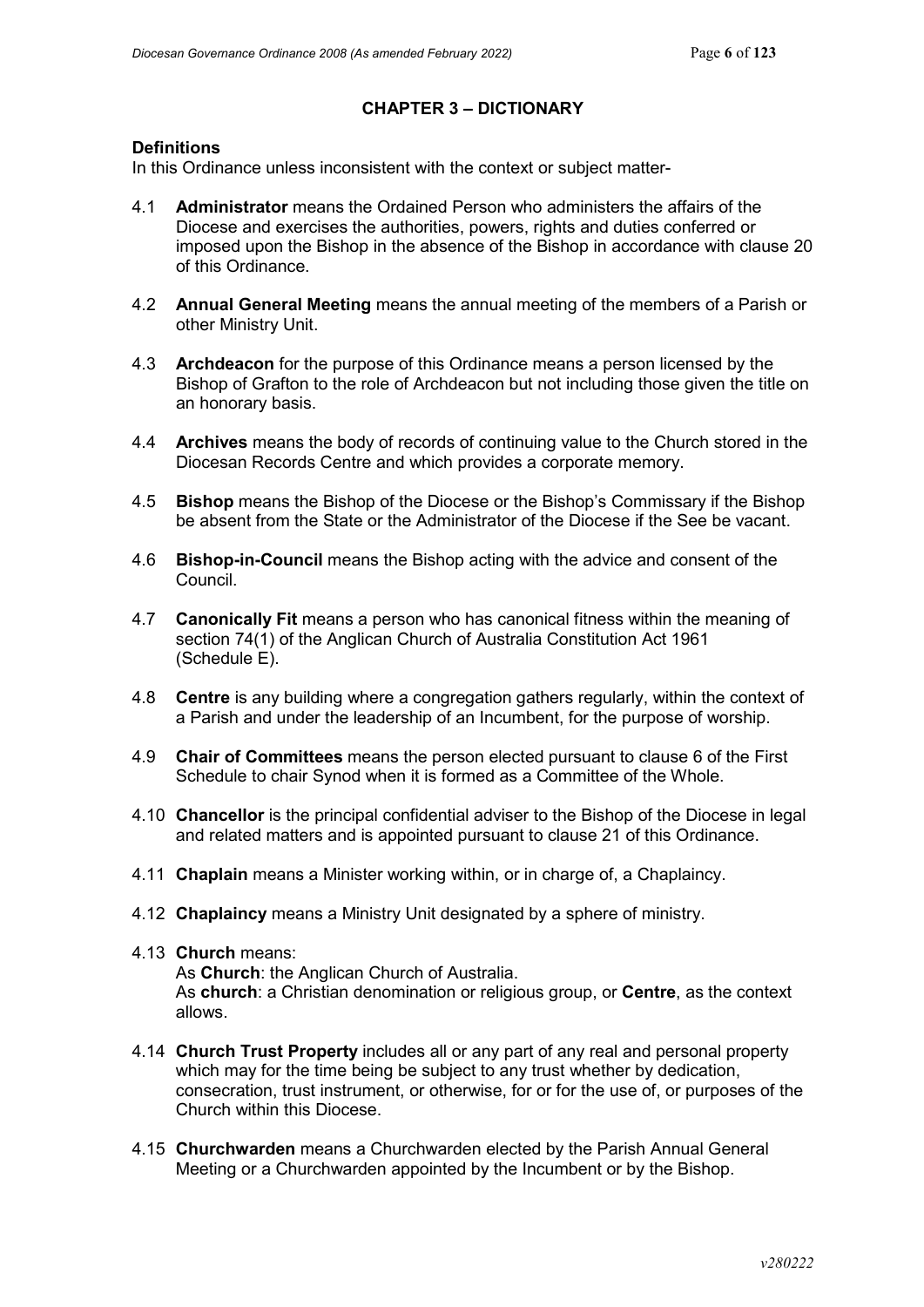- 4.16 **Commissary** means the ordained person licensed by the Bishop in terms of clause 19 of this Ordinance.
- 4.17 **Conflict of Interest** means a situation in which a person is involved in more than one interest and serving one interest could reasonably be perceived as working against another interest.
- 4.18 **Corporate Trustees** means The Corporate Trustees of the Diocese of Grafton.
- 4.19 **Council** means the advisors of the Bishop in the temporal affairs of the Church whether elected or appointed and who meet as Bishop-in-Council.
- 4.20 **Diocesan Advocate** means the legal practitioner appointed to advise on and undertake the legal work of the Diocese pursuant to clause 22.
- 4.21 **Diocesan Archivist** means the person appointed by Bishop-in-Council to administer the Records Centre and related activities.
- 4.22 **Diocese** means the Diocese of Grafton.
- 4.23 **Discernment Synod** is a special session of Synod to determine the qualities, characteristics and skills desired of a new Bishop and to elect members of a Bishop Appointment Board.
- 4.24 **Disposal** (in relation to Records) means the retention, transfer, destruction, or otherwise treating of records in accordance with a disposal authority.
- 4.25 **Divine Service** is an act of corporate worship in accordance with the Canon Concerning Services 1992 adopted under ordinance by the Diocese of Grafton in 1998.
- 4.26 **Faculty** means a permission from the Bishop to alter, add or remove any furnishings, fittings or ornaments within a place of worship.
- 4.27 **Incumbent** means a Minister (whether Rector or Priest-in-Charge) instituted and inducted as the ordained person in charge of a Parish. Where the position of Incumbent is vacant, the Bishop may appoint a locum tenens who shall have the rights and responsibilities of the Incumbent to the extent licensed by the Bishop.
- 4.28 **Lay Worker** means a lay person paid by a Ministry Unit for non-Pastoral or non-Ministry services within the Ministry Unit.
- 4.29 **Licensed Lay Minister** means a lay person who holds a licence from the Bishop issued under the provisions of Chapter 14 of this Ordinance.
- 4.30 **Member of the Church** means a baptised person who attends the public worship of the Church and who declares membership of the Church and is not a member of any other church.
- 4.31 **Metropolitan** means the presiding bishop of a province of the Anglican Church of Australia as per Section 9 of The Constitution of the Anglican Church of Australia. In the case of the Diocese of Grafton, the Archbishop of Sydney is the Metropolitan.
- 4.32 **Minister** means any ordained person or lay person, who holds a Licence from the Bishop to perform Pastoral or Ministry duties as specified in that licence.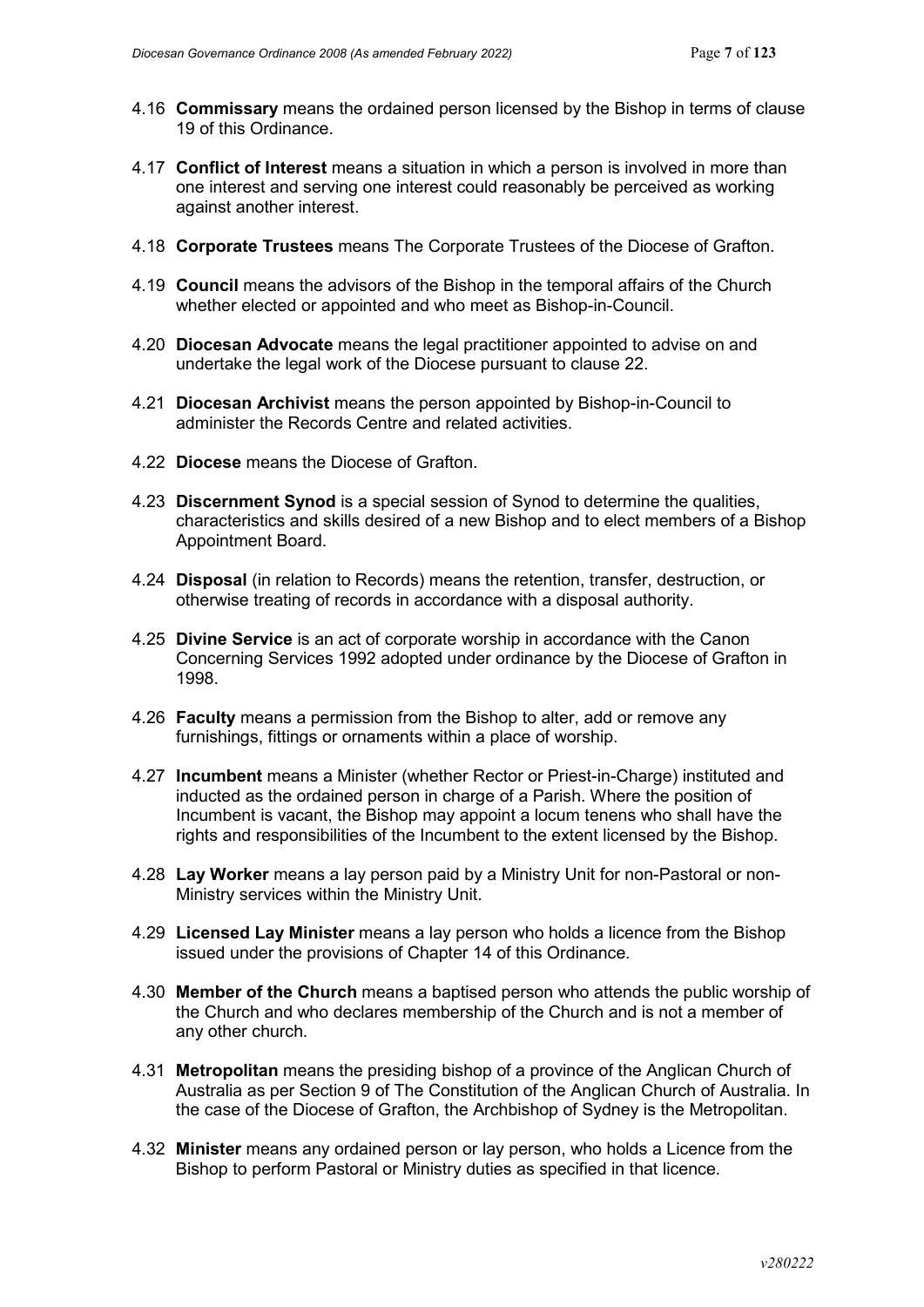- 4.33 **Ministry Unit** means any division of the Diocese constituting a separate geographical area (Parish) or sphere of ministry (Chaplaincy).
- 4.34 **Nominator** means a person elected at an Annual General Meeting to represent a Parish at a Presentation Board.
- 4.35 **Ordained Person** means the Bishop (or a Bishop) or a person ordained as Deacon or Priest or licensed by the Bishop to exercise Ministry in the Diocese.
- 4.36 **Parish** means a Ministry Unit designated by geography.
- 4.37 **Parish Buildings** means Parish churches, centres, Rectories, Halls and other buildings used for the purposes of the Parish.
- 4.38 **Parish Church** means the church which is the principal place of worship in a Parish.
- 4.39 **Parish Council** means those of the Parish responsible to govern the affairs of the Parish and whose membership is defined in this Ordinance.
- 4.40 **Parishioners** means Members of the Church who are active participants in the life and worship of the Parish.
- 4.41 **Pledge** means the contribution which a Ministry Unit has promised to contribute to the funds of the Diocese.
- 4.42 **Priest-in-Charge** means a Priest commissioned by the Bishop to be the Incumbent responsible for a Parish. The licence of a Priest-in-Charge is revocable by the Bishop.
- 4.43 **Professional standards** are those requirements for behaviour, background checks and/or training for the purposes of setting and maintaining standards of behaviour that is ethical and safe especially for vulnerable people and where a high level of trust is implicit.
- 4.44 **Record** means information recorded in any form, including data in computer systems, created or received and maintained by the Church or any part of it or any members thereof in the conduct of affairs or the transaction of business and kept as evidence of such activity. The record may be created at the direction or by authority of the Church or consequent upon a function duty or power to keep records.
- 4.45 **Records Centre** means the place provided by the Diocese where non-current records and archives are housed.
- 4.46 **Rector** means a Minister in charge of a Parish, who is inducted and instituted to the Cure of Souls with the traditional rights of a Rector unless otherwise controlled by this Ordinance.
- 4.47 **Registrar** means the Registrar of the Diocese appointed by Bishop-in-Council under this Ordinance clause 60 and in the Registrar's absence the Acting Registrar so appointed and acting as the Registrar.
- 4.48 **Secretary** means as the context dictates
	- a) the Secretary of The Corporate Trustees appointed in accordance with this Ordinance or the Acting Secretary appointed by The Corporate Trustees; or
	- b) a Secretary of the Synod;
	- c) a secretary of a Parish Council.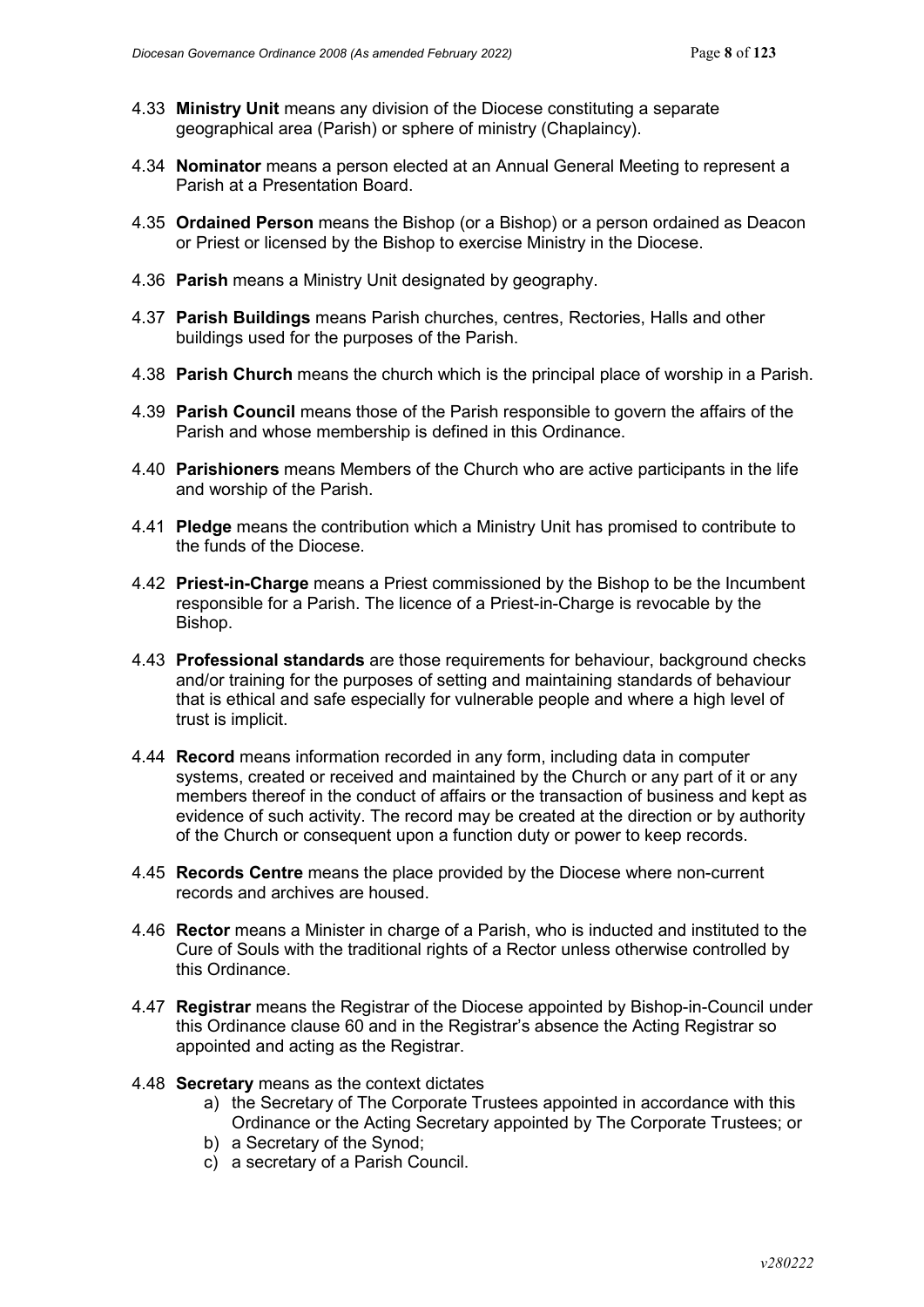- 4.49 **Separate Trustee** means any trustee or trustees or body of trustees, whether incorporated or not, other than The Corporate Trustees or the Bishop.
- 4.50 **session** means a meeting of the Synod convened by the Bishop.
- 4.51 **sitting** means a meeting of the Synod on the day on which Synod is convened or on a subsequent day of that session.
- 4.52 **Stipendiary Lay Minister** means a minister appointed pursuant to chapter thirteen of this ordinance
- 4.53 **Synod** means the Synod of the Diocese.
- 4.54 **Synod Representative** means a person elected by a Ministry Unit at an Annual General Meeting to represent that Ministry Unit at Synod.
- 4.55 **the Clerk** means the Clerk of Committees of the Synod.
- 4.56 **the President** means the President of the Synod.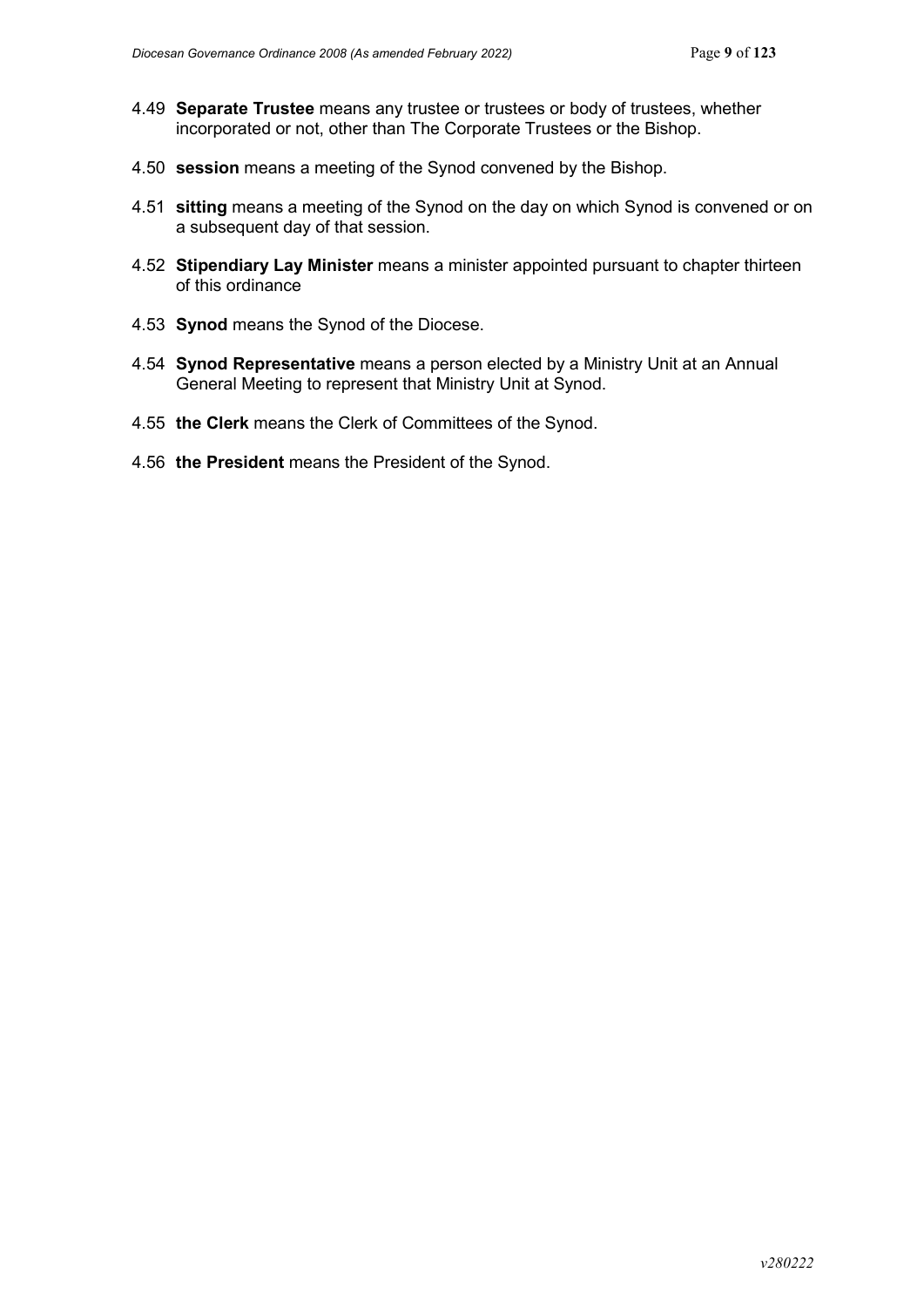## **CHAPTER 4 – DIOCESE**

# **Geography Mission and Ministry**

- The Diocese is bound in the north by the border between New South Wales and Queensland, to the east by the Pacific Ocean, to the south by the Diocese of Newcastle, and to the west by the diocese of Armidale.
- 5.2 The Church in the Diocese is the part of the body of Christ called in partnership with the rest of the Anglican Communion and other churches to be Christ's continuing presence in the world
- 5.3 In accordance with the Constitution and traditions of the Anglican Church, and under the care, direction and authority of the Bishop the Diocese is the unit of organisation of the Church for seeing that the Mission and Ministry of the faithful within the Church to proclaim the Kingdom of God within the geographical area of the Diocese is achieved.
- 5.4 The members of the Church in the Diocese acknowledge, through Synod, their joint responsibility for that Mission and Ministry.

### **Objectives**

- 6.1 The Church in the Diocese will
	- (a) proclaim the Gospel;
	- (b) provide for the worship of God;
	- (c) provide for the administration of the sacraments
	- (d) baptise new believers
	- (e) teach and nurture all believers
	- (f) respond to human need through loving service;
	- (g) seek to transform the unjust structures of society; and
	- (h) advocate for and strive to safeguard the integrity of creation

in ways which are consistent and compatible with Scripture, reason and tradition in the Anglican Church.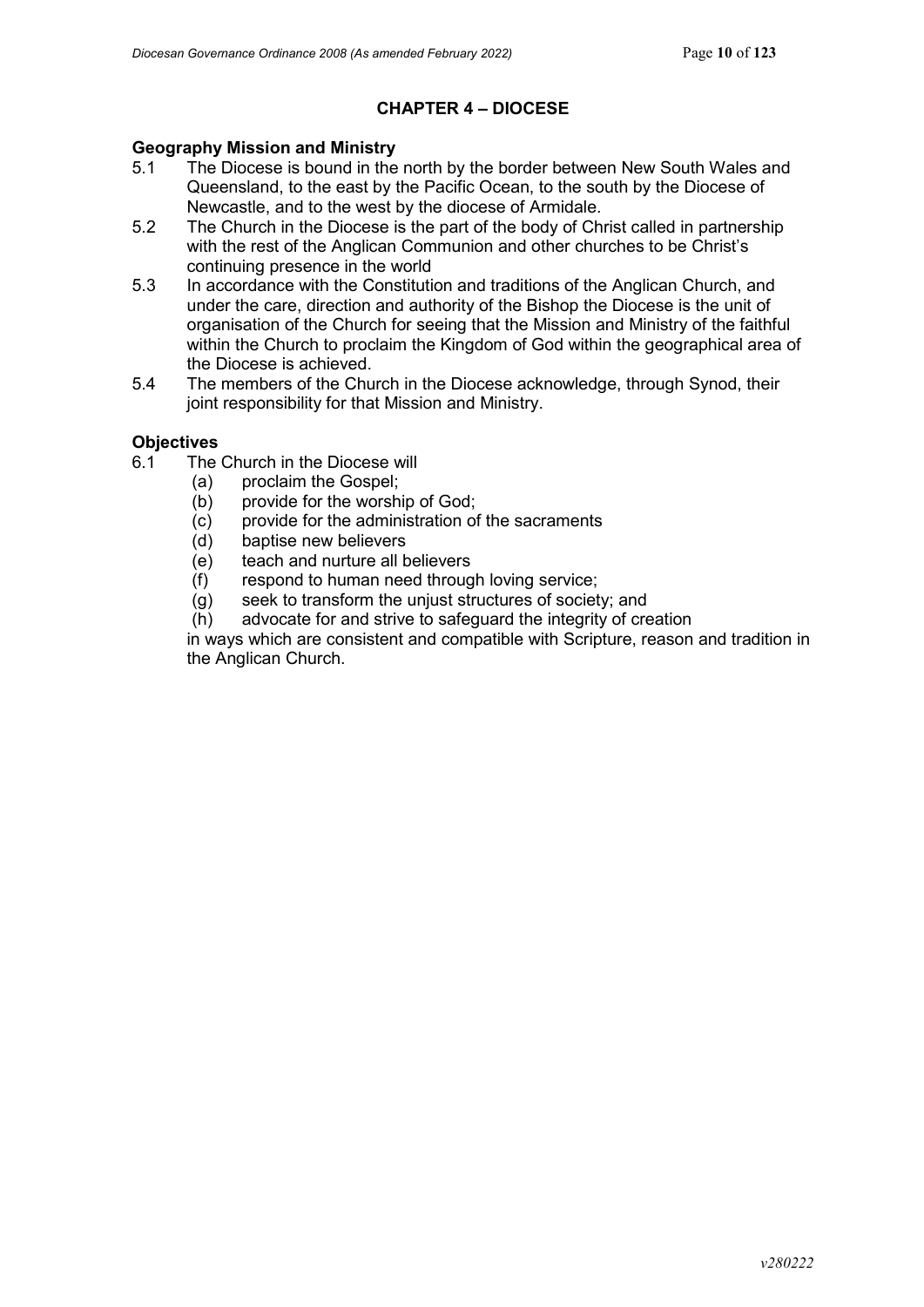### **CHAPTER 5 – BISHOP**

# **Mission and Ministry**<br>7.1 The Bishon's I

- The Bishop's Mission and Ministry as Ordinary and Chief Pastor of the Diocese includes–
	- (a) spiritual and episcopal leadership, oversight and vision;
	- (b) leading in a way that is personal, collegial and communal;
	- (c) supporting the initiatives of Synod and Bishop-in-Council; and
	- (d) consulting and acting cooperatively with Synod and Bishop-in-Council on matters temporal.
- 7.2 The Bishop's exercise of authority and responsibility is guided by the traditional rights, roles and responsibilities of an Anglican Diocesan Bishop, as set out in the Ordinal, and is subject to the laws of the Church
- 7.3 The Bishop shall exercise episcopal authority and responsibility in matters spiritual concerning Ordinations, Confirmation, Dispensations, Licensing and similar and related matters and may take counsel of any type on such matters. In matters temporal the Bishop shall exercise episcopal authority and responsibility only after due and appropriate consultation, in particular with senior clergy and lay leaders or, where this Ordinance so requires, with the relevant Diocesan body and in accordance with the relevant procedures.
- 7.4 The Bishop, in the role of Ordinary and Chief Pastor of the Diocese–
	- (a) is pastor to the clergy;
	- (b) is responsible for the spiritual and ministry directions of the Diocese;
	- (c) approves or licenses all ministers, ministries and places of worship within the Diocese;
	- (d) is responsible for the Church work within a Parish or other Ministry Unit during any vacancy in the office of Rector, Priest-in-Charge or Chaplain;
	- (e) has full and free access to all places used for public Anglican worship in the Diocese;
	- (f) is entitled to attend all general meetings of members of Ministry Units; and
	- $\overrightarrow{a}$  may convene general meetings of members of Ministry Units.
- 7.5 The Bishop, in the role of President and Chair of Synod, Chair of Bishop-in-Council and The Corporate Trustees of the Diocese of Grafton is responsible for providing leadership in the work of the Diocese.

# **Prerogative Powers of the Bishop**<br>8.1 Without limiting the generality

- Without limiting the generality of the foregoing the Bishop shall have the powers as are hereinafter mentioned:
	- (a) the Ordination of clergy as provided for by the rites, traditions, practices and the Safe Ministry Policy of the Anglican Church of Australia;
	- (b) the granting and revoking of licences to Clergy to officiate in the Diocese subject to any Ordinances regulating the same;
	- (c) the exercise of all such powers of an Ordinary as are created or instituted either expressly or by implication by the provisions of the Book of Common Prayer and by forms of service agreed to by General Synod and authorised by Synod for use in this Diocese and the power to put forth or sanction additional services and to adapt the services in the said book and forms of service and to direct or sanction the use of additional prayers; provided that such additional services or prayers shall be subject to such limitations as may be imposed by General Synod or other lawful authority and shall not affect the doctrinal teaching or value of the services contained in the said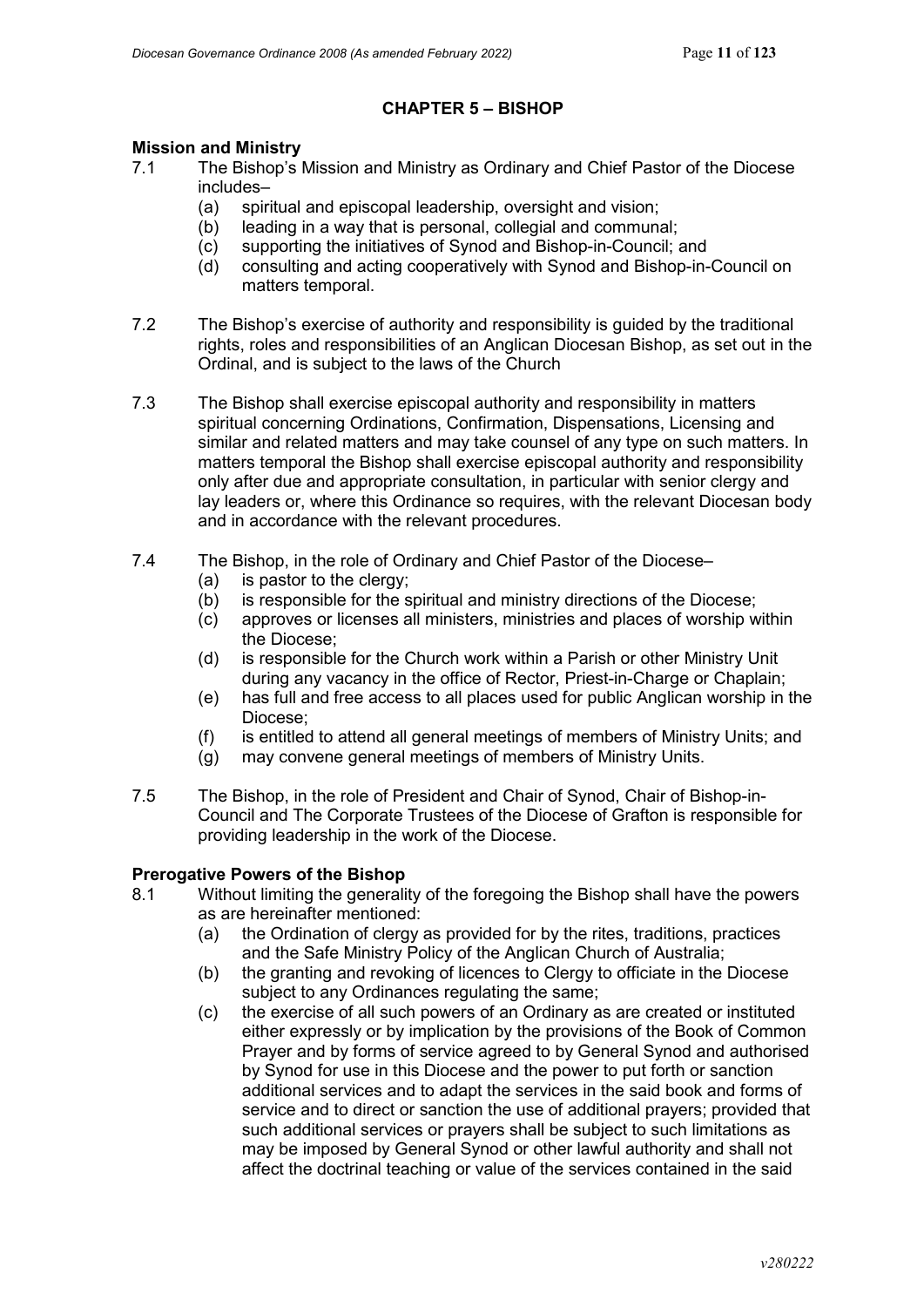book and forms of service, and provided always that in case any manner of question or dispute shall arise touching the nature of such doctrinal teaching contained in such adaptation or additional service an appeal shall lie to the tribunals established under the Constitution of the Diocese and under the Constitution of the Anglican Church of Australia;

- (d) the approval of plans for the erection of Churches and other buildings used for the purpose of public worship to be erected on any site vested in The Corporate Trustees of the Diocese of Grafton or in any other person or persons upon trust for the benefit of the Anglican Church of Australia; and
- (e) the granting of permission or the issue of Faculties for alterations in or additions to or the rebuilding or enlargement of any Church or other building used for the purpose of public worship erected on any site so vested as aforesaid; and for the installation of furniture, display screens, data projection units and furnishings, musical instruments, public address systems or other means of amplification and emission of sound for the purpose of or in connection with public worship therein.

#### **Resignation and Election**

9.1 The procedures for the resignation and election of a Bishop are set out in Chapter 6.

#### **Consecration and Installation**

- 10.1 Where following election the Bishop-elect is not a Bishop and the election has been confirmed, the Bishop-elect must be Consecrated in accordance with the Consecration of Bishops Canon 1966 of General Synod.
- 10.2 The Administrator of the Diocese is responsible for taking the steps required to effect the Consecration of the Bishop-elect.
- 10.3 When the Bishop-elect has been Consecrated (if Consecration is necessary), the Bishop-elect is Installed in the Cathedral.
- 10.4 The Installation is carried out by the Administrator of the Diocese.
- 10.5 The Bishop-elect must make the Declaration set out in clause 38.1of this Ordinance.
- 10.6 The Bishop-elect, having been duly Installed in accordance with this clause, becomes for all purposes the Bishop of the Diocese of Grafton and successor to the last preceding Bishop of the Diocese of Grafton.
- 10.7 If the Administrator of the Diocese is the Bishop-elect, the duties of the Administrator under this section are to be carried out by the next most senior member of the clergy as set out in 20:5 and this appointment remains in place until a meeting of the Bishop in Council is able to appoint an Administrator who is a licensed and active Priest or Bishop from within or from outside the Diocese.

#### **Conditions of Service**

11.1 The Grafton property consisting of the residence and grounds known as Bishopsholme shall be the official residence of the Bishop of the Diocese of Grafton unless a resolution of Synod or Bishop-in-Council shall determine otherwise. Bishopsholme shall be managed and maintained by The Corporate Trustees of the Diocese of Grafton and the Diocese shall provide, from the Grafton Bishopric Endowment Fund, to The Corporate Trustees such sum or sums of money as may from time to time be required to pay rates and taxes thereon and the costs of all maintenance and repairs to the property.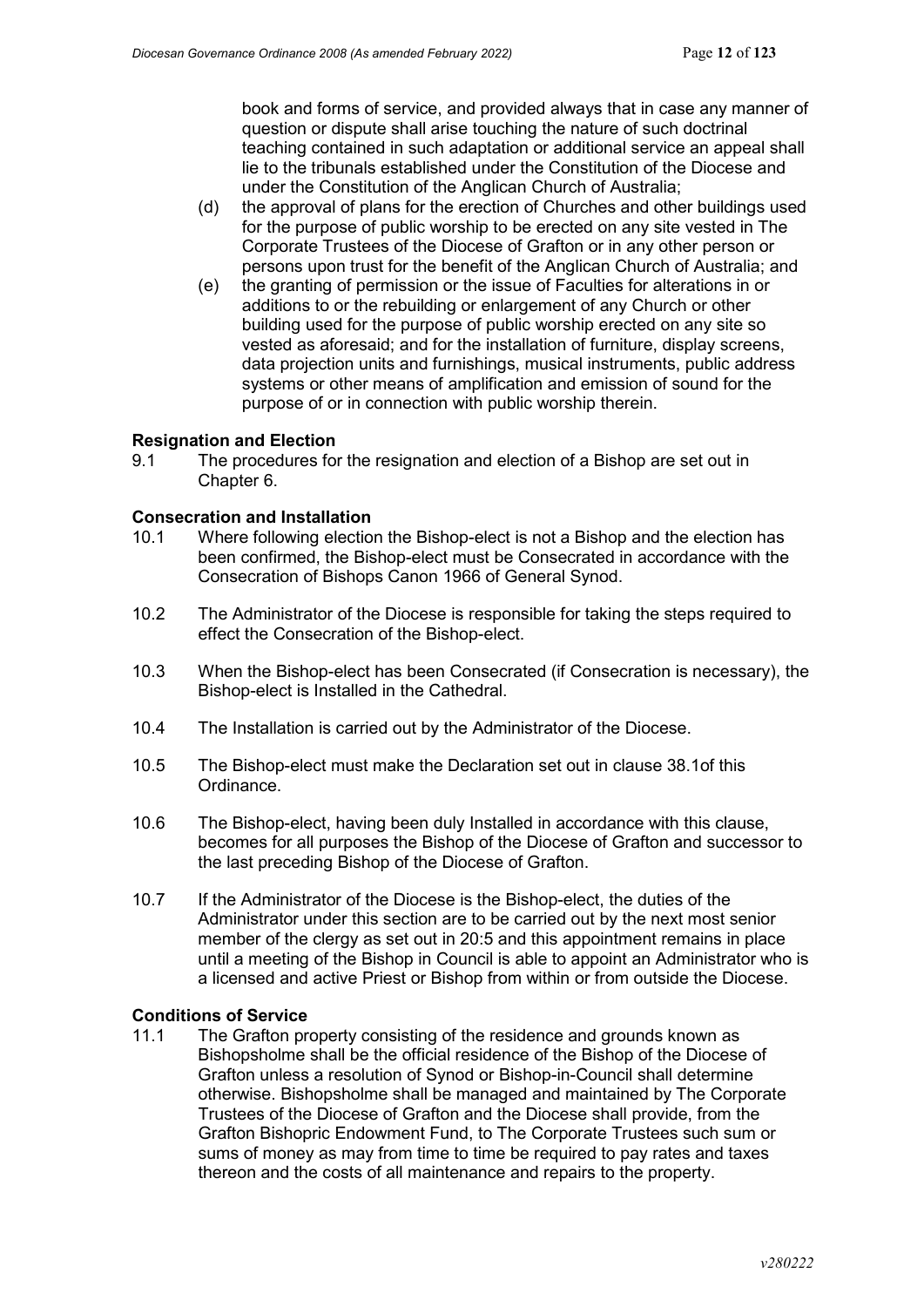- 11.2 The Bishop is entitled to annual leave for a total of 28 days in each calendar year, including four Sundays, and sick leave for a total of 14 days in each calendar year, including two Sundays. This sick leave may accumulate to 28 days.
- 11.3 Annual leave should be taken within the year following its accrual and in no case shall it accrue to a balance exceeding 56 days without the express approval of Bishop-in-Council.
- 11.4 Other conditions of service of the Bishop, including stipend and allowances, are as determined by Bishop-in-Council meeting without the Bishop.

#### **Tenure and Review (Amending Ordinance 2011)**

- 12.1 The appointment of the Bishop of the Diocese of Grafton shall be for a period of ten years or until the Bishop's seventieth birthday, whichever shall come first, and for such extended period or periods, not exceeding three years, as may be determined from time to time by the Bishop's Tenure Review Committee as constituted under clause 12.2 of this Ordinance provided that in no event shall the tenure of the Bishop extend beyond the Bishop attaining the age of 70 years.
- 12.2 A Bishop's Tenure Review Committee shall be constituted as follows:
	- (a) The Metropolitan of the Province of New South Wales or the Metropolitan's nominee. This nominee must be in Episcopal Orders;
	- (b) A person nominated by the Bishop of Grafton; and
	- (c) One cleric and one lay person elected by the First Session of the Synod of the Diocese held immediately prior to the tenth year of the Bishop's tenure and then at each subsequent first session of the Synod.
- 12.3 The Metropolitan or his or her nominee shall be the Chair of the Bishop's Tenure Review Committee and shall have both a deliberative and a casting vote.
- 12.4 Subject to clause 12.1 during the first six months of the last year of any period of the tenure of the Bishop, including any extension, the Bishop's Tenure Review Committee shall meet to determine whether the tenure shall be extended by a further period not exceeding three years.
- 12.5 The Bishop (or the Bishop's representative) may appear before and make submissions to the Bishop's Tenure Review Committee before any determination is made but neither the Bishop, nor the Bishop's representative, shall be present at the time the determination is made.
- 12.6 The Bishop's Tenure Review Committee shall have the authority, on behalf of Synod, to extend the tenure of the Bishop by a further period not exceeding three years and not exceeding the Bishop's 70th birthday.

### **Removal from Office**

- 13.1 The Bishop may be removed from office only in accordance with the Anglican Church of Australia Constitution and the Canons of General Synod.
- 13.2 Procedures relating to the removal of the Bishop from office for incapacity are provided by the Bishop (Incapacity) Canon 1995 of General Synod.

#### **Absence**

14.1 The Bishop must not be absent from the Diocese for a period of more than three months without the consent of Bishop-in-Council.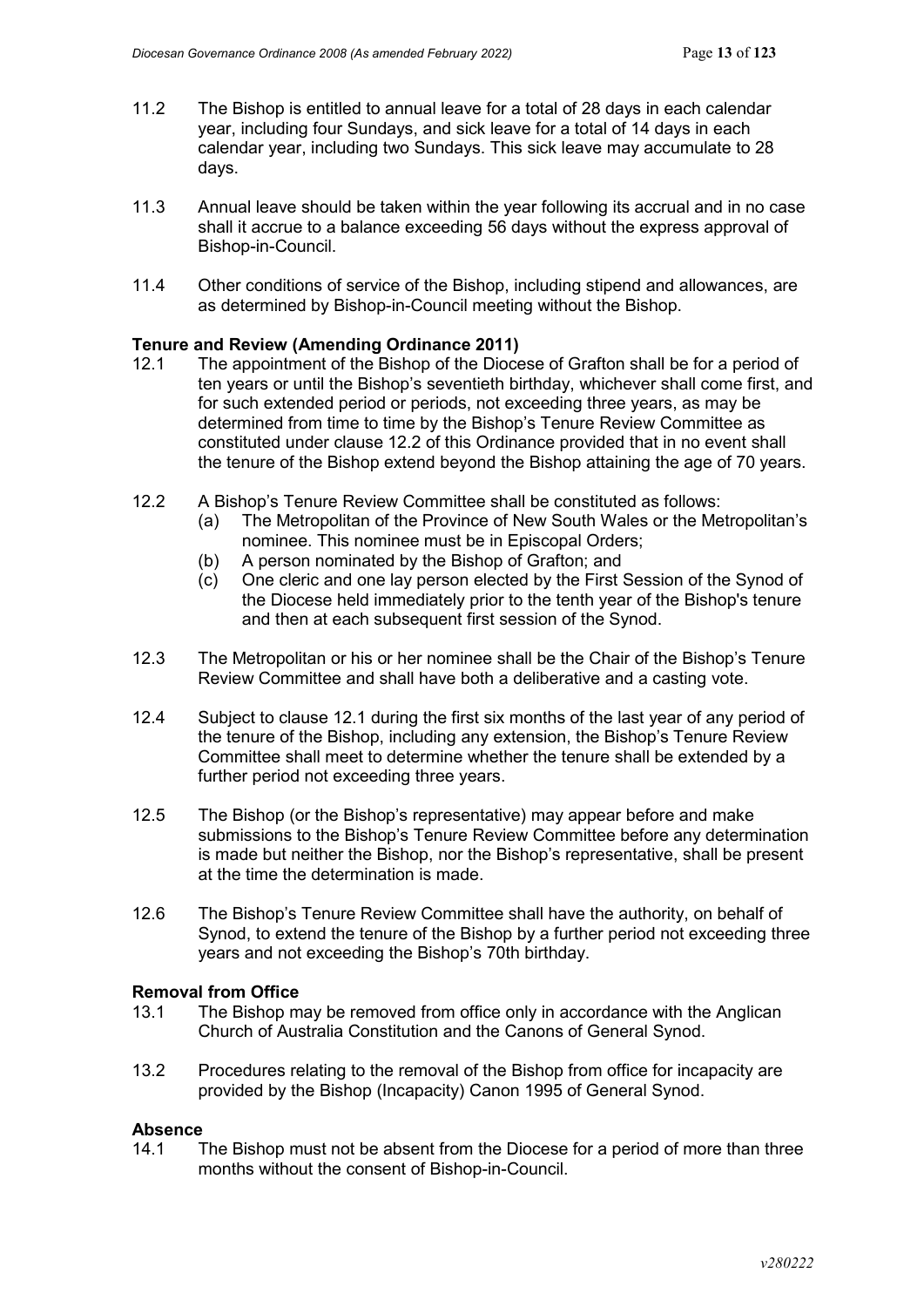# **Bishopric Endowment Fund**<br>15.1 The income of the See

The income of the See of Grafton shall be the income from investment of the trust fund held by The Corporate Trustees and known as the Grafton Bishopric Endowment Fund (the Fund). The Bishop's reasonable costs of office, Diocesan administration relating to the Bishop, salary, superannuation, allowances, travel, entertainment and similar costs as agreed by Bishop-in-Council from time to time will be paid from the Fund. The Fund will be held and administered by The Corporate Trustees and declared to be Church Trust Property. The Fund may be merged and managed with other trust funds. Should in any year the gross receipts from the Fund be insufficient to fund the recurrent costs of the See of Grafton, the shortfall shall be met from the budget of the Diocese of Grafton.

### **Chair of Bishop-in-Council**

- 16.1 The Bishop shall be the Chair of Bishop-in-Council.
- 16.2 In the absence of the Bishop from Bishop-in-Council otherwise than in the circumstances set out below, the Commissary shall preside and if the Commissary shall not be present, the next most senior member of the clergy shall be Chair for that meeting only.
- 16.3 During
	- (a) a vacancy in the office of Bishop;
	- (b) the absence from the Diocese of the Bishop for a period exceeding thirty days; or
	- (c) the incapacity of the Bishop arising from illness or any cause other than absence as aforesaid,

the Administrator shall preside at Bishop-in-Council and if the Administrator shall not be present the next most senior member of the clergy shall be Chair for that meeting only.

- 16.4 If the Chair be other than the Bishop or the Administrator, the decisions of the Council shall not take effect without the consent of the Bishop or the Administrator.
- 16.5 The Bishop's dealings with property and major financial matters of the Diocese are to be in accordance with clause 53 of this Ordinance.

# **Records to be Kept**<br>17.1 The Bishop r

- The Bishop must keep, or cause to be kept, the following records-
	- (a) a register of the clergy of the Diocese; and<br>(b) a record of all the Bishop's official acts.
	- a record of all the Bishop's official acts.
- 17.2 The register of the clergy of the Diocese must contain, in respect of each clergyperson –
	- (a) the dates of ordination as deacon and (if relevant) priest or (if relevant) consecration as Bishop and the name of the ordaining Bishop or consecrating Bishops;
	- (b) the name of the university or college or institution attended by the clergyperson and the title and date of each degree, diploma or certificate (if any) awarded to the clergyperson;
	- (c) the appointments held by the clergyperson;
	- (d) the record of the transfer of the clergyperson from any other diocese;
	- (e) the date on which the clergyperson entered the Diocese; and
	- (f) the date on which the clergyperson transferred to another Diocese.
- 17.3 The records kept by the Bishop in accordance with this section are the property of the Diocese.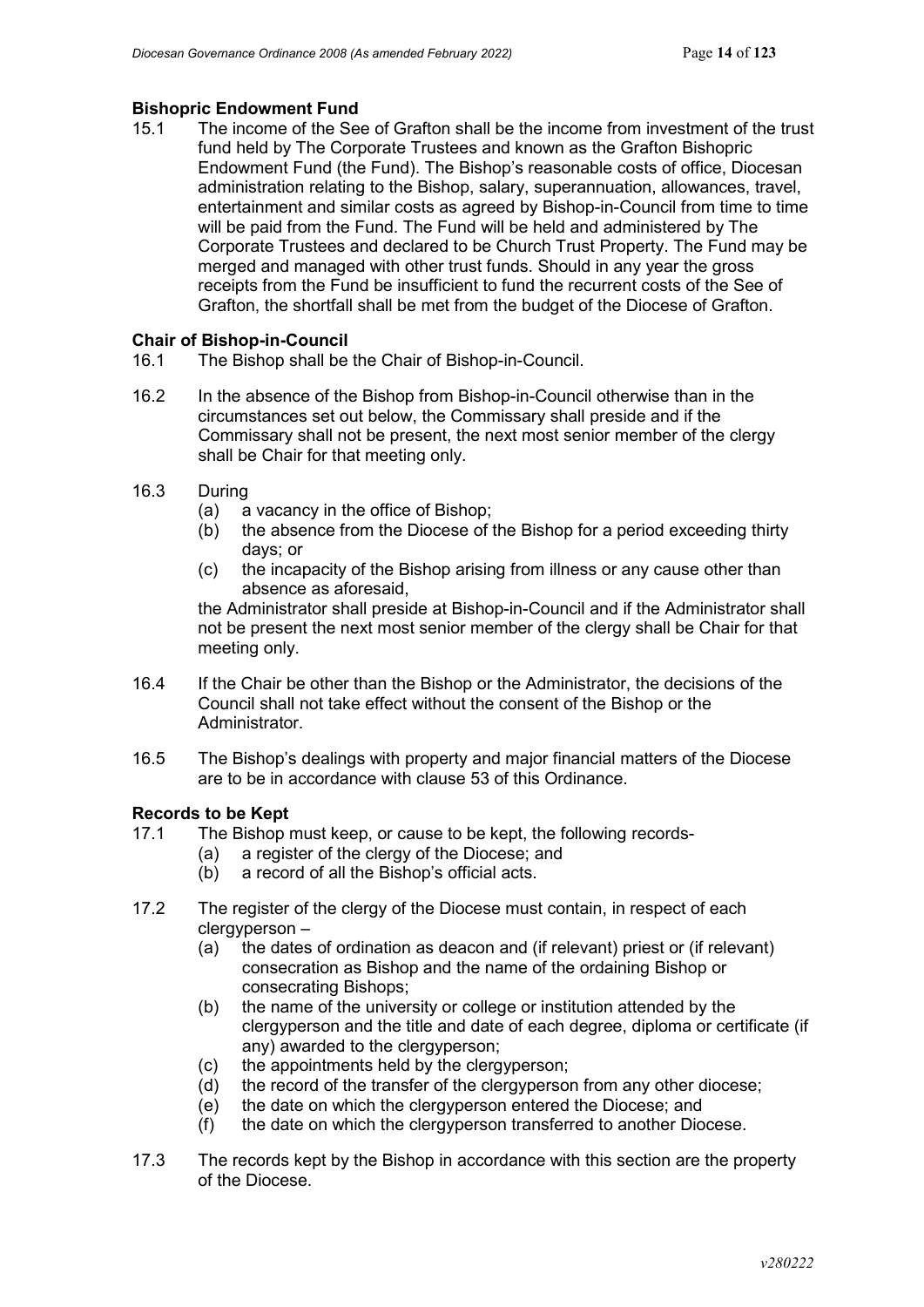# **Report to Synod**<br>18.1 The Bish

- The Bishop must cause to be laid before each ordinary annual session of Synod a statement containing the following information in respect of the period since the previous ordinary annual session of the Synod-
	- (a) the names of the churches which the Bishop has licensed, dedicated or consecrated;
	- (b) a list of the other Parish or Diocesan buildings which the Bishop has licensed or dedicated for any purpose;
	- (c) the numbers of persons confirmed;<br>(d) the names of Licensed Lav Minister
	- the names of Licensed Lay Ministers who have been licensed or who have ceased to be licensed;
	- (e) the names of candidates for Holy Orders accepted for training;
	- (f) the names of the Deacons and Priests ordained or Bishop's consecrated; and
	- (g) the changes that have taken place among the clergy by death, change of appointment, departure from the Diocese or otherwise.
- 18.2 The statement referred to in sub-clause 18.1 must be recorded in the minutes of the Synod by the Synod Secretaries.

# **Commissary**<br>19.1 The F

- The Bishop may by writing, registered in the Registry Office, appoint a person named therein being a Priest, licensed and active in the Diocese, to be the Bishop's Commissary. The Bishop may in like manner revoke the appointment. The office of Commissary shall become vacant upon the Commissary ceasing to be a Priest licensed in the Diocese.
- 19.2 When so requested by the Bishop, the Commissary may exercise the powers and perform the functions vested in the Bishop under any Ordinance of the Diocese during the absence from duty of the Bishop due to leave, incapacity or otherwise, whether the Bishop is inside or outside the Diocese.
- 19.3 Where the Commissary is not a bishop, the Commissary shall not exercise any authorities, rights and powers belonging solely to the order of bishops
- 19.4 Where the Bishop is unable through incapacity or absence to request the Commissary to act in accordance with clause 19.2, any two of the Commissary, the Chancellor and the Registrar shall confer with the Bishop-in-Council Executive who shall determine whether the Commissary should act in accordance with clause 19.2.
- 19.5 To the extent permitted by the Anglican Church of Australia Trust Property Act 1917 ('the Act'), the person for the time being acting in the office of Commissary in accordance with 19.2 may exercise all the powers and functions and do and make all the things referred to in the Act in place of the Bishop.

### **Administrator**

- 20.1 During:
	- (a) a vacancy in the office of Bishop; or
	- (b) the absence from duty of the Bishop for a period exceeding 45 days due to leave, incapacity or otherwise, whether the Bishop is inside or outside the Diocese,

the Commissary shall be the Administrator of the Diocese and shall administer the affairs of the Diocese and shall exercise the authorities, powers, rights and duties conferred or imposed upon the Bishop.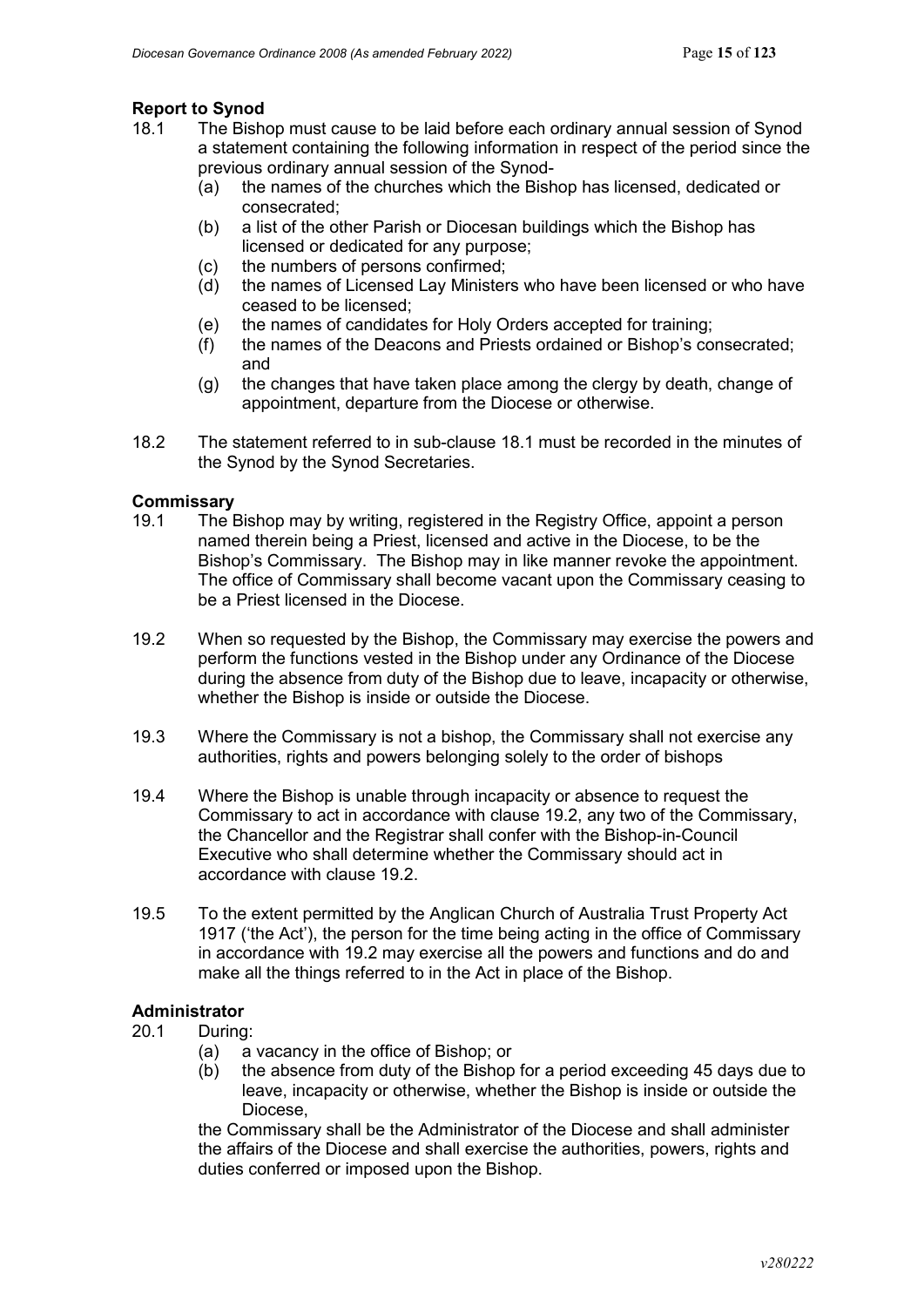- 20.2 Where there is no Commissary, or the Commissary is not willing or able to act as Administrator, then the next most senior member of the clergy licensed, active and resident within the Diocese, such being defined in clause 20.5, but excluding the Commissary, able and willing to act, shall be Administrator and shall exercise the authorities, powers, rights and duties conferred or imposed upon the Bishop. This appointment remains in place until a meeting of the Bishop in Council is able to appoint an Administrator who is a licensed and active Priest or Bishop from within or from outside the Diocese
- 20.2A Where the Administrator is not a bishop, the Administrator shall not exercise any authorities, rights and powers belonging solely to the order of bishops.
- 20.3 During a period of vacancy in the office of Bishop, the Administrator's stipend shall be that which would have been payable to the Bishop should a Bishop have been in place.
- 20.4 To the extent permitted by the Anglican Church of Australia Trust Property Act 1917 ('the Act'), the person for the time being acting in the office of Administrator in accordance with 20.1 may exercise all the powers and functions and do and make all the things referred to in the Act in place of the Bishop.
- 20.5 For the purpose of this Ordinance the order of seniority of the clergy shall be:
	- (a) the Commissary;
	- (b) the Diocesan Archdeacon;
	- (c) the Dean of the Cathedral;
	- (d) the other Archdeacons, if any, by order of their years in Holy Orders;
	- (e) clergy appointed with regional responsibility pursuant to clauses 70.3 and 70.4 of this Ordinance, by order of their years in Holy Orders;
	- (f) all other full time stipendiary Priests licensed in the Diocese, by order of their years in Holy Orders.

#### **Chancellor**

- 21.1 A Chancellor of the Diocese may be appointed by the Bishop pursuant to the Chancellors Canon 2001 Adopting Ordinance 2002.
- 21.2 The Chancellor shall be the principal confidential adviser to the Bishop of the Diocese in legal and related matters.
- 21.3 Subject to the Chancellor's overriding duty to the Bishop, the Chancellor may provide advice to the Synod and other agencies of the Diocese.

#### **Diocesan Advocate**

- 22.1 A Diocesan Advocate, who must be a qualified and practising lawyer, may be appointed by the Bishop in consultation with Bishop-in-Council.
- 22.2 The Diocesan Advocate shall be the principal legal adviser to the Diocese and Registrar and undertake or advise on the legal work of the Diocese and its agencies.
- 22.3 All conveyances and other legal work needed by Parishes and other agencies shall normally be undertaken by the Diocesan Advocate or an appropriate solicitor.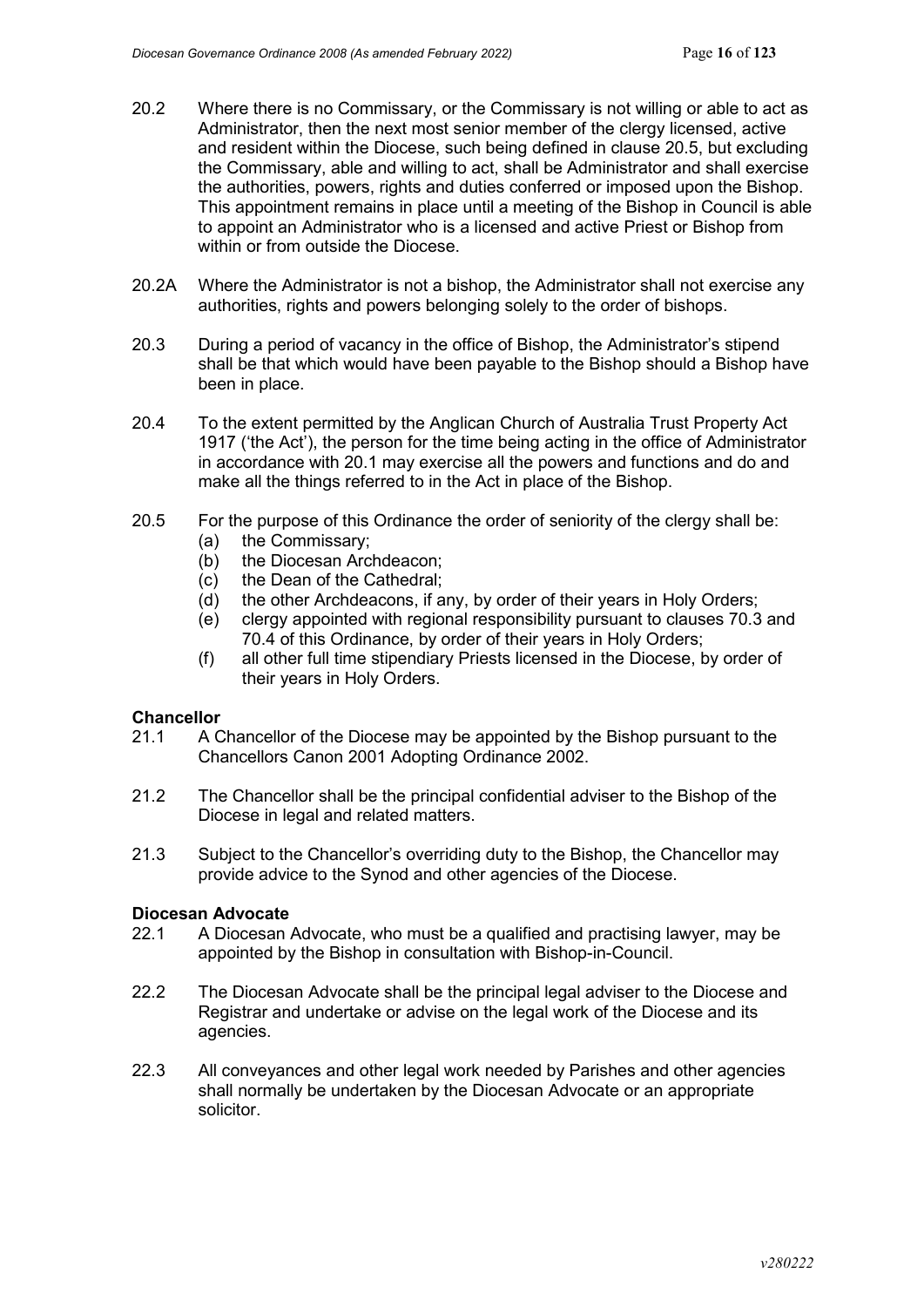## **CHAPTER 6 - BISHOP - RESIGNATION AND ELECTION**

# **Vacancy of the See**<br>23.1 The See of 0

- The See of Grafton shall become vacant:
	- (a) at the completion of the Bishop's term in office; or
	- (b) on the Resignation Date nominated by the Bishop; or
	- (c) on the death of the Bishop; or
	- (d) on the Bishop being declared incapable of managing his or her affairs in accordance with the provisions of the Bishop (Incapacity) Canon 1995 of the General Synod; or
	- (e) for cause, in accordance with the Constitution and Canons of General Synod in force from time to time in the Diocese.
- 23.2 For the purposes of holding a Discernment Synod, for the forming of the Bishop Appointment Board and for the actions of the Bishop Appointment Board, and for no other purpose, any vacancy occurring under clause 23.1(a) shall be deemed to have occurred six months before the date of the completion of the Bishop's term in office and any vacancy under clause 23.1(b) shall be deemed to have occurred as from the date of the receipt of the letter by the Metropolitan.
- 23.3 Upon a vacancy of the See, the See Finance and Information Canon 1966 of General Synod applies and the Administrator shall ensure that each requirement of that Canon is considered and reported within two months of the vacancy.

# **Resignation of the Bishop**<br>24.1 The Bishop may res

- The Bishop may resign the See by notice in writing to the Metropolitan, nominating a date, on which the resignation will become effective (the Resignation Date).
- 24.2 The Resignation Date must be no later than 6 months following the date that the letter to the Metropolitan is received by the Metropolitan. If no date, or a longer date, is specified, the Resignation Date shall be the date 6 months from the date the letter is received by the Metropolitan.
- 24.3 The Bishop must send a copy of the letter of resignation to the Administrator of the Diocese and to the Registrar.
- 25.1 (Deleted 2019)

# **Discernment Synod**

- 26.1 Within four months of the Vacancy of the See, the Administrator shall summon a Discernment Synod of which not less than 60 days' notice shall be given. Such special session shall not be held more than three calendar months before the vacancy takes effect by resignation.
- 26.2 The Administrator shall determine the procedure such discernment should follow and in making that determination may appoint a consultant to facilitate a discussion focused on the future of the Diocese and leadership requirements to achieve that result and bring a report to the Synod.
- 26.3 The Administrator may, prior to the Discernment Synod, invite a Bishop or other appropriate person to address the Discernment Synod and answer questions on the role of a Diocesan Bishop.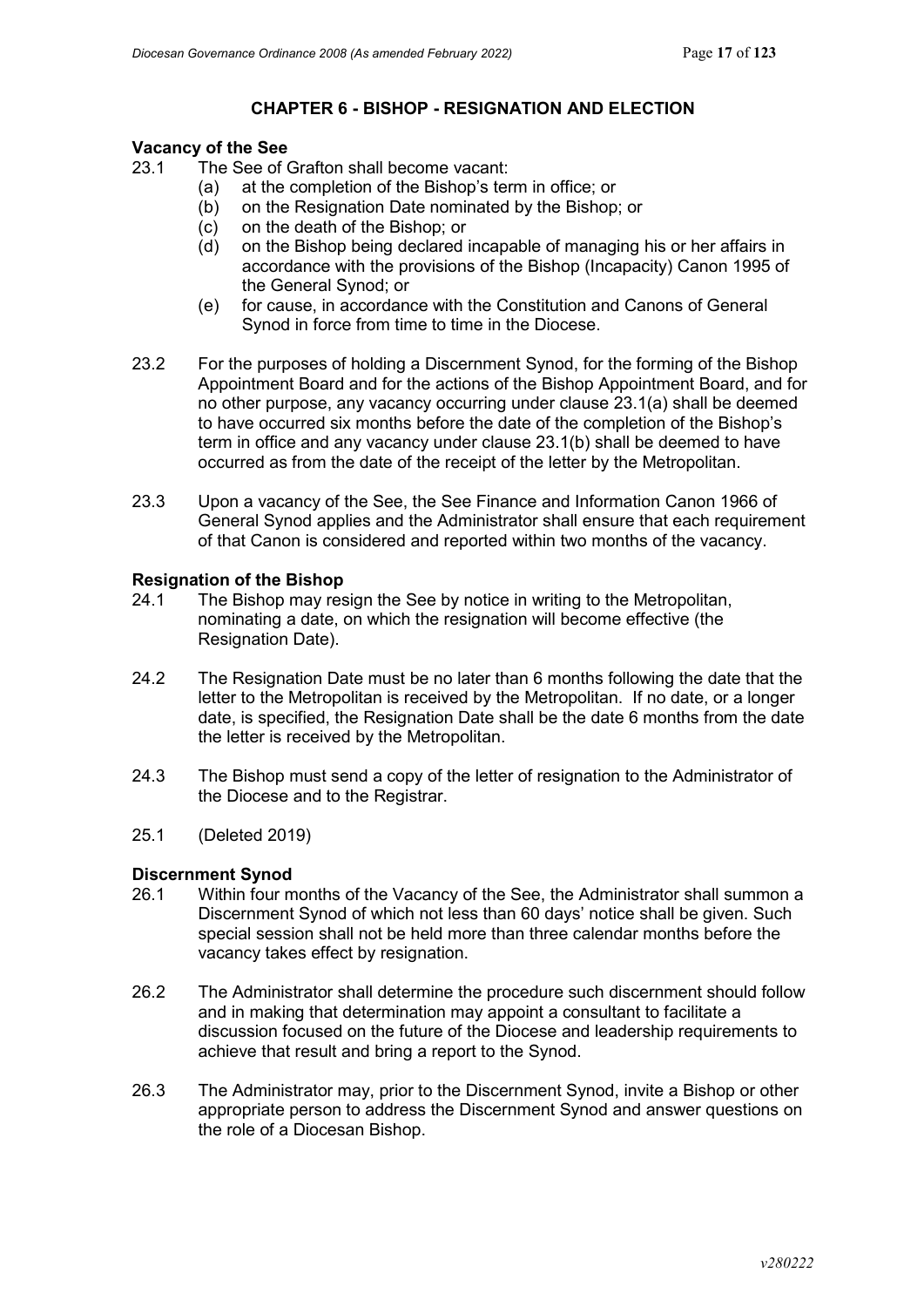26.4 The Discernment Synod shall commence with a Eucharist and before reception of Holy Communion members of Synod shall stand and pray together:

"Recognising that the community of the Church in this Diocese has entrusted to us the great responsibility of discerning the qualities sought of a Bishop for the Diocese, we earnestly seek God's will in guiding us in our deliberations that the person selected will be a shepherd after your own heart who will walk in your ways and with loving care watch over your people."

- 26.5 At such special session of Synod the Administrator shall preside at all times during the proceedings of the Synod relating to the discernment process and if for any reason the Administrator shall be unable to preside the person next in ecclesiastical rank or degree licensed within the Diocese who is willing to preside shall preside.
- 26.6 Upon the Discernment Synod being duly constituted the President of the Discernment Synod, or a person appointed by the President, shall deliver an address during which Synod members will be reminded of the significance of their duties.
- 26.7 Synod may move into Committee-of-the-Whole at any time if it so resolves and the President may choose to remain in the chair at this time or ask the Chair of Committees to chair the deliberations of the Committee-of-the-Whole.
- 26.8 The Secretaries of Synod shall record the decisions of the Synod so that the Bishop Appointment Board can be advised of the qualities desired of a new Bishop. Such decisions shall be scheduled for the Synod's approval prior to the closing of Synod.

#### **Election of the Bishop Appointment Board (BAB)**

- 27.1 Upon completion of the discernment process and Synod's approval of the record of decisions (clause 26.8), or at a time earlier as determined by Synod, the Synod, voting by houses, must elect by ballot 6 members of the house of clergy and 6 members of the house of laity to be members of a Bishop Appointment Board (the BAB).
- 27.2 The Synod shall determine the closing time for nominations for positions on the BAB.
- 27.3 The election process for members of the BAB shall be conducted in accordance with clauses 24, 25 and 26 of the Standing Orders of Synod.

### **Vacancy on the Bishop Appointment Board**

- 28.1 The office of a member of the BAB is vacant:
	- (a) if the member fails to attend a meeting of the BAB without leave of the BAB;
	- (b) if the member resigns by notice given to the Bishop or the Administrator;
	- (c) if the member ceases to be eligible to be a member of Synod;
	- (d) if the member is ineligible to hold office in the Anglican Church arising from a professional standards determination;
	- (e) if the member is removed from the BAB, in accordance with clause 28.2; or
	- (f) upon the death or incapacity of the member.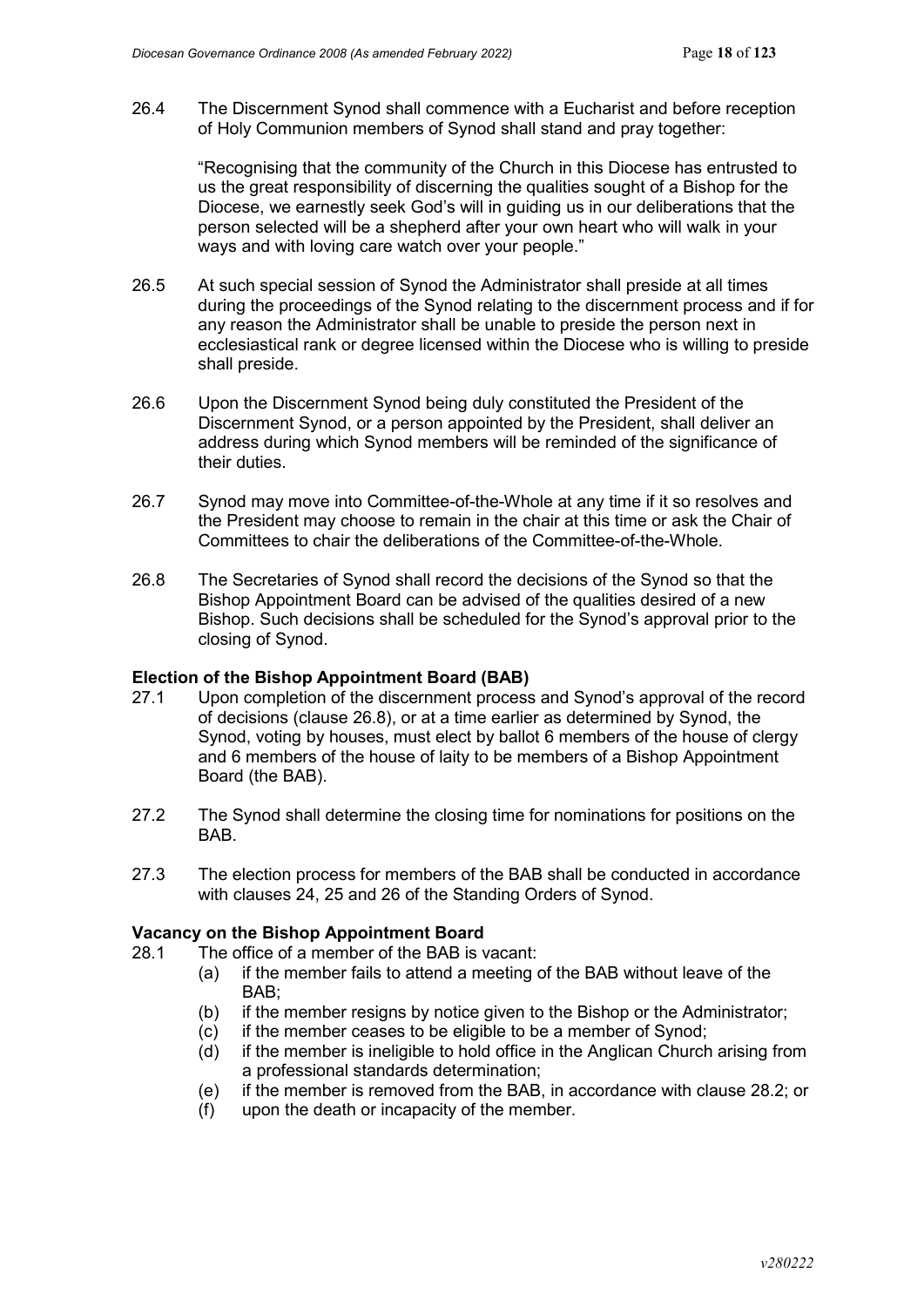- 28.2 If the BAB resolves that one of its members is acting in a manner not conducive to the protocols of the BAB, the Administrator may, after consultation with that member, cease their membership of the BAB.
- 28.3 A vacancy on the BAB shall be filled by a clerical or lay person, as the case requires, at the discretion of the Bishop-in-Council which shall make every endeavour to make such appointments from those synod members who were present at the Discernment Synod.
- 28.4 A decision of the BAB shall not be invalid by reason only of a vacancy or vacancies in the membership of the BAB.

### **Term of Office**

28A.1 The term of office of a member of the BAB expires upon installation of the person appointed as Bishop of Grafton.

### **Nominations for Bishop**

- 29.1 Any member of Synod may, not later than 45 days after the conclusion of the Discernment Synod, nominate any one person of canonical fitness to be appointed Bishop of Grafton.
- 29.2 Such nomination, to be valid, shall be:
	- (a) in writing in the form set out in the Third Schedule,
	- (b) signed by the nominator with acknowledgement that they have the permission of the nominee to make the nomination,
	- (c) signed by a seconder who is also a member of Synod; and
	- (d) Delivered to the Registrar before 5.00pm on the last day for nomination.

#### **Administrator and the Bishop Appointment Board**

- 30.1 As soon as practicable after the closing of the Discernment Synod, the Administrator shall convene the BAB.
- 30.2 If the Administrator has not consented to nomination as Bishop of Grafton in accordance with Clause 32, the Administrator shall be convenor of the BAB and its Chair, but shall not vote unless otherwise elected as a member of the BAB and in that case shall have a deliberative but not a casting vote.
- 30.3 If the Administrator has consented to nomination as Bishop of Grafton in accordance with Clause 32, the board shall elect a chair from amongst its members who shall have a deliberative but not a casting vote and shall be the convenor of the BAB.

#### **Procedures of the Bishop Appointment Board**

- 31.1 Except as otherwise provided in this Ordinance, the BAB shall have power to order its own procedure.
- 31.1A In consultation with the Registrar, the BAB may incur reasonable expenses in executing its role.
- 31.2 A quorum of the BAB shall be 5 clerical members and 5 lay members, except in the case of a ballot referred to in clause 33.6, in which case a quorum shall be all 6 clerical members and all 6 lay members of the BAB.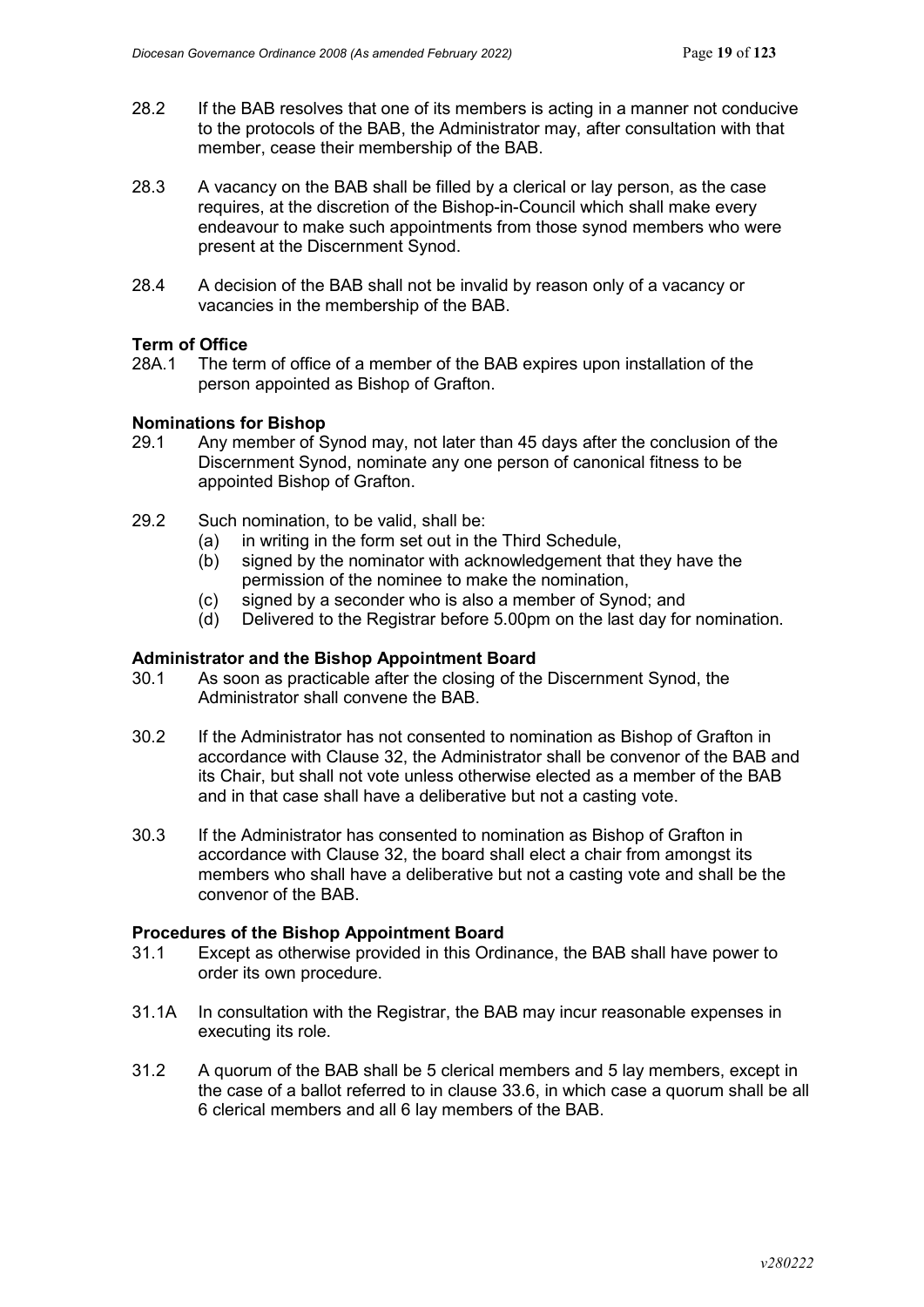- 31.3 The proceedings of the BAB shall be confidential and except as expressly provided by this Ordinance no member of the BAB may reveal to any person, information received by him or her as a consequence of his or her membership of the BAB.
- 31.4 Voting with regard to the procedures and actions of the BAB may be conducted in any way that the BAB sees fit. However, any vote to confirm who the BAB has selected as Bishop of Grafton shall take place by secret ballot.
- 31.5 Subject to clause 33.6 no person shall be nominated as Bishop of Grafton to the Metropolitan unless that person has received the votes of at least 4 of the clerical members and 4 of the lay members of the BAB.

### **Consent of the Candidate**

- 32.1 Any person under consideration as Bishop of Grafton must consent in writing to nomination in accordance with the Fourth Schedule and complete a Safe Ministry Check in the form that is required for the appointment of clergy in the Diocese.
- 32.2 Any person who does not provide such documents within 14 days of a request to do so shall be deemed to have declined to be considered as Bishop of Grafton.

### **Professional Standards**

- 33.1 The Administrator, in respect of any person whose name is being considered by the BAB and who has consented in accordance with clause 32, shall cause all inquiries to be made as necessary to determine whether:
	- (a) there is professional standards information entered in respect of the person in the National Register; or
	- (b) the person is or has been subject to disciplinary proceedings in any Diocese of the Anglican Church of Australia or of any other Church; or
	- (c) the person is or has been the subject of a complaint or investigation under the Professional Standards legislation of any Diocese of the Anglican Church of Australia or of any other Church; or
	- (d) the person is or has been the subject of investigation or legal proceedings in any State or Territory of Australia or other country, including civil proceedings, in respect of Professional Standards matters

and must have a report on the results of those inquiries provided to the BAB as soon as practicable.

- 33.2 The Administrator, in respect of any person whose name is being considered by the BAB and who has consented in accordance with clause 32, shall cause a criminal history check and a current Working with Children's Check to be obtained and make the results of that check available to the BAB as soon as practicable.
- 33.3 If the Administrator is a nominee for the position of Bishop, the Administrator must not undertake the checks specified in clauses 33.1 or 33.2, nor prepare the reports to the BAB specified therein, but shall delegate responsibility for all such things to an appropriate person who is not a nominee.
- 33.4 The result of any BAB ballot to select a Bishop of Grafton that is conducted prior to completion of the checks required under clauses 33.1 and 33.2 is conditional upon the outcome of those checks.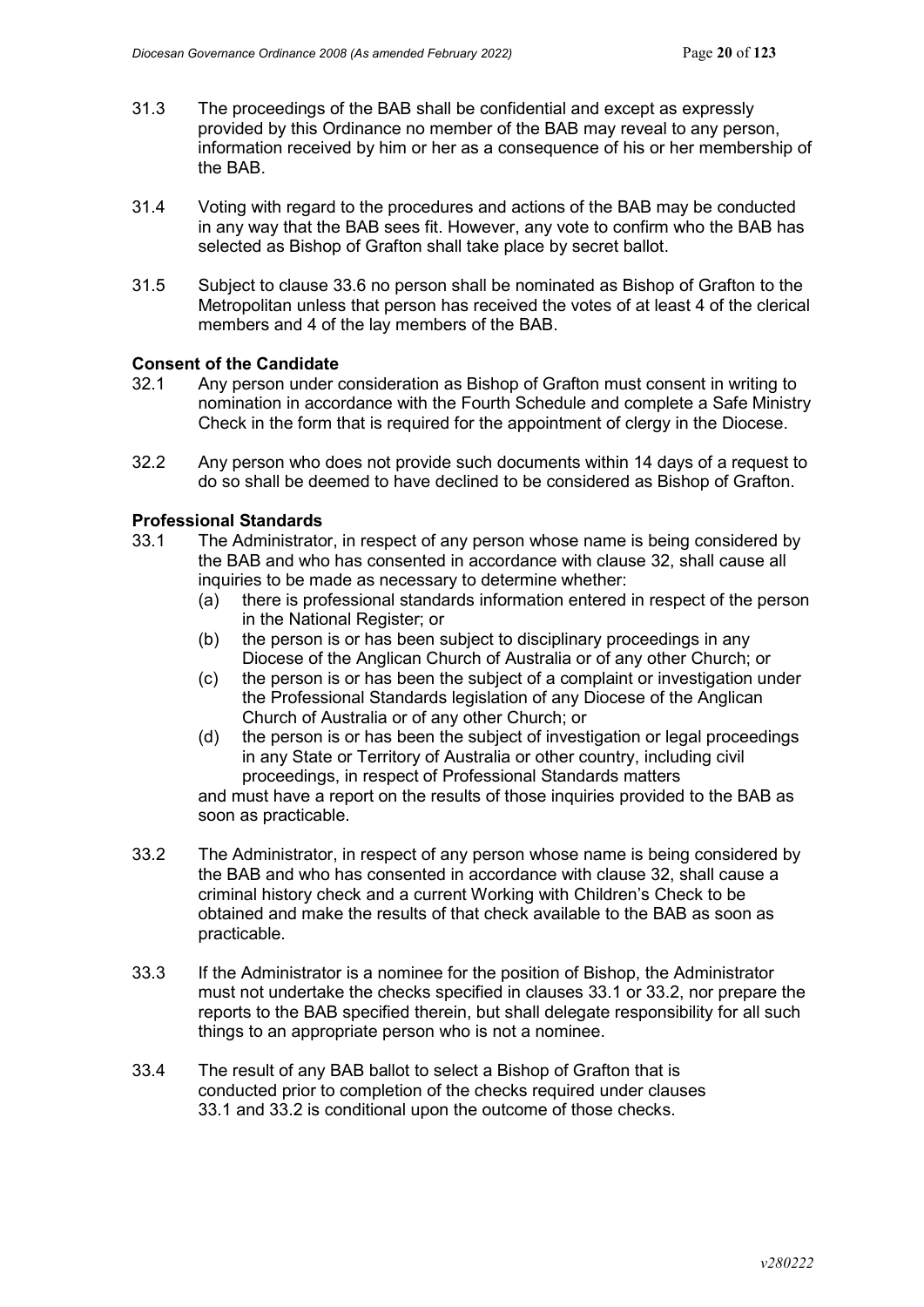- 33.5 In considering a report under clause 33.1 or under 33.2 the BAB must give the person under consideration a reasonable opportunity to respond to any adverse information contained in the report.
- 33.6 No person in respect of whom professional standards information is entered in the National Register may be elected Bishop of Grafton until that person has received the votes of all 6 of the clerical members and all 6 of the lay members of the BAB.

#### **Bishop Appointment Board Member under Consideration as Bishop**

- 34.1 A clerical member of the BAB, including the Administrator, who has consented to nomination as Bishop of Grafton in accordance with clause 32, ceases to be a member of the BAB and his or her position shall be filled in accordance with this Ordinance.
- 34.2 If the Administrator is absent from the BAB or ceases to be a member of the BAB, the BAB shall elect a chair from among its members who shall have a deliberative but not a casting vote.

#### **Canonical Fitness and Confirmation of Appointment**

- 35.1 The Administrator, upon receiving the advice of the BAB that a suitable person has been elected as Bishop of Grafton in accordance with the provisions of this Ordinance, shall convey this election to the Metropolitan in accordance with the Provincial Ordinance for the Confirmation of Bishop's Elections (NSW) 1965.
- 35.2 When the Metropolitan has notified the Administrator in writing that the appointment of a person has been confirmed, the person appointed (subject to consecration if necessary) shall be the Bishop of Grafton and may exercise the functions of the Bishop from the date of the person's installation in the Cathedral Church of Christ the King, Grafton.

#### **Declaration of Appointment**

- 36.1 Upon the confirmation of the appointment of a Bishop, the Administrator must publish that fact as soon as practicable in such manner as he or she considers most appropriate and, in addition, must ensure that a Declaration is made in the Cathedral Church during each Divine Service on the Sunday following the confirmation.
- 36.2 The Declaration in the Cathedral must be in the following terms

........................................................................................................ (Title and name of the person appointed)

of .....................................................................................................

has been duly appointed Bishop of Grafton and the appointment has been confirmed.

36.3 Once a person has been publicly declared to be the Bishop of Grafton, the Administrator must take such steps to give effect to the appointment as the BAB may direct.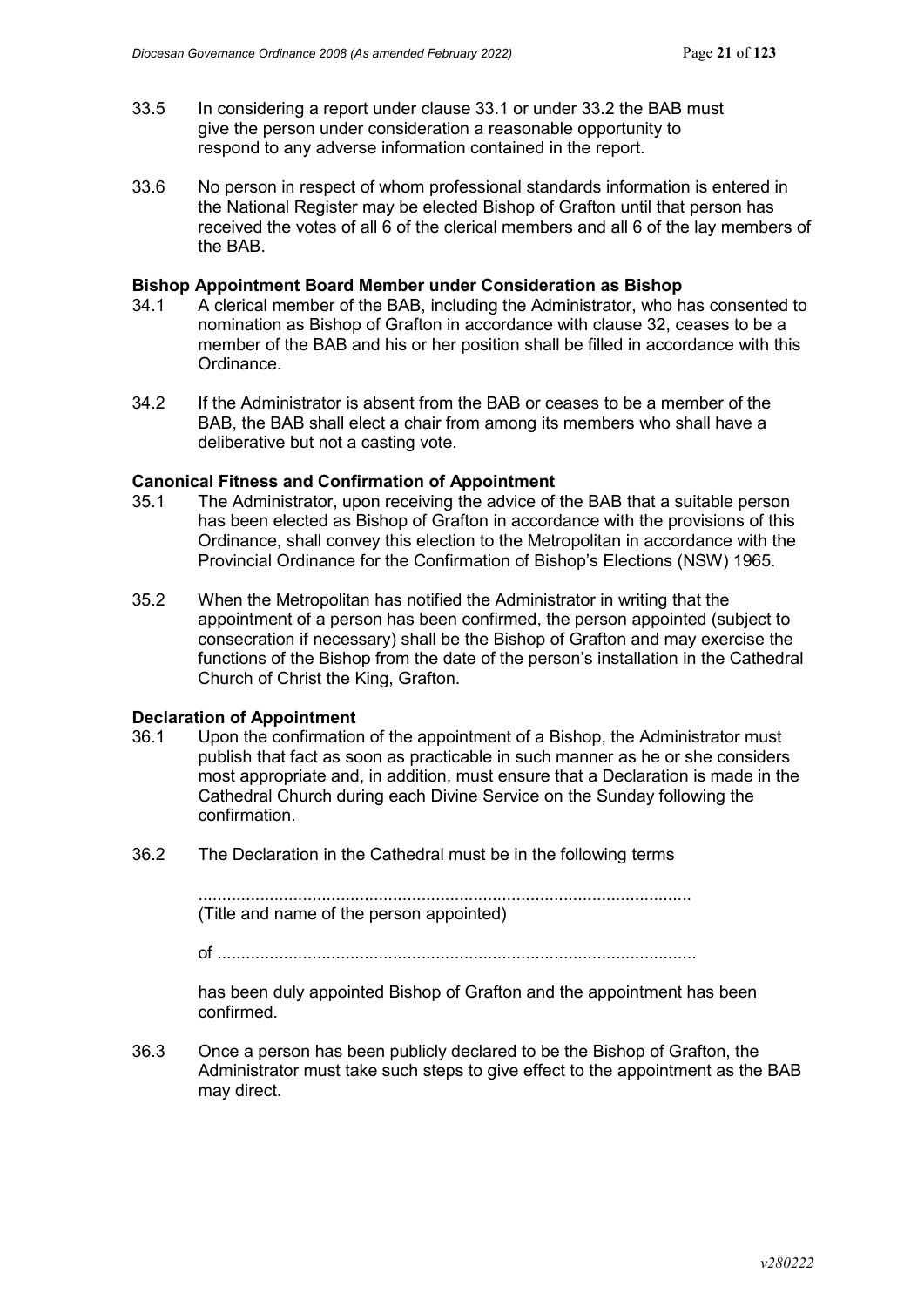36.4 A Bishop of Grafton must, at the time of consecration (if necessary) and installation, make the following declaration:

> "I (full name) do solemnly and sincerely declare my assent to be bound by the Constitution of the Anglican Church of Australia and the constitutions of the Province of New South Wales and of the Diocese of Grafton and by the canons, statutes, ordinances and rules (however described) from time to time of the Synod of the Diocese, and of the General Synod and Provincial Synod which have force in this Diocese."

- 36.5 Upon consecration (if necessary) and installation, a Bishop of Grafton, subject to law and all the Ordinances of the Diocese shall have and may exercise within the boundaries of the Diocese all the powers which a Bishop of the Anglican Church of Australia may exercise within the Diocese and shall be for all purposes the Bishop of Grafton.
- 36.6 Following the signing of the Declaration and Consecration the Bishop shall be installed as Bishop of the Diocese of Grafton in the Cathedral Church of Christ the King, Grafton.

#### **Delay, Non Acceptance of Nullity of Appointment**

- 37.1 If an appointment is not confirmed within three months of the receipt by the Metropolitan of the Certificate of Appointment, the Synod or Bishop-in-Council may resolve that the appointment is null and void.
- 37.2 If a person appointed as Bishop of Grafton does not accept such appointment within a reasonable time, the Synod or Bishop-in-Council may resolve that the appointment is null and void.
- 37.3 If an appointment is declared null and void the See is deemed to be vacant from the date of the declaration of nullity.
- 37.4 A declaration of nullity in respect of the appointment of a particular person does not prevent that person again being appointed as Bishop of Grafton in accordance with this Ordinance.
- 37.5 If a vacancy in the See is not filled for any reason not specifically provided for above, the See shall be deemed to be vacant from the date of a resolution of Bishop-in-Council declaring the failure to appoint.

# **Reconvening of Bishop Appointment Board**

If an appointment has been declared null and void the Chair of the BAB must reconvene the Board as soon as practicable and the BAB shall proceed afresh to the appointment of a Bishop of Grafton, in accordance with this Ordinance.

#### **Proceedings if Bishop Appointment Board Fails to Elect**

- 38.1 If any BAB fails to elect a Bishop and notify such election to the Administrator within 12 months of the date of the election of that BAB, the BAB shall report to Bishop-in-Council giving any reasons why the BAB should not be immediately dissolved. Bishop-in-Council shall consider such report and shall either:
	- (a) resolve that an extension be granted to the BAB to a date not more than three months from the date of the resolution and if at that date the BAB has failed to appoint a Bishop, the BAB is deemed to be dissolved, or
	- (b) resolve that the BAB is deemed to be dissolved immediately.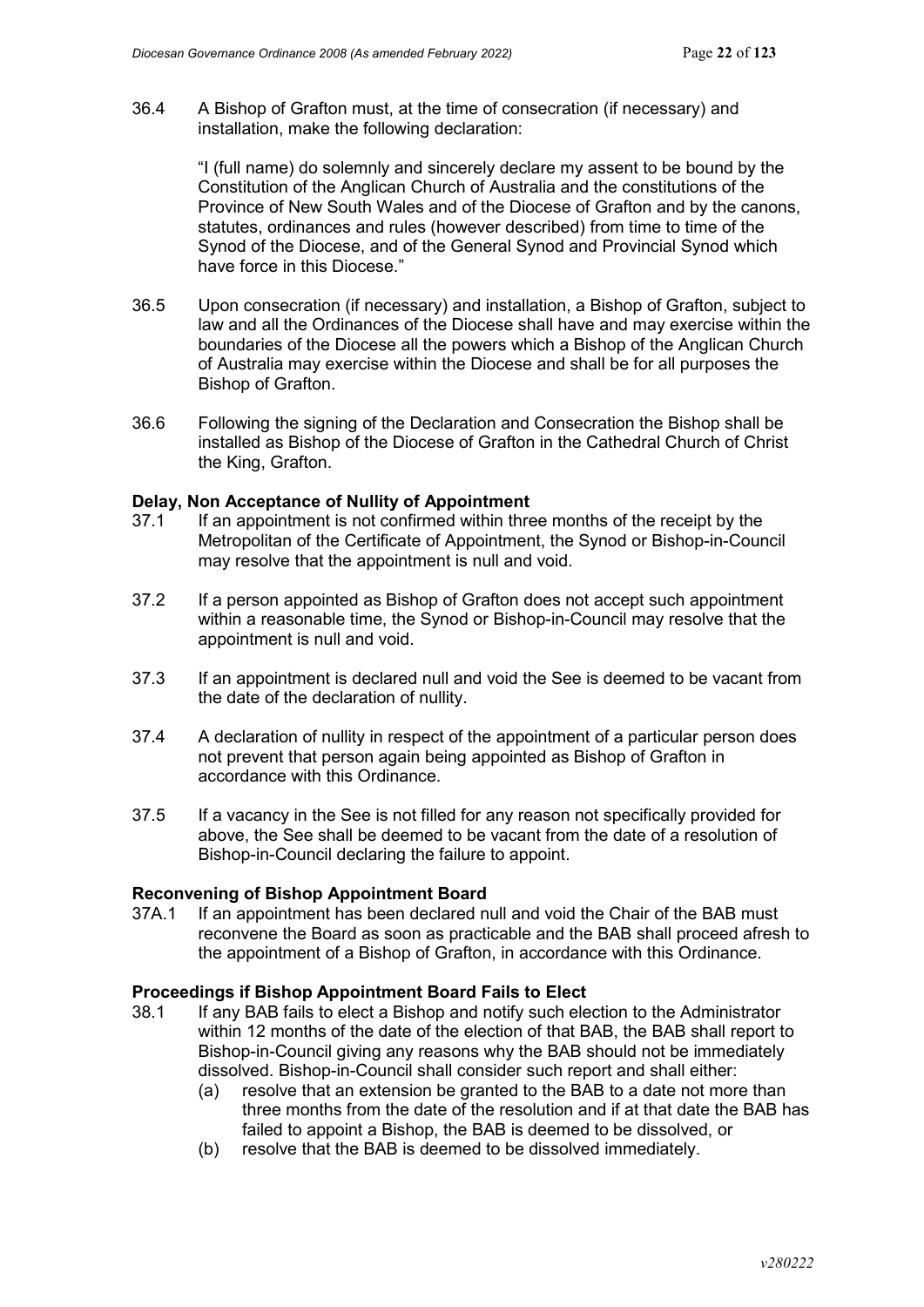- 38.2 Any BAB may, by resolution passed by 4 clergy members and 4 lay members, agree that it is unable to further consider any of the nominations it has remaining before it, and the Chair of the BAB shall report such to Bishop-in-Council who will by resolution determine:
	- (a) if members of Synod are to be asked to provide additional nominations to be considered with those already nominated, or
	- (b) the BAB is deemed to be dissolved immediately.
- 38.3 If Bishop-in-Council resolves to seek additional nominations the Administrator shall as a matter of urgency notify each member of Synod in writing, either by letter or by electronic means, that additional nominations are being sought and will be received during a period as resolved by Bishop-in-Council, such period being not less than 30 days from the issue of the notification by the Administrator.

A Synod member may nominate one person of canonical fitness in addition to any persons previously nominated. A nomination shall be in the form prescribed in clause 29.2.

Additional nominations received shall be processed as if they had been received following a Discernment Synod.

38.4 If the BAB has been dissolved, the Administrator must, as soon as practicable, summon a special session of Synod (a Discernment Synod) whereupon Synod shall proceed afresh to the discernment, election of a Bishop Appointment Board and calling for nominations, as prescribed by this Ordinance.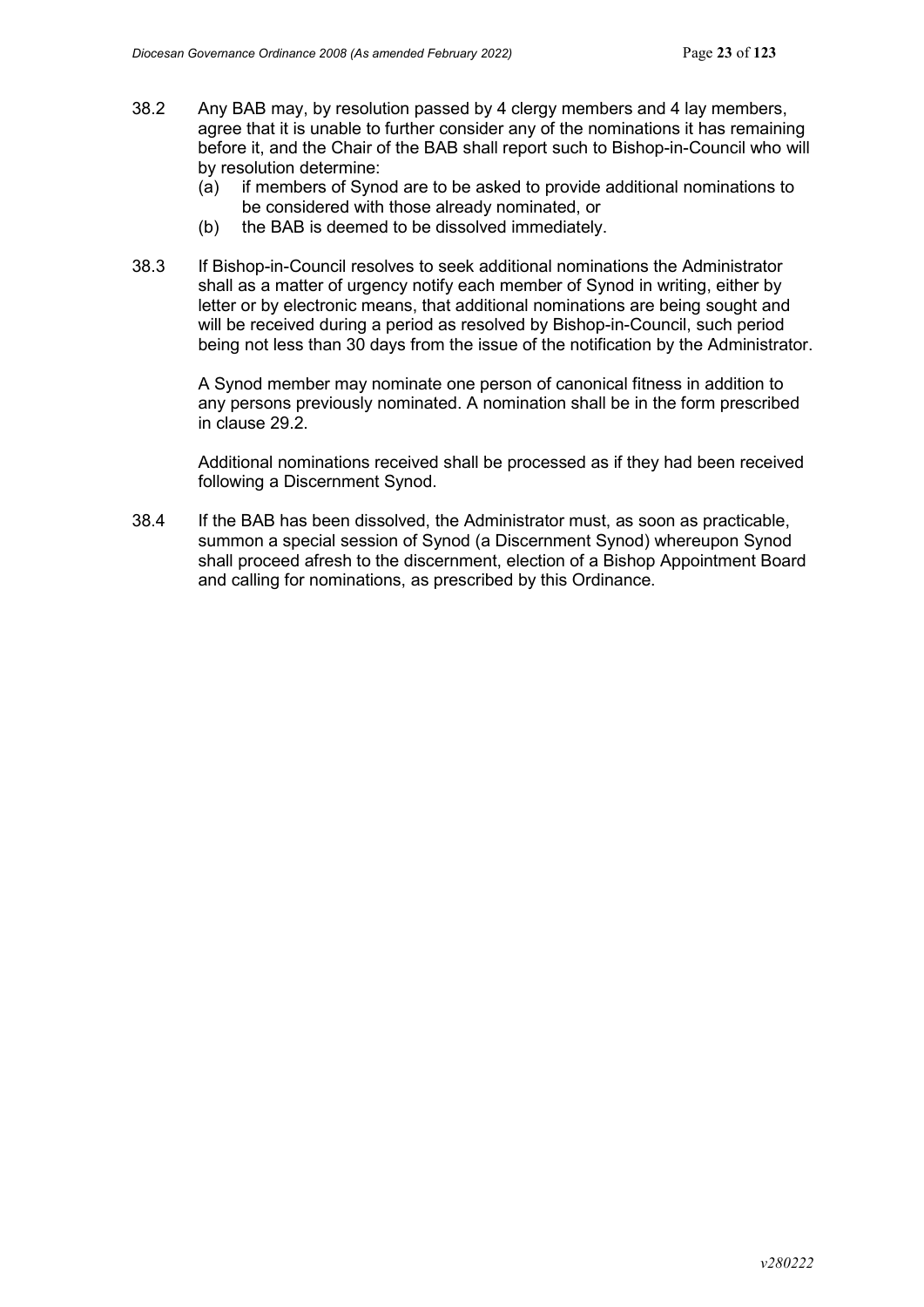## **CHAPTER 7 – SYNOD**

# **Mission and Objectives**<br>39.1 Synod is the meet

- Synod is the meeting together of the Bishop and the representatives of the clergy and the laity of the Diocese:
	- (a) to affirm and celebrate their common life in the Lord Jesus Christ; and
	- (b) to conduct the business of the Synod which is:
		- (i) the expression, through the resolutions of Synod, of the minds of the people of the Diocese on matters of common concern relating to the Church and to the world in which the Church is called to exercise its mission and ministry;
		- (ii) the ordering of their common life by the making of Ordinances; and
		- (iii) the oversight of the conduct of the affairs of the Diocese by the agencies and officers of the Diocese.

### **Functions and Powers**

- 40.1 Synod has the function of making Ordinances for the management and good government and regulation of the Church within the Diocese in accordance with Article 2 of the Schedule to the Anglican Church of Australia Constitutions Act 1902 and Chapter VIII of The Constitution of the Anglican Church of Australia.
- 40.2 Synod also constitutes a forum in which the members of Synod may consult together on all matters concerning the life of the Church and its Ministry Units within the Diocese.
- 40.3 Synod exercises oversight over the administration of the institutional affairs of the Diocese by requiring those responsible for the conduct of those affairs to account to Synod when required to do so–
	- (a) by Ordinance; or
	- (b) in accordance with a resolution of Synod.
- 40.4 Synod may by Article 3(2) of the Schedule to the Anglican Church of Australia Constitutions Act 1902 call, by resolution, on any person holding church trust property to account for that property and its administration.

#### **Term**

- 41.1 The term of a Synod extends over three consecutive years. The term shall commence from the commencement of the first session and shall conclude immediately prior to the commencement of the first session in the term of the next Synod.
- 41.2 Prior to the commencement of each term of Synod the Bishop shall issue a Mandate requiring the election of Synod Representatives for the term of that Synod.

#### **Convening**

- 42.1 Synod shall, in accordance with Article 1(2) of the Constitution of the Province, be convened at least once in every year by the issue of the Bishop's Summons.
- 42.2 The Bishop's Summons, stating the time and place of Synod, shall issue to those who by virtue of clause 43.2 are members of Synod.
- 42.3 The Bishop must convene a session of Synod when requested to do so in writing by such number of lay and clerical members of Synod as are, in accordance with rules made by Synod, sufficient to constitute a quorum of Synod.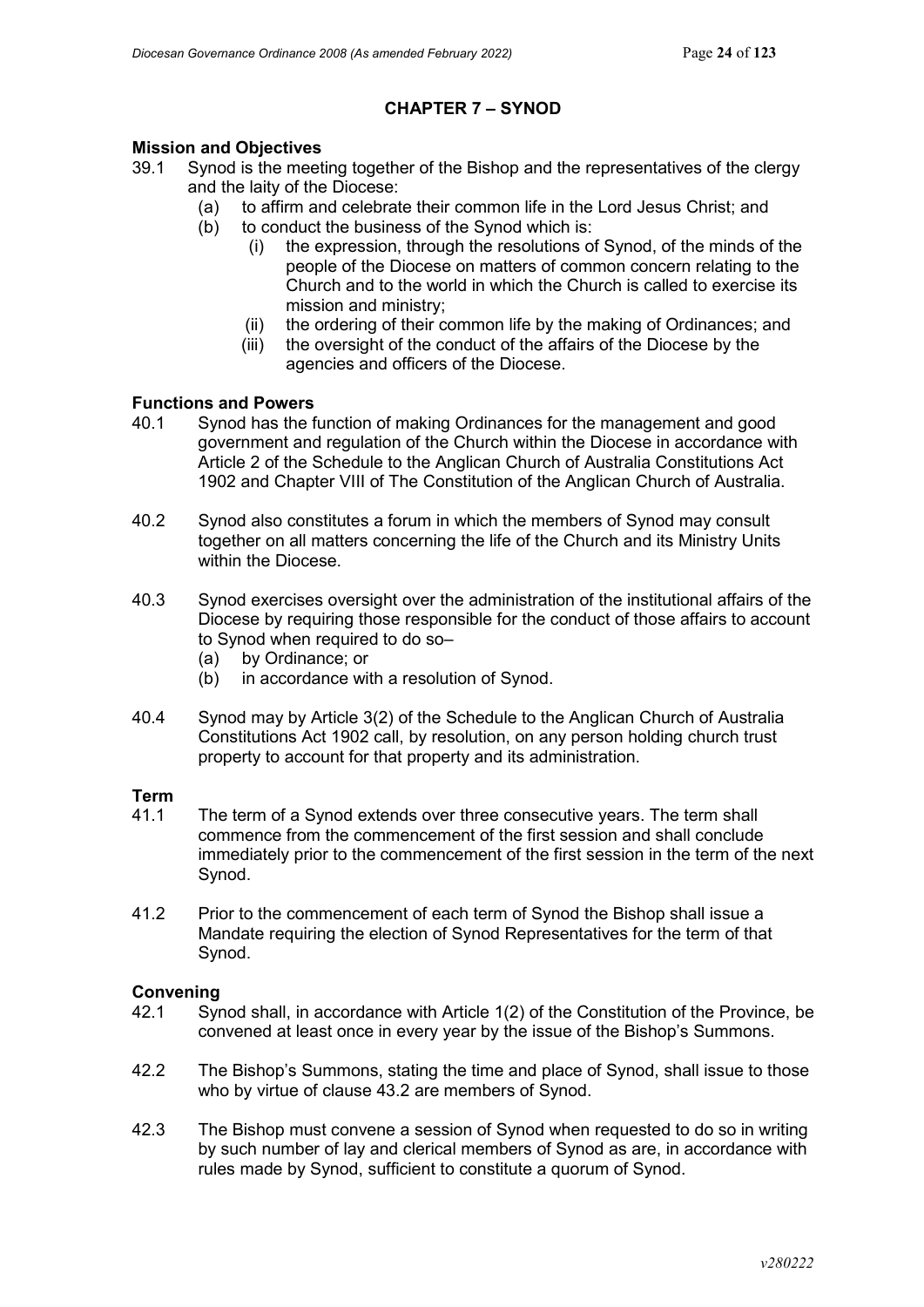- 42.4 The Bishop may, in consultation with Bishop-in-Council, convene a session of Synod for the purpose of considering particular items of business.
- 42.5 A session of Synod convened under 42.4 shall not be considered sufficient to satisfy the requirements of 42.1 and shall not cause the commencement of a new term of Synod.
- 42.6 A session of Synod is the period between the time when Synod convenes in accordance with a Bishop's Summons and the time when, in accordance with Synod's rules, it adjourns until the date on which it is next summoned by the Bishop.

#### **Membership**

- 43.1 Synod intends that:
	- (a) Synod shall consist of three Houses, namely the House of the Bishop, the House of Clergy and the House of Laity, (the three Houses shall sit together in full Synod and shall deliberate and transact business therein and shall vote together unless a vote by Houses is required);
	- (b) those charged with the responsibility for electing or appointing members of Synod should choose those able to make a significant contribution to its work;
	- (c) members of Synod accept responsibility for effective communication between Synod and the ministry units of the Diocese by reporting back to their Parish Council and other appropriate ministry groups; and
	- (d) members of Synod may be called upon to vote according to their Houses (other than the Bishop) and for a vote according to Houses to pass a majority is required in both the House of Clergy and the House of Laity.
- 43.2 The Synod is composed of:
	- (a) the Bishop (who shall not vote in Synod)
	- (b) the ex officio members (with full participation and voting rights):
		- (i) the Archdeacons;
		- (ii) the Dean;
		- (iii) the Chancellor;
		- (iv) the Registrar;
		- (v) the Diocesan Advocate;
		- (vi) the Corporate Trustees: and
	- (c) all incumbents and full-time stipended clergy;
	- (d) all full-time stipended Lay Ministers;
	- (e) representatives of the Household of Deacons chosen in accordance with subclause 43.4;
	- (f) two lay Synod Representatives from each Parish;
	- (g) an additional lay Parish Synod Representative for each full-time stipended clergyperson (additional to the Incumbent) upon appointment of the clergy person to that ministry unit;
	- (h) the principals of Diocesan schools and the chief executive officer of Anglicare North Coast;
	- (i) one Chaplain from each Diocesan school nominated by the Bishop if not already appointed under subclause (c) or (d) above;
	- (j) one lay person, who is a communicant member of the Anglican Church, from each Diocesan school, appointed from and by the Council thereof;
	- (k) one lay person from Anglicare North Coast who is a communicant member of the Anglican Church, appointed from and by the Board thereof;
	- (l) Up to six additional members, either clergy or lay persons, appointed by the Bishop on an annual basis at the Bishop's discretion;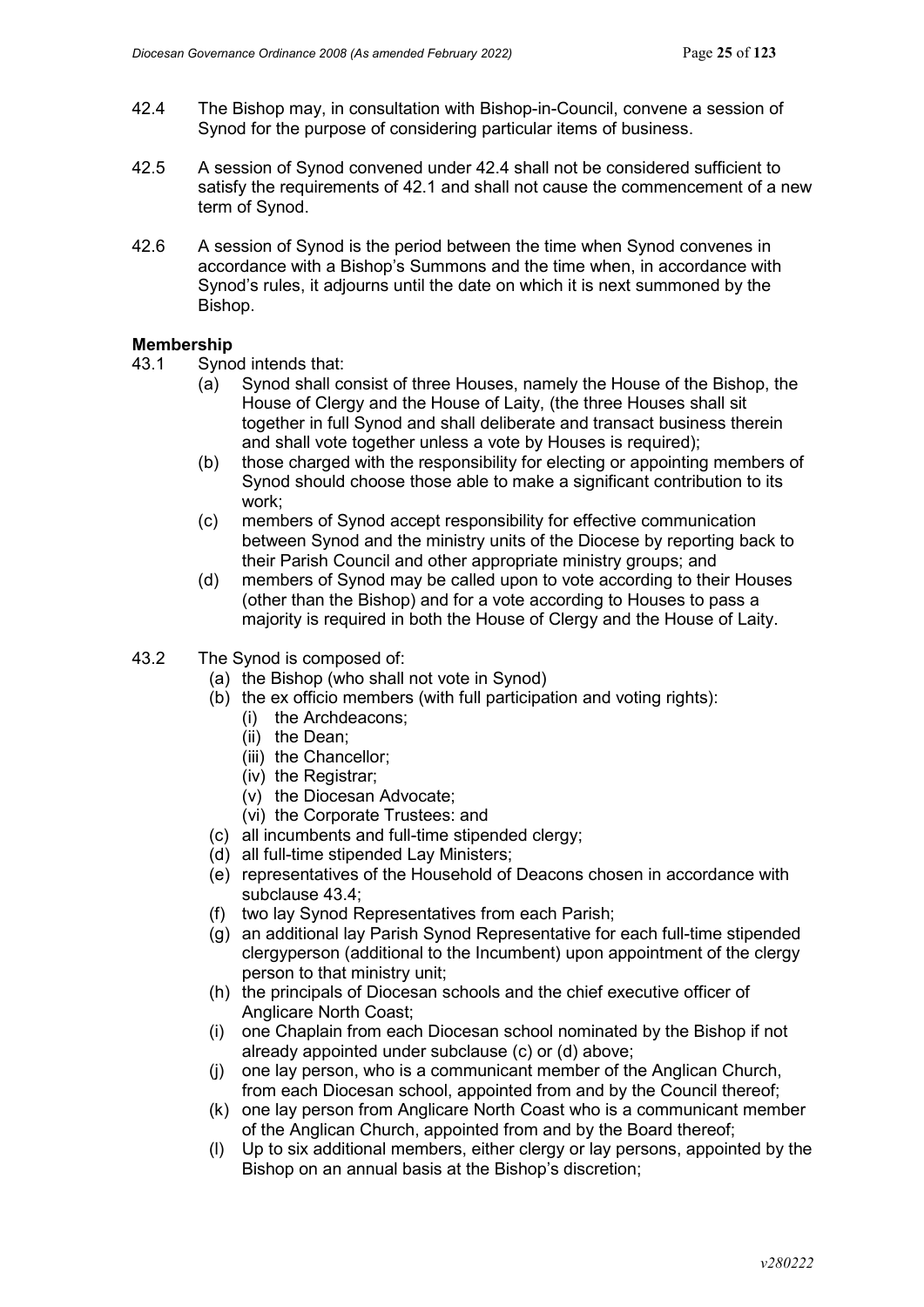- (m) such other persons determined by Synod or Bishop-in-Council to be members of Synod or have a seat at Synod from time to time, and who shall be subject to any restrictions placed upon them by Synod or Bishopin-Council.
- 43.3 A person who is a member of Synod by virtue of subclause 43.2 (h) shall not have voting rights unless he or she is a member of the Anglican Church.
- 43.4 In accordance with 43.2(e), the representation of the Household of Deacons shall be up to 25 percent (then rounded up to the next whole number) of the licensed non-stipendiary Vocational Deacons not otherwise summoned to Synod, such calculation being made at the time of issue of the Bishop's Mandate, who shall be selected from and by any Household of Deacons or similar Synodically approved representative body including as the majority of their membership Nonstipendiary Vocational Deacons, or should no such Household or body exist (or should such body be unable or unwilling to select members to attend the Synod), then selected by the Bishop in whatever manner the Bishop chooses;
- 43.5 When by virtue of the Bishop determining that the position of a clergyperson creating an entitlement for representation under subclause 43.2 (g) has concluded, the entitlement created under 43.2 (g) shall conclude immediately prior to the commencement of the next session of Synod. Parish Council shall be responsible to determine which of the existing Synod representatives of the Parish continue as representatives.
- 43.6 Unless otherwise provided, persons elected or appointed to be members of Synod hold office for the term of the Synod to which they are elected or appointed unless they should resign or be removed from the position which entitled them to be a member of Synod.
- 43.7 The member of Synod, as soon as practicable following their appointment, qualification or election under sub clauses 43.2 (b) to (e) inclusive and sub clauses 43.2 (i) to (m) inclusive, shall sign and date a declaration that:

"I the undersigned (full name and address) do declare that I am a communicant member of the Anglican Church of Australia and will endeavour to faithfully perform the duties of a member of Synod to the best of my ability and will conform to the Ordinances and Standing Orders of the Synod of the Diocese of Grafton relating to this office."

- 43.8 A member of Synod appointed qualified under subclause 43.2 (h) and eligible for voting rights as per clause 43.3, shall sign and date the declaration in clause 43.7.
- 43.9 An elected Synod Representative may be removed following a resolution of Bishop-in-Council, if the representative:
	- (a) becomes mentally or physically incapable of undertaking duties as a Synod Representative;
	- (b) is convicted of an indictable offence in any court;
	- (c) ceases to be qualified under any provision of this Ordinance; or
	- (d) fails to attend any session of Synod without reasonable excuse or Leave of Absence granted by the Bishop.
- 43.10 If for any reason, one or more elections or appointments that compose the membership of the Synod is not completed, such failure will not invalidate the proceedings of Synod.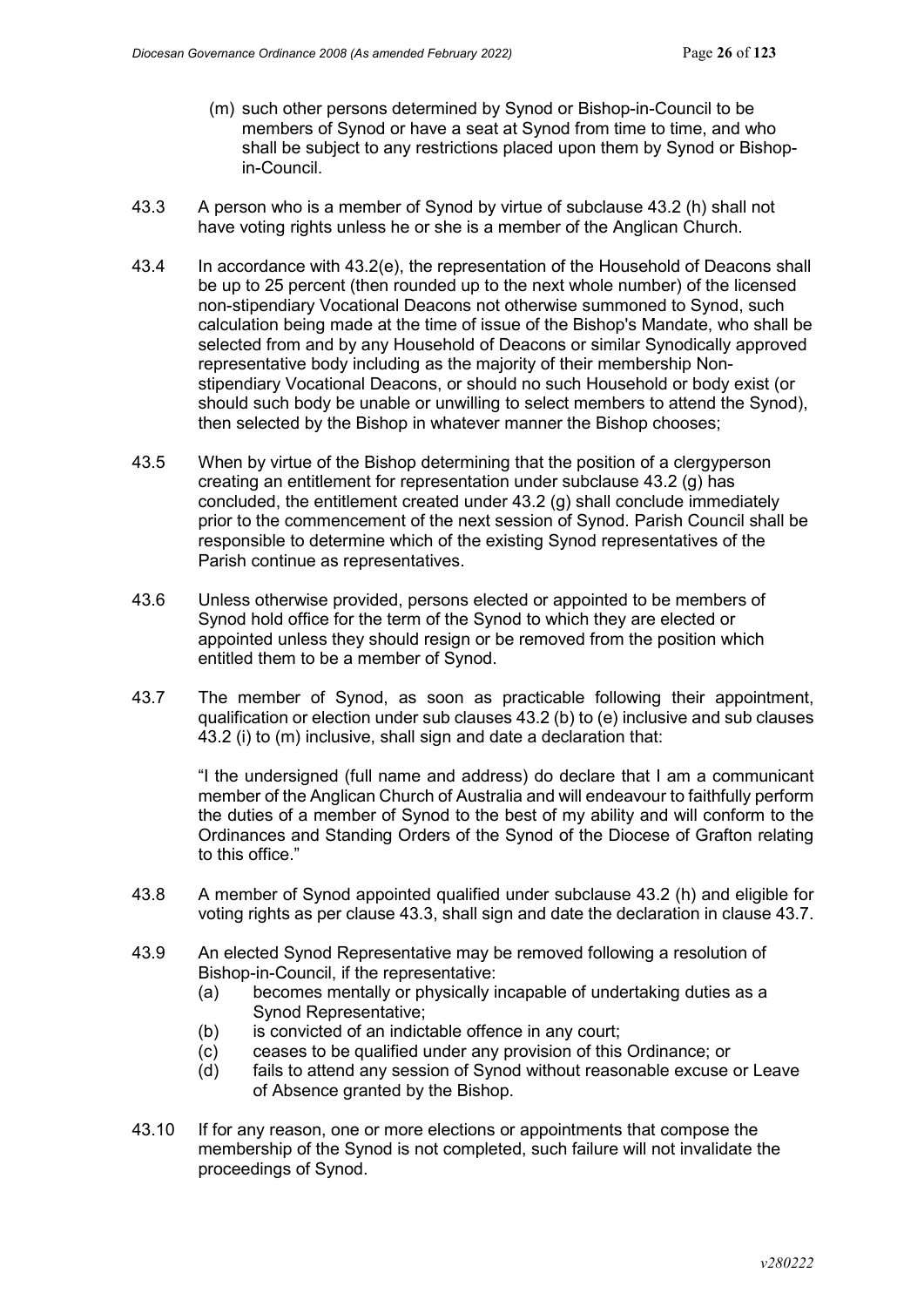### **Minimum Age**

- 43A.1 A person under the age of 16 years is not eligible to hold membership of Synod.
- 43A.2 A person under the age of 18 years is not eligible to be appointed to, nominated for or elected to any of the following groups, bodies or roles:
	- (a) Bishop-in-Council
	- (b) Corporate Trustees of the Diocese of Grafton
	- (c) Professional Standards Board
	- (d) Professional Standards Committee
	- (e) Board of Enquiry
	- (f) Panel of Triers
	- (g) Cathedral Chapter
	- (h) Representative to General Synod
	- (i) Representative to Provincial Synod
	- (j) Audit Committee.

# **General Synod Representation**<br>44.1 At the first session of a te

- At the first session of a term of synod, an election shall be held to elect two clergy and two lay persons to be representatives from the Diocese to the General Synod in accordance with the Constitution and Canons of the Anglican Church of Australia.
- 44.2 The clergy representatives and the lay representatives elected under clause 44.1 are to be Members of the Church and members of the Synod of the Diocese and elected by members of their respective Houses.
- 44.3 Those elected under clause 44.1 shall hold office until the first session of the next term of synod, except if they resign or become otherwise disqualified as a member of either the Synod of the Diocese or the General Synod;
- 44.4 In the event that the representation of the Diocese at the General Synod increases or decreases, the Bishop-in-Council shall be given the powers and responsibility to determine who is removed from or who is added to those elected under clause 44.1.

#### **Provincial Synod Representation**

- 44.5 At the first session of a term of synod, an election shall be held to elect one clergy and one lay person to be representatives from the Diocese to the Provincial Synod in accordance with the Constitution and Ordinances of the Anglican Church of Australia of the Province of New South Wales.
- 44.6 The clergy representative and the lay representative elected under clause 44.5 are to be Members of the Church and members of the Synod of the Diocese and elected by members of their respective Houses.
- 44.7 Those elected under clause 44.5 shall hold office until the first session of the next term of synod, except if they resign or become otherwise disqualified as a member of either the Synod of the Diocese or the Provincial Synod;
- 44.8 In the event that the representation of the Diocese at the Provincial Synod increases, the Bishop-in-Council shall be given the powers and responsibility to determine who is added to those elected under clause 44.5.

#### **Standing Orders**

45.1 The Standing Orders of Synod shall be as determined by Synod and are attached to this Ordinance as the First Schedule.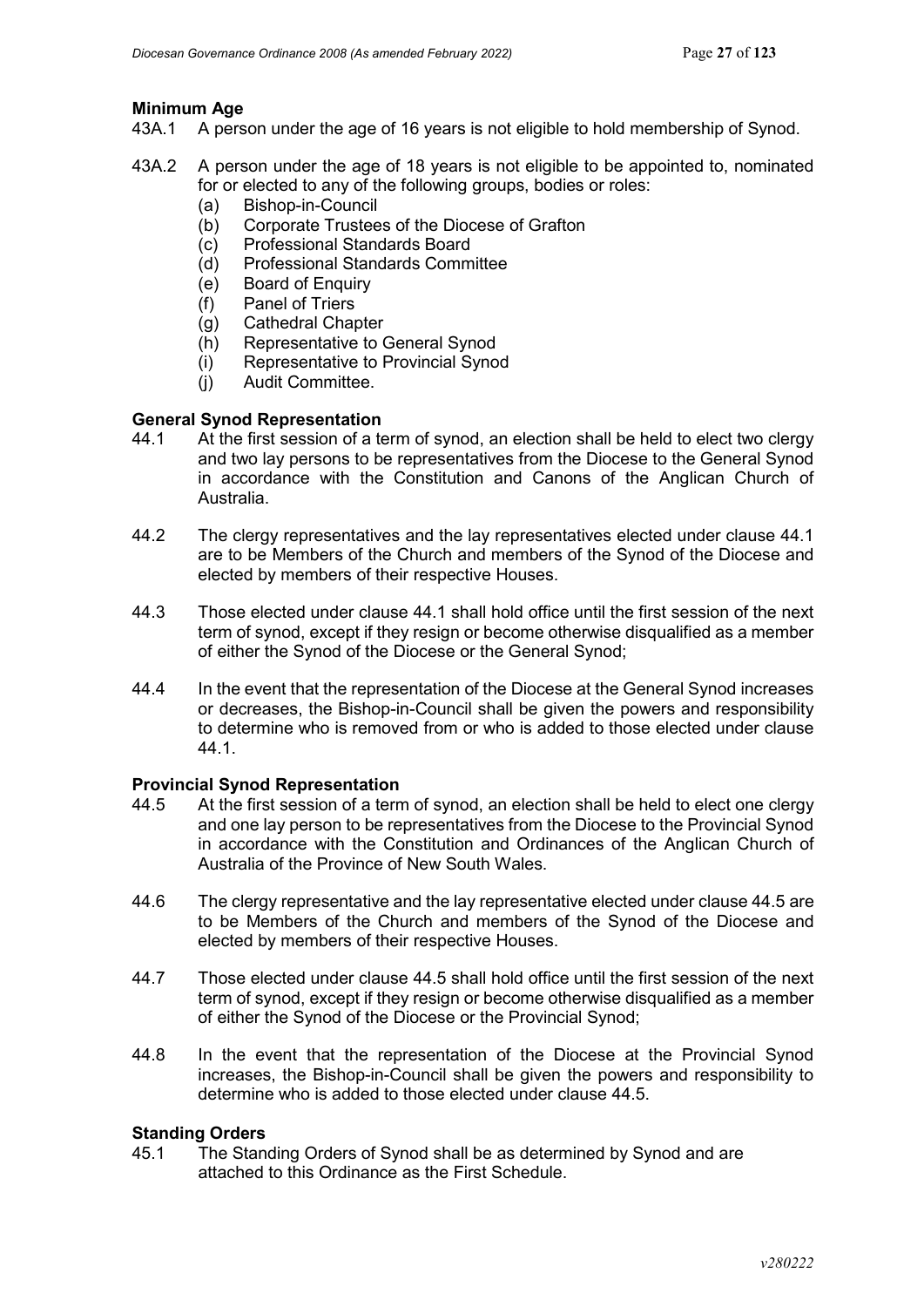## **CHAPTER 8 – BISHOP-IN-COUNCIL**

# **Mission and Ministry**<br>46.1 The Mission a

The Mission and Ministry of Bishop-in-Council is to assist and support the Bishop in all matters pertaining to the temporal affairs of the Church and Diocese and in all matters pertaining to the mission and ministry of the Church as determined by the Bishop and in all such matters the Bishop shall act by and with the consent of the Council.

# **Objectives**<br>47.1 Thi

47.1 This Chapter seeks to provide an operational framework within which Bishop-in-Council may plan for those matters of Diocesan governance, structure, strategy, vision, direction and policies which will allow the Bishop, Ministers, administrators and the people of the Diocese to more effectively and efficiently proclaim the Kingdom.

# **Functions**

- Bishop-in-Council acts for Synod between Synods and is responsible and accountable to Synod and the wider Church:
	- (a) for establishing strategies and goals for the Mission and Ministry of the Church in the Diocese and for the execution of those strategies and the attainment of those goals;
	- (b) for the nurturing and oversight, in consultation with the Bishop, of the wellbeing of Ministry Units;
	- (c) for the proper management of the property and financial resources of the Diocese for the purposes of carrying out and sustaining the Mission and Ministry of the Church in the Diocese; and
	- (d) for the supervision of the affairs of Diocesan agencies and incorporated bodies.
- 48.2 Bishop-in-Council is the Standing Committee of Synod between Synods and, in that capacity, exercises such of the powers and functions of the Synod as the Synod may and has delegated to Bishop-in-Council by Ordinance and are allowed by the Constitutions of the Church and relevant Acts of Parliament.

#### **Composition**

- 49.1 The composition of Bishop-in-Council is intended to bring together with the Bishop key members of Diocesan ministry – clergy and laity - who are representative of a spread of interests in the Diocese, including the interests of rural and urban parishes, Ministry Units and major Diocesan agencies.
- 49.2 The Synod intends that the appointment or election of members of Bishop-in-Council will reflect the diverse ministries of the Diocese and its geographic spread.
- 49.3 The members of Bishop-in-Council are:
	- (a) the Bishop;
	- (b) the ex officio members:
		- (i) the Archdeacons;
		- (ii) the Dean;
		- (iii) the Registrar;
		- (iv) the Chair of Committees; and
		- (v) the Ministry Development Officer.
	- (c) Six Clerical members of Synod elected at the first session of each Synod by the House of Clergy;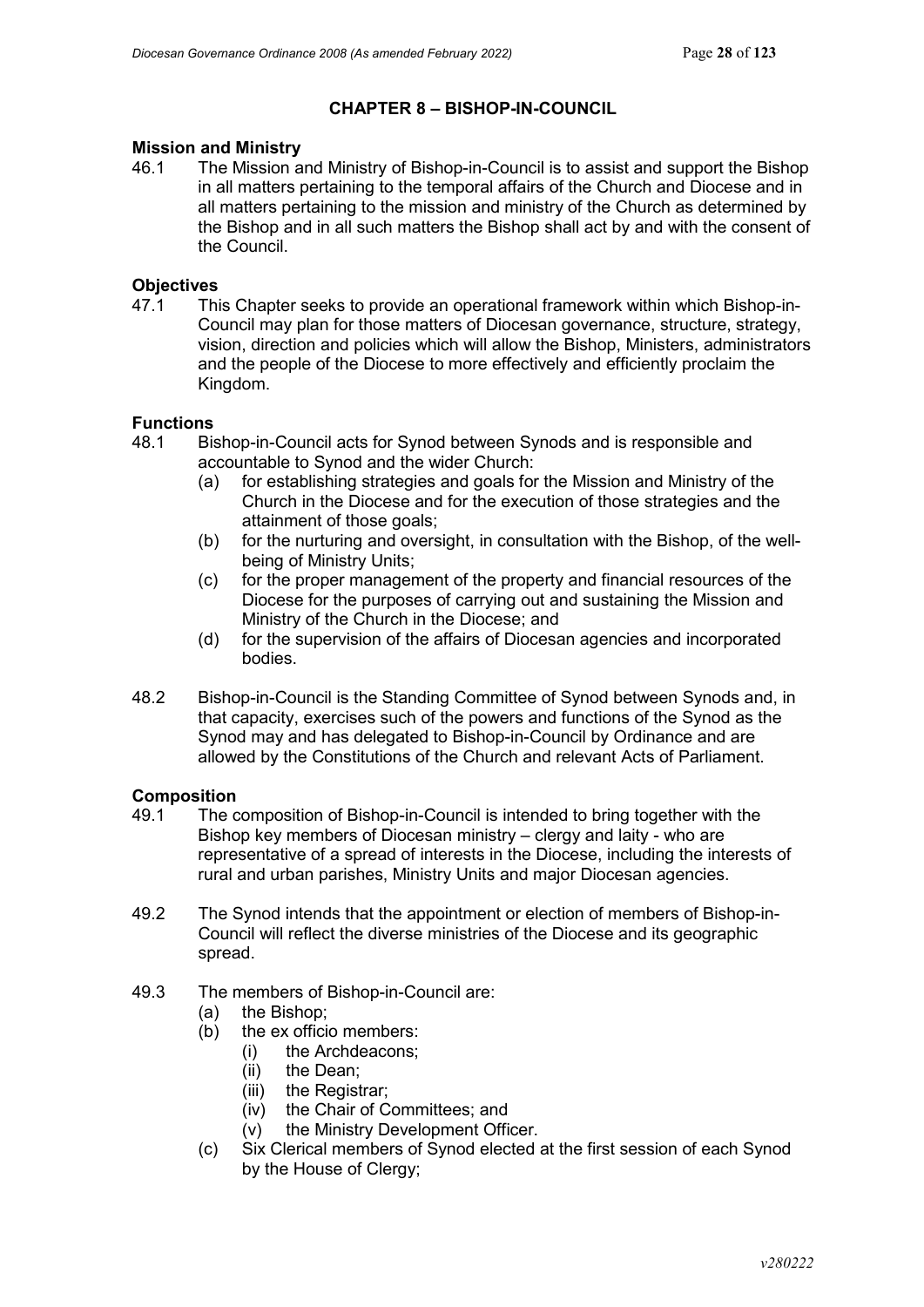- (d) Six Lay members of Synod elected at the first session of each Synod by the House of Laity; and
- (e) Up to three members qualified to be Synod Representatives (either clergy or laity) appointed by the Bishop at the Bishop's discretion.
- 49.4 The appointed members and the elected members of Synod hold office from the date of their appointment or election until the last day of the first session of the next Synod.

#### **Election of Members**

50.1 An election for the clerical and lay members of Bishop-in-Council from Synod shall be held during the first session of each Synod.

#### **Vacancies**

51.1 Where a vacancy occurs in the office of an elected member, Bishop-in-Council may appoint a member of the clergy or of the laity, as the case may be, who is eligible or qualified in the same way as the original person elected to fill the vacancy until the next session of Synod at which an election shall be held to fill the vacancy.

### **Termination of Membership**

- 52.1 As Bishop-in-Council acts for Synod, exercising the powers delegated by Synod, a person elected by Synod may not remain a member of Bishop-in-Council if that person ceases to be a member of Synod or becomes ineligible to be summoned as a member of Synod.
- 52.2 An elected or appointed member of Bishop-in-Council:
	- (a) may resign in writing to the Bishop and the resignation takes effect on a stipulated day or if no date is stipulated when it is received by the Bishop;
	- (b) ceases to be a member of Bishop-in-Council if that person is absent from three consecutive meetings without the leave of Bishop-in-Council.
- 52.3 A person who is a member of Bishop-in-Council by virtue of holding an office ceases to be a member of Bishop-in-Council when the person ceases to hold that office.
- 52.4 A clerical member of Bishop-in-Council ceases to be a member if he or she ceases to be a member of Synod or becomes ineligible to be summoned to Synod.
- 52.5 A lay member of Bishop-in-Council ceases to be a member if he or she ceases to be a member of Synod or becomes ineligible to be summoned to Synod.
- 52.6 A member of Bishop-in-Council ceases to be a member of Synod, and thus of Bishop-in-Council, if he or she ceases to be a member of the Church.
- 52.7 Any member of Bishop-in-Council, other than the Bishop, may be removed by a resolution of Synod or Bishop-in-Council after the member has been given an opportunity to be heard on the reasons for the proposed removal.

### **Bishop and Bishop-in-Council – Relationship**

53.1 The Bishop is President and Chair of and presides at meetings of Bishop-in-Council.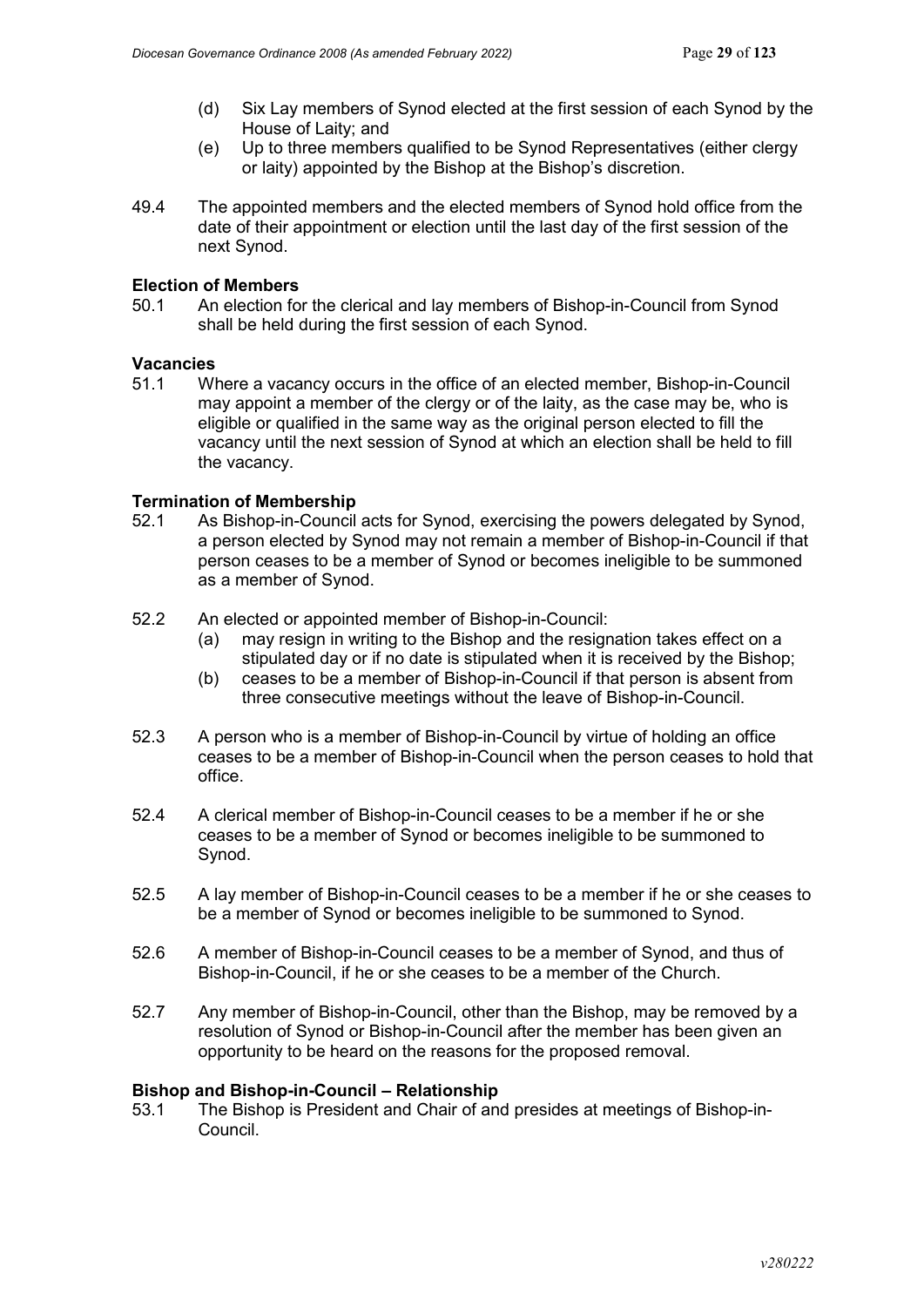- 53.2 A decision of Bishop-in-Council does not take effect unless the Bishop assents to the decision.
- 53.3 The Bishop may not act alone, unless so authorised by Bishop-in-Council, in any matter that involves
	- (a) the disposition or management of property; or
	- (b) the expenditure of money, other than money in respect of which the Bishop has sole discretion as to its application, unless the action is in accordance with a decision of Bishop-in-Council; or
	- (c) substantial change to the Diocesan budget.

This sub-clause does not apply where as a matter of necessity urgent action is required and it is impracticable to obtain a formal decision of Bishop-in-Council or the Executive Committee.

- 53.4 Where, in accordance with the previous sub-clause, the Bishop has taken, as a matter of necessity, urgent action without first obtaining the agreement of the Bishop-in-Council or the Executive Committee, the Bishop must, as soon as practicable thereafter, report the actions to the members of the Bishop-in-Council.
- 53.5 Nothing in this section will be taken to limit the position of the Bishop in Bishop-in-Council.

#### **Accountability**

- 54.1 Bishop-in-Council must report to each ordinary annual session of Synod.
- 54.2 The report must set out the strategies and goals adopted by Bishop-in-Council and the extent to which it considers that it has implemented and achieved those strategies and goals.
- 54.3 Bishop-in-Council must table the Financial Statements of the Diocese for the preceding calendar year and an estimate of the financial outcomes for the Diocese for the ensuing calendar year in accordance with the strategies adopted by Bishop-in-Council.
- 54.4 The Bishop-in-Council report is to include all actions and outcomes in respect to resolutions and notices of motion referred to it by Synod.

#### **Meeting Procedures**

- 55.1 Meetings of Bishop-in-Council are convened by the Registrar at the direction of the Bishop or at the request of a quorum of the Council.
- 55.2 Bishop-in-Council must meet at least four times in each year.
- 55.3 A quorum of Bishop-in-Council consists of five ordained members, other than the Bishop, and five lay members.
- 55.4 The Bishop presides at meetings of Bishop-in-Council at which the Bishop is present.
- 55.5 In the absence of the Bishop from Bishop-in-Council the Commissary shall preside and if the Commissary shall not be present, the next most senior member of the clergy shall be Chair for that meeting only. Decisions of Bishop-in-Council without the Bishop do not take effect until the Bishop (or the Administrator if there is no Bishop) assents to the decisions.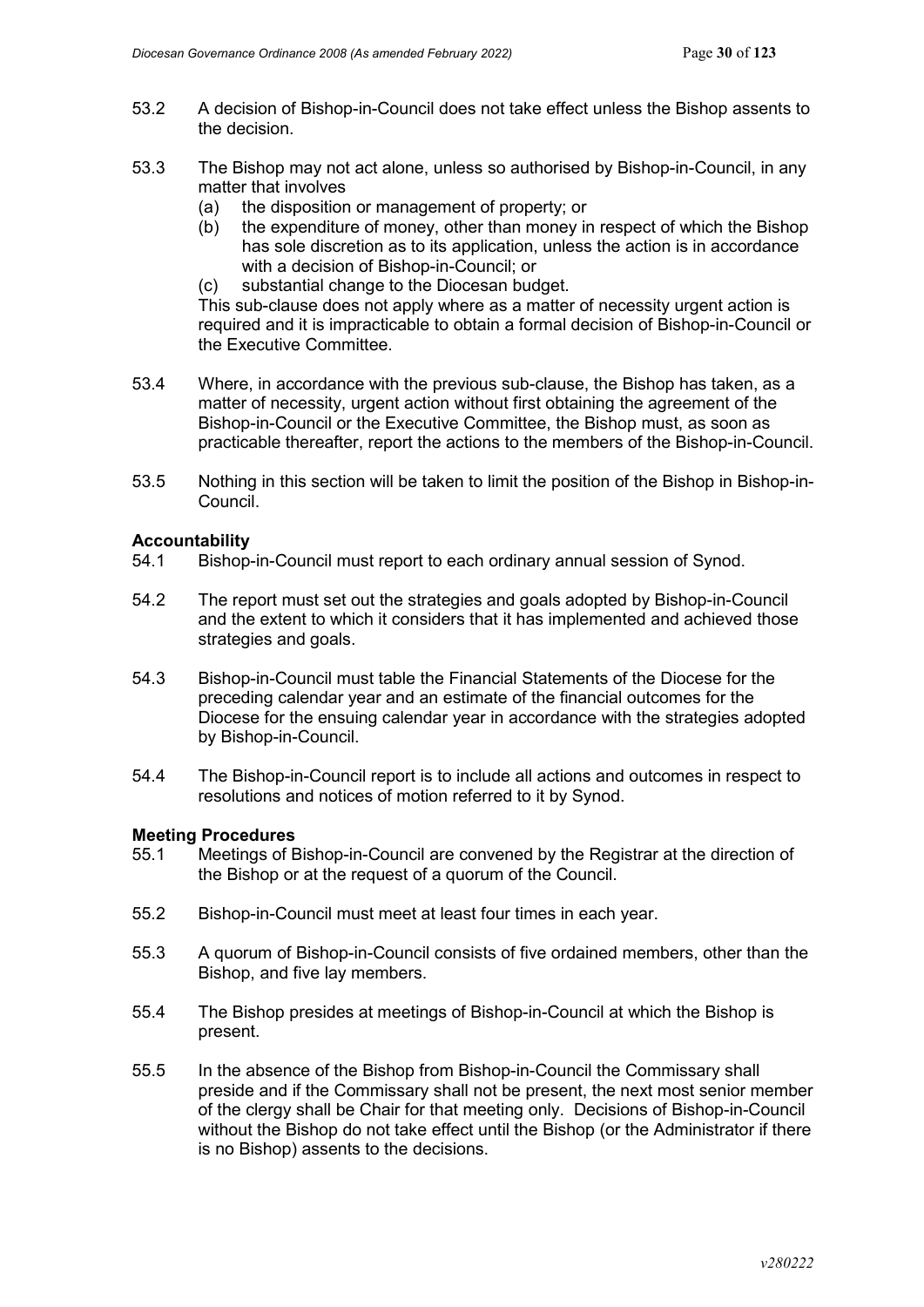- 55.6 Subject to this Ordinance, the procedures to be followed at meetings of Bishopin-Council are a matter for Bishop-in-Council.
- 55.7 A meeting of Bishop-in-Council, or any Executive Committee, may be held by any electronic, audio or video telecommunication between the members of the Council or between members of the Council present together in one or more places and in audio or video telecommunication with other members of Bishop-in-Council not so present.
- 55.8 A vote of members of Bishop-in-Council otherwise than at a meeting may be taken by mail, facsimile transmission, electronic means, telephone or other means of communication.
- 55.9 A resolution on which a vote is taken in accordance with the previous sub-clause is to be taken to have been agreed to by Bishop-in-Council if a majority of members able to vote do so in favour of the resolution.
- 55.10 Where a vote is taken in accordance with subclause 55.9 the Registrar must record the motion upon which the vote is taken and the vote of each voting member. The record of the motion, the voting for and against, and the date of the resolution must be kept with the minutes of Bishop-in-Council.

### **Consideration of a Bill by Bishop-in-Council**

- 55A.1 At the time of moving a motion that a bill be approved in principle the mover may seek the leave of Bishop-in-Council to introduce the bill with amendments to the bill as circulated to each member. If such leave is given the bill as so introduced shall be the bill to be debated.
- 55A.2 When a motion that a bill be approved in principle has been moved and spoken to by the mover and seconded, the President shall ask if any member or members wish to ask the mover or seconder any question or questions to assist members to elucidate the purpose and intended effect of the bill, and any member may then ask any such question which may thereupon be answered by the mover or seconder. Further such questions may be asked and answered until the President announces that the debate shall proceed.
- 55A.3 A person who has asked or answered a question during the period referred to in clause 55A.2 shall not, for the purpose of the ensuing debate, be deemed to have spoken on the motion by virtue only of having asked or answered such question.
- 55A.4 After the President shall have announced that the debate shall proceed, the general principle of the bill shall be debated.
- 55A.5 If the motion that the bill be approved in principle be decided in the negative the bill shall lapse.
- 55A.6 When Bishop-in-Council has agreed to a motion that a bill be approved in principle, the President shall ask if any member wishes to debate the bill in Committee.
- 55A.7 If any member shall answer "Yes" then Bishop-in-Council shall, without motion being moved, forthwith be deemed to have resolved itself into Committee to consider the bill in detail, unless Bishop-in-Council resolves that consideration of the bill by the Committee be an order of the day for another time.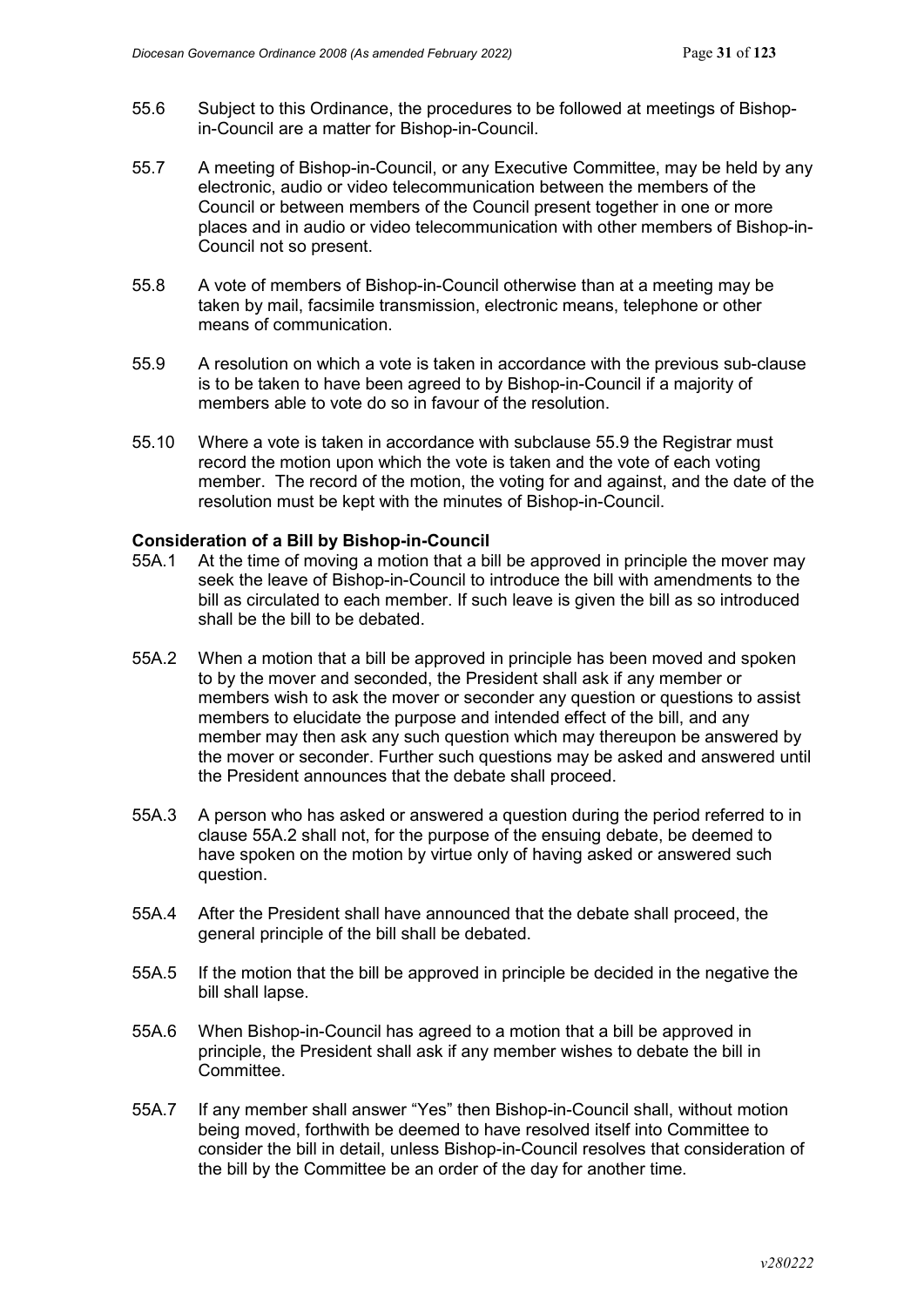- 55A.8 If no member shall answer "Yes", the motion that the bill do now pass may be moved forthwith without notice or may be made an order of the day for another time.
- 55A.9 If a bill is considered in Committee, the Chair of Committees may allow the bill to be considered:
	- (a) as a whole;
	- (b) clause by clause;
	- (c) by groups of clauses or by groups of clauses and single clauses; or (d) in a manner which the Chair considers will best facilitate consideration
	- in a manner which the Chair considers will best facilitate consideration of the amendments of the bill that are to be proposed.
- 55A.10 In Committee if the bill is not taken as a whole:
	- (a) the title and short title and the preamble (if any) are postponed until after the clauses have been agreed to; and
	- (b) the question shall be put by the Chair in respect of each clause or each group of clauses, as the case requires, that it be agreed to; and
	- (c) when the clauses have all been agreed to either with or without amendment, the question shall be put, first in respect of the preamble (if any) then in respect of the title and short title, that it be agreed to.
- 55A.11 Upon the Committee completing its consideration of a bill:
	- (a) the Bishop-in-Council shall be deemed to be reconvened and the Chair shall report to the President the bill as agreed by the Committee;
	- (b) the President shall, without a motion being moved, put to Bishop-in-Council the question 'that the report be agreed to': which question shall be open to amendment that the bill, or a specified clause, be recommitted to the Committee to consider an amendment.
- 55A.12 When the question that the report of the Chair be agreed to has been put to and passed by Bishop-in-Council, the motion that the bill do now pass may be moved forthwith without notice or made an order of the day for another time.
- 55A.13 A motion that a bill do now pass shall be open to amendment that the bill, or a specified clause, be recommitted to the Committee to consider an amendment.
- 55A.14 If a bill, or a clause of a bill, is recommitted to the Committee:
	- (a) Bishop-in-Council shall, without a motion being moved, forthwith be deemed to have resolved itself into Committee to consider the proposed amendment;
	- (b) the procedure in Committee shall, as nearly as practicable, be the same as the procedure following the passing of the motion that the bill be approved in principle except that the Committee shall consider only amendments relating to the purpose of its recommittal; and
	- (c) the procedure following completion of the consideration of the bill in Committee shall, as nearly as practicable, be the same as that following completion of consideration of the bill in Committee in the first instance.

# **Bishop's Assent**<br>55B.1 When Bis

When Bishop-in-Council has agreed that a bill do pass, the bill shall be presented to the Bishop to be signified whether or not the Bishop assents to it.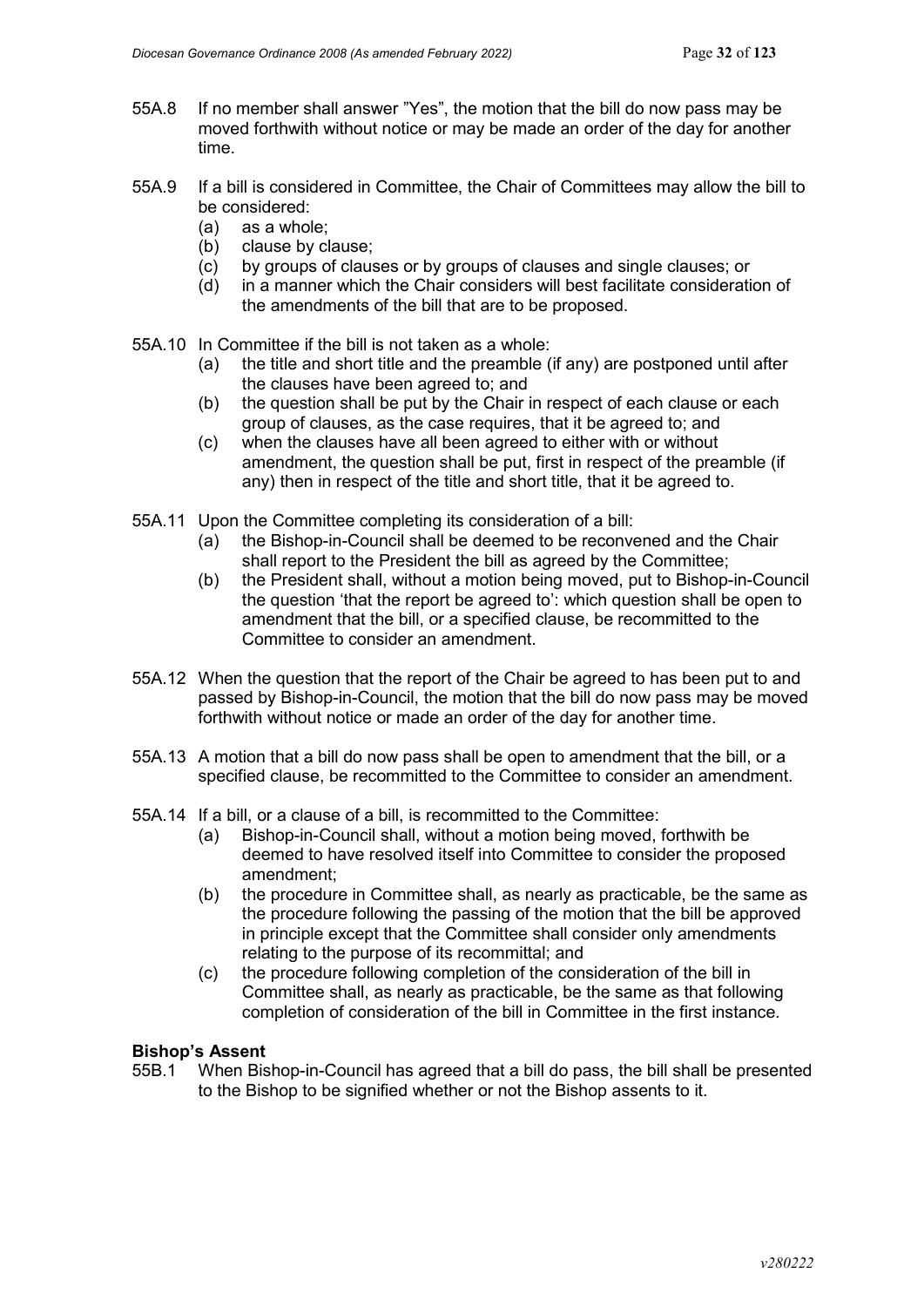# **Groups, Committees and Commissions**

- 56.1 Bishop-in-Council may appoint such task groups, working groups, committees or commissions as it considers necessary to assist it in the discharge of its functions, and may make appropriate provision through detailed resolution, terms of reference or a constitution for membership and procedures to be followed by any such task group, working group, committee or commission established under this sub-clause and provide such powers or functions to them as it considers appropriate. Such task groups, working groups, committees or commissions may have members who are not members of Bishop-in-Council and in appointing the members Bishop-in-Council shall have regard to diversity relative to the group's role.
- 56.2 Bishop-in-Council shall establish a Diocesan Audit Committee which shall operate as per the Charter contained in Chapter 19 of this Ordinance.
- 56.3 The resolution to appoint any task group, working group, committee or commission shall be included in the annual public record of the Diocese. The membership of any standing committee or commission shall also be included in the annual public record of the Diocese.
- 56.4 The Bishop-in-Council may also nominate one or more advisers who are specialists in a particular field to be available to advise either the Bishop-in-Council or Parishes in matters relating to their specialty. These advisers are indemnified for their advice to the Anglican Diocese of Grafton except where there has been negligence on the adviser's part.

# **Duties**<br>57.1

- It shall be the duty of Bishop-in-Council to:
	- (a) discharge such of the powers and functions as have been or shall hereafter be delegated to it under the provisions of any Ordinance and the provisions of the Anglican Church of Australia Trust Property Act 1917;
	- (b) provide a governance and planning framework, structure, strategy, vision, and policy direction for the Diocese;
	- (c) manage and administer all the Diocesan Funds, except those for which other provision has been made, to assign the salaries and make the payments connected with the conduct of Diocesan business, to submit to Synod a report upon such financial matters together with the auditor's report thereupon;
	- (d) consider at least annually the level of stipends and allowances including those payable to the Bishop, Clergy, Stipendiary Lay Ministers and the Registrar:
	- (e) elect or appoint from time to time such number of persons to be members of or fill vacancies in, any committee, commission, board or other as by the respective Ordinance or Resolution of Synod is directed;
	- (f) fill vacancies during the recess of Synod in the representatives of General and Provincial Synod, the Panel of Triers and in any other committee, Commission, board or other body elected or appointed by Synod or Bishopin-Council;
	- (g) prepare an annual Diocesan budget showing
		- (i) the sum of money required to administer the Bishopric, Registry Office, Diocesan Entities and Ministries;
		- (ii) the amount available from rents, charges, fees and investments including the Bishopric Endowment; and
		- (iii) the amount (the Pledge) to be contributed by the Ministry Units of the Diocese for general Diocesan purposes;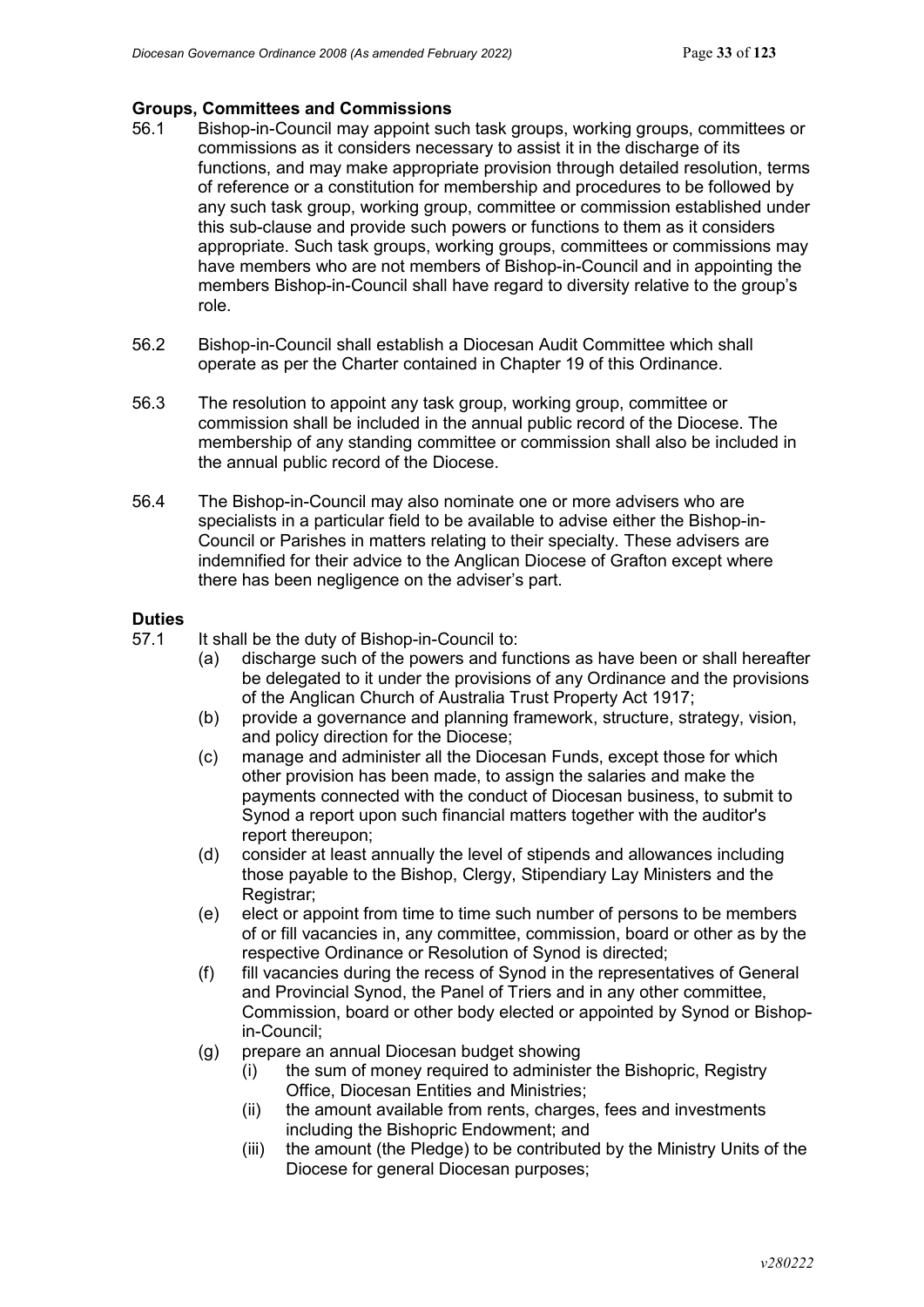- (iv) and report such draft budget to Synod for amendment or adoption. The authority of Bishop-in-Council to seek a contribution or Pledge from Ministry Units is hereby affirmed;
- (h) make arrangements for the sessions of Synod of the Diocese, to prepare the business to be brought before Synod and to report to each Session of Synod transactions of Bishop-in-Council during the intervening period;
- (i) publish a Record of the Diocese containing inter alia a report of the proceedings of Synod;
- (j) discharge all duties specifically assigned to it from time to time by Synod by Ordinance or resolution and generally, during the recess of Synod, guide and control the temporal affairs of the Diocese consistently with the Constitutions of the Church and the Ordinances of Synod.

#### **Finance Committee**

- 58.1 There shall be a Finance Committee whose members are appointed by Bishopin-Council.
- 58.2 The membership of the Finance Committee appointed under 58.1 shall include not less than two members of Bishop-in-Council (excluding the Bishop and the Registrar) and not less than one person who is not a member of Bishop-in-Council, up to a maximum of 5 members. The Registrar and the Diocesan Accountant shall attend and assist the meetings of the Finance Committee but are not members.
- 58.3 Not less than one member of the Finance Committee shall be qualified and experienced in accounting at the level of Certified Practising Accountant or Chartered Accountant.
- 58.4 The Finance Committee shall meet on at least 6 occasions each calendar year.
- 58.5 The Finance Committee shall appoint a Chair from among those of its members who are members of Bishop-in-Council.
- 58.6 The quorum for a Finance Committee meeting is 3 members.

#### **Role of Finance Committee**

- 59.1 The Finance Committee shall assist Bishop-in-Council in the oversight of the finances of the Diocese by:
	- (a) Reviewing income and expenditure versus the approved budget and reporting on any significant discrepancies or other concerns to the Bishopin-Council;
	- (b) Analysing any proposals for significant expenditure or any unbudgeted expenditure prior to submission to Bishop-in-Council;
	- (c) Monitoring the solvency of the Diocese;
	- (d) Reviewing the draft budget before submission to Bishop-in-Council; and
	- (e) Responding to other matters as referred to it by the Bishop-in-Council.

# **Registrar**<br>60.1 TI

- There shall be a Registrar of the Diocese who may be a layperson or an Ordained Person and who shall be a communicant member of the Anglican Church of Australia.
- 60.2 The Registrar shall be a person qualified or experienced in a field appropriate to the role such as business, management, finance or similar and shall be a 'fit and proper' person under the Australian Prudential Regulatory Authority guidelines.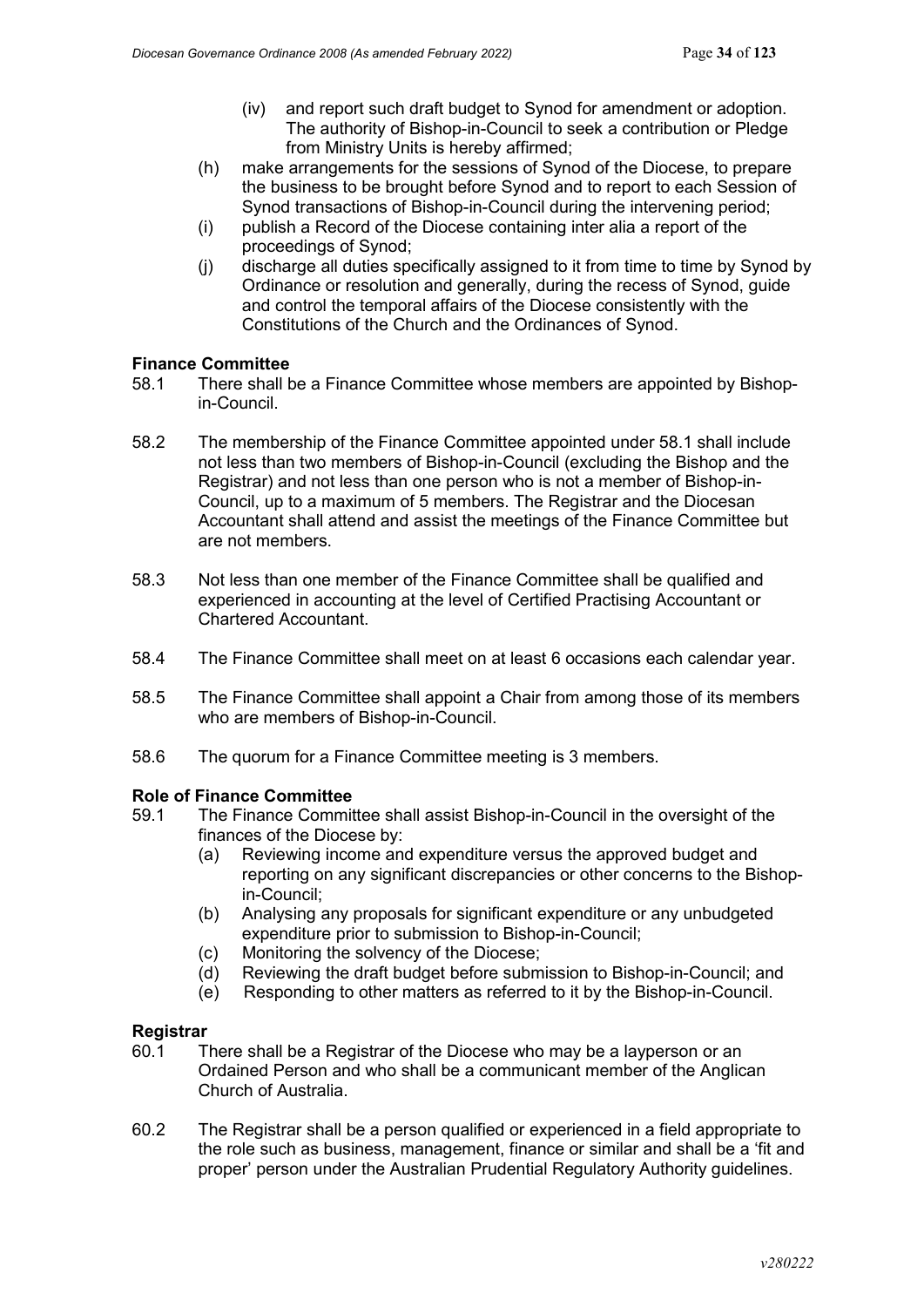# **Appointment of the Registrar**<br>61.1 The Registrar shall be

- The Registrar shall be appointed by Bishop-in-Council.
- 61.2 An Acting Registrar may be appointed in writing by the Bishop or Registrar to act in periods of the absence of the Registrar and such writing may prescribe the period of such appointment, the extent and degree of delegation to the Acting Registrar.

### **Duties of the Registrar**

- 62.1 The duties of the Registrar include
	- (a) discharging and carrying out all such work as shall properly attach to the office of Registrar including the registering of the official acts of the Bishop;
	- (b) acting as Secretary to Bishop-in-Council and The Corporate Trustees;
	- (c) being responsible for the proper keeping of all accounts and funds under the direct control of Bishop-in-Council and The Corporate Trustees;
	- (d) discharging and carrying out all such work as shall be required in connection with the collection of all moneys due and payable into the respective Funds of the Diocese under the direct control of Synod, including receiving such money, issuing a receipt for each sum of money received and keeping appropriate records of the same;
	- (e) providing managerial oversight for the Bishop's Registry
	- (f) maintaining a Diocesan Property Register of all lands and property belonging to The Corporate Trustees and acting as custodian of all deeds held by The Corporate Trustees, the Bishop or other Trustees in connection with such lands:
	- (g) ensuring proper and sufficient insurance cover is held by the Church and its entities within the Diocese;
	- (h) ensuring the Church entities within the Diocese are compliant with occupational health and safety and employment laws;
	- (i) ensuring a proper program of education for Professional Standards is maintained;
	- (j) ensuring a correct record of all trusts held by The Corporate Trustees is maintained and that copies of all Declarations of Trust executed by The Corporate Trustees are available to the beneficial owners of property;
	- (k) maintaining a record of all applications of the Corporate Seal of The Corporate Trustees; and
	- (l) acting, if necessary, as the proper officer for The Corporate Trustees.

# **Diocesan Auditor**<br>63.1 Bishop-in-

63.1 Bishop-in-Council shall engage an Auditor or firm of auditors whose duty it shall be to audit the accounts of the Diocese and The Corporate Trustees and shall report the results of such Audit annually to Synod and take such action thereon as it may think fit.

#### **Delegation of Powers Duties to Executive Committee**

64.1 Bishop-in-Council is hereby authorised from time to time to appoint an Executive Committee and to delegate to such Executive Committee any portion of its powers and duties (except those relating to acts and things relating to trust funds or Declarations of Trust or the alteration of Trusts). Such delegation of powers may be made with obligation to report to Bishop-in-Council, but the powers so delegated shall be strictly defined and shall be revocable by Bishop-in-Council at pleasure.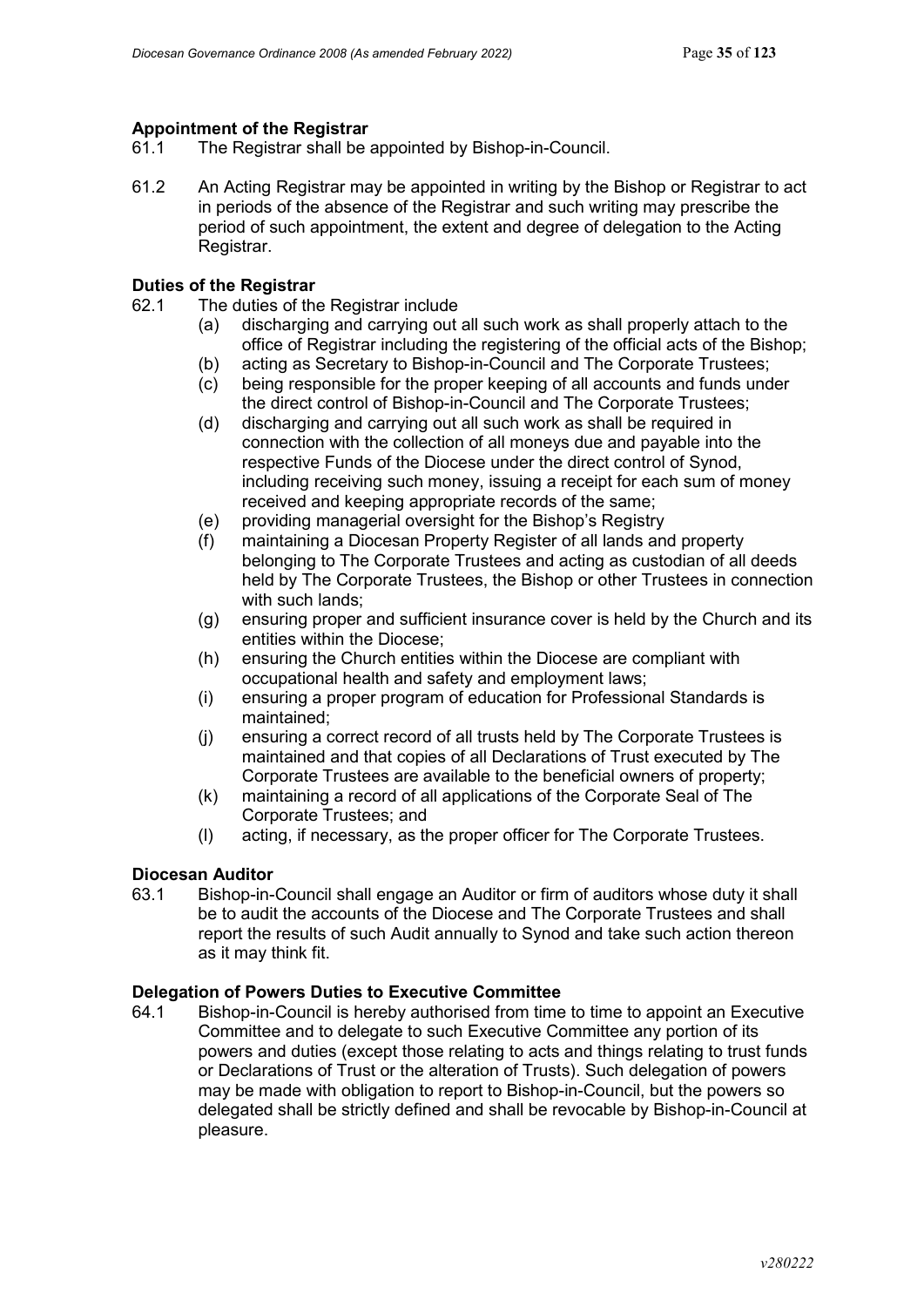- 64.2 The members of any Executive Committee will be:
	- (a) The Bishop<br>(b) The Registra
	- (b) The Registrar<br>(c) The Diocesan
	- The Diocesan Archdeacon
	- (d) The Ministry Development Officer
	- (e) The Dean
	- (f) The Chair of the Finance Committee
	- (g) Two lay members of Bishop-in-Council elected by Bishop-in-Council.

# **Conflict of Interest**<br>65.1 No member

No member of Bishop-in-Council shall be present during the discussion or decision of any question, other than the level of Pledges which they or their Ministry Unit are liable for, in which they are interested unless the person be specially authorised to remain or is requested to be present by Bishop-in-Council.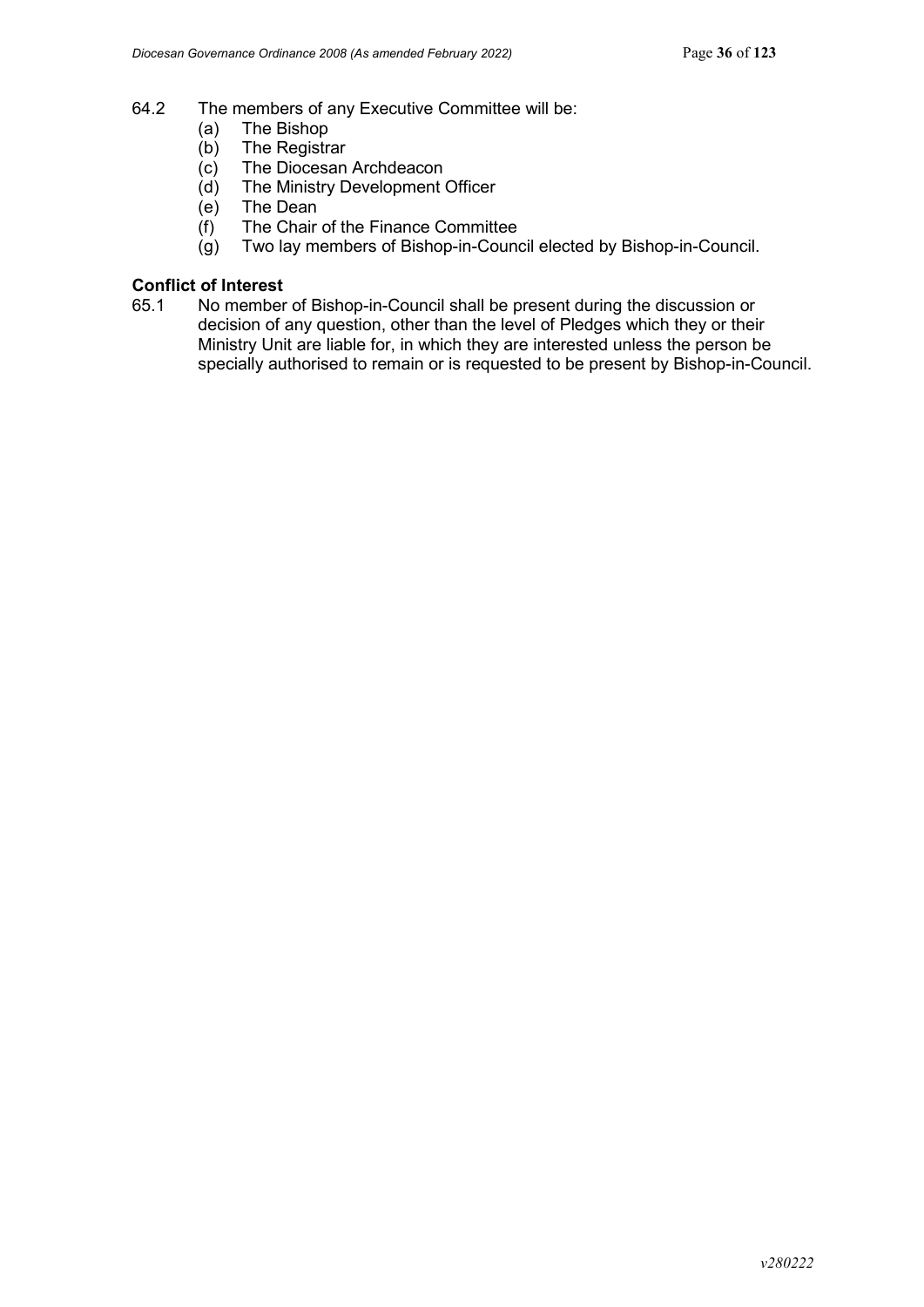### **CHAPTER 9 – MINISTRY UNITS**

# **Ministry and Mission**<br>66.1 To provide struc

To provide structures for governance and the licensing of buildings of worship to enable the Members of the Church in the Diocese to undertake ministry and promote the mission of the Church and participate in the corporate life of the Diocese and local Church communities.

## **Ministry Units**<br>67.1 **Each M**

- Each Ministry Unit will be determined either by its geographical area, or by its ministry responsibilities. If appropriate or necessary, the latter may be coupled with a precise or general geographical area.
- 67.2 A Ministry Unit may be known by such designation as Synod or Bishop-in-Council may determine
- 67.3 The number and place of Ministry Units and their boundaries or ministry responsibilities shall be determined by Bishop-in-Council and recorded in documents maintained by the Diocesan Registry and available to the Ministry Unit.
- 67.4 Those Ministry Units with their respective boundaries or responsibilities existing when this Ordinance comes into operation shall constitute the Ministry Units of the Diocese for the time being and subject to the operation of this Ordinance shall continue to exist with their present status and boundaries.
- 67.4 The official designation of each Parish and other Ministry Unit shall be recommended by the Parish or other Ministry Unit and determined by Synod or Bishop-in-Council and may from time to time be altered but no alteration may be made without the Parish or other Ministry Unit being given the opportunity to be heard on the alteration.

# **Creation of Ministry Units Geographically Based**<br>68.1 Members of the Church who wish to have the

- Members of the Church who wish to have the geographical area in which they live designated a Ministry Unit may forward a request to Bishop-in-Council asking for the geographical area to be constituted a Ministry Unit. The request submitted to Bishop-in-Council should contain at least:
	- (a) the clear request;
	- (b) supporting arguments;
	- (c) known opposing views; and<br>(d) such other material as might
	- such other material as might assist Bishop-in-Council to make a decision.
- 68.2 Subject to clause 72 Bishop-in-Council may grant the application for a new geographical Ministry Unit after due consideration of:
	- (a) the most appropriate manner in which to provide for the work of the Church in the area;
	- (b) the general community of interest of the people in the area; and
	- (c) the financial capacity of the members of the Church in the geographical area to support a Ministry Unit and to provide buildings, furnishings or other facilities for a community of faith that contributes to the wider life of the Diocese and Church.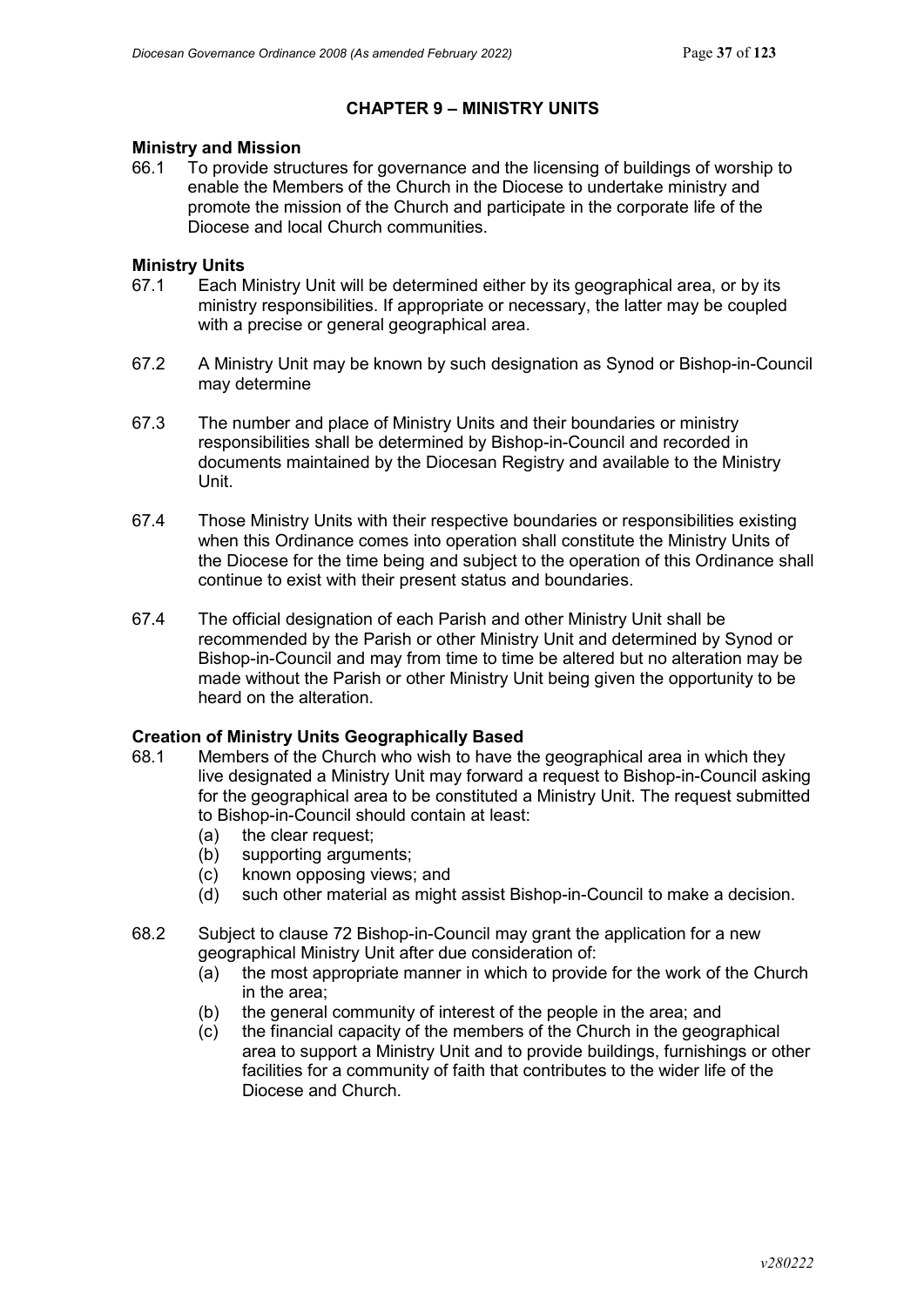68.3 Upon granting the status of a Ministry Unit to an area, Bishop-in-Council shall determine the title of such when the new status shall come into effect and any required pro rata contributions to Diocesan funds for the remaining portion of the year.

### **Creation of Ministry Units -Not Geographically Based (Chaplaincies)**

- 69.1 Members of the Church forming a non-geographical active community of faith and wishing to have their community of faith designated a Ministry Unit (Chaplaincy) may forward a request to Bishop-in-Council asking for their community of faith to be constituted a Ministry Unit centred upon the communal interest. The request submitted to Bishop-in-Council should contain at least:
	- (a) the clear request;
	- (b) supporting arguments;
	- (c) known opposing views; and
	- (d) such other material as might assist Bishop-in-Council to make a decision.
- 69.2 Bishop-in-Council may grant the application for a new Ministry Unit (Chaplaincy) designated by ministry responsibility after due consideration of:
	- (a) the most appropriate manner in which to provide for the work of the Church in this sphere of ministry;
	- (b) the general community of interest of the people involved; and
	- (c) the financial capacity of the Diocese or Members of the Church in the sphere of ministry to support such a Ministry Unit and to provide facilities for a community of faith that contributes to the wider life of the Diocese and Church.
- 69.3 Upon granting the status of a Chaplaincy to a group within a sphere of ministry, Bishop-in-Council shall determine when the new status shall come into effect and any required pro rata contributions to Diocesan funds for the remaining portion of the year.

### **Regional Ministry Unit Grouping**

- 70.1 Regional groups may be established at the discretion of the Bishop and the group may contain such Ministry Units as the Bishop deems appropriate.
- 70.2 Regional groups shall have as their purpose the co-ordination and facilitation of collaborative ministry and missions across Ministry Units within the group.
- 70.3 The oversight of a Regional group shall be as such person shall foster the work of the group act as the Bishop's representative to foster the nurture of the clergy and lay leaders in the region and to facilitate communication between Bishop-in-Council and the region.
- 70.4 The Bishop may determine the appointment of the person with oversight of a regional group at will.
- 70.5 (Clause deleted 2015)

# **School Chaplains**<br>71.1 All Diocesa

71.1 All Diocesan school or college Councils shall commit to provision of a Chaplain within the school or college community and will be actively involved in the appointment of the Chaplain.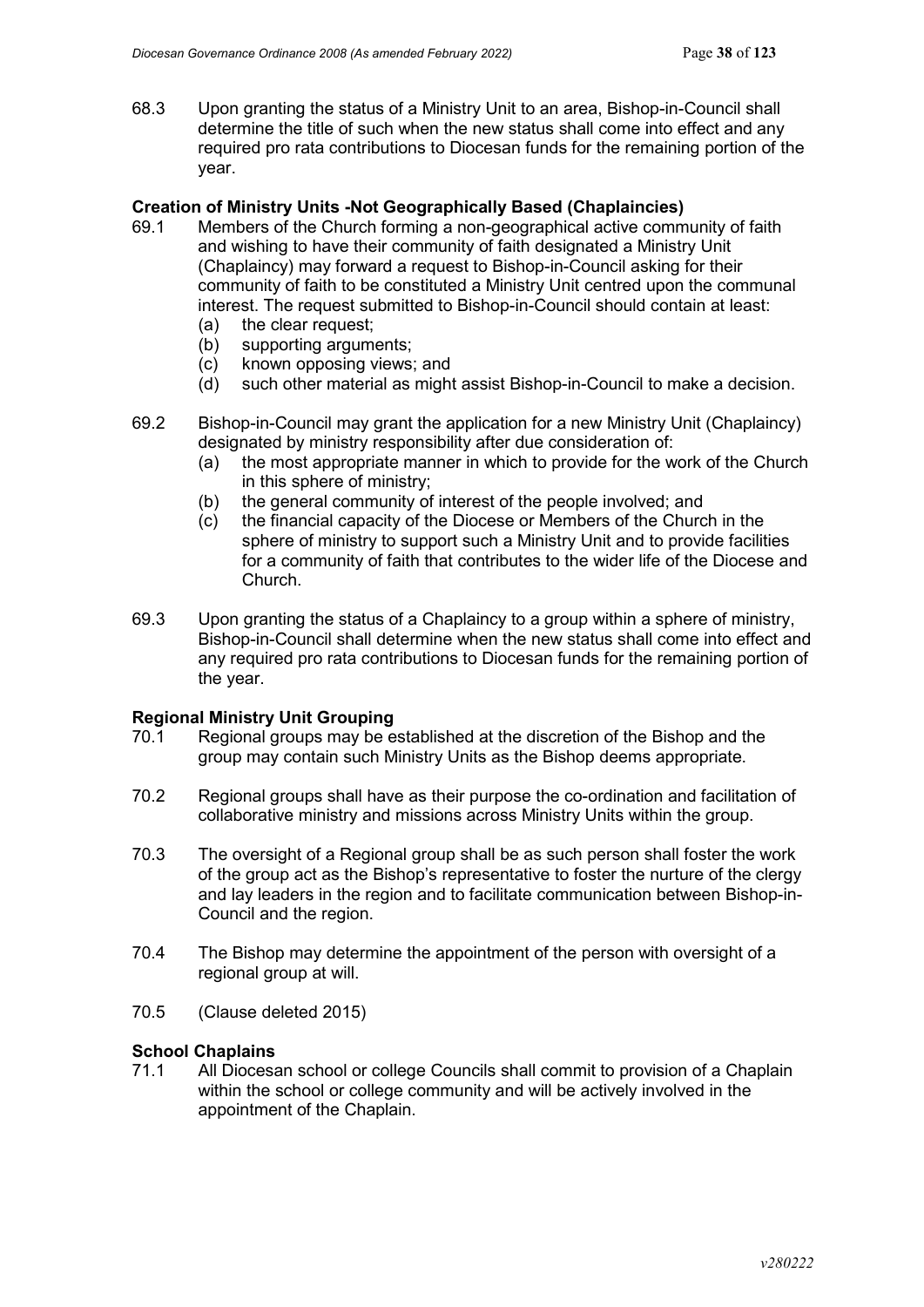71.2 School or college Chaplains shall foster the Christian faith, Anglican ethos, values and worship among students, staff and parents and others associated with the school or college.

### **Alterations to Ministry Unit Boundaries**

- 72.1 The functions conferred on Bishop-in-Council by this clause are to be exercised in accordance with the objective of making effective provision for the work of the Church and the most efficient use of the resources of the Diocese.
- 72.2 Bishop-in-Council may alter a Ministry Unit's boundaries or responsibilities in accordance with this clause.
- 72.3 Bishop-in-Council may not alter the boundaries or responsibilities of a Ministry Unit unless the changes have been agreed to by the Ministry Unit Council or have been approved by Synod.
- 72.4 A Ministry Unit Council or responsible committee may, by submission, request Bishop-in-Council to alter the boundaries or responsibilities of the Ministry Unit.
- 72.5 Where a proposed boundary or responsibility alteration would affect the boundaries or responsibilities of another Ministry Unit, Bishop-in-Council may not make the change proposed unless it has received a joint request from both Ministry Units.
- 72.6 Bishop-in-Council may not make any alteration to the boundaries of a Ministry Unit that would leave any part of the Diocese outside a Ministry Unit.
- 72.7 Bishop-in-Council may alter a Chaplaincy's sphere of ministry or responsibility either of its own motion or in accordance with a request by the Chaplaincy.
- 72.8 Where a proposed alteration to a Chaplaincy's sphere of ministry or responsibility would affect the ministry of another Chaplaincy or Ministry Unit, Bishop-in-Council may not make the alteration proposed unless it has received, or requested, a joint request from all effected Chaplaincies and Ministry Units. If no joint submission is received after a request has been made Bishop-in-Council may proceed to consider and determine the matter.
- 72.9 Every determination by Bishop-in-Council of the boundaries of any Ministry Unit made in accordance with this Ordinance shall be conclusive. Any copy of or extract of such determination or the maps or plans that accompany the same if certified by the Registrar as being correct shall be prima facie evidence of the matter they contain.
- 72.10 The alteration of the boundaries or responsibilities of a Ministry Unit shall not be held to absolve the Ministry Unit from any existing obligation to contribute financially or otherwise to the Diocese. Bishop-in-Council shall determine the proportion of any financial or other obligation to be borne by any Ministry Unit affected by any alteration of boundaries.
- 72.11 Nothing in this clause shall affect the right of the Bishop to make changes to the style and area of Ministry Units to assist in the work of the Church.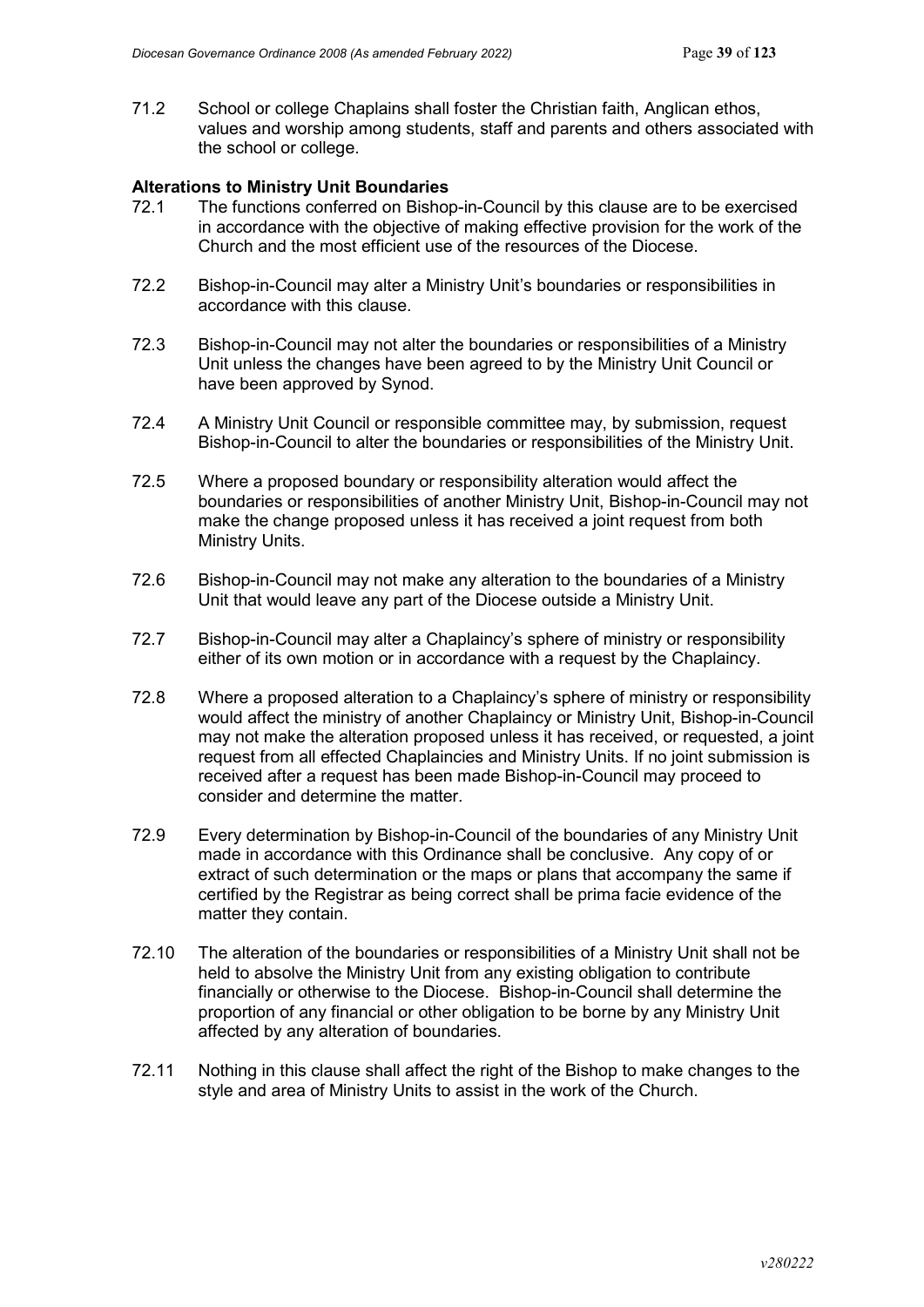# **Change of Ministry Unit designation**<br>72A.1 A Ministry Unit that wishes to o

- A Ministry Unit that wishes to change its designation may make application to Bishop in Council to do so. Any application for a change of designation must be accompanied by:
	- (a) A resolution passed by the Ministry Unit's governing body
	- (b) Evidence of consultation with the Members of the Church who are involved in the life of the Ministry Unit
	- $(c)$  justification as to why the change in designation will lead to a more effective provision for the Mission of the Church, and
	- (d) a report of how it will lead to a more effective use of the resources of the diocese
- 72A.2 Bishop in council may not change a Ministry Unit's designation without the prior consultation with the members of the church involved with the worshipping community that is the Ministry Unit
- 72A.3 Bishop-in-Council may change a Ministry Unit's designation following consultation only if;<br>(a) s
	- such a change of the Ministry Unit will lead to more effective provision for the mission of the church; and
	- (b) it will lead to a more effective use of resources of the diocese.
- 72A.4 If Bishop-in-Council is in agreement with the proposed changes in the Ministry Unit designation resulting from either request by the Ministry Unit or an initiative of Bishop-in-Council itself, any processes prescribed for the implementation of such a change either within this Ordinance or by resolution either Synod or Bishop-in-Council Must be followed.

### **Dissolution of Ministry Units**

- 73.1 Bishop-in-Council may not abolish or merge Ministry Units without prior consultation with the Members of the Church involved with the worshipping community that is the Ministry Unit.
- 73.2 Bishop-in-Council may abolish a Ministry Unit following consultation only if:
	- (a) such dissolution of the Ministry Unit will lead to a more effective provision for the Mission of the Church; and
	- (b) it will lead to a more effective use of the resources of the Diocese.
- 73.3 Bishop-in-Council shall manage the appropriate dispersion of all Ministry Unit property, financial or otherwise, and pastoral needs as may be required during the period of dissolution.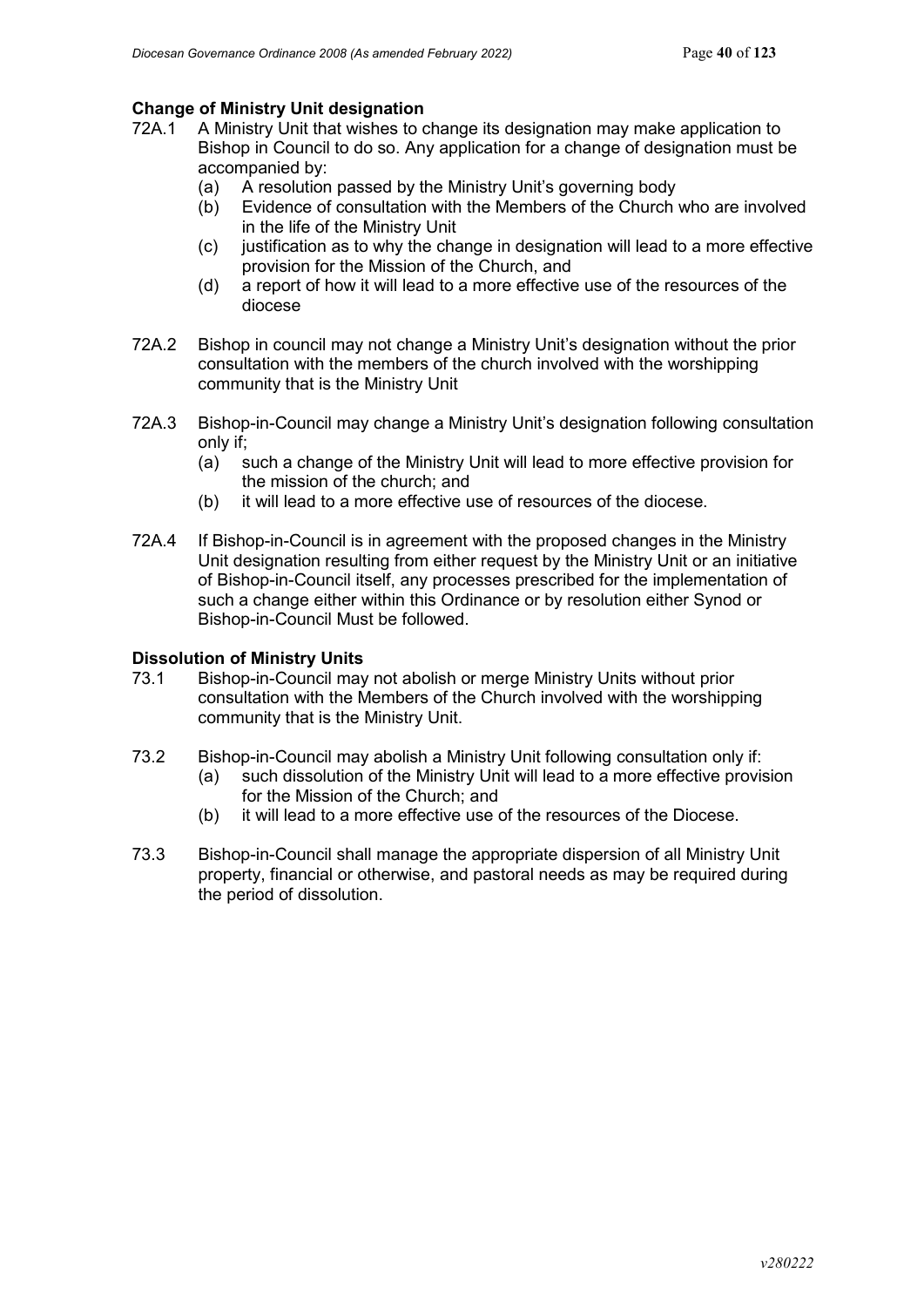### **CHAPTER 10 - PARISH ADMINISTRATION**

### **SECTION 1 - PARISH GOVERNANCE**

### **Governance Objectives**

74.1 This Chapter seeks to provide Parishes with a transparent, accountable and inclusive system of governance, led by the Incumbent, Churchwardens and Parish Council, and which encourages the members of the Parish to be involved in the worship, ministry and outreach of the Parish and to participate in the life of the Diocese.

### **Governance Principles**

- 75.1 The responsibility for the governance and management of the Parish's activities to enhance the life of the church and Diocese will be a shared conciliar ministry which is inclusive, transparent, collaborative and accountable and be in accordance with the Diocesan Vision and Mission.
- 75.2 The Parish Council prepares and assists in implementing programs designed to further the Mission and Ministry of the Church in the Parish and beyond.
- 75.3 The duties and responsibilities of the Parish Council are:
	- (a) to initiate, conduct, plan and develop the worship, mission and ministry of the Church both within the Parish and the wider community;
	- (b) to prepare and assist in implementing programmes designed to further the mission and ministry of the Church in the Parish and beyond;
	- (c) to provide and preserve all things needed for the proper celebration of Divine Service, the administration of the Sacraments and Rites of the Church and safe keeping of Parish records;
	- (d) subject to the Diocesan Ordinances, to have authority over the administration of Parish funds (including the funds of all Parish organisations), their receipt and disbursement, and to have authority in all matters connected with the material assets or liabilities of the Parish;
	- (e) to appoint individuals, task groups, working groups or committees as it considers necessary to assist in the discharge of its functions;
	- (f) to ensure that the Parish maintains a healthy financial state;
	- (g) to be responsible for the drawing up of a budget, being an estimate of income and expenditure of the Parish for the ensuing year, for the presentation of the budget to the Annual General Meeting for adoption by the Parishioners, for the amendment from time to time as necessary of the budget as adopted at the Annual General Meeting, and for such actions as may be necessary to adhere to budget;
	- (h) to make provision for the punctual payment of all stipends, wages and other debts.
	- (i) to deduct, make and transmit to the Registrar, or to such other persons or bodies as may be required, all lawful and statutory charges as required;
	- (j) to ensure that the parish accounts are appropriately audited following each year end and in preparation for the Parish Annual General Meeting;
	- (k) so far as the Parish funds lawfully available for these purposes may allow, to keep in repair the fabric of the Church and all other buildings of the Parish and to provide such furnishings and amenities in the residences owned by the Parish as may be prescribed by the Diocesan Clergy Housing Standards;
	- (l) to participate in the Diocese's Master Insurance Policy and ensure that, not less frequently than annually, complete information is provided so that the most appropriate insurance coverage can be purchased;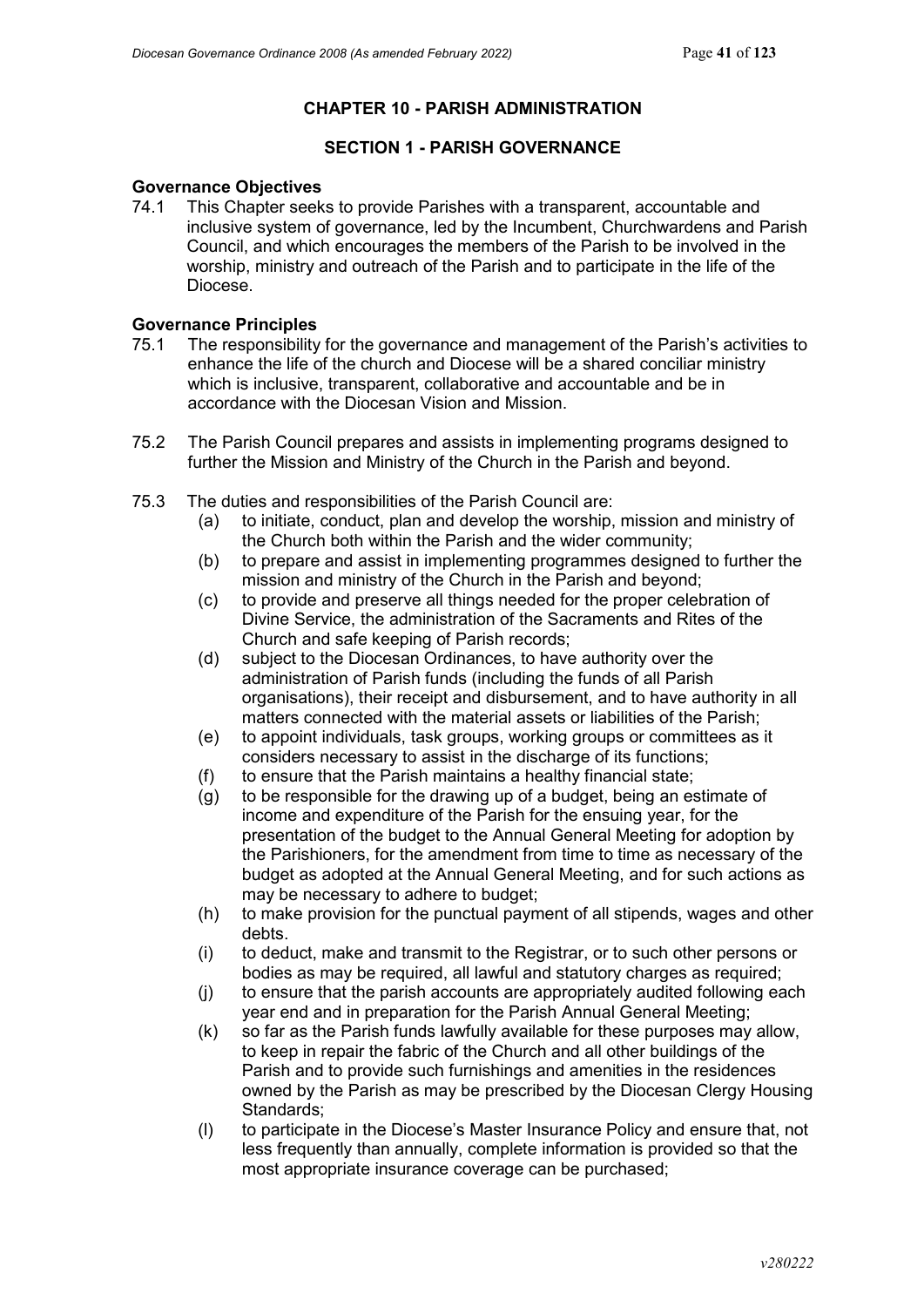- (m) to ensure that all people undertaking remunerated duties in the Parish (with the exception of bona fide contractors and external service providers) are included in the central payroll function of the Diocese's Registry and that all information required for accurate and fair remuneration is provided to the Registry in a timely manner;
- (n) to ensure that the required compliance and probity checks for volunteers and employees are conducted;
- (o) to ensure compliance with any other professional standards requirements prescribed by Bishop-in-Council;
- (p) to ensure that the required declarations to the Australian Charities and Notfor-profit Commission are timely, accurate and complete; and
- (q) to manage with integrity any conflict of interest that arises for individual members or the Council in general whilst executing the duties and responsibilities of a Parish Council.
- 75.4 The Bishop is responsible for the appointment of an Incumbent to each Parish to lead the spiritual life and assist in the temporal dimensions of the Parish's corporate life in partnership and collaboration with the members of the Parish and Diocese as a whole.
- 75.5 The governance principles of this Ordinance are predicated upon a Parish having adequate membership and resources to sustain the life of the Parish as an agency for worship, ministry and outreach and has in place proper governance structures. Excepting where the Synod or Bishop-in-Council has by resolution designated a Parish as a Transitional Ministry District, where any one or more of the following conditions showing lack of membership or resources apply:
	- (a) Parish unable to achieve a quorum for its Annual General Meeting as per clause 82.6 of this Ordinance;
	- (b) Parish fails to fill at least 2 of its churchwarden positions and at least 3 of its Parish Council positions by 31 March of any year;
	- (c) Parish has insufficient income to require payment of a Parish Pledge as per sub-clause 57.1(g) of this Ordinance; or
	- (d) Parish is more than 30 days overdue with a prescribed payment to the Diocese

the following will apply:

- (i) An Archdeacon investigates the circumstances of the parish and writes a report for the Bishop and Bishop-in-Council on the status and future of the parish;
- (ii) The Parish will forfeit its representation at Synod and as part of any Presentation Board for the filling of any vacancy of Incumbent;
- (iii) The Parish will forfeit its rights in clauses 72.3 and 72.5 of this Ordinance with regard to boundary changes;
- (iv) The Bishop may appoint at his/her discretion a person or persons to administer the Parish in place of any Churchwardens or Parish Councillors elected or appointed by a Parish Annual General Meeting or by Parish Council or by the Incumbent;
- (v) A plan for the restoration of appropriate governance may be developed for the approval of Bishop-in-Council and Bishop-in-Council may resolve that the Parish is exempted from these special provisions for such time, or is subject to such conditions, as is determined by Bishop-in-Council. and
- (vi) Bishop-in-Council, having considered the report of the Archdeacon in (i) and there having been no plan approved under (v), may recommend to the Bishop that a new structure for ministry in the area be developed and the Parish closed.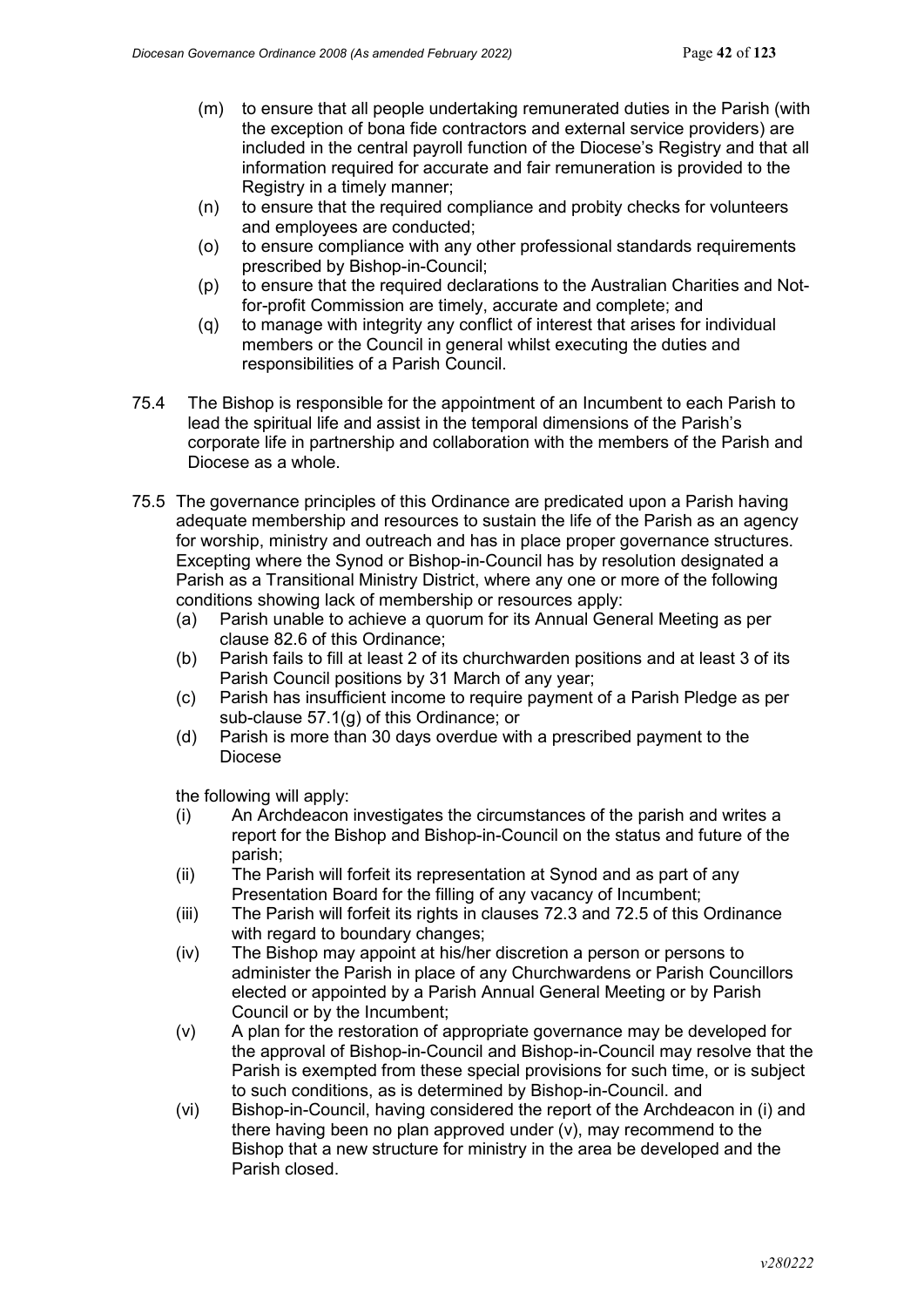75.6 The Corporate Trustees of the Diocese of Grafton is the legal entity with the ability to enter into legally binding contracts affecting, or on behalf of, parishes within the Diocese. The Parish, Parish Council, Incumbent and Churchwardens do not have the authority to enter into legally binding contracts except as specifically delegated by the Corporate Trustees.

### **SECTION 2 – PARISH ROLES**

## **Churchwardens**<br>76.1 The Chu

- The Churchwardens, whether elected or appointed by the Incumbent, shall:
	- (a) work together with the Incumbent to initiate, conduct and develop the mission and ministry of the Church, especially as it concerns the Parish;
		- (b) ensure that all things necessary for the proper conduct of Divine Service are provided within the churches of the Parish;
		- (c) for services of worship, keep order and provide for the due seating of the people and the collection of monetary gifts and other offerings;
		- (d) ensure adequate provision is made for the proper preservation and safe custody of the service registers, vessels for sacramental worship and other valuables;
		- (e) keep an inventory of assets in the care of the Parish;
		- (f) report to the Parish Council on:
			- (i) any expenditure necessary to preserve the fabric of Parish buildings and the furniture therein; and
			- (ii) any expenditure necessary to keep the fences and grounds in order;
		- (g) see that the accounts of any funds belonging to the Parish are made up and closed on the thirty first day of December each year and that an audited statement of such accounts is laid before the Annual General Meeting;
		- (h) as necessary, and with the agreement of the Incumbent, arrange for consultations with any group of the Parish;
		- (i) report to the Bishop any irregularities in the performance of Divine Service or wilful neglect of duty or serious misconduct or ineffectiveness on the part of the Incumbent;
		- (j) be present for, and provide assistance to, the Bishop or Archdeacon as requested;
		- (k) hand over to their successors the custody of all funds, assets, inventory of assets, other Parish property, keys, passwords, access codes and files.
- 76.2 The Churchwardens and Incumbent, in consultation with the Registrar, shall be responsible for the appointment, control and dismissal of lay workers who are not required to hold a Bishop's licence to undertake their work.

### **Treasurer**

- 77.1 The duties of the Treasurer of the Parish Council shall be:
	- (a) to ensure the financial transactions of the Parish Council are recorded in such form as shall be determined from time to time by the Bishop-in-Council or, if no such determination has been made, in a form and manner as resolved by Parish Council to be appropriate for the Parish;
	- (b) to present a financial statement to each meeting of the Parish Council;
	- (c) to ensure monies are received and deposited appropriately and securely;
	- (d) to ensure that accounts are paid as the Parish is obligated;
	- (e) to ensure that the accounts of the Parish and its Organisations are audited at the end of each year;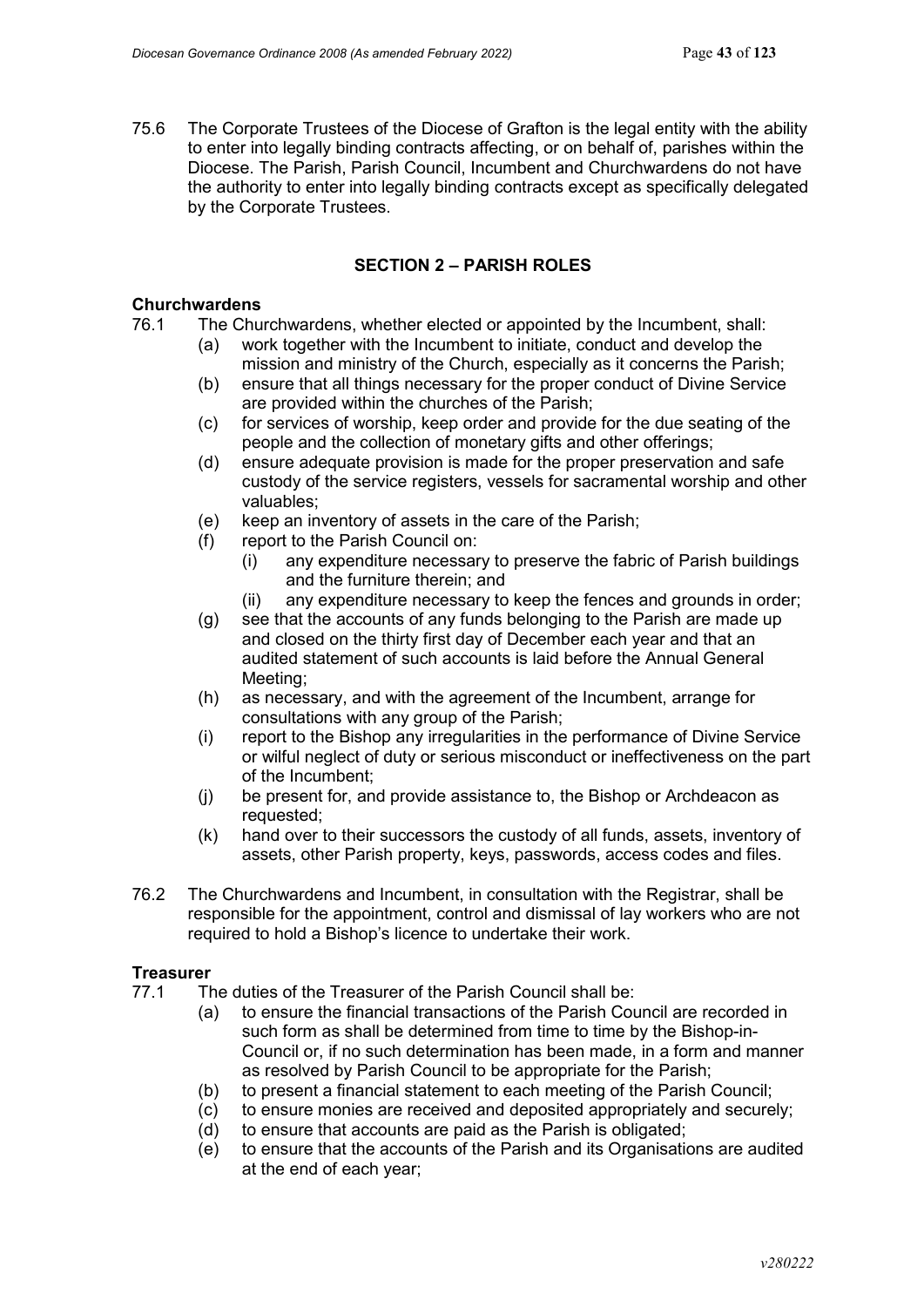- (f) to prepare before each Annual General Meeting of Parishioners an audited statement of the Parish's financial affairs and to send a copy of such Statement, signed by any two of the Incumbent and the Churchwardens, to the Registrar by 31 March of that year;
- (g) to provide without delay any further Information on the financial affairs of the Parish and its organisations as may be required by the Registrar;
- (h) to send to the Registrar, at the same time as the statement referred to in sub-clause (f), copies of financial statements of each organisation of the Parish which must have been audited; and
- (i) to carry out any other financial functions as may be assigned by the Parish Council.
- 77.2 Any person with the role of Treasurer, bookkeeper or equivalent, whether for all of the Parish or a group within the Parish, is required to satisfactorily complete a National Police Check prior to performing these duties and to renew this Check as required by any regulation of the Diocese.

### **Secretary**

- 78.1 The duties of the Secretary of Parish Council shall be:
	- (a) to send notices of meeting to members of the Parish Council;
	- (b) to keep minutes of the proceedings of the Parish Council;
	- (c) to conduct correspondence on behalf of the Parish Council;
	- (d) to prepare in consultation with the Incumbent agenda for meetings; and
	- (e) to perform such other administrative functions as may be assigned by Parish Council.

### **Working with Children**

79.1 Any position that is identified as working with children, shall be risk assessed and all who work (including volunteers) in such positions shall hold a current 'Working with Children's Check' from the NSW Office of the Children's Guardian and comply with the Code of Conduct 'Faithfulness in Service'.

### **SECTION 3 – PARISH COUNCIL**

### **Parish Council Composition**

80.1 There shall be a Parish Council consisting of:

- (a) the Incumbent;
- (b) any full-time stipended licensed clergy or full-time stipended Licensed Lay Ministers of the parish.
- (c) Any other clergy or stipended lay member of the parish at the discretion of the Incumbent in consultation with the Churchwardens.
- (d) A minimum of one and a maximum of two lay people elected as Churchwardens;
- (e) any layperson appointed as Churchwarden by the Incumbent;
- (f) laypersons elected as Parish Councillors (a number divisible by three but to a maximum of nine); and
- (g) any lay members of the Parish appointed by the Incumbent (one for each three elected Parish Councillors).
- 80.2 Each member of Parish Council shall comply with any requirement set by Bishopin-Council for compulsory checks or training for professional standards purposes. Failure to do so will result in cancellation of their membership of Parish Council.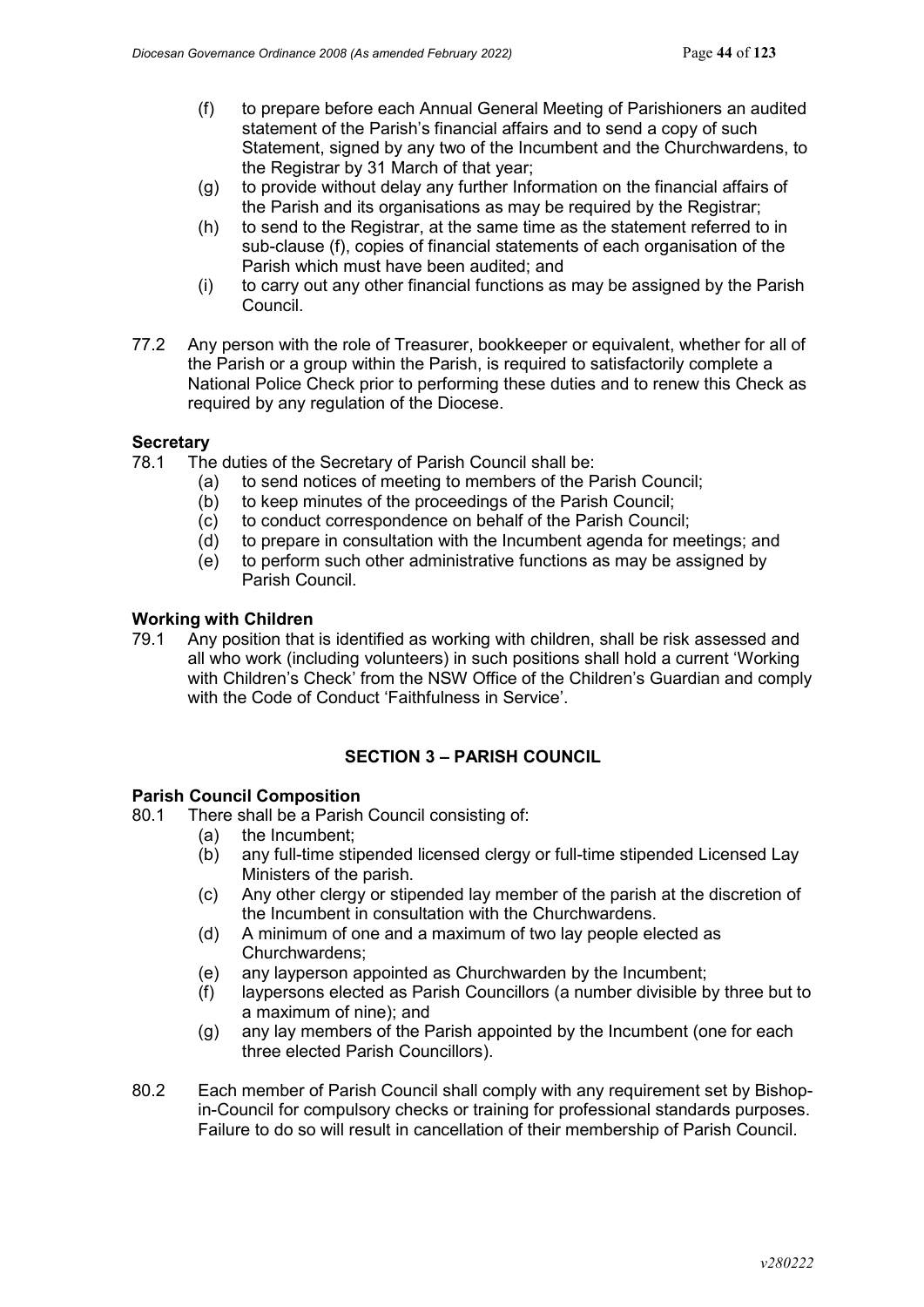- 80.3 All members of the Parish Council shall hold a current 'Working with Children's Check' from the NSW Office of the Children's Guardian. Those elected to, appointed to, or ex-officio members of Parish Council who do not hold a 'Working with Children's Check' at the time of their election, appointment or becoming otherwise qualified for membership of Parish Council shall have their membership held in abeyance until a 'Working with Children's Check' is obtained.
- 80.4 In circumstances where three months has elapsed since election, appointment or becoming otherwise qualified and the potential member of Parish Council has not obtained a 'Working with Children's Check', their election or appointment will lapse and be cancelled.
- 80.5 Those who become ex-officio members of Parish Council (i.e. obtaining a membership right through the holding of another office or position) and lose their right to membership of Parish Council under any of the provisions of 80.2 to 80.4 inclusive, will also be removed from the office or position that created the exofficio membership of Parish Council.

### **Annual General Meetings, Special Meetings and Formation of Parish Council**

- 81.1 An Annual General Meeting of members of a Parish must be held before the end of February each year, unless the Bishop approves otherwise. The date, time and place of the Annual General Meeting is at the discretion of the Incumbent after consultation with Parish Council.
- 81.2 A Special Meeting of the members of a Parish shall be held at any time at the request of:
	- a) the Bishop or
	- b) the Incumbent or
	- c) the Churchwardens or
	- d) any 20 Parish members who are eligible to vote.

Such a meeting shall be held within 28 days of the request being made.

- 82.1 A notice in writing of any Annual General Meeting or Special Meeting (i.e. 'meeting of the Parish') must be given fourteen days before the date of meeting. Such notice must be placed in a clearly visible place at the entrance of all places of worship for all members of the Parish to see and must include:
	- (a) the venue;
	- (b) the time; and
	- (c) the agenda or purpose of the meeting.
- 82.2 Parishioners who:
	- (a) are members of the Anglican Church of Australia and no other church;
	- (b) usually partake of holy communion when attending public worship where this is offered;
	- (c) are sixteen years of age or over; and
	- (d) have not voted, or will not vote, in any similar meeting in any other Parish, in the past 6 months

may vote in any meeting of the Parish. Those eighteen years of age or over can be nominated for any position in the governance structures of the Parish.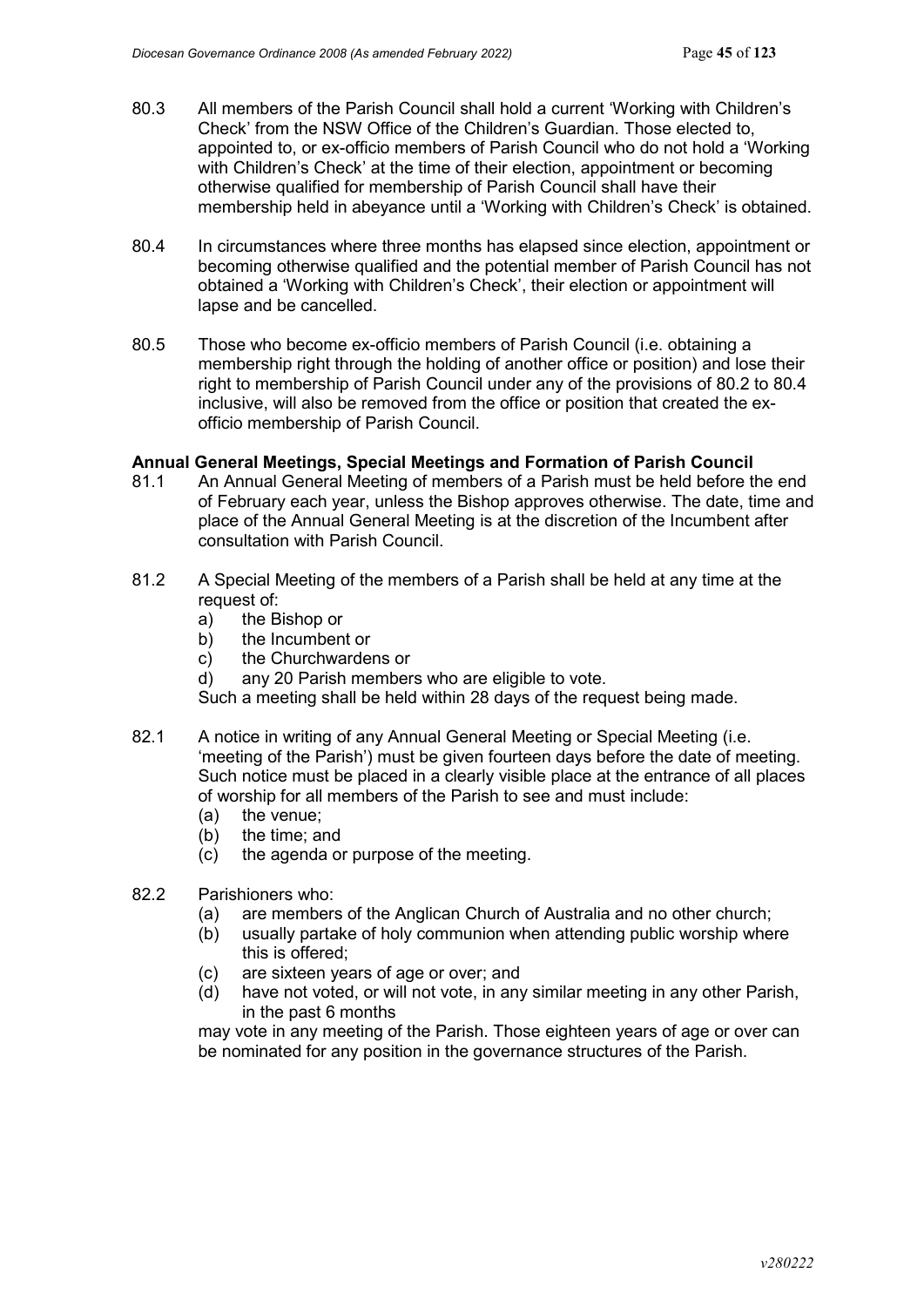- 82.3 A person may exercise their right as a Parishioner of only one Parish in respect of any of the provisions regarding voting and nomination contained in this Ordinance. If a person is active in more than one Parish, they must nominate the Parish of which they consider themselves to be a Parishioner, for at least the past 6 months, for the purpose of exercising voting and nomination rights under this Ordinance.
- 82.4 All persons present shall subscribe to a declaration that

"We whose full names and signatures appear below, do declare that we:

- are members of the Anglican Church of Australia and no other church:
- consider ourselves to be Parishioners of this Parish and no other Parish for at least the last 6 months;
- are baptised and usually partake of holy communion when attending public worship where this is offered; and
- are sixteen years of age or over.".
- 82.5 The Chair's decision shall be final in settling any dispute as to the eligibility of a person to vote in the meeting or to be nominated for any position. The Chair may obtain the assistance of any person or persons of their choice in considering a question of eligibility.
- 82.6 The quorum of any meeting of the Parish shall be:
	- (a) six members of the Parish eligible to vote, and
	- (b) the Chair as per clause 82.7.
- 82.7 A meeting of the Parish shall be chaired by:
	- (a) the Bishop, if present; or
	- (b) if the Bishop is not present or declines to chair, the Incumbent; or
	- (c) a person appointed by the Bishop, if there is no Incumbent; or
	- (d) a person appointed by the Incumbent, if the Bishop is not present and the Incumbent is unable to or declines to chair; or
	- (e) a person elected from the members present, if none of (a) to (d) above apply.
- 82.8 The Chair does not have a deliberative vote in respect of any resolution or election but has a casting vote in the event of a tied ballot in an election to fill a vacancy.
- 82.9 Any resolution at a Parish Annual General Meeting or Special Meeting is subject to further consideration by the Parish Council. The Parish Council is expected to honour the views expressed in such resolution but is responsible to examine issues of practicality, priority, affordability, compliance with laws, regulations and policies, and any other relevant matter.
- 83.1 The agenda of an Annual General Meeting should include but is not limited to:
	- (a) Opening prayer;
	- (b) Tabling of the certified minutes of the previous Annual General Meeting and any Special Meeting(s) held since that time;
	- (c) Reception of the reports of the Incumbent and Parish organisations detailing activity for the past year;
	- (d) Reception of an audited statement of the financial position of the Parish and any relevant entities which contains not less than a Statement of Profit or Loss and Other Comprehensive Income and a Statement of Financial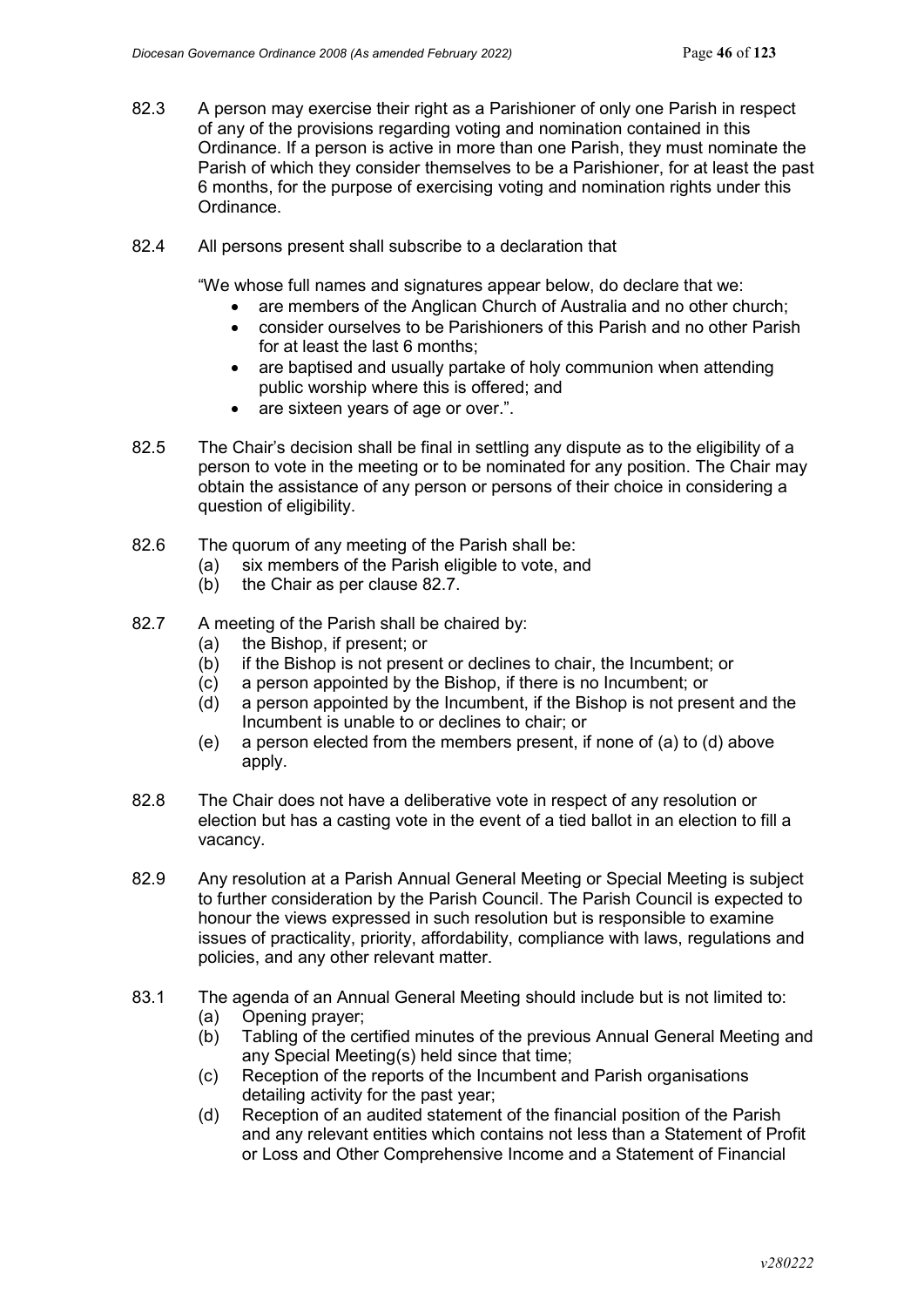Position (i.e. Balance Sheet) for the 12 months to the 31 December previous;

- (e) Presentation and subsequent approval of a budget for the coming year;
- $(f)$  Election of one or two Churchwardens for the coming year:
- (g) Determination of the number, (divisible by three) to a maximum of 9, of Parish Councillors to be elected for the coming year and the election thereof;
- (h) If the Bishop's Mandate has been received, the election of lay members as Synod Representatives;
- (i) Election of three Parish Nominators as required by clause 111 at the same Annual General Meeting as per (h) above.
- 84.1 Nominations for all positions for election at an Annual General Meeting, bearing the consent of the nominee, must be received by the Secretary of the Parish Council at least 10 days before the meeting.
- 84.2 Those nominations received by the Secretary of the Parish Council shall be notified to the Members of the Parish at services on the Sunday prior to the meeting.
- 84.3 Should there be more nominations for a position than positions vacant the meeting proceeds as follows:
	- (a) Two ballot counters shall be appointed by those present.
	- (b) Each person present who is eligible to vote shall be supplied with a ballot paper.
	- (c) A member of the Parish votes by legibly writing on the ballot paper the names of those the member wishes to vote for.
	- (d) The ballot counters shall collect and count the votes cast excluding those that are illegible or informal.
	- (e) A vote is formal if it has at least one name indicated and no more names indicated than the number required to be elected.
	- (f) The results shall be reported to the Chair who shall announce the names of those elected to the meeting.
- 84.4 Where a ballot paper has been prepared prior to voting with the names of each nominee on the ballot paper, the process in 84.3 shall be followed with the following changes:
	- (a) Those nominated for the position shall be listed in the alphabetical order of their surname or family name;
	- (b) A check box shall be provided on the left of the name of each nominee;
	- (c) A member of the Parish votes by placing either a tick or a cross in the box against the name of each person that they wish to vote for; and
	- (d) A vote is formal if at least one box has a tick or a cross and the number of boxes ticked or crossed is no greater than the number required to be elected.
- 84.5 In the event that there are insufficient nominations for a ballot to be conducted, the persons validly nominated will not be declared elected unless the meeting passes a resolution confirming their election.
- 84.6 If at the conclusion of the Meeting there are positions which have not been filled, the authority to fill such positions shall rest with the Parish Council. No nominations shall be accepted from the floor of the meeting.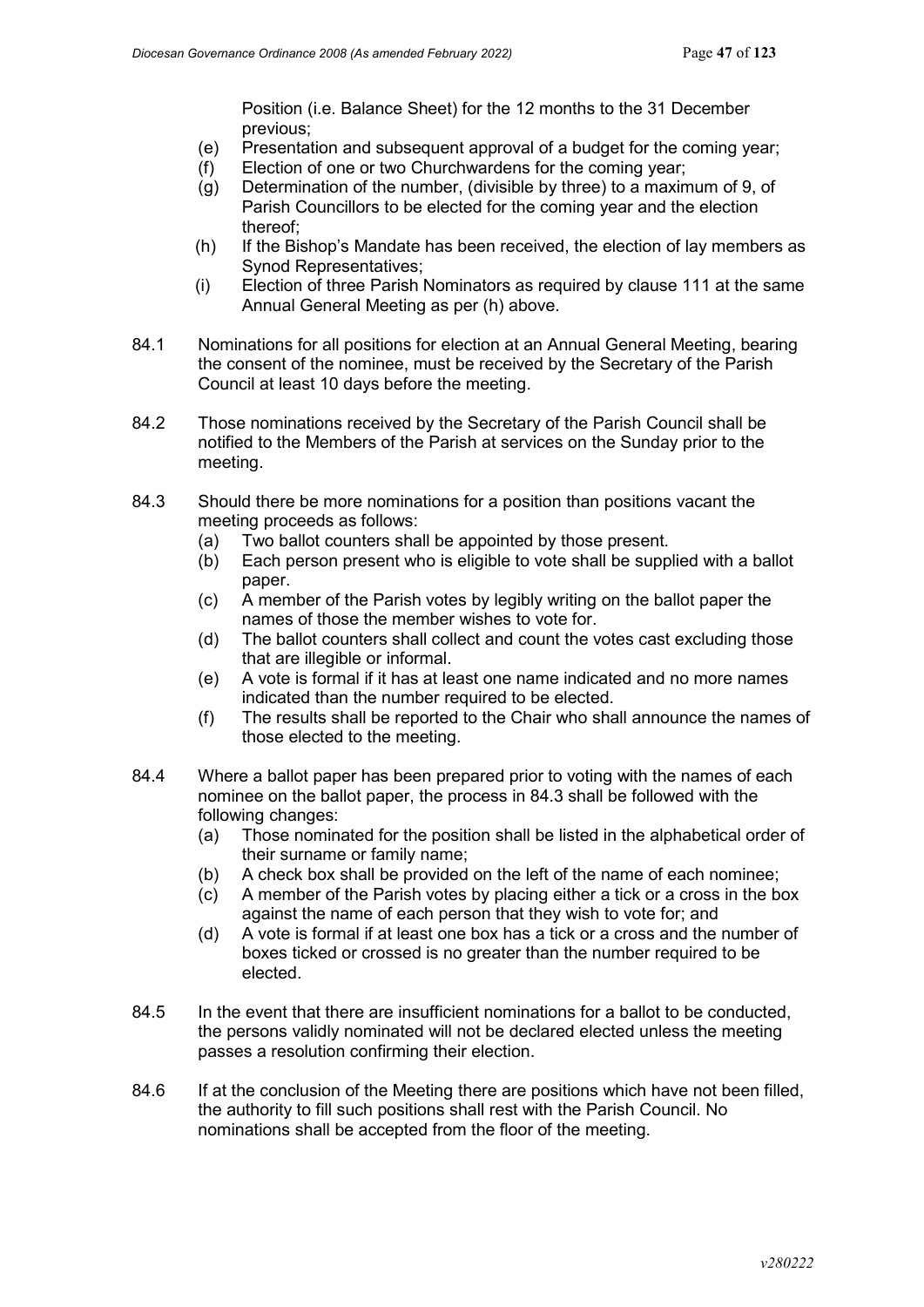- 84.7 The ballot papers shall be retained by the Parish Secretary for a period of not less than 30 days.
- 85.1 The Incumbent may appoint one Churchwarden.
- 85.2 The Incumbent may appoint up to one Parish Councillor for each three Parish Councillor positions as determined by the Annual General Meeting under clause 83.1(g).

#### **Election of Parish Synod Representatives**

- 86.1 At the Annual General Meeting following receipt of the Bishop's Mandate for election of Synod Representatives, or duly convened Special Meeting, the Parish shall elect the requisite number of lay Synod representatives as prescribed by clauses 43.2 (f) and (g), and alternative lay Synod Representatives (who shall attend a session of Synod if one or more of the original Synod Representatives is unable to attend), chosen from the Parishioners.
- 86.2 The process of this election shall be as per clauses 84.1 to 84.7 inclusive.
- 86.3 The Synod Representatives upon election shall sign and date a declaration that: "I the undersigned (full name and address) do declare that I am a communicant member of the Anglican Church of Australia and will endeavour to faithfully perform the duties of Synod Representative to the best of my ability and will conform to the Ordinances of the Synod of the Diocese of Grafton relating to this office."
- 86.4 The Incumbent shall forward the names and contact details of the elected Synod Representatives to the Bishop together with the Mandate, the Declarations made, and a copy of the minutes of the election.
- 86.5 Unless as otherwise provided, the Synod Representatives for the Parish shall hold office for the term of the Synod for which the Bishop's Mandate has been issued.
- 86.6 Any Synod Representative may resign in writing to the Bishop.

#### **Term of appointment and vacancies**

- 87.1 All elected positions shall be held until:
	- (a) the holding of the Annual General Meeting at the end of their term;
		- (b) the election or appointment of a successor; or  $(c)$  where the elected person dies, is disqualified fit
		- where the elected person dies, is disqualified from office, resigns in writing to the Incumbent, or otherwise is held to have left office.
- 87.2 Any vacancy that occurs in the office of an elected member before the Annual General Meeting may be filled by an appointment by the Parish Council, and any vacancy occurring in the office of a member appointed by the Incumbent shall be filled by an appointment by the Incumbent.

### **Commencement of Parish Council**

88.1 No later than the commencement of the first Parish Council meeting after their election or appointment, each member of Parish Council shall sign the following declaration which shall be kept with the Parish Council minutes:

"I (full name) having been appointed or elected a Churchwarden or a Parish Councillor for the Parish of ……………………. do declare that I am duly qualified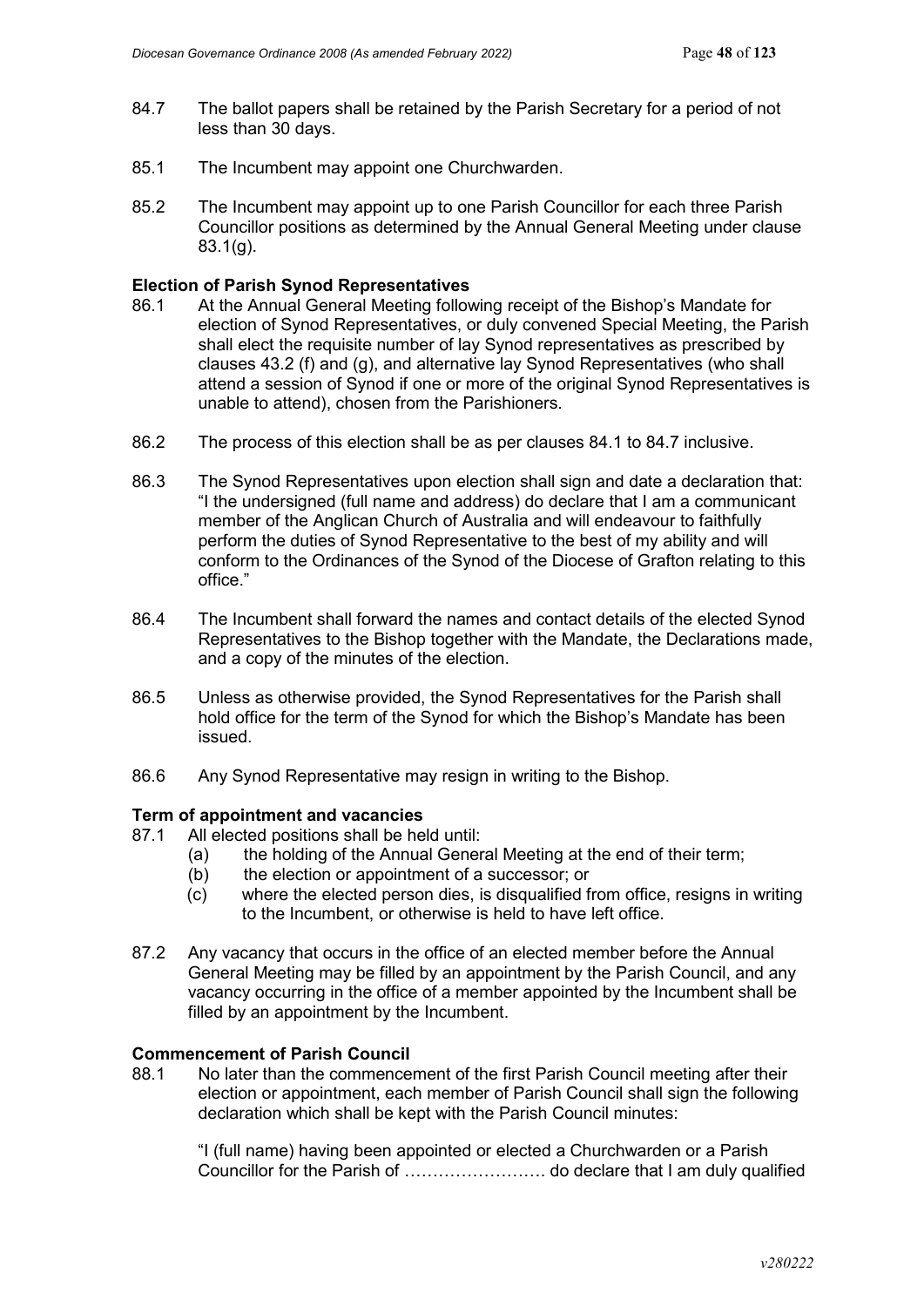for the office under the provisions of the Diocesan Governance Ordinance 2008 and that I will faithfully perform all the duties of my office and conform to the Ordinances of the Synod of the Diocese of Grafton relating to that office." Until the above declaration is made, the member will not be permitted to participate in the deliberations of the Parish Council and failure to make the declaration within 60 days of their appointment or election will result in cancellation of their membership of Parish Council.

- 88.2 Those elected and appointed to the Parish Council by the Annual General Meeting shall be admitted to their office by the Incumbent during a public worship service.
- 89.1 The first meeting of the Parish Council shall be called by the Incumbent, no later than one month after the Annual General Meeting.
- 89.2 At the first meeting of a Parish Council following the Annual General Meeting the members of Parish Council will:<br>(a) appoint a Secretary with d
	- appoint a Secretary with due consideration as to the duties of the Secretary as listed in clause 78.1;
	- (b) appoint a Treasurer with due consideration as to the duties of the Treasurer as listed in clause 77.1;
	- (c) if required, appoint appropriate lay representative(s) to attend meetings of regional groupings of Parishes:
	- (d) appoint persons, not necessarily being members of Parish Council, to any position required by resolution of Synod or Bishop-in-Council to be filled by Parish Council;
	- (e) determine the time, place and frequency of meeting, which shall be no less than three monthly; and
	- (f) read and confirm the minutes of the Annual General Meeting of the Parish which the Chair shall certify as a true and correct record.

## **Parish Council Meetings**<br>90.1 The Chair for Pari

- The Chair for Parish Council meetings will be the Incumbent, or a person appointed by the Incumbent, unless the Bishop is present and chooses to Chair the meeting, or a person elected from the Parish Council members present, if a chair has not been previously appointed.
- 90.2 A quorum for the Parish Council will be the greater of 4 members or a majority of the members of the Parish Council.
- 90.3 A resolution in a Parish Council meeting will be considered passed if a majority of Parish Councillors present vote in favour of the motion. The Chair does not have a casting vote.
- 90.4 A meeting of the Parish Council shall be open to all Parishioners as observers, who may be asked to:
	- (a) speak at the Chair's discretion, or
	- (b) leave if the Council resolves to meet in a closed session for confidential or sensitive matters.
- 90.5 A Special Meeting of the Parish Council may be convened by the Parish Council by its own resolution, at the discretion of the Incumbent and Churchwardens, or at the request of the Bishop.

### **Absence or Exclusion from Parish Council Meetings**

91.1 A Parish Council member may be granted leave of absence by the Parish Council from its meetings.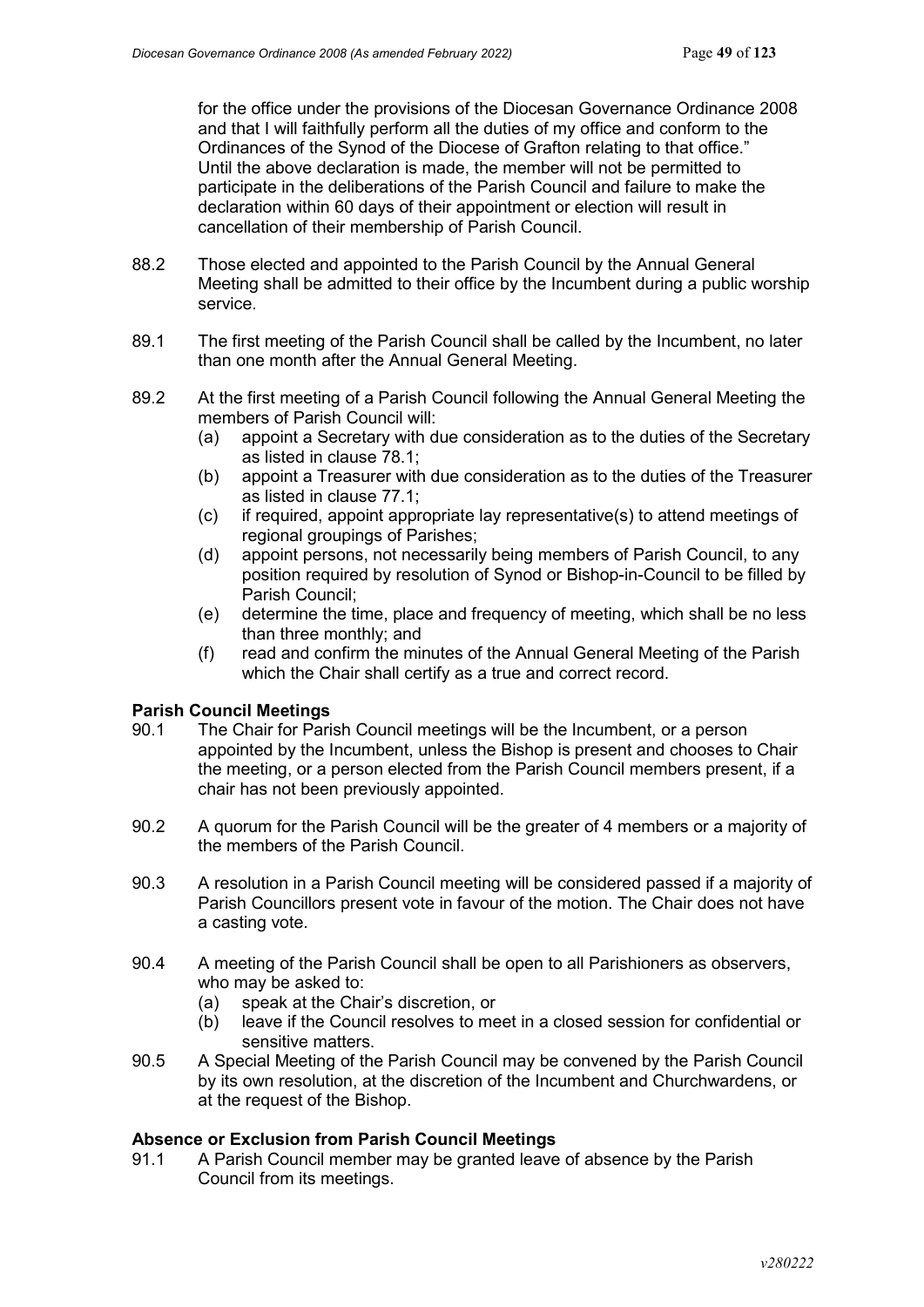- 91.2 A Parish Council member who is absent for 3 consecutive meetings without being granted leave of absence may have his or her office declared vacant by resolution of the Parish Council.
- 91.3 The Bishop may suspend a Parish Council member pending the results of an enquiry if it is alleged that a person has:
	- (a) refused or neglected to conform to the provisions of this Ordinance relating to the office; or
	- (b) ceased to be qualified for the office in accordance with the provisions of this Ordinance.
- 91.4 Bishop-in-Council may remove a Parish Council member from office following an enquiry, at which the Parish Council member has been heard, if the person has:
	- (a) refused or neglected to conform to the provisions of this Ordinance relating to the office; or
	- (b) ceased to be qualified for the office in accordance with the provisions of this Ordinance.
- 91.5 In addition to the provisions of 91.3 and 91.4, a Parish Council member may be suspended or removed by the Bishop under the Professional Standards Ordinance 2004.

### **Executive Committee**

- 92.1 A Parish may have an Executive Committee, which is authorised to take action on behalf of the Parish Council under the delegation of the Parish Council or where a prompt response is necessary. Any actions or decisions of the Executive Committee shall be reported to the next meeting of Parish Council. The Executive Committee shall consist of:
	- (a) The Incumbent;
	- (b) The Churchwardens; and
	- (c) The Treasurer, if a member of Parish Council

The Executive Committee may determine to invite others as appropriate to their meetings to assist with information necessary for decision making.

### **SECTION 4 – PARISH FINANCES**

### **Parish Financial Responsibilities**

- 93.1 The Parish shall be responsible for the raising of funds for its mission and ministry.
- 93.2 No Parish organisation may raise or expend funds for any purpose without permission, that may be specific or general, from the Parish Council.
- 93.3 The Churchwardens shall ensure that a record is maintained of the names of persons or Parish organisations that have received permission from the Parish Council to raise or collect funds on behalf of the Church.
- 93.4 If required, appropriate authority that complies with relevant State or Federal legislation shall be sought and issued to those raising or collecting funds.
- 94.1 All financial transfers and payments (e.g. cheques, electronic funds transfer) require the authorisation of at least two persons authorised by the Parish Council;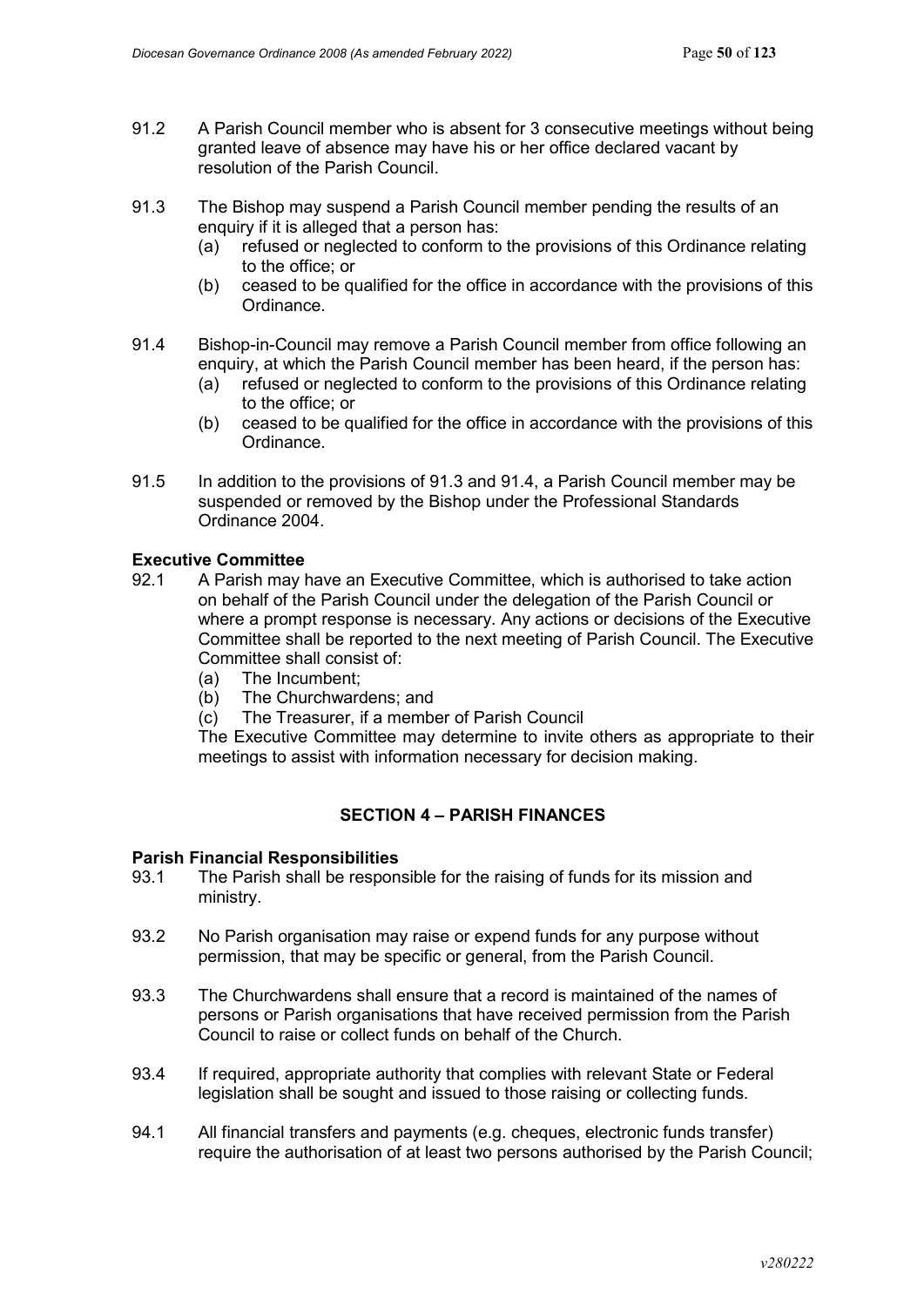- 94.2 The Parish shall keep its funds at such financial institution as permitted by Bishop-in-Council.
- 95.1 The Parish accounts shall be subject to an annual audit by an independent auditor who is, or is eligible to be, a member of a professional accounting body or registered auditor and audited financial statements shall be produced for each Annual General Meeting of the Parish.
- 96.1 The Parish Council shall administer its finances subject to the following obligations and order of priority:<br>(a) payment of the stipend, all
	- payment of the stipend, allowances and expenses of stipended clergy and Stipendiary Lay Ministers and the salary, allowances and expenses of any person employed by the Parish;
	- (b) payment of all monies due and payable in accordance with or pursuant to a statute of the State or the Commonwealth or a regulation or a by-law lawfully made thereunder;
	- (c) payment of insurances, rates and taxes on all property for which the Parish is responsible;
	- (d) payment of the Parish's Pledge to the Diocese;
	- (e) payment of any contributions required by Ordinance; and
	- (f) payment of any other expenses.
- 96.2 The Parish shall pay for its Ministers to attend the Annual Diocesan Clergy Conference, Ministry School, training days and retreats, as required by the Bishop.
- 96.3 The Parish shall pay its Synod representatives any reasonable expenses incurred in the attendance of Synod.
- 96.4 The Parish shall be responsible to the Diocese for any reasonable expenses incurred as part of a Presentation Board process for their Parish.

# **Parish Borrowings**

- A Parish may borrow in the following ways:
	- (a) lease contracts;
	- (b) credit cards for parish expenses;
	- (c) store credit; and
	- (d) overdrafts

where the total of the facilities provided in (a) to (d) above does not exceed 10% of the Parish's revenue in the previous year. Any exception to this provision requires the explicit consent of Bishop-in-Council.

- 97.2 Should a Parish propose to seek the consent of Bishop-in-Council to borrow money above the standing provision, the details of the proposal shall be prepared as a notice and displayed in a prominent place in all places of worship used by the Parish for a period of not less than 21 days and the attention of the congregation shall be drawn to it. The notice must state:
	- (a) the purpose of the loan;
	- (b) the amount of the loan;
	- (c) the amount of interest and times and manner of repayment,

and other such matters as the Parish Council believes to be reasonably relevant.

- 97.3 The notice must state:
	- (a) that Parishioners may lodge an objection in writing that is signed by the objector(s).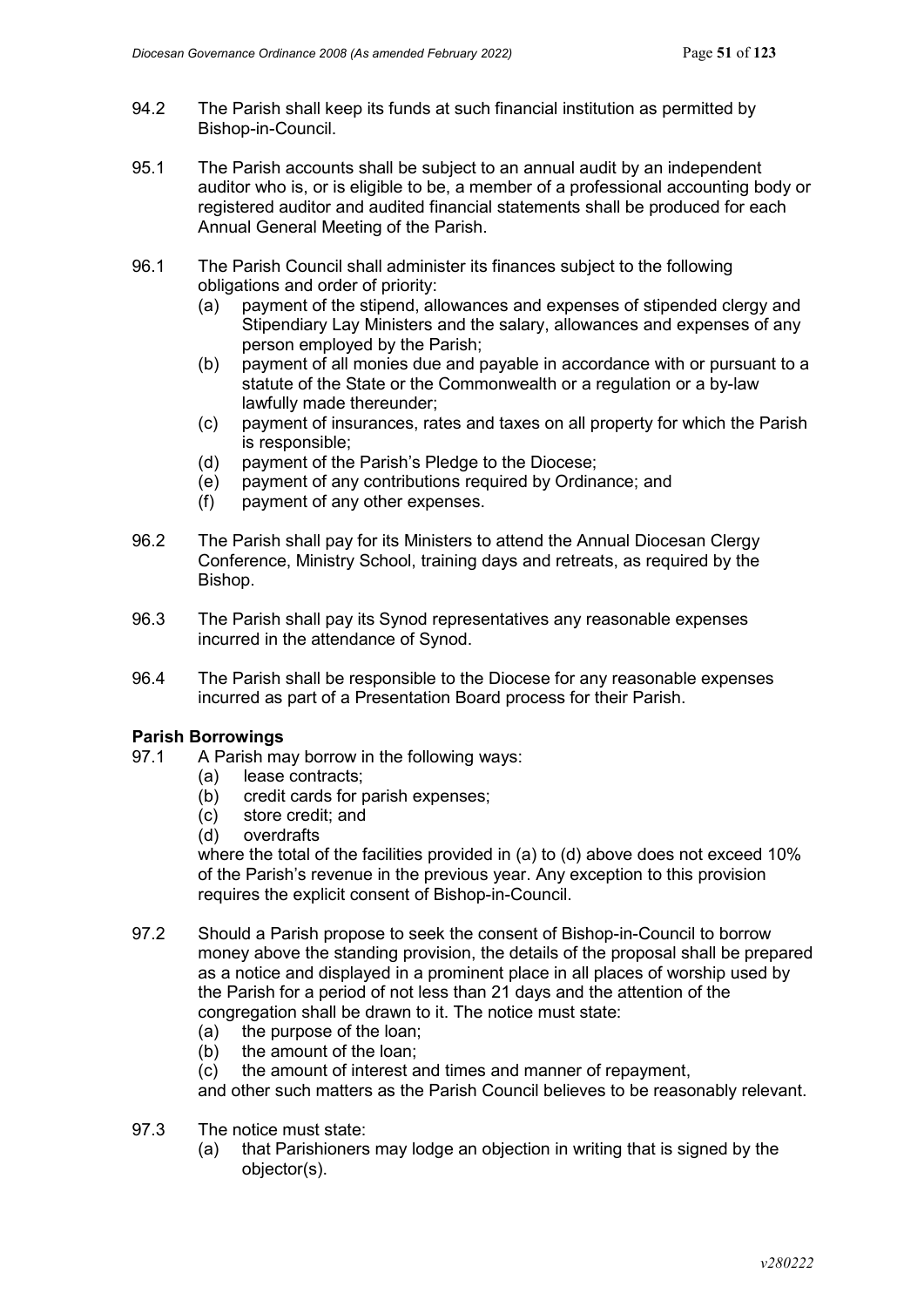- (b) the closing date for lodgement of objections; and
- (c) the procedure for lodgement of objections.
- 97.4 Within one month of the expiration of the 21 day period the Parish Council may make an application to Bishop-in-Council for consent to the loan in the same terms as the notice stated and enclose with the application copies of all objections received. Such application shall be accompanied by a Budget for the Parish for the duration of the loan or for five years, whichever is less.
- 97.5 Bishop-in-Council shall not consent to any loan unless it appears prudent, worthwhile and of benefit to the Parish.
- 97.6 The written certification of the decision of Bishop-in-Council to grant the loan will specify:
	- (a) the purpose of the loan;
	- (b) the amount of the loan;
	- (c) the lender;
	- (d) any conditions relating to interest and repayments; and
	- (e) other such matters as the Bishop-in-Council believes to be reasonably relevant.

### **Parish Special Appeals**

- 98.1 Parish Council may conduct a special appeal for the enhancement or addition to the assets in the Parish. However, where the finalisation of the project funded by the special appeal is contingent on the approval of Bishop, Bishop-in-Council or another authority, no such appeal should commence until such time as approvalin-principle has been obtained.
- 98.2 Money collected through subscription or raised for the acquisition, erection improvement or addition to lands, buildings or furnishings shall be paid to the Parish Council.
- 98.3 If the funds are not to be expended within 3 months, the Parish Council shall forward the money collected in the above sub-clause to The Corporate Trustees together with an explicit statement of purpose for which the money was collected.
- 98.4 The Corporate Trustees shall hold these funds on investment until required by the Parish for the purpose they were collected.
- 98.5 Any interest accrued while the funds are held by the Corporate Trustees shall be added to the capital invested.
- 98.6 The Corporate Trustees will after proper request release the funds to the Parish Council for disbursement.
- 98.7 Should the Parish wish to utilise the funds for a purpose other than that originally designated the Parish Council may make application to The Corporate Trustees to use the funds for a suitable alternative purpose.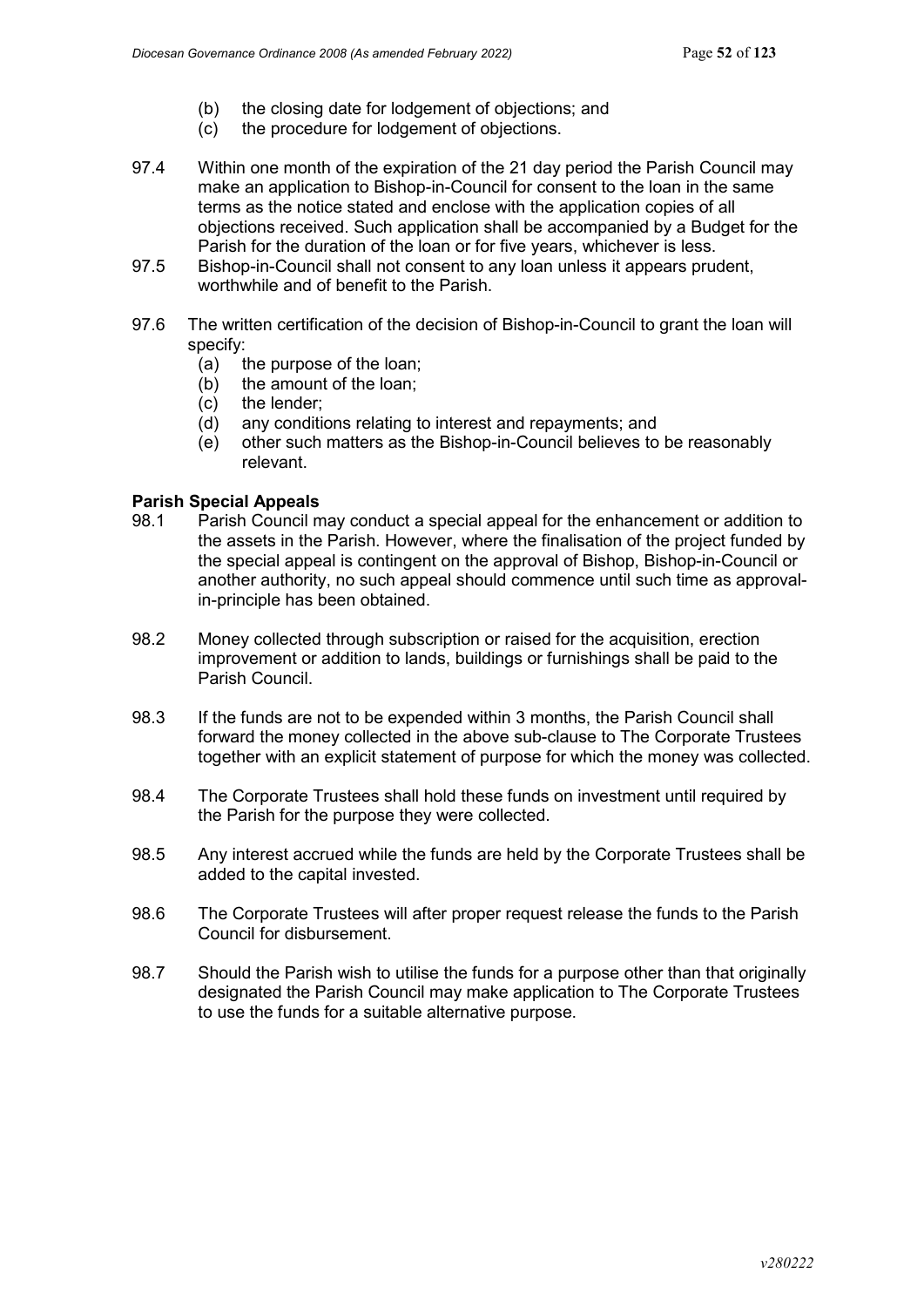### **SECTION 5 – PARISH BUILDINGS AND FURNISHINGS**

## **Responsibilities for Parish Buildings and Furnishings**

- Notwithstanding anything to the contrary herein contained, the furniture of every Church and Church books, records, charters, seals, deeds and like legal papers and sacred vessels of every Parish and all other Parish furniture shall be and be deemed to be vested in and be the property of The Corporate Trustees. The custody, care and control of such furniture, books, records, charters, seals, deeds and like legal papers and sacred vessels shall remain with the Churchwardens.
- 99.2 The title deeds of all Parish real property, shall be in the name of The Corporate Trustees of the Diocese of Grafton.

### **Care of Parish Buildings**

100.1 Churchwardens shall ensure annual inspections of all Parish buildings with the supply to Parish Council of the inspection report and the maintenance priorities arising from the report for the budgeting and scheduling of maintenance and building works.

### **Purchase, Modification, Demolition or Sale of Parish Buildings or Property**

- 100.2 The Parish Council may form a Building Committee to assist with any erection of or material alteration to, a church or other Parish building or property related project.
- 100.3 For the conduct of any of the following activities, the Parish Council shall seek approval prior to any work commenced or commitment being entered into:
	- (a) The sale or exchange of property (including any marketing for sale or the commitment to any agent or agency arrangement);
	- (b) Purchase of lands and or buildings;
	- (c) Mortgaging of any property;
	- (d) The leasing of any lands or buildings for periods exceeding 12 months;
	- (e) Sub-dividing, amalgamating lots, creating strata titles, or similar;
	- (f) The construction of any new structure;
	- $(q)$  The demolition or removal of any structure or substantial part of a structure;
	- (h) The construction of any extension to any existing structure;
	- (i) Any change to a property that requires an application to the relevant local government;
	- (j) Any alteration to an existing structure that exceeds \$50,000 in expenses or impacts on the strength of the structure, or changes the use of the structure; or
	- (k) Any repair, restoration or conservation that requires an application to the relevant authority for heritage work.

Other building and property matters may be actioned by the Parish Council without seeking further Diocesan approval except where a Faculty is required.

- 100.4 An application under 100.3 shall be in the format prescribed by the procedure approved by Bishop-in-Council for approval of building and property works.
- 100.5 The Parish Council is responsible for ensuring that works are conducted, and activities reported, in accordance with any approval provided by the Bishop-in-Council or the Corporate Trustees.
- 100.6 Emergency actions may be taken by Churchwardens or their delegates in the event of an accident or incident to ensure the safety of volunteers, workers or the general public and to lessen the likelihood of further damage occurring. Such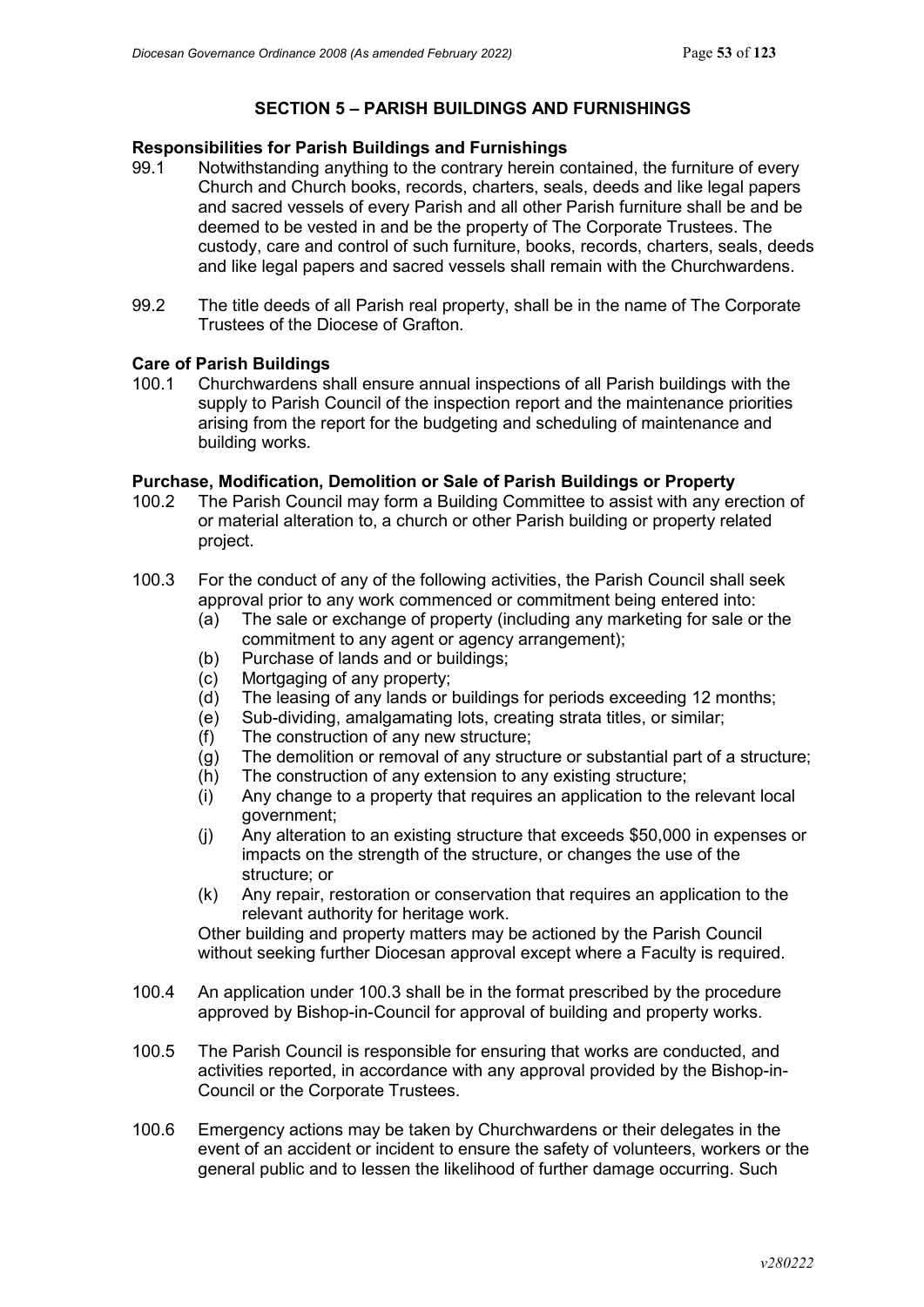accidents and incidents shall be reported to the Bishop's Registry by Churchwardens or their delegates for insurance purposes as soon as possible. Where such action would have otherwise required approval under 100.3, the Churchwardens shall also provide a report to the Bishop-in-Council as soon as practicable after attending to the emergency.

# **Faculties**

- A Faculty must be obtained from the Bishop for any alteration, addition or removal of any part of the fabric of any Church building or the furnishings, fittings or ornaments of a licensed church.
- 101.2 The Parish Council shall cause to be displayed notices, setting out the full details of any alterations, additions or removals proposed, in places that are clearly visible to all Parishioners for a period of not less than 28 days.
- 101.3 Attention must be drawn to the notice during worship services stating that any objections must be lodged in writing and signed by the objector, and forwarded to the Parish Council.
- 101.4 The Incumbent and Churchwardens must apply for a Faculty on the prescribed forms with a copy of the notice, any objections and a certificate to say that the provisions of this clause have been adhered to.
- 101.5 The Bishop shall determine whether to issue or not issue a Faculty.

### **New Places of Worship**

- 102.1 A church may be built only following the consent of the Bishop, permission as per 100.3 of this Ordinance, and approval of the final design plans by the Bishop.
- 102.2 The Incumbent and Churchwardens of the Parish shall petition the Bishop to license a building as a church when a new building has been erected and furnished to their satisfaction.
- 102.3 The Incumbent and Churchwardens may petition the Bishop to consecrate a church when there is no outstanding debt that had been incurred from its erection.
- 103.1 Subject to the provisions of Part 7A of the Anglican Church of Australia Trust Property Act 1917, the Incumbent and Churchwardens of a Parish may petition the Bishop to license a building, that is not the property of the Church, as a place of worship.
- 103.2 The grant of such a licence for use may be contingent upon any conditions that the Bishop considers appropriate and subject to any arrangements that have been made with the owner of that property.
- 103.3 On the grant of such a licence the Parish seeking the licence shall accept the rights, privileges and responsibilities that such a licensed place may attract under this Ordinance.

## **Church Furnishings**

- A church will be considered furnished if it contains the following items:
	- (a) a Holy Table with appropriate books, linen and vessels for celebrating Holy Communion;
	- (b) a credence table or shelf;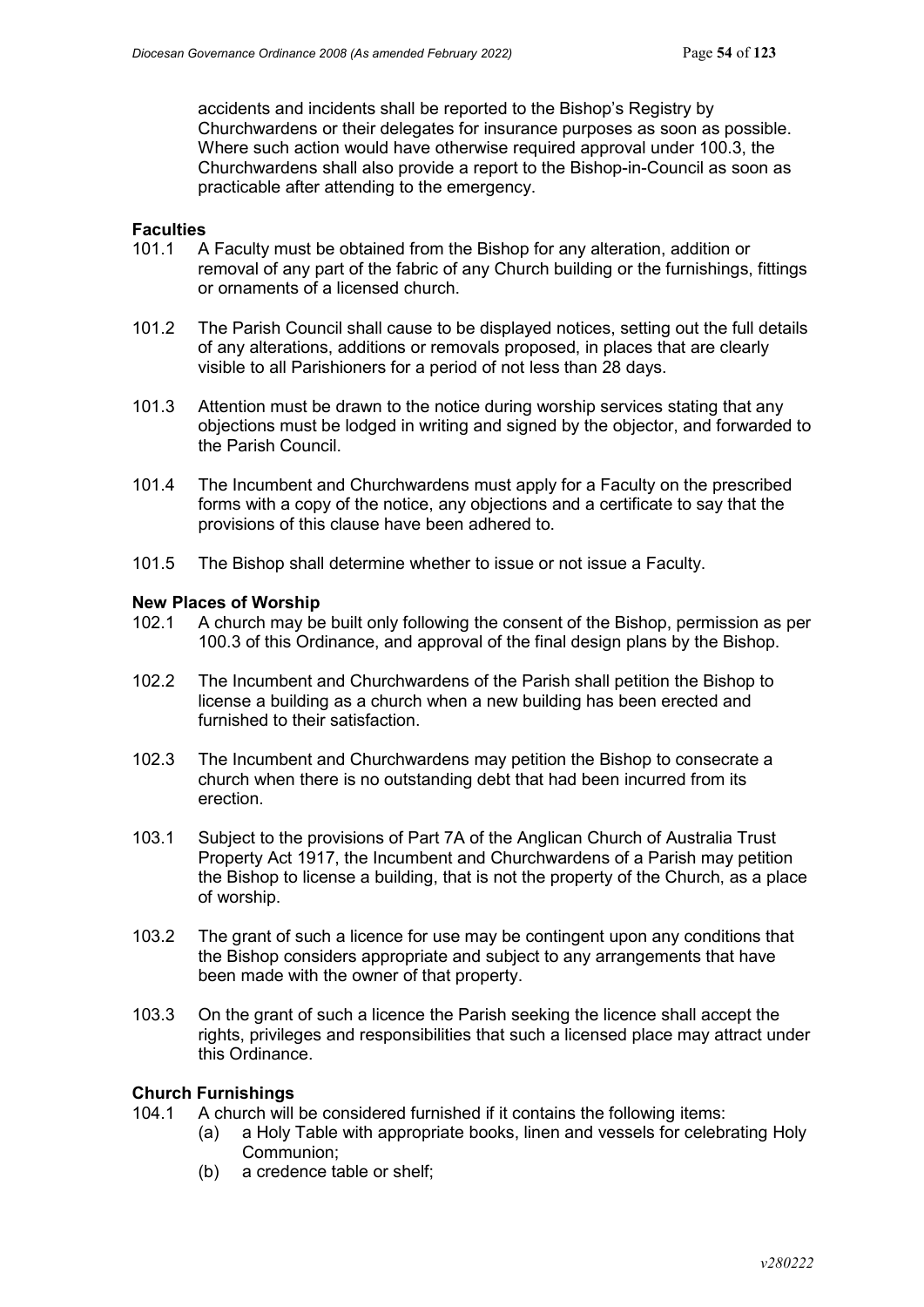- (c) a font;
- (d) a lectern;<br>(e) an inclusi
- an inclusive version of the Bible approved by the Bishop:
- $(f)$  a prayer desk and a current authorised prayer book; and
- (g) suitable seating for the worshippers.
- 104.2 The Parish Church, in addition to 104.1, must contain a vesting area that contains:
	- (a) a table;
	- (b) a wash basin;<br>(c) sufficient cupb
	- sufficient cupboards or hanging space;
	- (d) appropriate registers and
	- (e) suitably secure storage for the vessels.
- 104.3 The Bishop may in the granting of a Faculty in relation to the furnishings of a church dispense with the need to provide any of these items or facilities as the needs of the place of worship requires.

### **SECTION 6 – TRANSITIONAL MINISTRY DISTRICT**

### **Determination of a Transitional Ministry District**

- 105.1 The Synod or Bishop-in-Council may by resolution determine that a Ministry Unit based on a geographical area be determined as a Transitional Ministry District where:
	- (a) continued operation as a distinct Parish is not assured and special attention is required to prepare the Transitional Ministry District for a viable future whether as a discrete unit or fully or partially incorporated into other Ministry Units; or
	- (b) a new Ministry Unit requires a period under special arrangements until its ongoing viability can be confirmed.
- 105.2 A record of Transitional Ministry Districts shall be maintained by the Registrar and a list of current Transitional Ministry Districts published in each Year Book of the Diocese.

### **Special conditions for a Transitional Ministry District**

- 106.1 For each Transitional Ministry District, the requirements of this Ordinance applicable to a Parish shall apply with the following exceptions:
	- (a) The representation at Synod provided in 43.1(f) reduces to one;
	- (b) Parish Nominators are not elected as per 83.1(i)
	- (c) Rights with regard to boundary changes in 72.3 and 72.5 do not apply.
- 106.2 For each Transitional Ministry District, the Synod or Bishop-in-Council may by resolution determine to apply one or more of the following exceptions to the requirements of this Ordinance applicable to a Parish:
	- (a) Suspension of the holding of Annual General Meetings and Special Meetings as per 81.1 and following clauses;
	- (b) Appointment of a Management Committee to govern the Transitional Ministry District with the powers and responsibilities provided under this Ordinance to a Parish Council.

Note: Clauses from 107.1 to 108.1 are not currently allocated.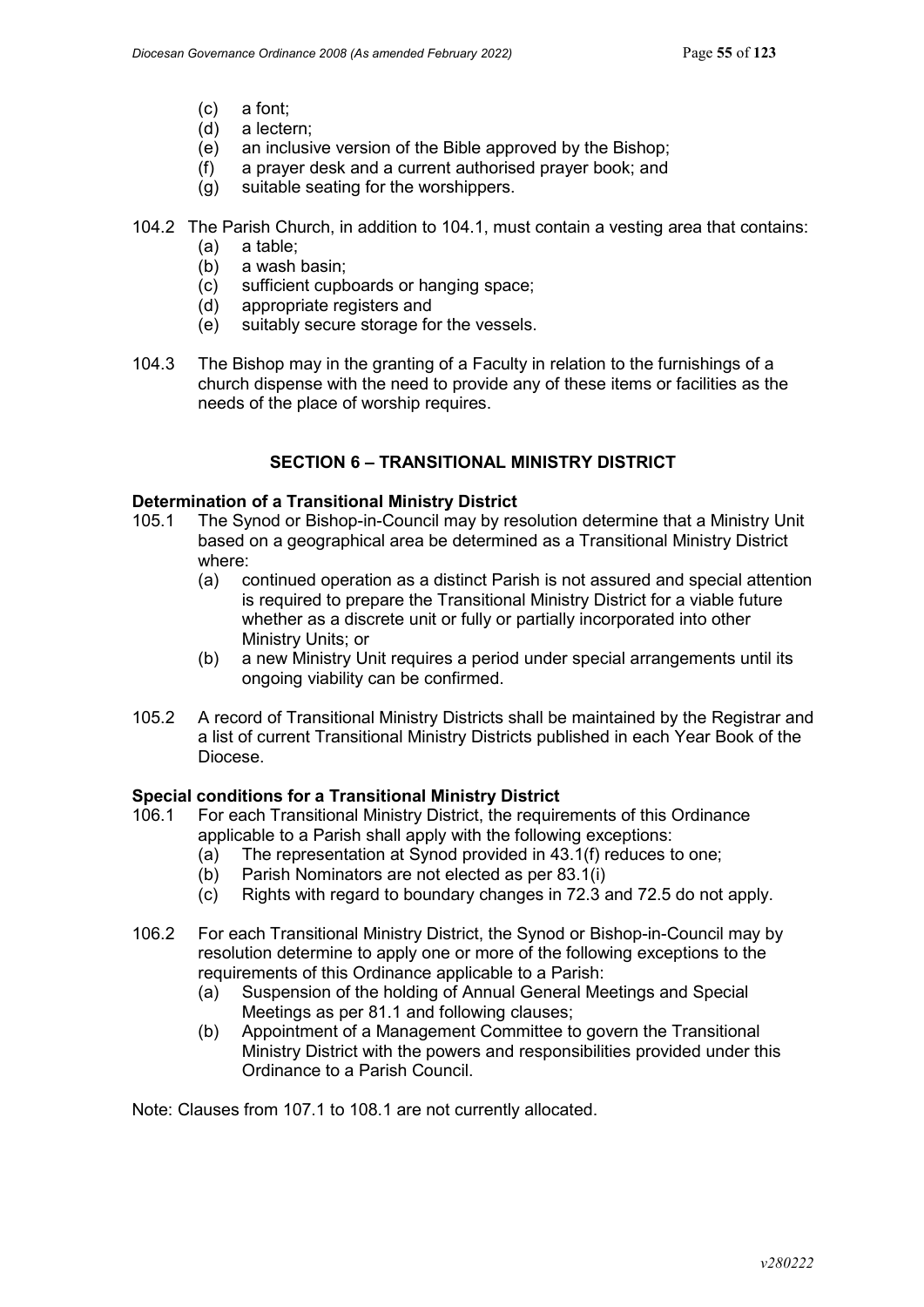### **CHAPTER 11 - PARISH INCUMBENT'S PRESENTATION BOARD**

## Objectives<br>109.1 Th

- The aim of this Chapter is to outline the procedures that are to be followed for the appointment of members of a Parish Presentation Board which has the task, under this Ordinance, to either
	- (a) present pursuant to clause 116 to the Bishop a Priest for commissioning into the cure-of-souls in the event of the cure being vacant; or
	- (b) determine, pursuant to clause 119, whether the tenure of a Priest shall be extended, or further extended, by a period not exceeding three years.

### **Composition of a Presentation Board**

- 110.1 The Presentation Board for a Parish comprises–
	- (a) the Bishop or nominee;
	- (b) two Priests selected by the Bishop from the panel of Priests (Diocesan Nominators) elected by the Synod;
	- (c) the Parish Nominators of the Parish elected or appointed in accordance with this Chapter.
- 110.2 The Presentation Board may request such other person or persons to attend a meeting if such attendance will assist the work of the Board.
- 110.3 At its first meeting, the Presentation Board shall be attended by any person, such as an Archdeacon, who has been given an over-arching responsibility for the vacant Ministry Unit, together with the person responsible for any Vacancy Consultation for that Ministry Unit, the content of which shall be given to the members of the Presentation Board with explanation.

### **Election and Term of Office of Parish Members of Presentation Boards**

- 111.1 Parish members of the Presentation Board, known as Parish Nominators, are lay Parishioners elected every three years at an Annual General Meeting of the Parish.
- 111.2 (Clause deleted 2015)
- 111.3 The Parish Nominators should be people with discernment skills, have a good knowledge of the Parish and its Vision, Mission and Goals and be able to research possible candidates.
- 111.4 To the extent reasonably possible the Parish Nominators should not have any conflicts of interest, including employment, interest or relationship which might affect their judgement.
- 111.5 A Parish Nominator may resign by giving written notice to the Bishop and the Incumbent of the Parish.
- 111.6 A vacancy in an office of Nominator elected at a Parish Annual General Meeting may be filled by an election held at a Special Meeting of the members of the parish, or by the Parish Council. The person filling the vacancy will remain in office for the remainder of the term of the person previously in office.
- 111.7 Where the process for the appointment of an Incumbent to a Parish has begun, the Parish Nominators at that time shall continue as the Parish Nominators until an Incumbent has been appointed notwithstanding that the term of office of those Parish Nominators would otherwise have come to an end at an intervening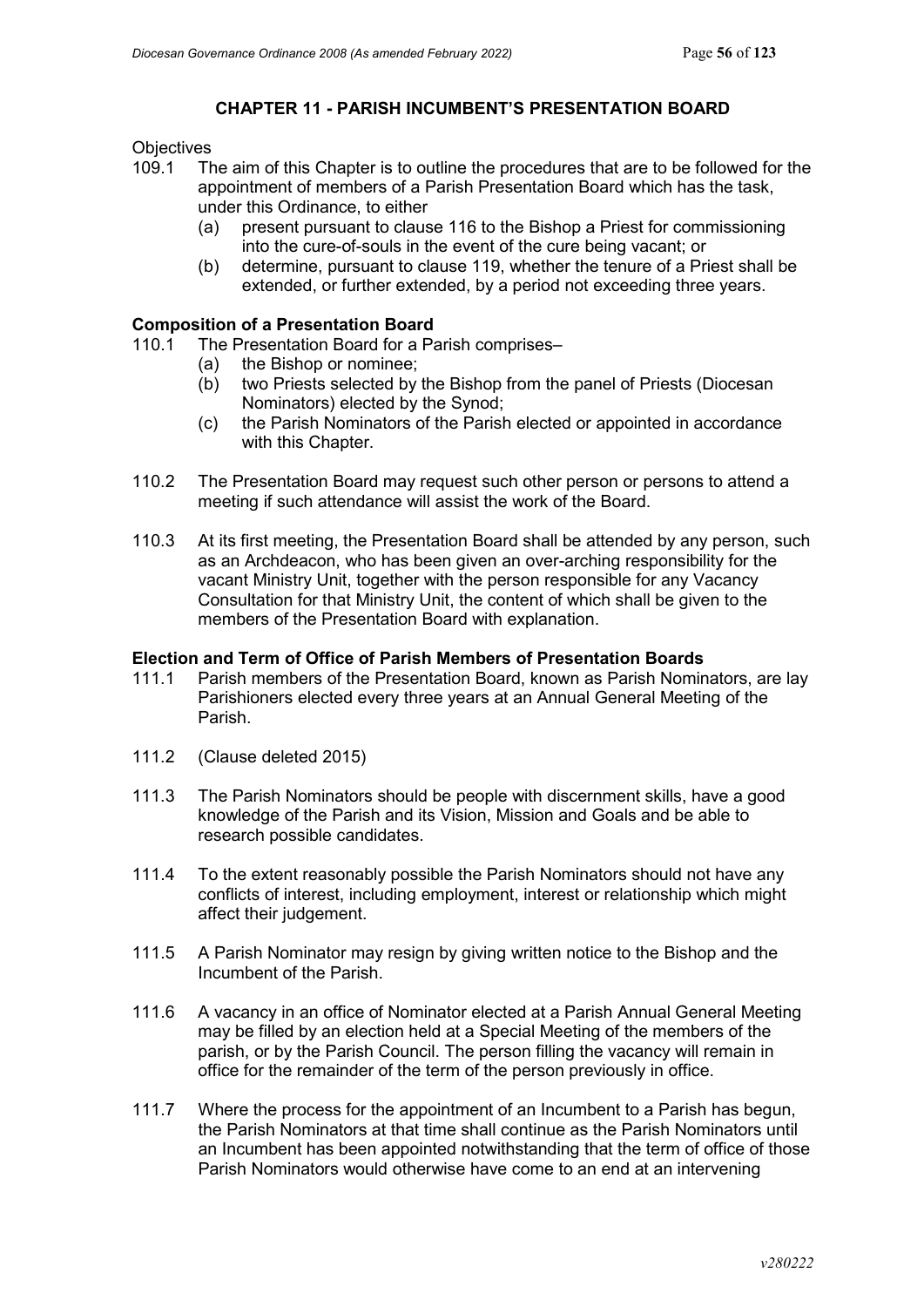Annual General Meeting. Nothing in this sub-clause prevents the election of new Parish Nominators at an Annual General Meeting, but such Nominators will not participate in a nomination process which the Bishop deems to have commenced.

- 111.8 Neither the Parish Nominators, nor anyone on their behalf, may communicate with any Priest as to their suitability as a candidate for the Incumbent of the Parish, unless authorised by the Presentation Board.
- 111.9 Should the Presentation Board be unable to nominate a suitable person to the Bishop after nine months from the date of the first meeting of the Board, the Bishop may stand down the Presentation Board and request the Parish to elect three new Parish Nominators and the Bishop may appoint three new Diocesan Nominators forming a new Presentation Board.
- 111.10 The Parish Nominators after consultation with the Parish Council may in writing surrender their rights of nomination absolutely to the Bishop at any time after they are summoned to a meeting of the Presentation Board, and in place thereof the nomination may be made by the Bishop.

#### **Election of Diocesan Members of Presentation Boards**

- 112.1 At the first meeting of each Synod, the Synod shall elect a panel of eight clergy to be Diocesan Nominators who shall hold office for three years.
- 112.2 When selecting two Diocesan Nominators for a Presentation Board, the Bishop will take into account factors such as geography, availability, experience and avoidance of conflicts of interest between the Diocesan Nominators and potential candidates.
- 112.3 Where the process for the appointment of an Incumbent of a Parish has begun, the Diocesan Nominators involved in that process continue to be the Diocesan Nominators until an Incumbent has been appointed notwithstanding that the term of office of those members would otherwise have come to an end in accordance with the provisions of this clause. Should a Diocesan Nominator through illness, resignation from the Diocese or other cause be unable to continue to act the Bishop may replace that Nominator with another Diocesan Nominator for the ongoing Presentation Board process.

### **Meetings of the Presentation Board for the selection of an Incumbent**

- 113.1 The Bishop, or the Bishop's nominee, shall convene and Chair Presentation Board meetings, giving not less than seven days written notice, after the date of vacancy in a Parish has been determined.
- 113.2 The meeting will take place in Grafton in private unless alternative arrangements have been made with the members of the Presentation Board. A meeting may be by tele-conference or video-conferencing of any type.
- 113.3 The Bishop may arrange for a conference with the Parish members prior to the meeting of the Presentation Board at which time the members of the Parish may present information concerning the aims, ministry, mission and activities of the Parish and the experiences and talents likely to be sought and seen as appropriate in a new incumbent.
- 113.4 A quorum at a meeting of the Presentation Board shall be 3 members, including at least one Parish member.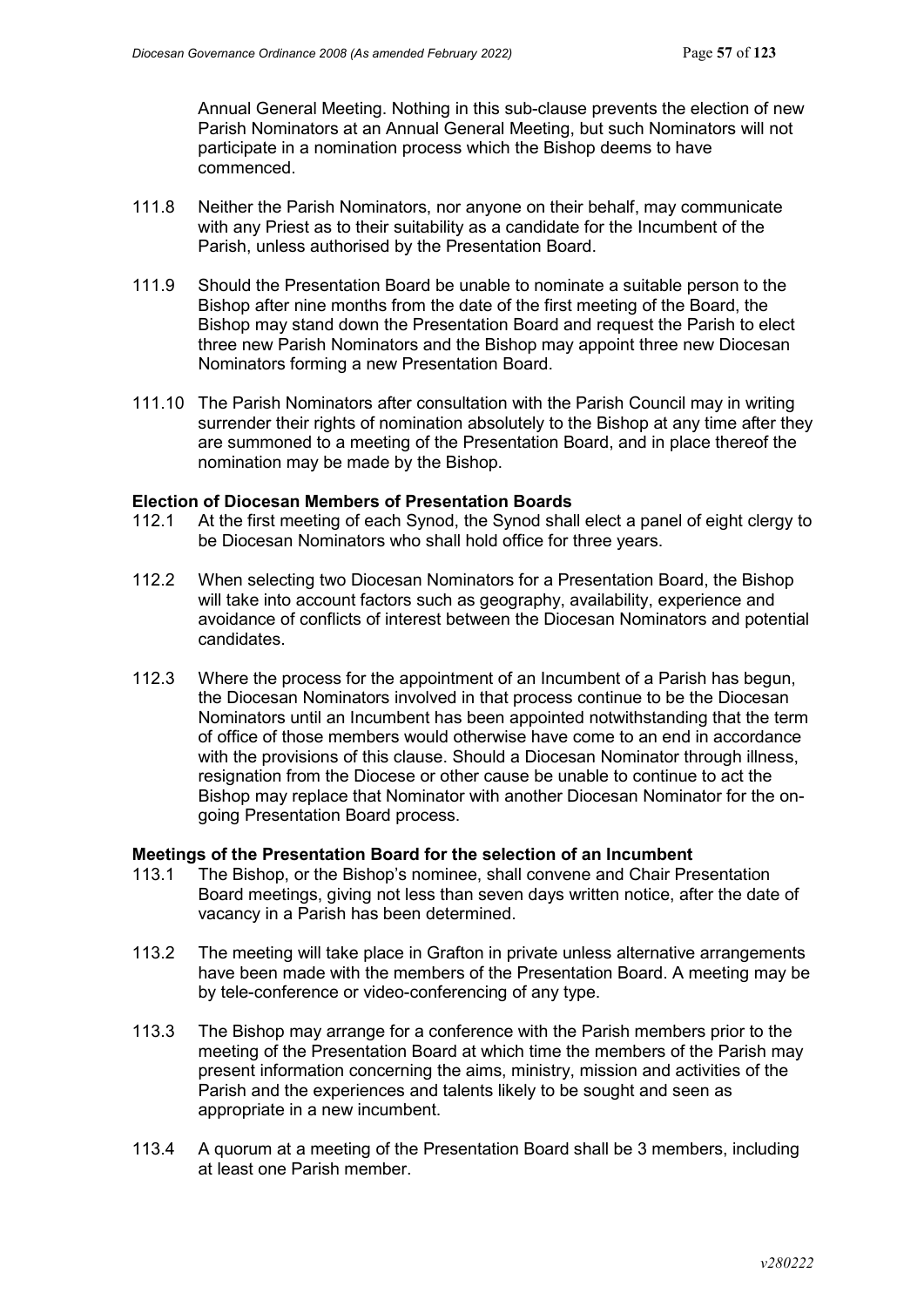- 113.5 Should a quorum not be present within one hour of the appointed time the Bishop shall call another meeting of the Board within a reasonable time.
- 113.6 Any member of the Presentation Board may nominate a Priest for consideration.
- 113.7 No member of the Presentation Board, or anyone on their behalf, may communicate with any Priest as to that Priest's suitability as a candidate for the Incumbent of the Parish, unless authorised by the Presentation Board.
- 113.8 The selection of a potential Incumbent for interview from those Priests nominated must be the decision of a majority of the Presentation Board.
- 113.9 Should the majority of the Presentation Board believe a candidate to be suitable for the Parish they shall make a recommendation to the Bishop.
- 113.10 On reception of the Presentation Board's recommendation and if the Bishop is satisfied as to the suitability of the candidate for the Parish and is prepared to commission the candidate, the Bishop shall proceed to invite the candidate to accept the office or position.
- 113.11 If the Bishop is not satisfied as to the candidate's suitability the Bishop may ask the Board to make another recommendation.

#### **Meetings of a Presentation Board to Review an Incumbent**

- 114.1 The Bishop shall convene a Presentation Board meeting to review an Incumbent in the sixth year of tenure. The Presentation Board meeting may be convened sooner at the discretion of the Bishop.
- 114.2 The Incumbent may make a submission to the Board in person before any determination is made.
- 114.3 Should a majority of the Presentation Board believe the Incumbent's ministry in the Parish should be extended the Board shall make a recommendation to the Bishop that the Incumbent be invited to continue in office.
- 114.4 Should the Presentation Board make a recommendation of extension the Bishop shall decide the length of any extension offered to the Incumbent up to a maximum of three years.
- 114.5 Should the Presentation Board not make a recommendation to extend the term of the Incumbent, the Bishop shall confer with the Incumbent and make any arrangements that are required.

#### **Loss of Rights to a Presentation Board**

115.1 Should a Parish have wilfully not fully paid the stipend to the former Incumbent or its Pledge is not up to date by the date set for the first meeting of the Presentation Board the Parish shall be deemed to have surrendered to the Bishop the rights contained within this Chapter.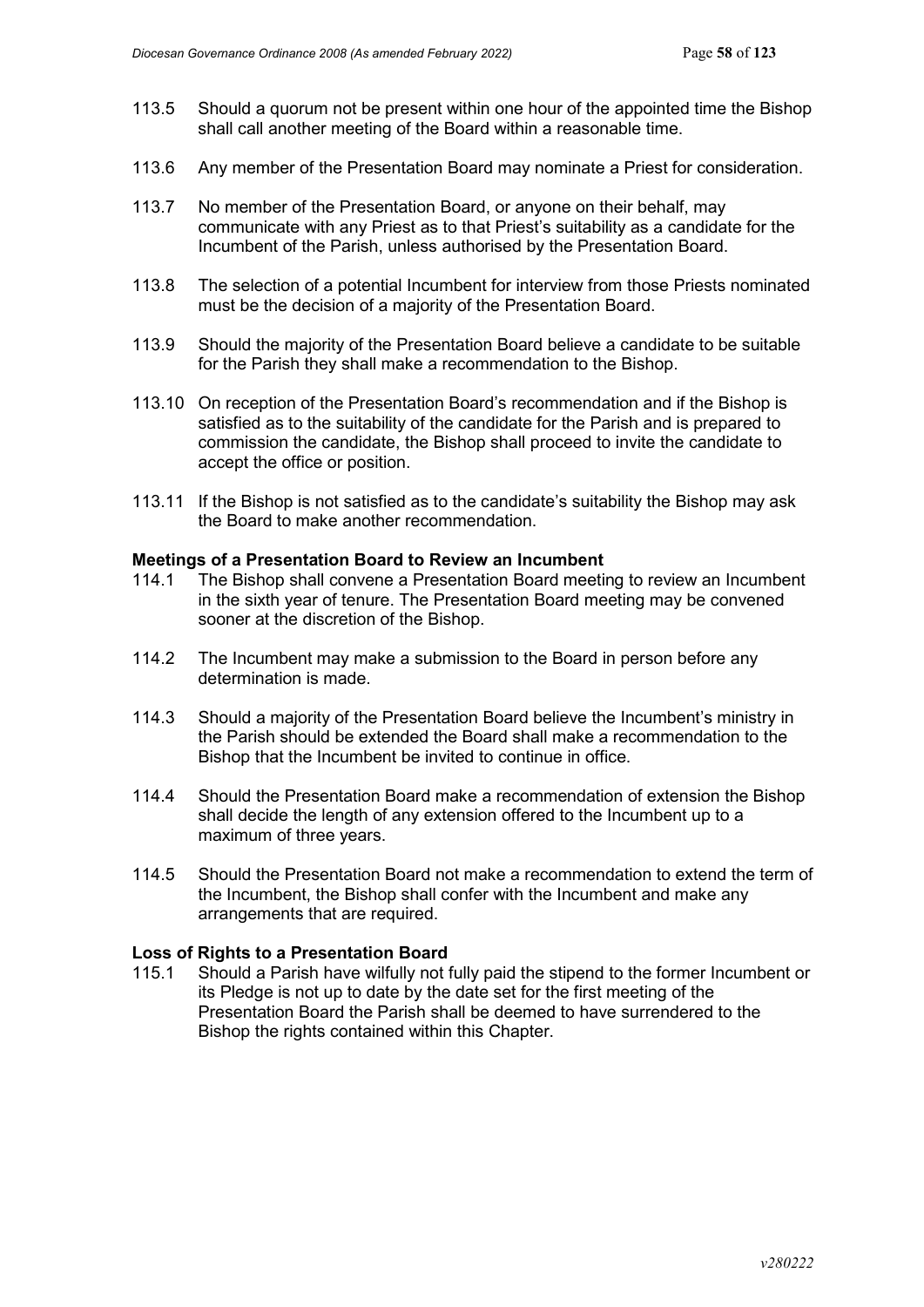### **CHAPTER 12: CLERGY – LICENCES, APPOINTMENTS AND ENTITLEMENTS**

## **Ministry and Mission**

This Chapter seeks to provide for a proper and regular system of licensing and appointment of ordained persons and other Ministers, other than Licensed Lay Ministers, within ministry units in the Diocese so that their Mission and Ministry may be supported and to provide for the conditions of service, rights and obligations of Ministers when licensed in the Diocese.

### **No Person to Officiate without Bishop's Licence**

117.1 No person shall be allowed to officiate in any Church, Worship Centre or Chapel or other building consecrated, dedicated or otherwise set apart or used for the worship of God according to the rites and ceremonies of the Anglican Church of Australia without first being licensed or otherwise approved by the Bishop or authorised by this Ordinance.

### **Licensing of a Minister**

- 118.1 The Bishop may issue an Ordained or Lay person with a Licence which shall specify the title of the office or position, the duties thereof and any entitlements and stipend or allowances (if any) attached thereto
- 118.2 Licences issued by the Bishop may be specific to a position, or a General Licence, or an Authority to Officiate or of such nature and style as the Bishop determines.
- 118.3 No person may be employed or appointed to any Anglican office or position of Ministry or pastoral activity within the Diocese without the Bishop having issued to that person a Licence.
- 118.4 No Licence may be issued or permanent appointment be made in any Ministry Unit until arrangements satisfactory to the Bishop have been made for the payment of all stipends and allowances to the licence holder by the Ministry Unit concerned.
- 118.5 A person appointed to a designated role or position will on taking up the appointment be entitled to any stipend, allowances and conditions or service, as determined by Bishop-in-Council, that are applicable to the role or position to which that person is licensed.
- 118.6 No licence may be issued or appointment made for any stipendiary clerical ministry where the clergyperson has attained the age of 70 years or will attain the age of 70 years during the licence period except where the licence period is not greater than 12 months.

### **Licensing of an Incumbent**

- 119.1 The Bishop may license an ordained person to the cure of souls of a Parish Ministry Unit or to the leadership of a Chaplaincy Ministry Unit.
- 119.2 An ordained person so licensed may be a Rector or a Chaplain.
- 119.3 An appointment to a Parish or Chaplaincy shall be made in accordance with the provisions of this Ordinance.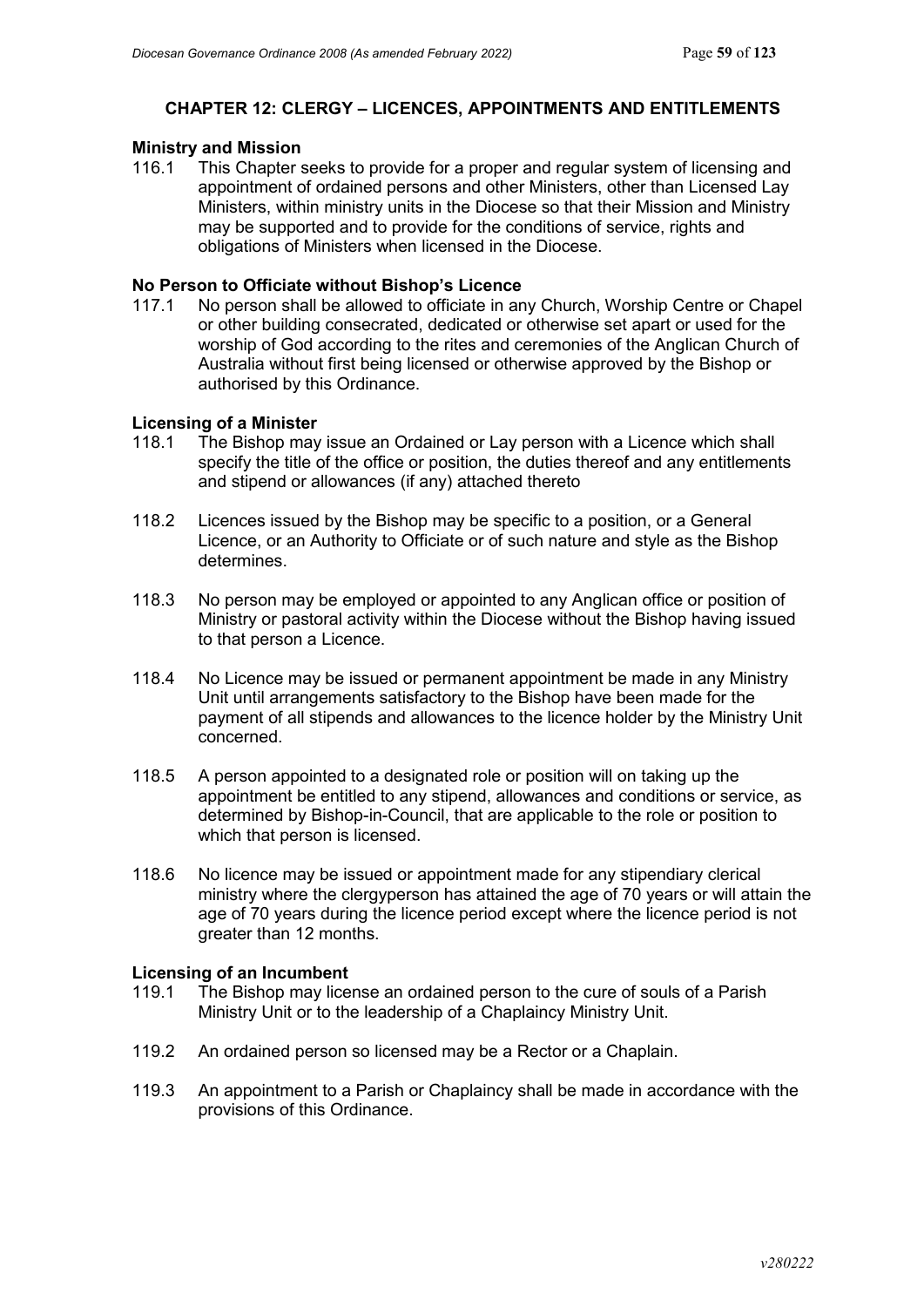119.4 The (Parish) Ministry Unit will be responsible for negotiating and paying the expenses, allowances and stipend of any Ordained Person appointed as the Incumbent of the (Parish) Ministry Unit.

### **Licensing of a Priest-in-Charge**

- 120.1 The Bishop may license an Ordained person to act as a Priest-in-Charge of a Ministry Unit.
- 120.2 A Priest-in-Charge will have the same rights and duties of an Incumbent as laid down in this Ordinance, during the period of the license.
- 120.3 The Ministry Unit will be responsible for negotiating and paying the expenses, allowances and stipend (if any) of any Ordained person appointed as the Priestin-Charge of the Ministry Unit.

#### **Licensing of Locum Tenens**

- 121.1 The Bishop may license an Ordained person to act as Incumbent in locum tenens if the Incumbent is absent for more than four weeks or is under suspension from office or there is a vacancy in the position of Incumbent of the Ministry Unit.
- 121.2 The Bishop may determine the length of time that an Ordained Person will act as locum tenens.
- 121.3 The Ministry Unit will be responsible for negotiating and paying the expenses, allowances and stipend (if any) of any Ordained Person relieving or acting as locum tenens within the Ministry Unit.

#### **Licensing of Assistant Ministers**

- 122.1 The Bishop after consultation with the Incumbent of a Ministry Unit may license other clergy or lay ministers to assist in ministry within the Ministry Unit.
- 122.2 Such licences will be granted in the following categories
	- (a) Associate Priest;
	- (b) Assistant Priest;<br>(c) Deacon:
	- Deacon:
	- (d) Stipendiary Lay Minister; and
	- (e) Licensed Lay Minister (in accordance with Chapter 14)
- 122.3 The Bishop and Incumbent in consultation, after taking account of the views of the Parish Council, shall determine:
	- (a) the extent and scope of ministry of the person to be licensed; and
	- (b) whether the position will have an entitlement to any stipend and allowances or out of pocket expenses.

#### **Granting of a General Licence**

123.1 The Bishop may grant a General Licence to any ordained person who is not currently in a defined and licensed role within the Diocese or who is on leave of absence from the Diocese or seconded to the armed forces as chaplain or is in a similar situation. The grant of such a licence does not guarantee any stipendiary benefits. The holder of a General Licence may be summoned to Synod.

#### **Granting of an Authority to Officiate**

124.1 The Bishop may grant to any ordained person no longer on regular active ministry an Authority to Officiate (sometimes called Permission to Officiate). The grant of such a licence does not guarantee any stipendiary benefits.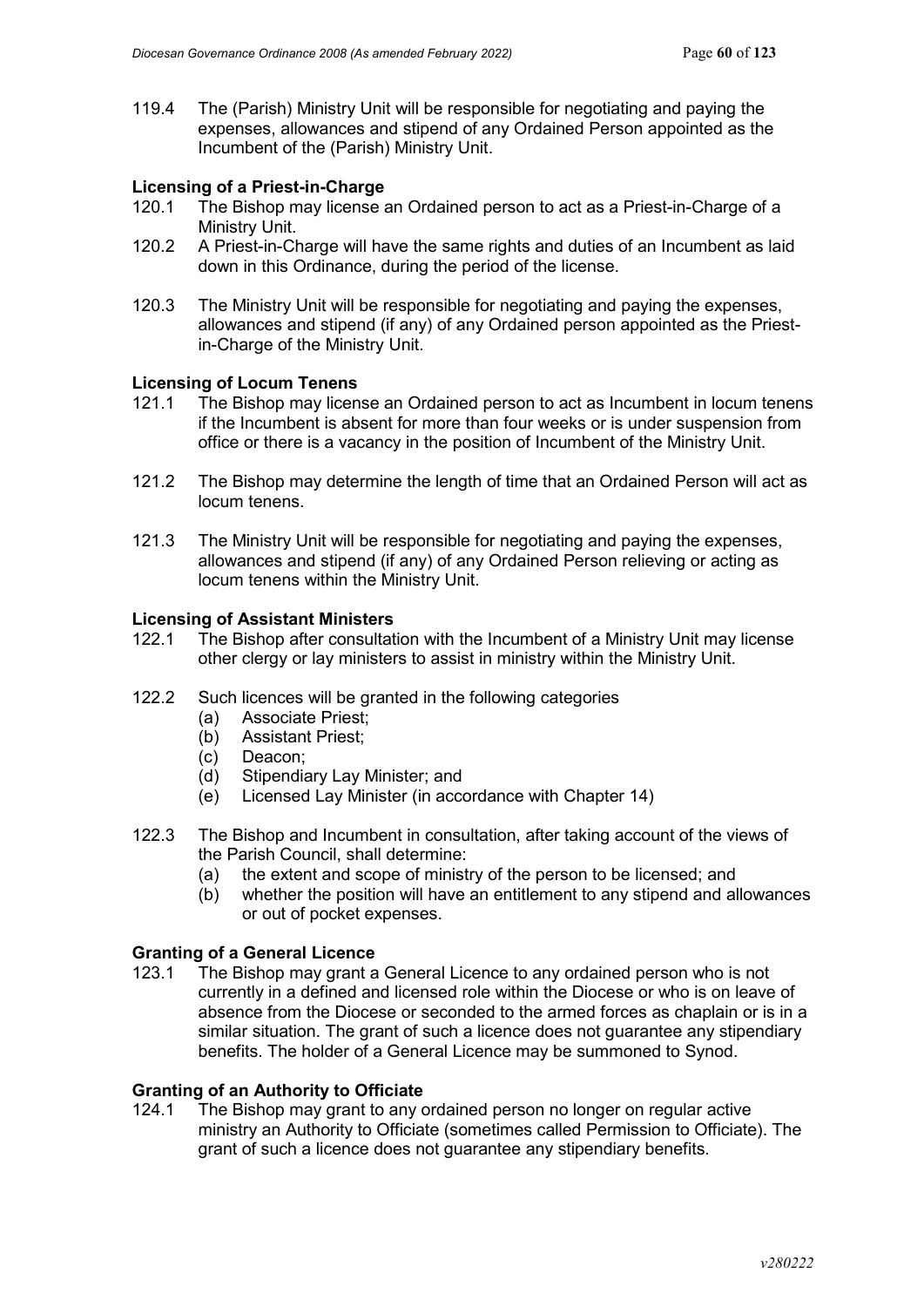# **Licence Conditions may be Changed**

The anticipated extent and scope of a person's ministry will be included in the Licence for the person and may be changed from time to time in consultation with the Bishop and Incumbent.

### **Tenure of Incumbents[1](#page-60-0)**

- 126.1 The tenure of an Incumbent shall be for a period of seven years or until the incumbent's seventieth birthday, whichever shall come first.
- 126.2 An Incumbent may resign at any time upon the giving of notice appropriate to the circumstances.
- 126.3 In the fifth year of the Incumbent's tenure the Bishop shall review with the Incumbent their understanding of his or her current and future ministry.
- 126.4 During the last year of an Incumbent's licensed period in a Parish Ministry Unit, should the Incumbent wish to remain in office, the Bishop shall summon a meeting of the Presentation Board of the Parish to determine whether the Incumbent's licence should be extended.
- 126.5 The Incumbent may be present at and make a submission to the Presentation Board before a determination is made, but shall not be present at the time the determination is made.
- 126.6 During the last year of an Incumbent's licensed period in a Chaplaincy Ministry Unit, should the Incumbent wish to remain in office, the Bishop after consultation shall determine whether the Incumbent's licence should be extended.
- 126.7 The Incumbent may be present at and make a submission to the consultation meeting held in 126.6 before a determination is made, but shall not be present at the time the determination is made.
- 126.8 Any extension made shall be for a period of no longer than three calendar years to a date not later than the Incumbent's seventieth birthday.
- 126.9 Further extensions of periods of no longer than three calendar years may be given following consultation by the Bishop with the relevant committee as outlined in clauses 126.4 to 126.7.

## **Tenure of Priests-in-Charge**<br>127.1 The Bishop may dete

- The Bishop may determine the length of time that an Ordained Person will act as a Priest-in-Charge in consultation with the Ordained Person so licensed.
- 127.2 The Bishop may, following discussions with the Priest-in-Charge change the designation of the Priest-in-Charge.

### **Leave of Absence**

128.1 An Ordained Person holding a licence may be granted Leave of Absence from the Diocese by the Bishop, for a purpose approved by the Bishop, for an initial period not exceeding 1 calendar year. An application for Leave of Absence must be in writing.

<span id="page-60-0"></span> $1$  For appointments prior to 13 June 2015 different age limitations apply except where that appointment is extended post 13 June 2015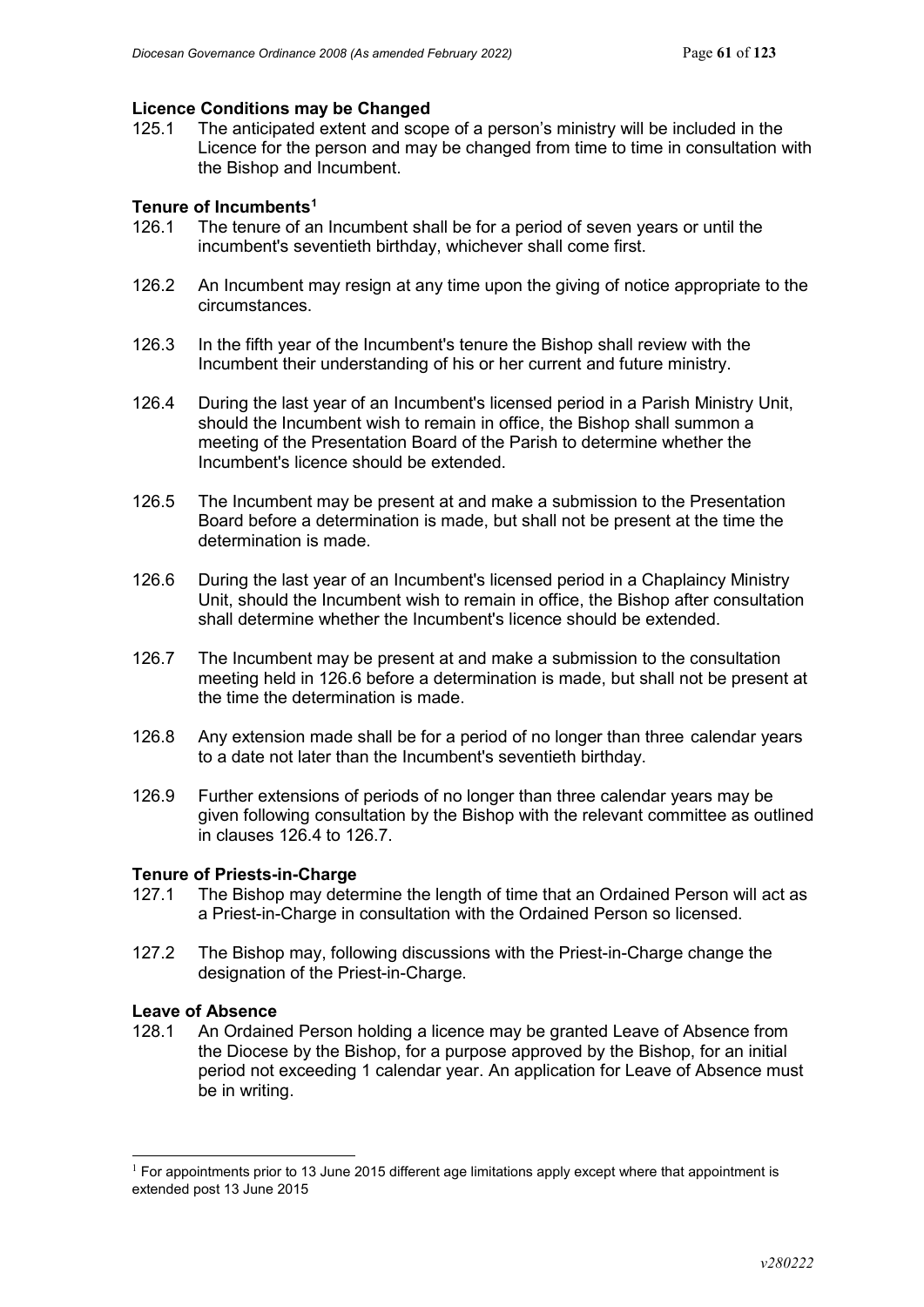- 128.2 The period of leave may be extended by further periods each not exceeding 1 calendar year at the discretion of the Bishop.
- 128.3 Upon the granting of Leave of Absence to an Ordained Person or Stipendiary Lay Minister, the Bishop may issue the person with a General Licence appropriate to the individual and that person's situation and status.
- 128.4 The granting of a Leave of Absence does not confer any right of appointment or reappointment to any stipendiary position within the Diocese.

## **Termination of Licenses**

- Any Ordained Person or Stipendiary Lay Minister or other Licence holder may resign the licence upon three months (or such period as is reasonable in the circumstances) notice in writing to the Bishop.
- 129.2 The licence of an Incumbent shall not be revocable without the consent of the holder except as provided by this Ordinance, the Offences Ordinance 1963, the Professional Standards Ordinance 2004 or a Canon of General Synod.
- 129.3 The licence of an Incumbent shall terminate on the minister's seventieth birthday.
- 129.4 The Bishop may terminate the licence of an Incumbent on one month's notice in writing in the event that the Incumbent is or will be unable to perform the duties applicable to the position as a result of ill health or other incapacity.
- 129.5 The termination of an Incumbent's licence under clause 129.4 may take place only if:
	- (a) the Incumbent's incapacity has resulted in or is likely to result in an absence of six months or more; and
	- (b) the Bishop has consulted with the Parish Council; and
	- (c) has obtained an opinion as to the Incumbent's incapacity from a panel (constituted by Bishop-in-Council) that has consulted with the Churchwardens and interviewed (or sought to interview) the Incumbent. The panel will consist of a senior Diocesan clergyperson appointed by the Bishop, a medical practitioner and a clinical psychologist.
- 129.6 The licence of any Assistant Minister (whether ordained or lay) or Chaplain shall be revocable at the initiative of the Bishop or upon the request of the Incumbent of the Ministry Unit to which the Assistant has been licensed upon one month's notice in writing after the opportunity has been given to the Assistant Minister to show cause before the Bishop as to why the licence should not be cancelled.
- 129.7 The request for the termination of an Assistant Minister's license by an Incumbent must be in writing following an opportunity for the Minister to show cause as to why a request and recommendation should not be made to the Bishop for a revocation of the licence.
- 129.8 All other licences may be terminated by the Bishop on one month's notice in writing following an opportunity for the Ordained Person or Stipendiary Lay Minister, or other Licence holder, to show cause as to why it should not be terminated.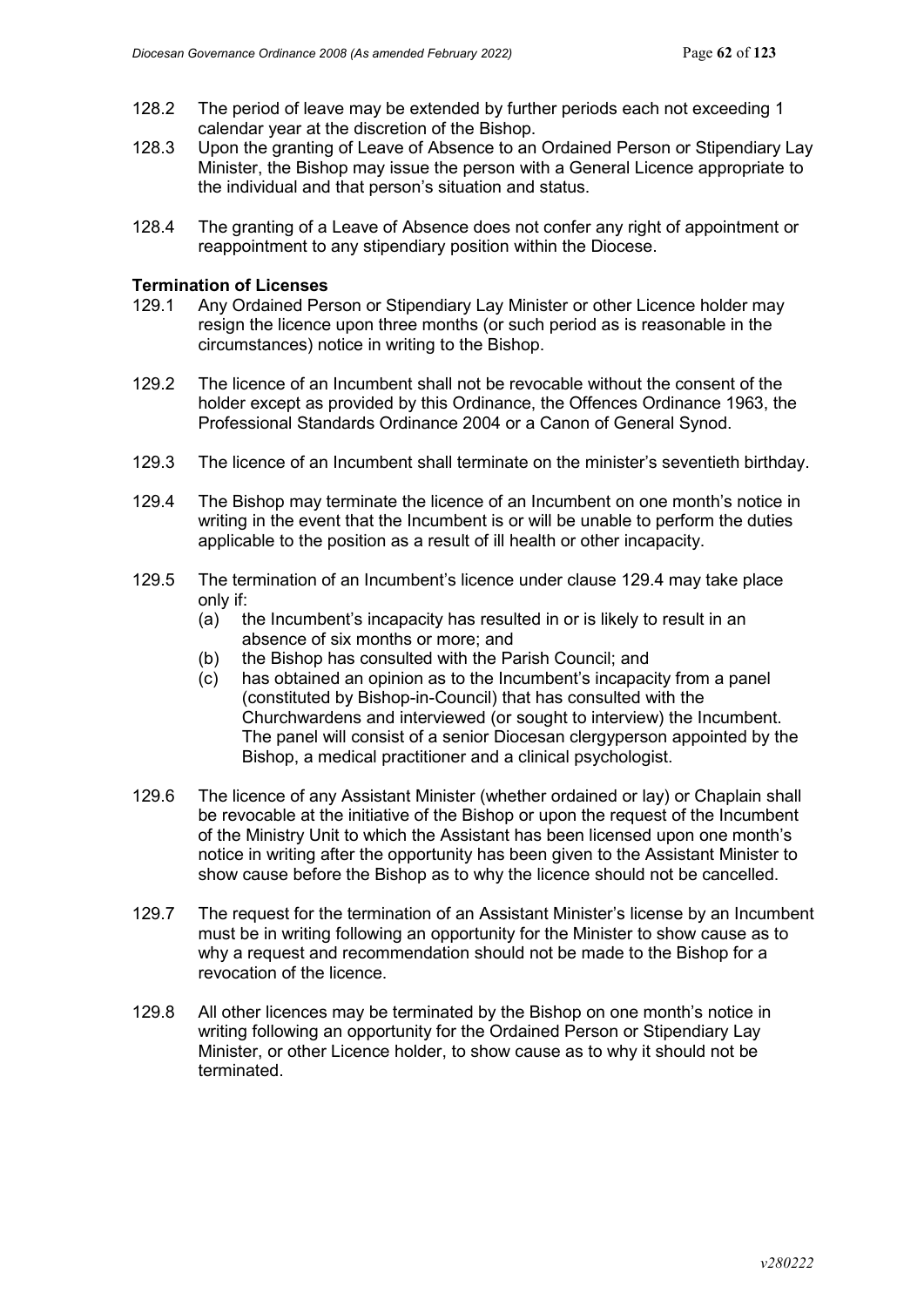129.9 The Bishop shall determine the date when a Ministry Unit shall be in transition. When such a transition is determined or the Incumbent is under suspension from office, the Bishop may appoint a minister to perform the ecclesiastical duties thereof during the time of such transition or suspension and such minister shall be entitled to such standard emoluments from the Ministry Unit as have been determined by Bishop-in-Council.

### **Clergy Service Conditions**

- 130.1 A stipended Ordained Person or Stipendiary Lay Minister shall be entitled to any stipend and allowances that are associated with the position to which they are licensed as determined by the Governance body of their Ministry Unit or Bishopin-Council from time to time.
- 130.2 (Clause deleted 2015)
- 130.3 The Diocese will assist facilitation of "salary sacrifice" provisions to the extent of 30% of the cash component of the Minister's stipend.
- 130.4 An incumbent shall not be absent from the Incumbent's Ministry Unit for longer than 28 calendar days without the consent of the Bishop.
- 130.5 Ordained Persons and Lay Ministers receiving a stipend shall be entitled to 28 calendar days paid holiday leave from their licensed positions in any one calendar year.
- 130.6 The date of such leave will be decided in consultation with the Ministry Unit's governance body, if the Minister is the Incumbent; or the Incumbent, if the Minister is an assistant or associate.
- 130.7 Stipendary Parish Clergy who are office holders do not receive a statutory Sick Leave entitlement; however, it is expected that Parishes will support, with their normal stipend, any Ordained Person who is sick for a period of 14 calendar days in any one calendar year.
- 130.8 Such period of support should be considered to be cumulative up to an entitlement not exceeding 28 calendar days.
- 130.9 Ordained Persons will be provided with Parental Leave entitlements through a Diocesan Parental Leave Policy as determined by Bishop-in-Council from time to time.
- 130.10 All stipended Ministers and Stipendiary Lay Ministers will be members of the Long Services Leave Fund if eligible unless the Minister's Ministry Unit consents to the Minister making application to the Bishop to be allowed to "opt out" of the Fund for good reason. If a Minister is not a member of the Long Service Leave Fund the Minister must advise the appointing or employing Ministry Unit.
- 130.11 All stipended Ordained Persons and Stipendiary Lay Ministers, below the age of seventy, holding a licence shall be covered by Income Protection Insurance as determined from time to time by Bishop-in-Council.
- 130.12 (Clause deleted 2015)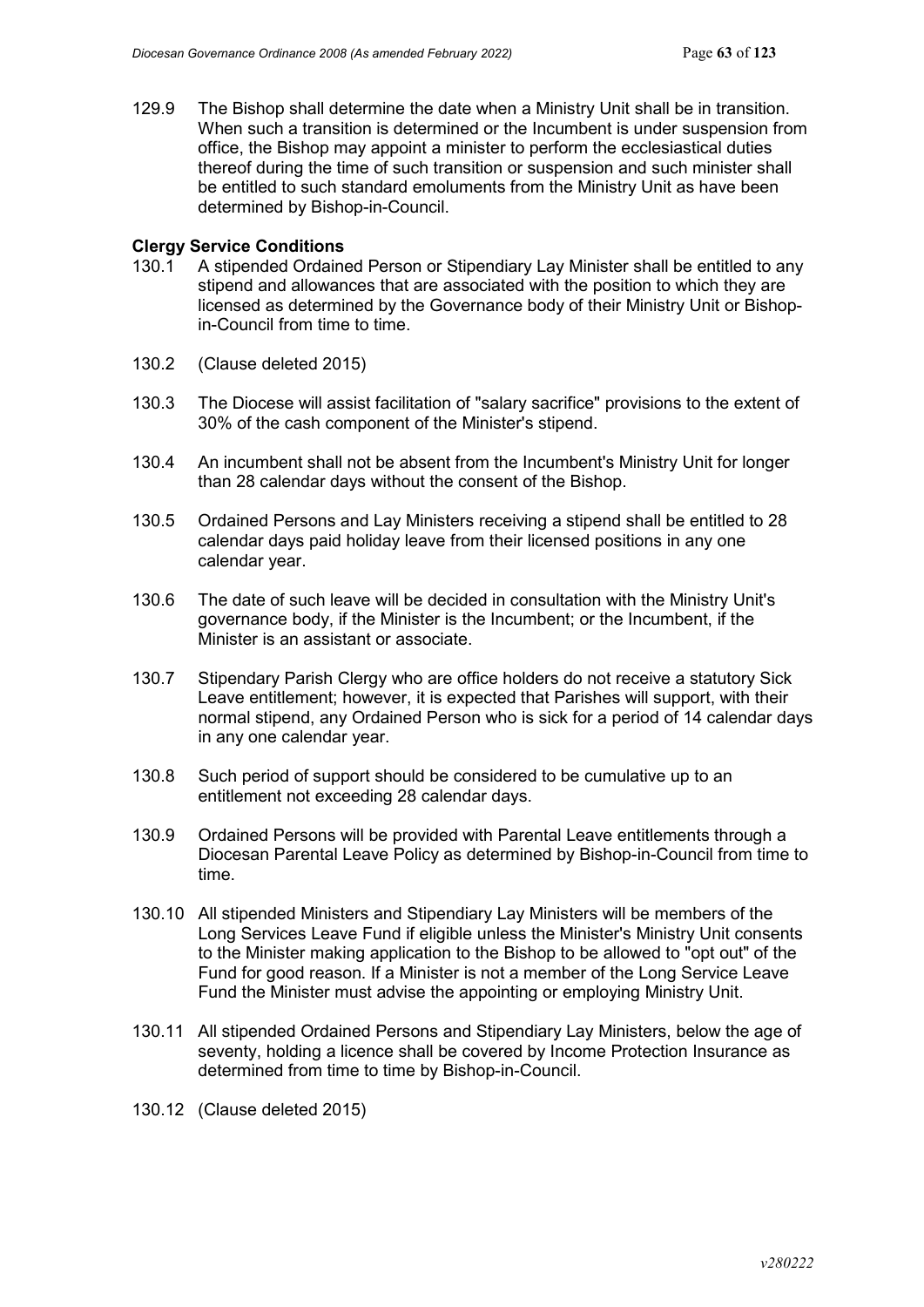- 130.13 The premiums for Income Protection Insurance shall be paid by a combination of Parish, Minister and the Diocese as determined from time to time by Bishop-in-Council.
- 130.14 An Incumbent of a Parish shall reside within the boundaries of the Parish, unless, the Bishop gives a written exemption.
- 130.15 An Incumbent of a Parish shall have accommodation provided free of charge by the Parish.
- 130.16 Any other stipended Minister may have accommodation provided free of charge by the Parish.
- 130.17 The accommodation provided by the Parish for an Incumbent or other stipended minister shall conform to the Clergy Housing Standards approved by Bishop-in-Council from time to time.
- 130.18 Alternatively, with the agreement of the Parish, there may be paid to the Incumbent or other stipended Minister a housing allowance of such amount as is negotiated between the individual and the Parish. The amount of such housing allowance will not necessarily amount to the total cost of a local "clergy standard" rental, it may take into account the amount that the Parish is able to afford if the Parish provided housing is not utilised and further take into account the rent received by the Parish minus any amount needed for repairs and maintenance on the Parish's residence.
- 130.19 An Incumbent is encouraged to reside in the accommodation provided by the Parish unless in consultation with the Parish and Bishop be exempted in writing.
- 130.20 A licensed and active Minister (other than a Licensed Lay Minister) is expected to attend the annual Diocesan Clergy Conference and Ministry School unless exempted by the Bishop.
- 130.21 A licensed and active Minister (other than a Licensed Lay Minister) is expected to attend a retreat at least once a calendar year, either with the Diocese or by making an alternative arrangement as approved by the Bishop.
- 130.22 All Ministers must be aware of and agree to abide by the provisions of the Clergy Discipline Ordinance 1966, the Professional Standards Ordinance 2004 and the Code of Conduct entitled Faithfulness in Service.
- 130.23 The expected minimum robing standard for services is alb and stole or cassock, surplice and stole.

### **Rights of an Incumbent**

- 131.1 The Incumbent shall have access to the Church, Rectory and other buildings and the sacred vessels, bells and other things belonging to the Church and used for worship that are attached to the Parish to which the Incumbent is licensed.
- 131.2 The Incumbent, subject to the control of the Bishop, the traditions of the Anglican Church and this Ordinance, shall be in complete control of worship and the choir and may freely conduct Divine Service, administer the sacraments and perform all other rites and services of the Anglican Church of Australia as the Incumbent is entitled by Licence, Canon or Ordinance to do without hindrance from any other person whatsoever unless the Incumbent's licence has been revoked or suspended.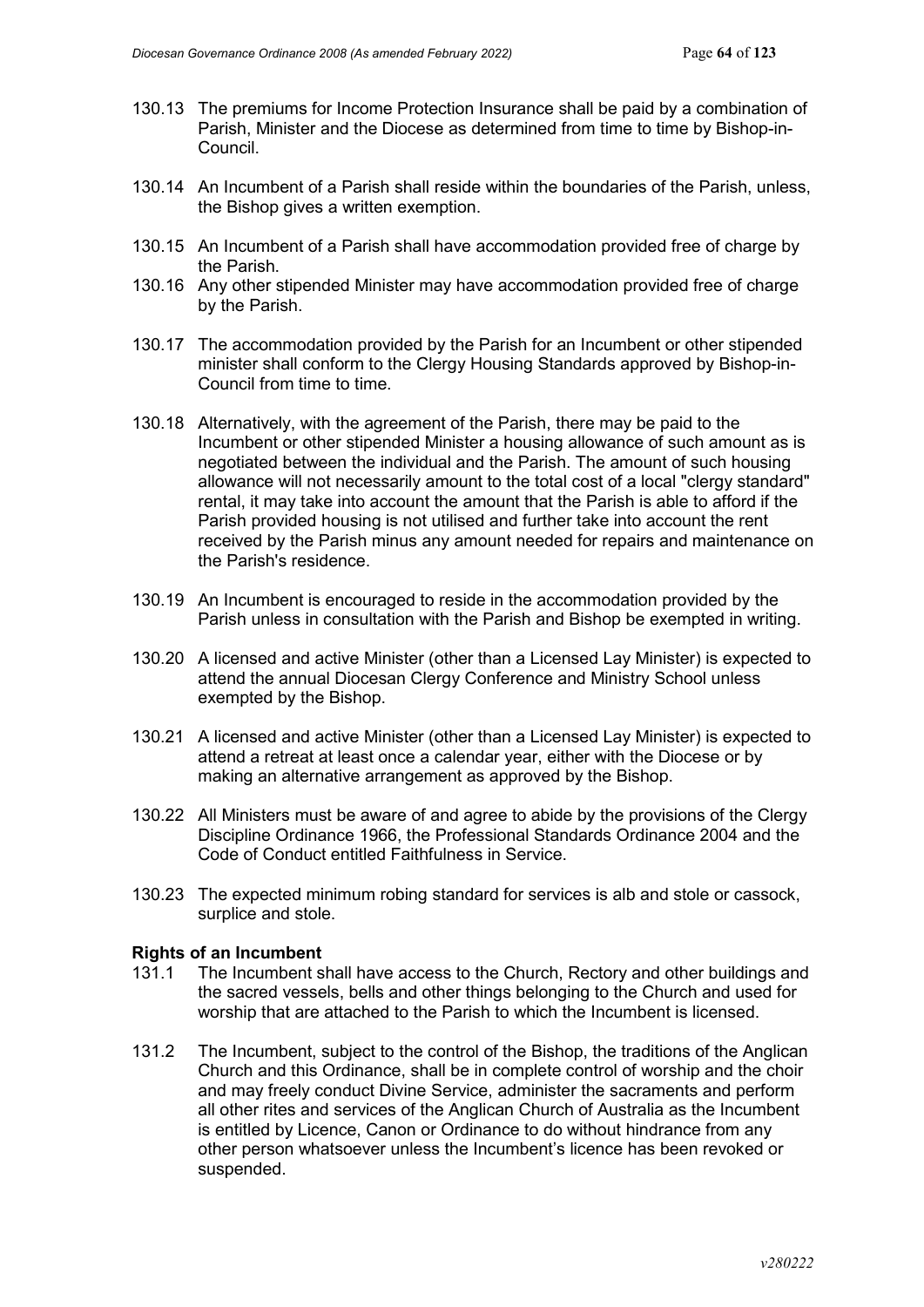- 131.3 The Incumbent shall have free access to all accounts relevant to and held by the Parish and shall with the Churchwardens have the control of the keys of any church buildings or grounds.
- 131.4 The Incumbent may allow any person of good standing within the Christian community to be an occasional preacher for not more than three Sundays a year without the sanction of the Bishop.
- 131.5 The organist, choir director (by whatever name), members of the choir, servers of the sanctuary, and the superintendent and teachers of the Sunday School shall from time to time be appointed by the Incumbent who may also dismiss them (having given them an opportunity to be heard on any matter relevant to the dismissal); provided that appointments and dismissals of a paid lay worker (whether permanent or casual) shall be in accordance with the law and Diocesan policies as promulgated by Synod or Bishop-in-Council from time to time and shall be made in consultation with the Churchwardens and Parish Council.
- 131.6 The Incumbent shall be a member ex-officio of all committees whether constituted and appointed by the Parish Council or by the Parishioners, and shall be entitled to be a member of all societies, organisations and entities formed within the Parish.

#### **Duties of an Incumbent**

- 132.1 An Incumbent shall cause to be provided all necessary and proper services and pastoral support to ensure that the Mission and Ministry of the Parish is achieved
- 132.2 The Incumbent of a Ministry Unit, in consultation with the Bishop, is responsible for ensuring that there is provision for the conduct of services and the provision of pastoral care during the period of any annual leave or short term absence taken by the Incumbent.
- 132.3 An Incumbent shall ensure, if security of property allows, that the Parish Church and Worship Centres are opened daily for the private devotions of any person
- 132.4 An Incumbent in conjunction with the Churchwardens shall keep or cause to be kept the registers of the Parish pertaining to Baptisms, Confirmations, Marriages, Funerals and all other services.
- 132.5 Such registers and records shall be the property of the Church and not the property of the persons by whom they were compiled. On leaving office the Incumbent shall surrender all Parish registers, books and records under the Incumbent's control to the Churchwardens who shall, if requested, issue a receipt for such. The Churchwardens shall have the custody and control of the registers, books and records during the vacancy but shall immediately deliver them to the new Incumbent upon appointment. Registers, books and records not in use or full must be delivered to the Diocesan Records Centre.
- 132.6 If a Minister is required to maintain personal records of marriage certificates issued and similar, the Minister shall maintain these as a separate personal record.
- 132.7 An Incumbent shall cause to be kept a record (Parish Roll) of the Members of the Church living within the Parish's boundaries or regularly attending worship at or within the Parish.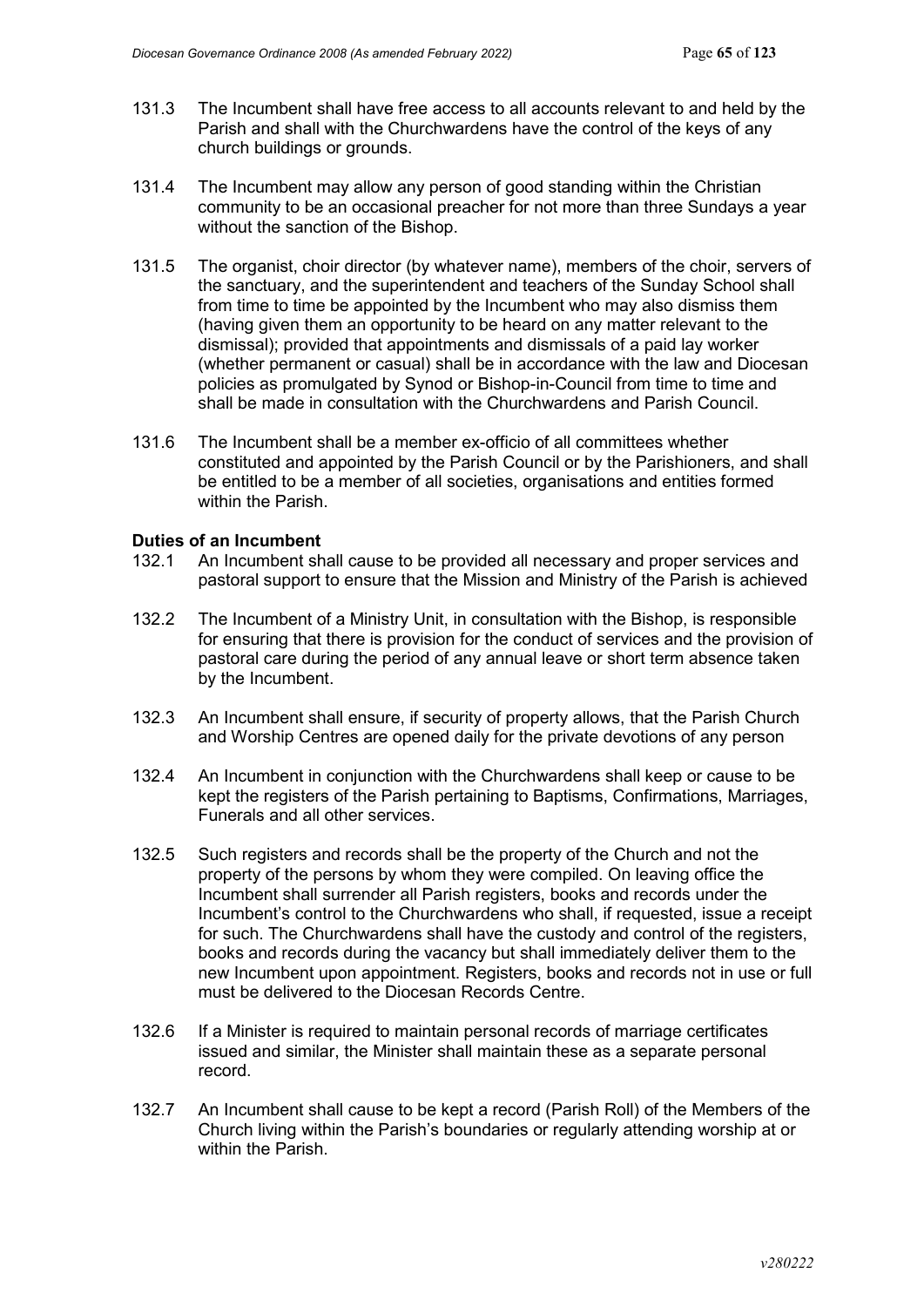### **Assistant or Associate Clergy**

133.1 Assistant and Associate Clergy, so appointed by the Bishop, shall carry out their pastoral duties under the direction of the Incumbent who shall provide Christian leadership, support and guidance to all clergy and other Ministers within the Incumbent's charge.

### **Suspension and Termination of a Minister's Rights**

- 133A.1 A Minister suspended from ministry as a result of any charge before or sentence passed by a Diocesan Tribunal shall not exercise any of the rights granted to the Minister by this Ordinance without the written permission of the Bishop.
- 133A.2 If a Minister's licence has been terminated by any cause provided for under an Ordinance or General Synod Canon, that person shall lose all that person's rights, privileges and emoluments granted by the licence or under this Ordinance.

### **Clergy Discipline Ordinance 1966**

- 133B.1 Nothing in this ordinance affects the applicability of the Clergy Discipline Ordinance 1966 and its processes and penalties upon any Minister charged with:
	- (a) Unchastity;
	- (b) Drunkenness;
	- (c) Habitual and wilful neglect of ministerial duty after written admonition in respect thereof by the Bishop of the Diocese;
	- (d) Wilful failure to pay just debts;
	- (e) Conduct, whenever occurring,
		- (i) which is disgraceful for a member of the clergy, and
		- (ii) which at the time the charge is preferred is productive, or if known publicly would be productive, of scandal or evil report.
	- (f) Any other offence prescribed by an Ordinance of the Synod of the Diocese.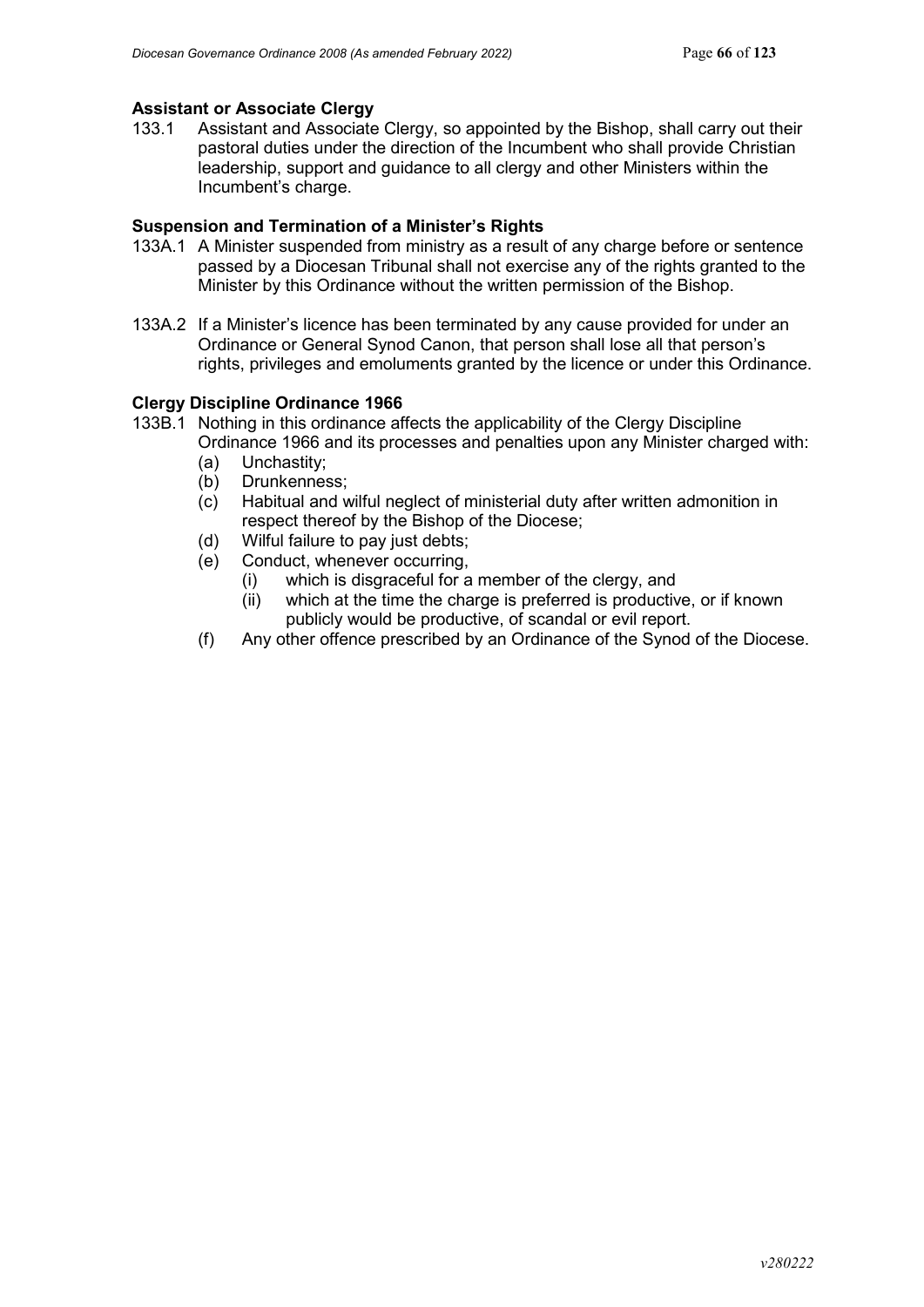### **CHAPTER 13 - STIPENDIARY LAY MINISTERS**

# **Mission and Ministry**

The mission and ministry of Stipendiary Lay Ministers is to proclaim the Gospel to assist in the pastoral and liturgical ministry of the Ministry Unit to which they are licensed by the bishop. The scope of the ministry shall be as licensed by the bishop and as directed by the Incumbent of the Parish within which the Minister works or in other context person is designated by the Bishop.

# **Objectives**<br>135.1 Thi

135.1 This Chapter seeks to provide a framework for Stipendiary Lay Ministers to work within and to ensure that the appropriate entitlements and expectations apply.

### **Stipendiary Lay Minister to be Licensed**

- 136.1 Any Stipendiary Lay Minister must be licensed by the Bishop.
- 136.2 The Bishop may prescribe the minimum standard of education or qualification required for a Stipendiary Lay Minister to be licensed.
- 136.3 The Bishop may at any time, in consultation with the Stipendary Lay Minister and the Incumbent, or in other contexts a representative of the governing body which employs the minister, revoke the licence of a Licenced Lay Minister
- 136.4 The licence of any Stipendiary Lay Minister may not extend to a date later then the Minister's seventieth birthday.

### **Stipendiary Lay Ministers Conditions of Service**

137.1 The rights of clergy as provided in this Ordinance shall as far as practicable apply to a Stipendiary Lay Minister and shall include provisions for Salary Sacrifice, payment of expenses, Long Service Leave, costs of retreat and the annual Clergy Conference and Ministry School. Accommodation is a matter between the Stipendiary Lay Minister and the Ministry Unit employing the Minister.

## **Salary**<br>138.1

The salary of any Stipendiary Lay Minister shall be as determined by the Bishop in consultation with the Parish Council of the parish to which the minister is licenced, or in other contexts the governing body which employs the Minister, and shall be in accordance with any relevant category of the salary, stipend or allowance adopted by Bishop-in-Council.

# **Supervision**

Supervision and oversight of a Stipendiary Lay Minister shall be undertaken by the Incumbent of the Parish within which the Minister works or in other contexts a person designated by the Bishop.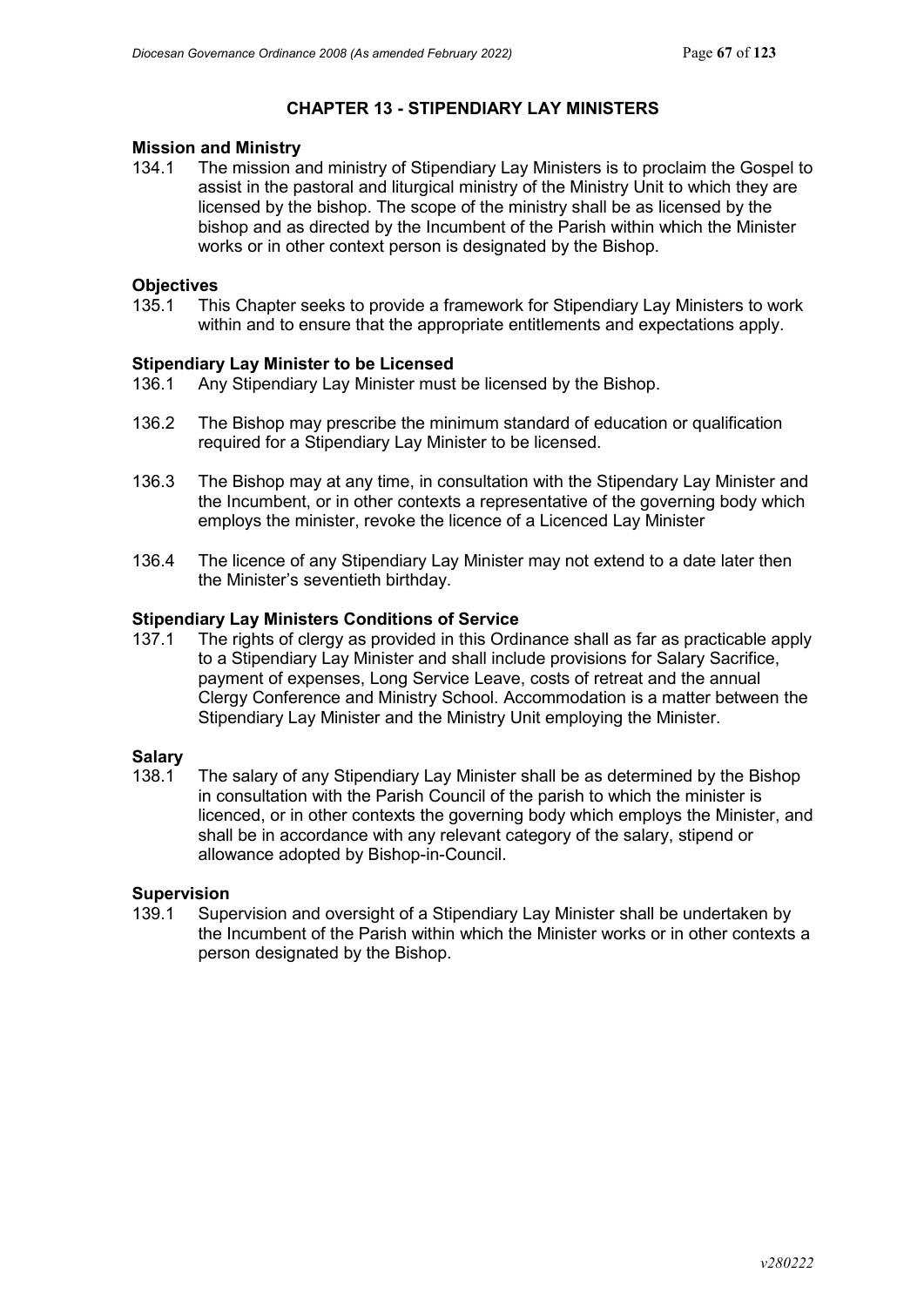### **CHAPTER 14 - LICENSED LAY MINISTERS**

## **Mission and Ministry**<br>140.1 A Licensed La

140.1 A Licensed Lay Minister will exercise a ministry of service and encouragement by word, pastoral support and liturgical assistance within a Parish or Ministry Area in accordance with a licence issued by the Bishop.

The ministry undertaken by a Licensed Lay Minister in worship and pastoral aspects of church life is highly visible and comes with great responsibility for it reflects Christ and his church.

### **Objective**

141.1 This Chapter seeks to provide for the appointment, licensing, function and duties of Licensed Lay Ministers within the Diocese of Grafton.

### **Licensing**

- 142.1 The Bishop will prescribe from time to time the minimum standards required of any person proposed to be licensed as a Licensed Lay Minister.
- 142.2 The Bishop may license a suitably qualified layperson to be a Licensed Lay **Minister**
- 142.3 The licence shall indicate those functions and duties as detailed in 147.1 that shall apply to that licence and may also include restrictions or conditions imposed by the Bishop.
- 142.4 The licence will ordinarily be exercised in a Parish context, but may, with the consent of the Bishop, be exercised in any Diocesan ministry setting or situation.

### **Qualifications**

- 143.1 A Licensed Lay Minister must:
	- (a) show evidence of Christian maturity, piety and loyalty;
	- (b) be a regular communicant member of the Anglican Church having regularly attended the Parish over the previous twelve months;
	- (c) have demonstrated leadership qualities within the Church; and
	- (d) have demonstrated the physical and mental capacity to minister.
- 143.2 Where so required by this Ordinance, a Licensed Lay Minister must have completed, or made substantial progress towards completing, a course of theological study approved by the Bishop.

### **Nomination**

- 144.1 Any qualified layperson may be nominated as a Licensed Lay Minister by the Incumbent to the Bishop. Such nomination must firstly have the endorsement of the Churchwardens and, if so endorsed, by the Parish Council then passing a motion in the following form: "Parish Council affirms *(nominee's)* call to lay leadership and recommend (*him/her)* to the Bishop to be licensed as a Licensed Lay Minister."
- 144.2 Notice of any nomination is to be brought to the attention of the relevant Parish community and written objections to the nomination that are based on the qualifications outlined in 143.1 and 143.2 shall be considered by the Incumbent and Churchwardens and reported to the Bishop with their comments thereon. The period allowed for objections shall be not less than 21 days.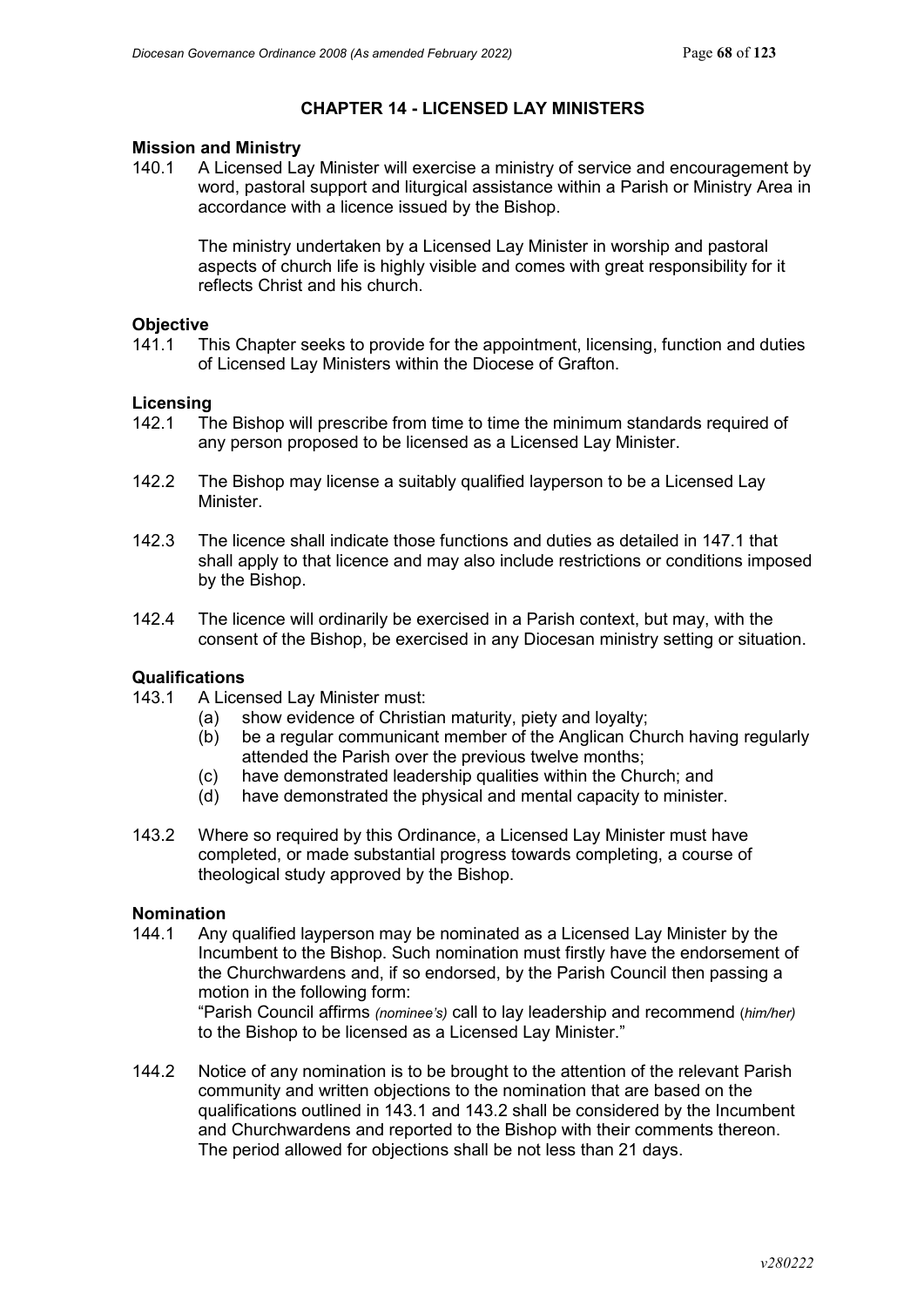- 144.3 The announcement to the Parish shall be in the following form: "Parish Council has affirmed (nominee's) call to lay leadership and will be recommending *(him/her)* to the Bishop to be licensed as a Licensed Lay Minister*.* If there are any objections that (nominee) does not meet the qualifications outlined for such in the Diocesan Governance Ordinance 2008, please send details of your objection to *(the Incumbent)* in writing by *(closing date)*. We give thanks for (nominee's ) willingness to explore God's call on (*his/her*) life and pray for (*him/her*) as (*he/she*) continues this journey of discernment".
- 144.4 A nomination for a licence, or for the renewal of a licence, shall be submitted by the Incumbent to the Bishop. It shall contain those details the Bishop shall require and have attached to it any supporting documentation. The Incumbent, having first consulted with the prospective licence holder, should determine those additional functions (e) to (k) in 147.1 which are required in the Parish and for which the applicant is suited and qualified. The Incumbent should then include a list of those additional functions being sought, a justification for each, and attach documentary evidence of any qualifications supporting an application in respect of functions (g) to (k).

### **Appointment, Revocation and Renewal**

- 145.1 The Bishop will consider a nomination and any reports or comments thereon and determine whether to issue a licence and, if so, what functions and duties as detailed in 147.1 shall be included and any conditions, if any, might be placed upon the licence.
- 145.2 The Bishop may at any time revoke a licence, having first given the holder of such the right to be heard. The Bishop may suspend the operation of a licence while the holder is being investigated or to enable the holder to be heard. The Bishop shall give written notification of the revocation of a licence to both the Incumbent and the Licensed Lay Minister, such to include the date that the licence is revoked
- 145.3 A Licensed Lay Minister's licence shall be in force until such time as one or more of the following events occur:
	- (a) Suspension or revocation of the licence by the Bishop;
	- (b) The last day of the first session of the next Synod;
	- (c) At the end of the first 6 months of a new Incumbent;
	- (d) The departure of the licence holder from the Parish or location to which the licence pertains;
	- (e) The licence holder ceases to be a communicant member of the Anglican Church of Australia;
	- (f) The licence holder resigns as a Licensed Lay Minister, dies or is incapacitated;
	- (g) The licence holder consistently fails to attend prescribed training and formation days without obtaining prior permission of the Bishop or the Ministry Development Officer to be absent.
- 145.4 (a) On the occurrence of one or more of the events described in 145.3 (b) and (c), an application may be made in writing by the Incumbent to the Bishop for renewal of the Licensed Lay Minister's licence
	- (b) Prior to the renewal of a licence, the Incumbent shall arrange a review of ministry with the Licensed Lay Minister.
	- (c) Such a review shall include but is not limited to,
		- (i) adherence to the Faithfulness in Service Code of Conduct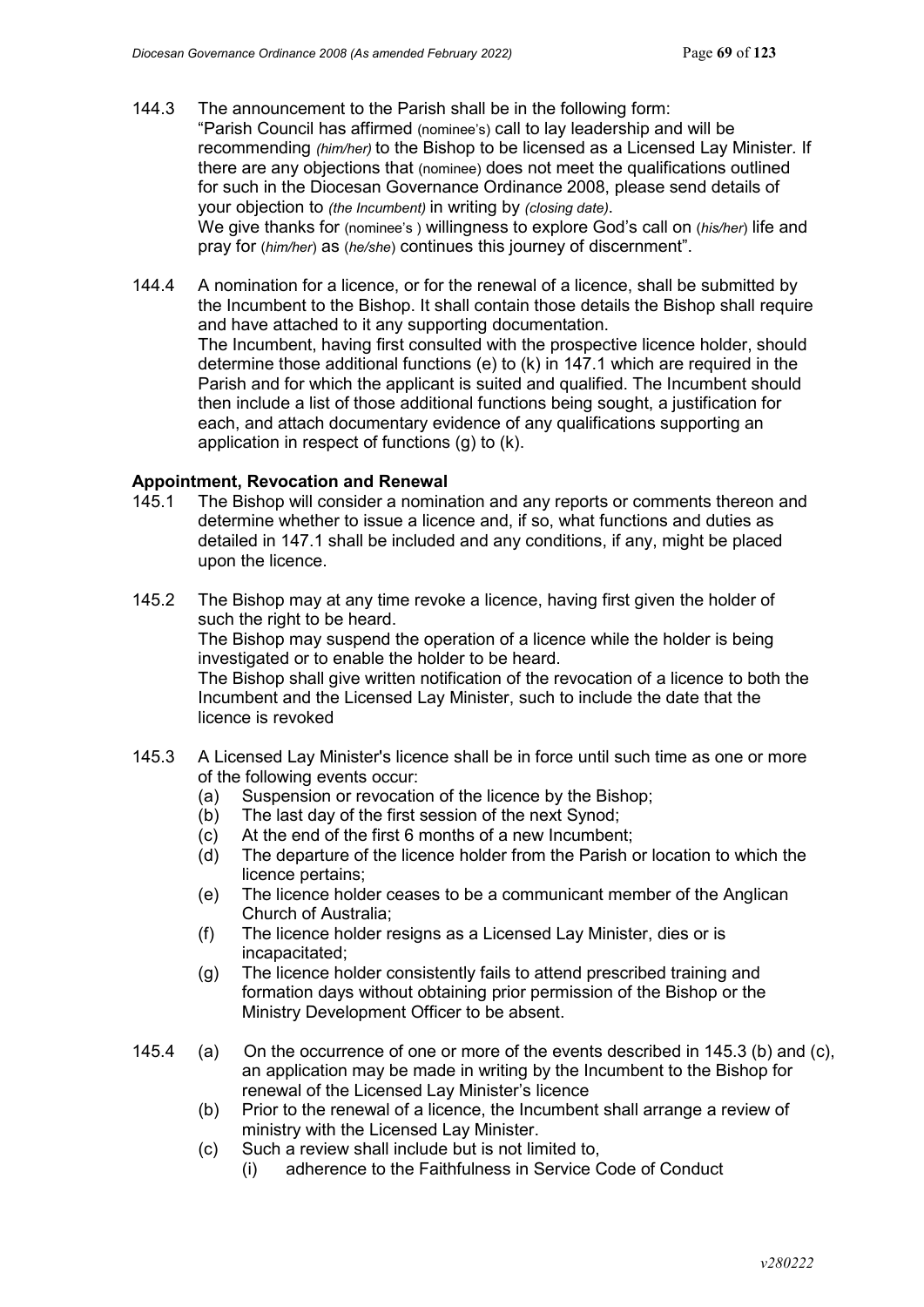- (ii) the professional development and formation evidenced by the holder of the licence,
- (iii) compliance with requirements prescribed as appropriate in Diocesan Policy GEN-006 Background Checks and Minimum Training Standards for Community Protection,
- (iv) discussion regarding the current ministry needs of the Parish and the continuing sense of call expressed by the Licensed Lay Minister.
- (d) This review shall be documented, and evidence of attendance at professional development events attached.
- (e) The original shall be signed by the Incumbent and the Licensed Lay Minister and a copy retained for parish records. A copy shall be given to the Licensed Lay Minister and the original attached to the request for relicensing.

### **Admission to Office**

146.1 The licence shall be presented to the Licensed Lay Minister during Divine Service either by the Bishop, the Incumbent or a person acting with permission and authority from the Bishop.

### **Functions and Duties**

147.1 A Licensed Lay Minister may undertake such tasks as outlined below, for which the licence is endorsed, when requested so to do by the Incumbent and shall do so in the manner agreed to by the Incumbent.

A Licensed Lay Minister may

- (a) Assist the priest in the ministration and distribution of the Holy Communion;
- (b) Lead and conduct non-eucharistic services except those parts which may be offered by a Deacon, if present, or are designated to a priest, but shall not, unless so licensed, preach at such service but may read or play appropriate material prepared by others and approved by the Incumbent;
- (c) Baptise only in cases of extreme emergency in the absence of a priest or deacon. Such baptisms must be reported to the Incumbent;
- (d) Exercise any duty or function as shall be considered appropriate by the Incumbent and which is not contrary to the licence, this Ordinance or the Canons of the Church,

and, if the licence is so endorsed by the Bishop to do such, may also

- (e) Lead a service of Holy Communion by Extension in a private home, or similar;
- (f) Lead a service of Holy Communion by Extension in a Nursing Home where participation in such service is restricted to the residents and any carers, staff, and assistants for the service, but the Licensed Lay Minister shall not, unless so licensed, preach at such service but may read or play appropriate material prepared by others and approved by the Incumbent.

Further, if the Bishop has been satisfied that the Licensed Lay Minister has completed, or made substantial progress towards completing, a course of theological study approved by the Bishop for undertaking any of the following and has endorsed the licence with that function, the Licensed Lay Minister may exercise those of the following so endorsed.

- (g) Preach sermons;
- (h) Conduct funerals under the direction of the Incumbent or in the absence of a priest or deacon;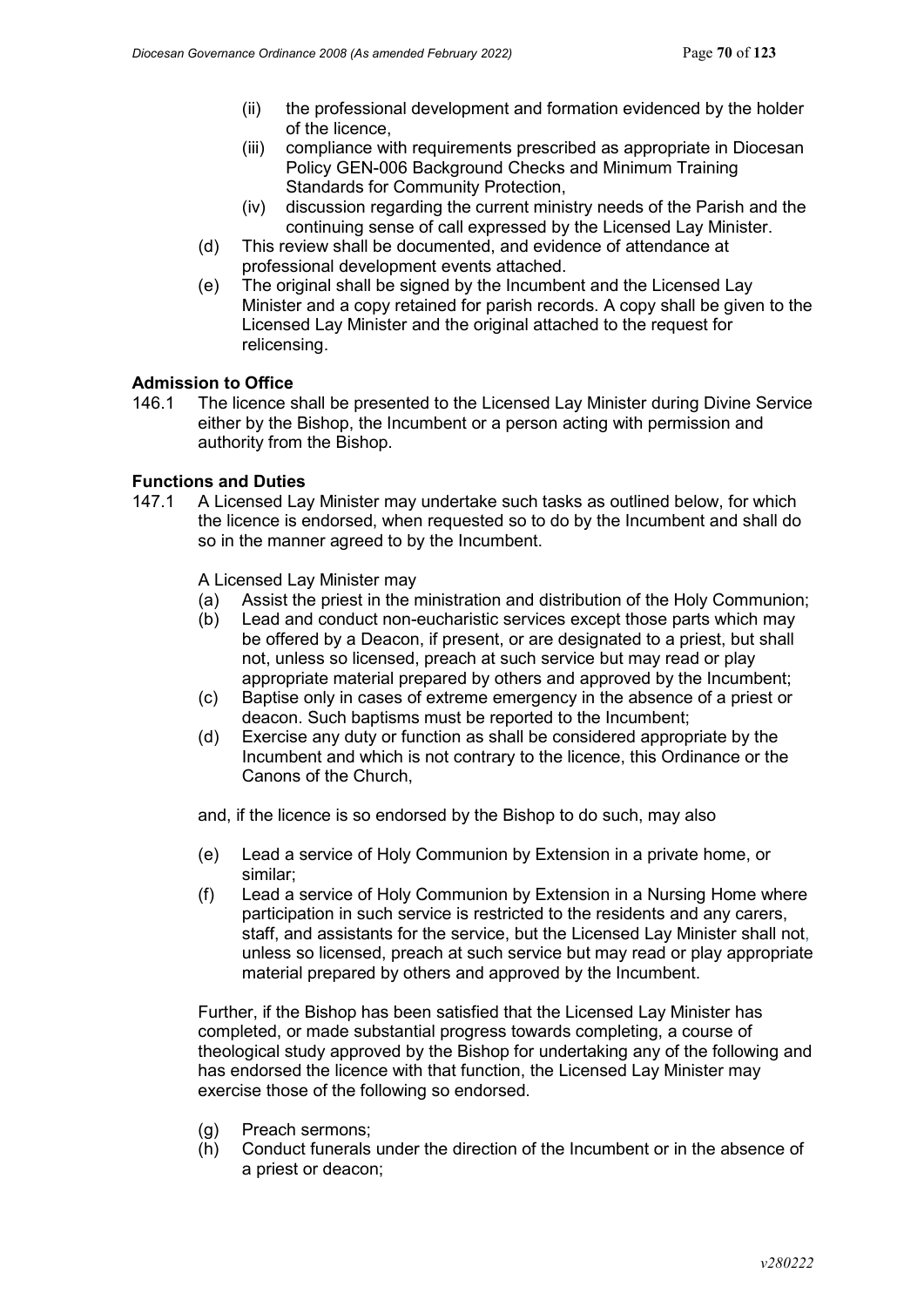- (i) Lead a service of Holy Communion by Extension in a church in the Parish;
- (j) Lead a service of Holy Communion by Extension in a Retirement Village or
- similar where such may be open to public attendance; (k) Any other function or duty determined by the Bishop and where the exercise of such shall be under the direction of the Bishop.
- 147.2 The Incumbent shall provide training appropriate to the Licensed Lay Minister in all forms of authorized liturgy with relevance to the scope of the Licensed Lay Minister's licence.
- 147.3 It is required that each Licensed Lay Minister shall attend training and formation days as provided each year.

### **Robing**

- 148.1 Licensed Lay Ministers are required to wear an alb or a cassock and surplice in the conduct of liturgical ministry unless otherwise determined by the Incumbent.
- 148.2 Where a Licensed Lay Minister is preaching or conducting a funeral, the wearing of a blue preaching scarf at ministrations in church, crematorium or burial ground is permitted unless otherwise determined by the Incumbent.

### **Co-ordination**

149.1 The Bishop may appoint a co-ordinator of Licensed Lay Ministry who will assist the Ministry Development Officer with the formation and studies of all Licensed Lay Ministers.

#### **Expenses**

150.1 Any reasonable expenses for travelling or otherwise incurred by a Licensed Lay Minister, for which prior authorisation has been obtained, shall be the responsibility of the relevant Parish and shall be paid to the Licensed Lay Minister direct or to the issuer of any account for such expenses.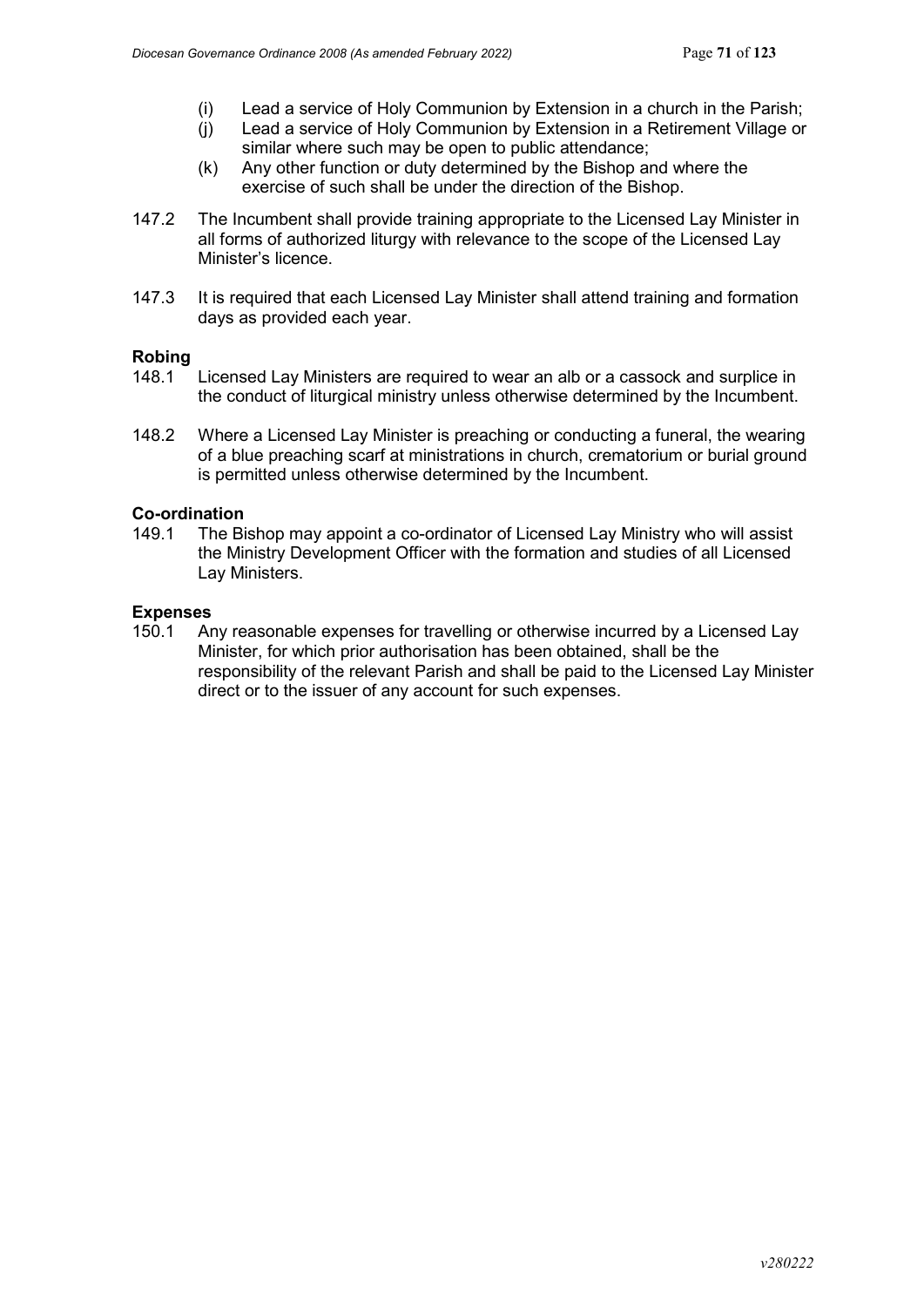### **CHAPTER 15 - THE CORPORATE TRUSTEES OF THE DIOCESE OF GRAFTON**

# **Mission and Ministry**

- The incorporated body. The Corporate Trustees of the Diocese of Grafton (The Corporate Trustees), was formed under the provisions of the Anglican Church of Australia Trust Property Act 1917 with the mission, ministry and purposes of:
	- (a) being the trustee of Church Trust Property for Ministry Units;
	- (b) being the trustee for the trust funds of Diocesan bodies; and
	- (c) receiving bequests on trust, which would otherwise be ineffective, on behalf of Parishes and other church entities and Ministry Units.

### **Saving Provisions**

- 152.1 Any repeal of any Ordinances by this Ordinance shall not affect the body of trustees constituted as The Corporate Trustees of the Diocese of Grafton, the persons who are the members of the said body of trustees, property vested, acts and things validated or certificates given under the repealed Ordinances or any of them, nor will this Ordinance, or any repeals by it, be held to revive any Ordinances formerly repealed.
- 152.2 Except so far as there is anything in this Ordinance inconsistent therewith, this Ordinance shall apply to all matters and things made, done or commenced under any repealed Ordinances and at the commencement of this Ordinance of any force or effect or capable of acquiring any force or effect by virtue of the repealed Ordinances as if this Ordinance had been in force at the time they were made done or commenced and they were made done or commenced hereunder.
- 152.3 The members of the Corporate Trustees of the Diocese of Grafton are hereby declared to have been elected or appointed in conformity with the provisions of the Anglican Church of Australia Trust Property Act 1917 and all acts matters and things done or commenced by the said Corporate Trustee Prior to the passing of this ordinance are hereby validated and confirmed.

# **Membership**<br>153.1 The r

- The members of the Corporate Trustees of the Diocese of Grafton shall be the Bishop as Chair and five elected members.
- 153.2
- (a) A person nominating for office of Corporate Trustee must be a member of the church as defined by this ordinance.
- (b) The member of the Corporate Trustee of the Diocese of Grafton shall be elected by Synod for a term of five years
- (c) The expiration of that term shall be on the last day of the session of the Ordinary Synod held in year five years after the corporate trustee was elected
- (d) All members are eligible for re-election for a maximum of three consecutive terms or fifteen years, subject to transition clause 153.2(e).
- (e) A corporate Trustee who, at 1<sup>st</sup> January 2013, had been in office greater than fifteen years shall be eligible for re-election for one further term of five years at the expiration of that Trustees current term.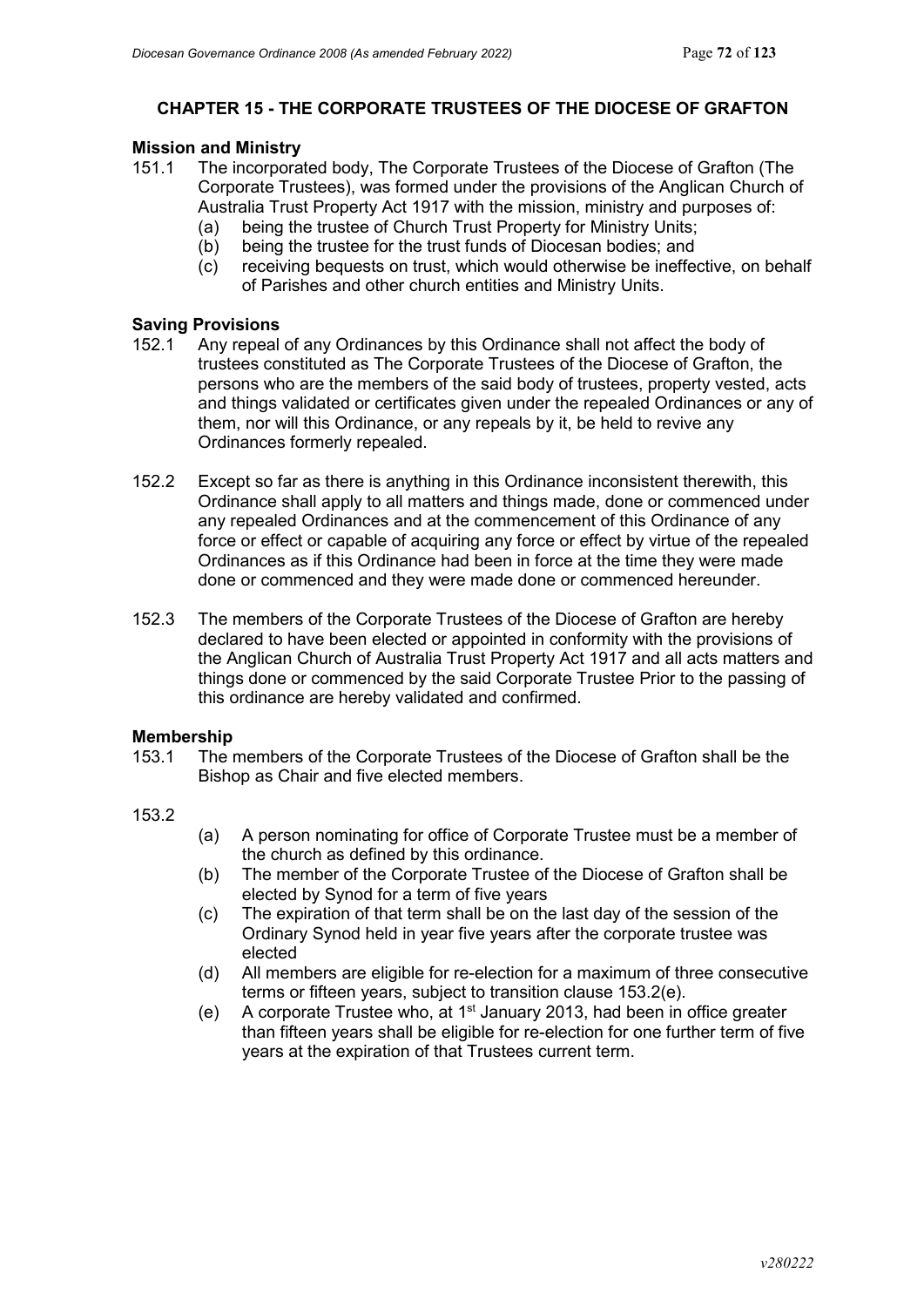#### **Casual Vacancies**

- 153.3. A Casual Vacancy occurs when a Corporate Trustee
	- (a) resigns; or
		- (b) dies; or
		- (c) becomes physically or mentally ill to a point that the opinion of the majority of members interferes with the Trustees' ability to continue to carry out the functions of a Trustee; or
		- (d) becomes bankrupt; or
		- (e) is convicted of an indictable offence; or
		- (f) is ineligible to hold office in the Anglican Church arising from a professional standards determination; or
		- (g) is absent without leave from three consecutive meetings of the Corporate **Trustees**
- 153.3. A casual vacancy shall be filled by either Synod or Bishop-in-Council, as convenience dictates, and the person elected or appointed to the casual vacancy shall serve the balance of the original Member's term.
- 153.4 Notwithstanding any other Ordinance or appointment the present Corporate Trustees are declared to be in office until the Synods at which by virtue of their election their term of office is to cease

#### **Corporate Trustees to be "fit and proper" persons**

154.1 Synod or Bishop-in-Council in considering a nomination of a person for appointment as a Corporate Trustee shall consider whether such person is a "fit and proper person" (as defined by the Australian Prudential Regulatory Authority or similar Australian financial regulator) to be so appointed. Synod or Bishop-in-Council whilst primarily seeking appropriate skills and experience shall also have regard to gender balance as it seeks suitable nominees.

### **New Corporate Trustees to be Inducted**

- 154A.1 Upon the election of a Corporate Trustee (not re-election), the Registrar shall provide to such Trustee
	- $(a)$  either in hard copy or in digital medium, or by reference to where such is to be obtained, all Acts, Ordinances, policies, manuals or other materials necessary for the Corporate Trustee to be acquainted with, and prepared form the responsibility of the position of Corporate Trustee, and
	- (b) either in hard copy or in digital medium, the minutes of all corporate Trustees in the preceding twelve months
	- (c) either in hard copy or digital medium, a detailed listing of all the Corporate Trustees' investment properties together with pertinent information on the Trustees investment portfolio.
	- (d) either in hardcopy or digital medium, or by reference to where which such can be obtained, written or diagrammatic, on the inter-relationship between Corporate Trustees and Bishop-in-Council, as well as with other functional groupings in the diocese.
- 154A.2 The Bishop and the Registrar shall, either together or separately, meet with any newly elected (not re-elected) Trustee for an induction session wherein the trustee is briefed on the functioning role of a Corporate Trustee in the Diocese of Grafton and acquainted with significant matters currently before The Corporate **Trustees**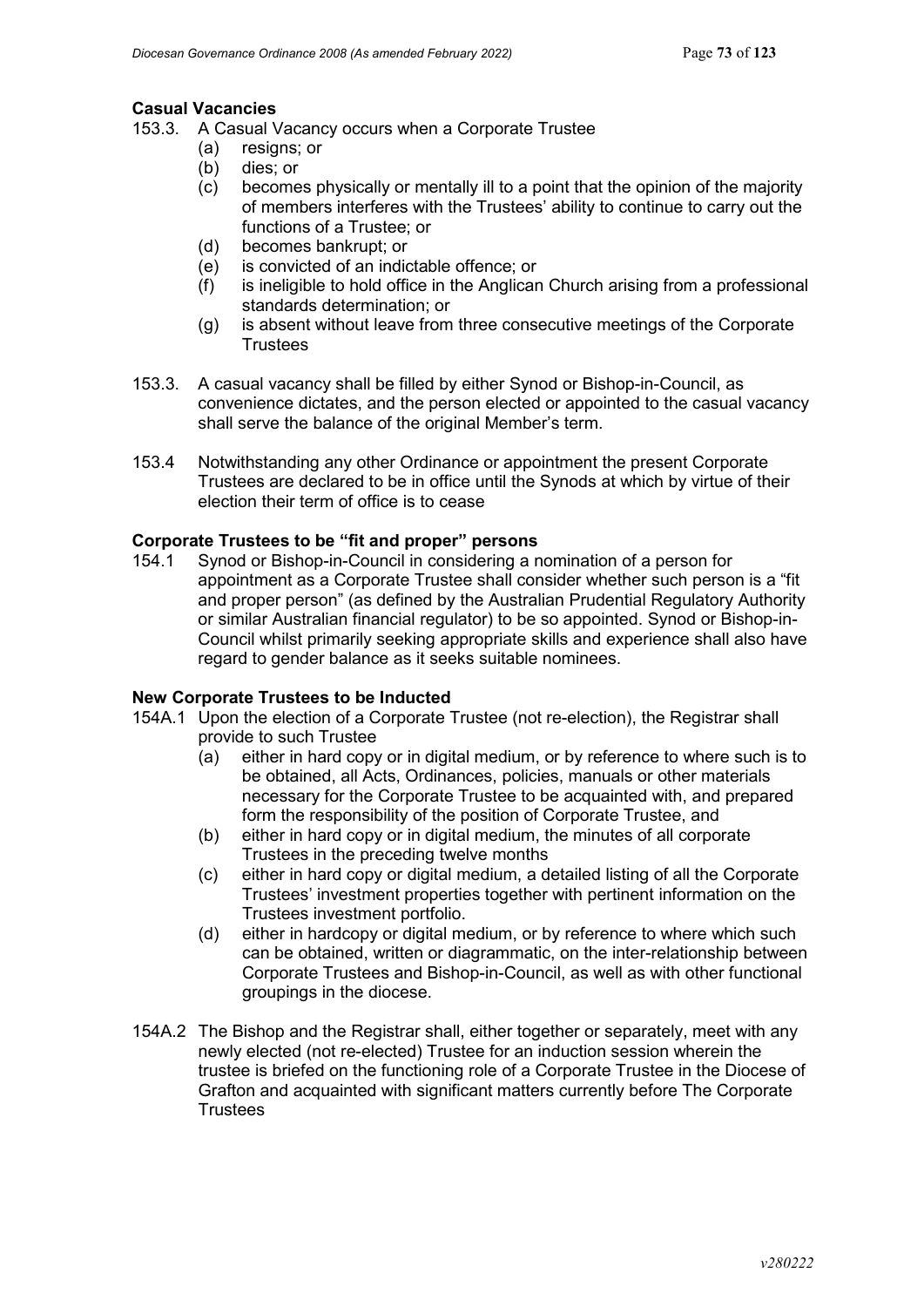# **Bishop to be Chair**<br>155.1 The Bishop

The Bishop shall be the Chair of The Corporate Trustees. In the Bishop's absence The Corporate Trustees shall elect one of their number present to be Chair. The Chair shall have a deliberative vote only.

### **Registrar to be Convenor of Meetings**

156.1 The Registrar shall convene meetings of The Corporate Trustees upon the request of the Bishop or a quorum of The Corporate Trustees.

### **Registrar to be Secretary**

157.1 The Registrar of the Diocese shall be the Secretary of The Corporate Trustees and, in addition to other duties assigned to the Secretary, shall carry out the requirements of Sections 42 and 43 of the Anglican Church of Australia Trust Property Act 1917.

#### **Quorum**

158.1 Any three of The Corporate Trustees shall form a quorum for meetings of The Corporate Trustees.

### **Proceedings Valid even if Vacancy Exists**

159.1 The proceedings of The Corporate Trustees shall not be invalid in consequence only of there being a vacancy in the membership of The Corporate Trustees at the time of such proceedings provided that a quorum is present at meetings.

# **Funds and Land Vested in The Corporate Trustees**

All Church Trust Property including Capital Funds of the Diocese, Endowment Funds, Church Lands and funds acquired for the purpose of erecting buildings on Church Lands except as hereinafter provided shall be vested in The Corporate Trustees.

#### **Legal Ownership in The Corporate Trustees as Trustees**

- 161.1 The Corporate Trustees shall hold the legal estate of such property as shall be vested in them and preserve the same for the purpose set forth in the respective instruments and Declarations of Trust, but the care of any Church, Rectory, hall or other Parish property and the management of the affairs thereof shall be exercised by Parish Councils as hereinafter provided subject nevertheless to the observance of any special trusts affecting such management which shall be in force for the time being and the trusteeship of such sites shall not confer or impose upon The Corporate Trustees any right duty or obligation other than that of permitting the same to be used for the purposes of the Parish. All other rights duties and obligations of ownership shall belong to and rest upon the Parish Council of the Parish which is the beneficial owner of the land or buildings for the time being.
- 161.2 The Corporate Trustees shall have and may exercise all the powers authorities and functions which are conferred upon The Corporate Trustees by the Trustee Act 1925, and in particular shall take into account the matters in section 14C of the said Act, this Ordinance and any other relevant Act or Ordinance.

#### **Custody Care and Control of Furniture and Records with Churchwardens**

162.1 Notwithstanding anything to the contrary herein contained the furniture of every Church and Church books, monuments, records and sacred vessels of every Parish and all other Parish furniture shall be and be deemed to be vested in and be the property of The Corporate Trustees. The custody, care and control of such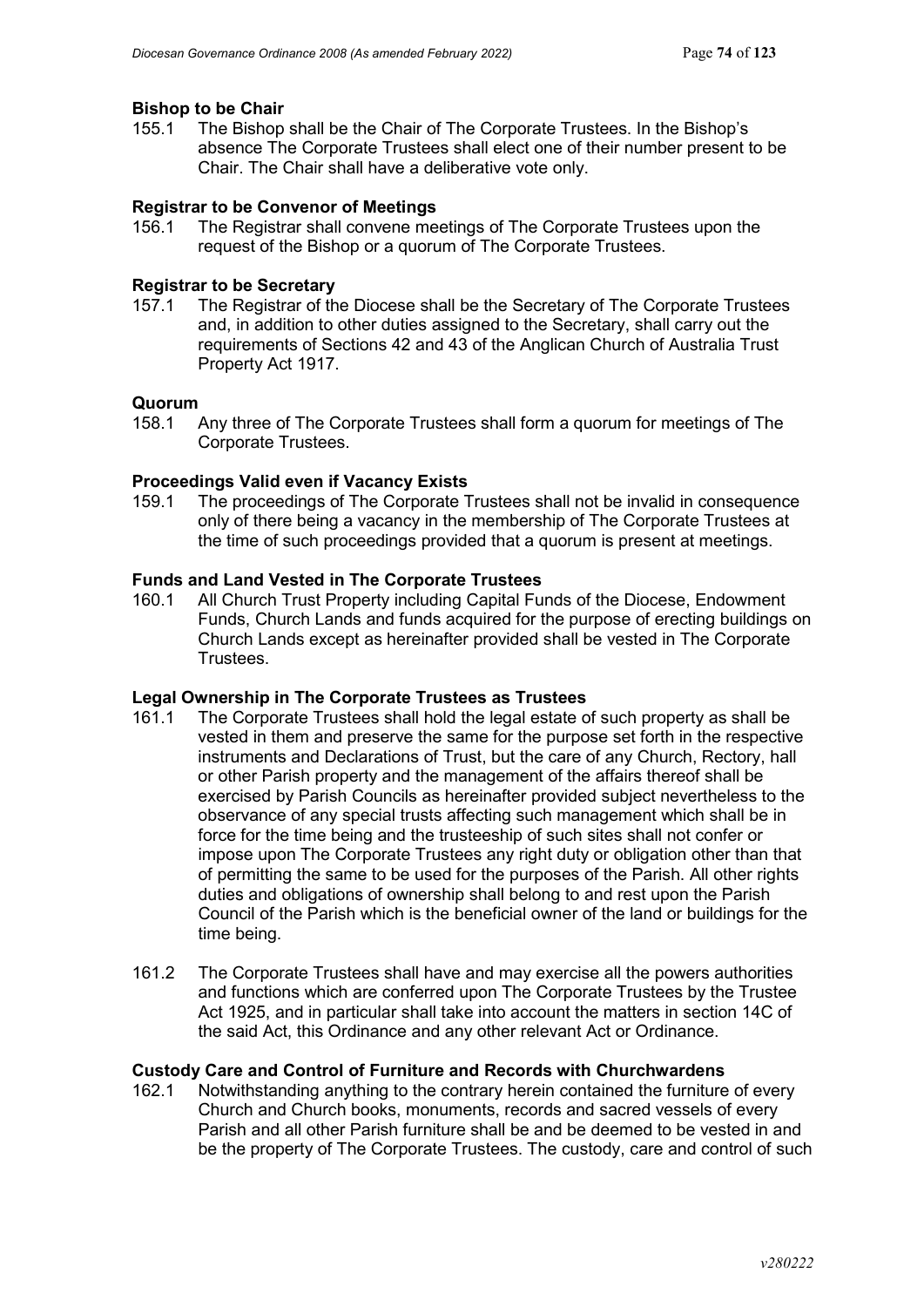furniture, books, monuments, records and sacred vessels shall remain with the Churchwardens of the respective Churches.

#### **Corporate Trustees to Accept or Reject Property Transfer**

163.1 The Corporate Trustees may accept or reject the transfer of any property which may be offered to them with the intention of it becoming Church Trust Property and shall in all cases report any action to the next ensuing session of Synod.

# **Trust to be Declared**<br>164.1 Whenever and

164.1 Whenever any Church Trust Property is vested in The Corporate Trustees, the purpose of the Trust and the uses to which it is held shall be ascertained and a Declaration of Trust in accordance therewith shall be executed by The Corporate Trustees and lodged at the Registry to be filed with the relative deed(s) or other documents belonging to the Parish or entity concerned.

### **Power of Investment**

- 165.1 The Corporate Trustees unless expressly forbidden by the trust instrument relating to the particular trust may as allowed by section 14 of the Trustee Act 1925
	- (a) invest trust funds in any form of investment, and
	- (b) at any time vary an investment.
- 165.2 The individual members of The Corporate Trustees shall have regard to the matters specified in section 14C of the Trustee Act 1925 when exercising powers of investment.
- 165.3 Nothing herein contained shall limit or restrict the powers of investment given to The Corporate Trustees in respect to any fund or funds by the trust instrument creating or relating to such fund or funds.
- 165.4 With respect to any real property held by The Corporate Trustees as an investment, The Corporate Trustees may act regarding purchase, disposal, lease, subdivision, maintenance or sale of all or part of such property as considered prudent, except to the extent where an action requires an ordinance.

#### **The Corporate Trustees may hold Property as Received**

166.1 The Corporate Trustees, if authorised by the trust instrument relating to the particular trust, may for so long as they think fit hold investments and securities other than those authorised by this Ordinance in the form in which the same shall come into their hands.

#### **Pooling of Investments Allowed**

167.1 It shall be lawful for The Corporate Trustees for the purposes of investment to pool separate Church Trust Property under their control and management.

#### **The Corporate Trustee Authorised to make Payments**

168.1 The Corporate Trustees are hereby authorised to pay such salaries, fees, charges, and other costs as they consider necessary to carry out the provisions of this Ordinance.

#### **Secretary to have Custody of Common Seal**

169.1 The Secretary shall have the custody of the Common Seal of The Corporate **Trustees**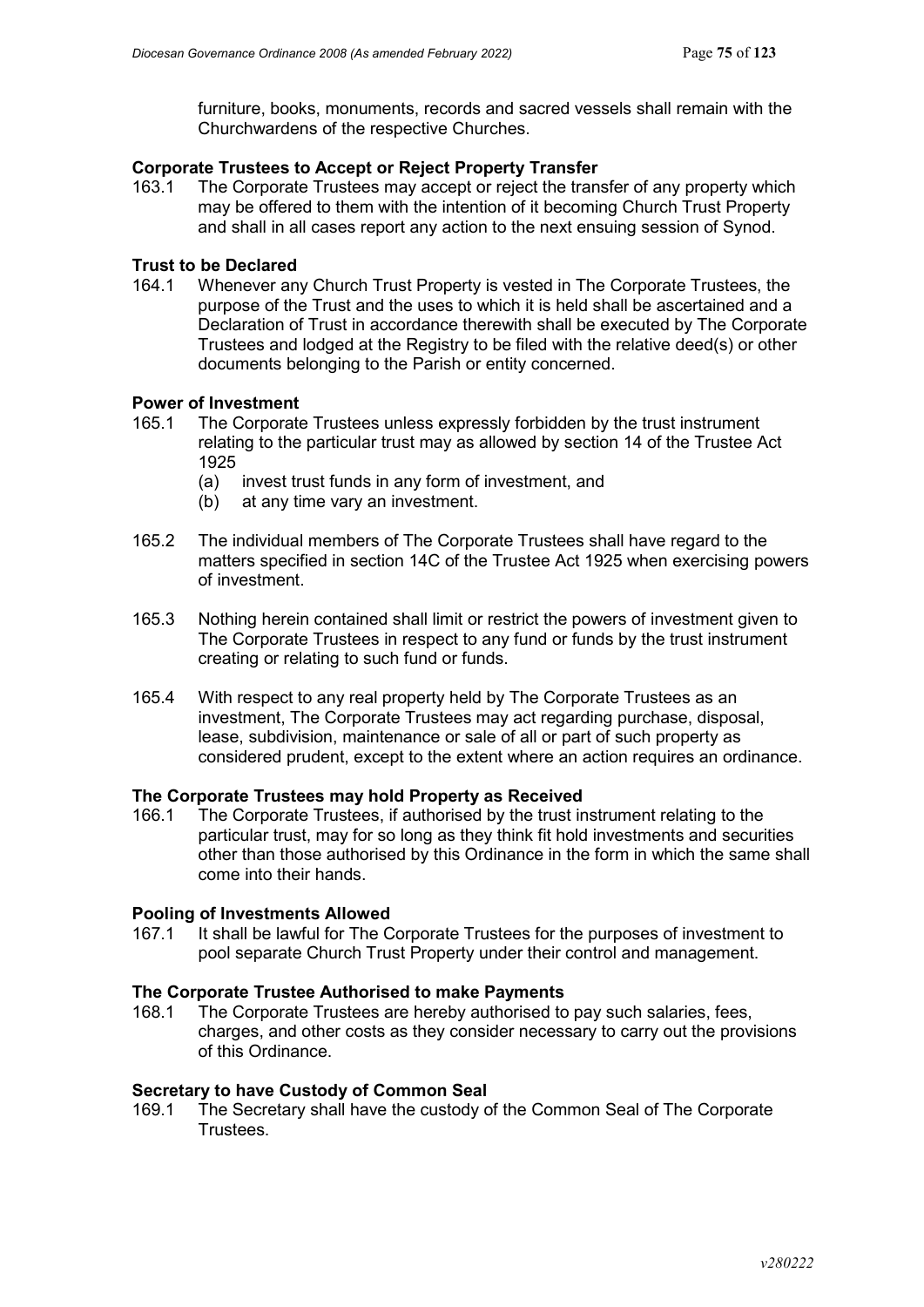- 169.2 The affixing of the Common Seal of The Corporate Trustees shall be verified by the signature of not fewer than two of The Corporate Trustees and any deed or instrument so sealed shall bear on the face thereof an appropriate sealing clause.
- 169.3 The Corporate Trustees may, subject to the provisions of the Anglican Church of Australia Trust Property Act 1917 and of this Ordinance, make rules and regulations for the transaction of business.

#### **Management Expenses**

- 170.1 The Corporate Trustees may charge against the income of any Church Trust Property held by it in trust for the purposes of investment or income generation or similar:
	- (a) all necessary actual costs and expenses incurred in the execution of the trusts and management of the property held under the provisions of this Ordinance; and
	- (b) an annual management charge, of not more than one per cent of the value of the asset managed.

#### **Investment Returns on Trust Funds and Properties**

171.1 The Corporate Trustees, having due regard to commercial rates of interest payable on Trustee investments, shall pay interest at such rate or rates and at such time or times as The Corporate Trustee shall from time to time determine, to the person, persons or bodies entitled to income from any Church Trust Property held by The Corporate Trustees for investment management.

#### **Investment Reserve May be Established**

172.1 The Corporate Trustees may establish a reserve of undistributed income into which may be transferred from time to time any undistributed nett annual income. For the purposes of this clause "nett annual income" means that gross income derived during the year after deduction of all proper administration costs and expenses.

## **Investment Reserve May be Pooled**

The Corporate Trustees may pool the amount in the reserve of undistributed income with other funds pooled for investment and if so the income from the pooled amount shall be distributed to the reserve of undistributed income at the same rate of return as for other trust monies within the merged funds.

### **When investment Reserve may be used**<br>174.1 The Corporate Trustees may in an

- The Corporate Trustees may in any year use so much of the amount standing to the credit of the Investment Reserve of undistributed income as they consider necessary for the purpose of maintaining as far as reasonably practicable the best possible rate of Corporate Trustees to account to Bishop-in-Council for Investment Reserve
- 174.2 The Corporate Trustees may from time to time, and shall if Bishop-in-Council so requires, make recommendation to Synod as to how any balance in the Investment Reserve of undistributed income not foreseeably required for the purposes of clause 174 hereof should be used and Synod may by Ordinance give effect to such recommendation
- 175.1 (Blank)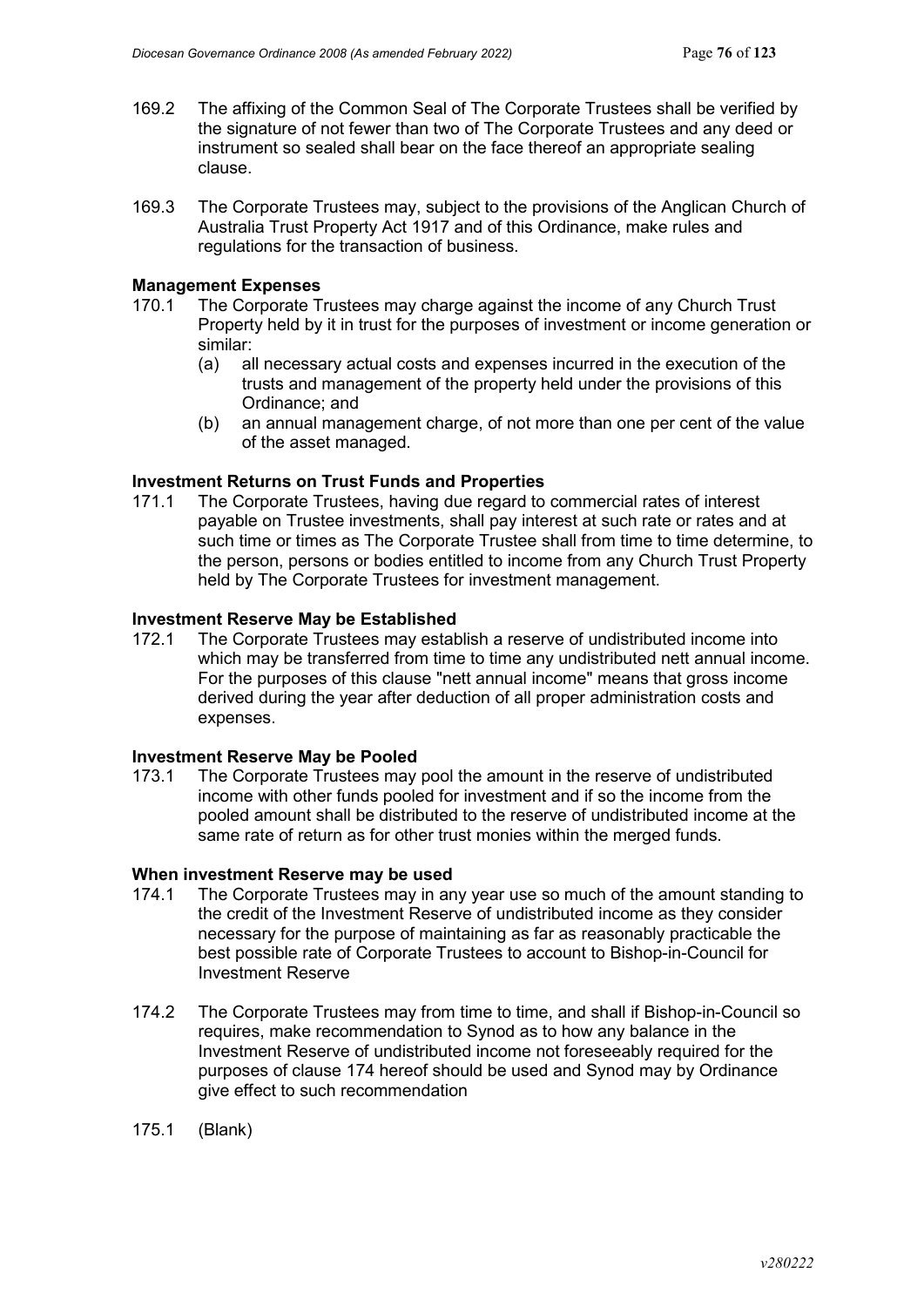# **Books to Be Kept**<br>176.1 The Corpo

The Corporate Trustees shall cause the accounts of all their transactions to be regularly entered in proper books which shall be kept for the purpose by the Registrar of the Diocese or such other person as may be appointed by Bishop-in-Council and such books and accounts shall be audited by the Diocesan Auditor annually.

#### **Annual Financial Statements**

177.1 The Corporate Trustees shall provide to Bishop-in-Council after the close of its financial year Annual Financial Statements showing the whole of the transactions of The Corporate Trustees during the previous year in order that such Annual Financial Statements may be presented to Synod at its next session.

#### **Property Vested in the Bishop**

178.1 The Bishop may act as trustee of property and funds vested in him or her upon trust for Parish or Diocesan purposes. In all such cases during the vacancy of the See The Corporate Trustees shall become the trustee of such properties and or funds and shall have power to receive rents and interest and to recover the same to receive payment of principal moneys and to invest the same in securities authorised by law for the investment of trust funds and generally to act as trustees of the said properties with power to make any payments out of the income which may be necessary for the protection and preservation of any of the properties administered.

# **Property Vested in Separate Trustee**

Any Church Trust Property which by the provisions of the instrument creating such Trust shall belong to or become vested in any trustee (hereinafter called [Separate Trustee\)](#page-8-0) other than The Corporate Trustees of the Diocese of Grafton shall be held managed and controlled by the said Separate Trustee subject to the provisions of the Anglican Church of Australia Trust Property Act 1917 and the due performance of duties by this Ordinance required to be performed by any Separate Trustee.

### **Duties of Separate Trustees**<br>180.1 Whenever any Church

- Whenever any Church Trust Properly is vested in any Separate Trustee, it shall be the duty of such Separate Trustee to:
	- (a) execute a Declaration of Trust in accordance with the purpose of the Trust and to lodge such declaration and a copy of the Deed, Will or other instrument creating the trust at the Bishop's Registry to be filed with the relative deeds or other documents the property of the Parish, Ministry Unit or other entity concerned;
	- (b) keep proper accounts;
	- (c) supply to Bishop-in-Council not later than 30 days after the close of each financial year a Financial Statement for the previous financial year for presentation to Synod and upon adoption by Synod for publication in the Year Book of the Diocese; and
	- (d) permit any certificated auditor or firm of auditors authorised in that behalf by Bishop-in-Council to examine such accounts and relative documents and to audit any accounts relating to the Trust or Trusts.

#### **Names of Separate Trustees to be Registered**

181.1 The name of every Separate Trustee shall be entered in a book to be kept by the Registrar of the Diocese and the death removal or resignation of any such Trustee shall be duly entered therein.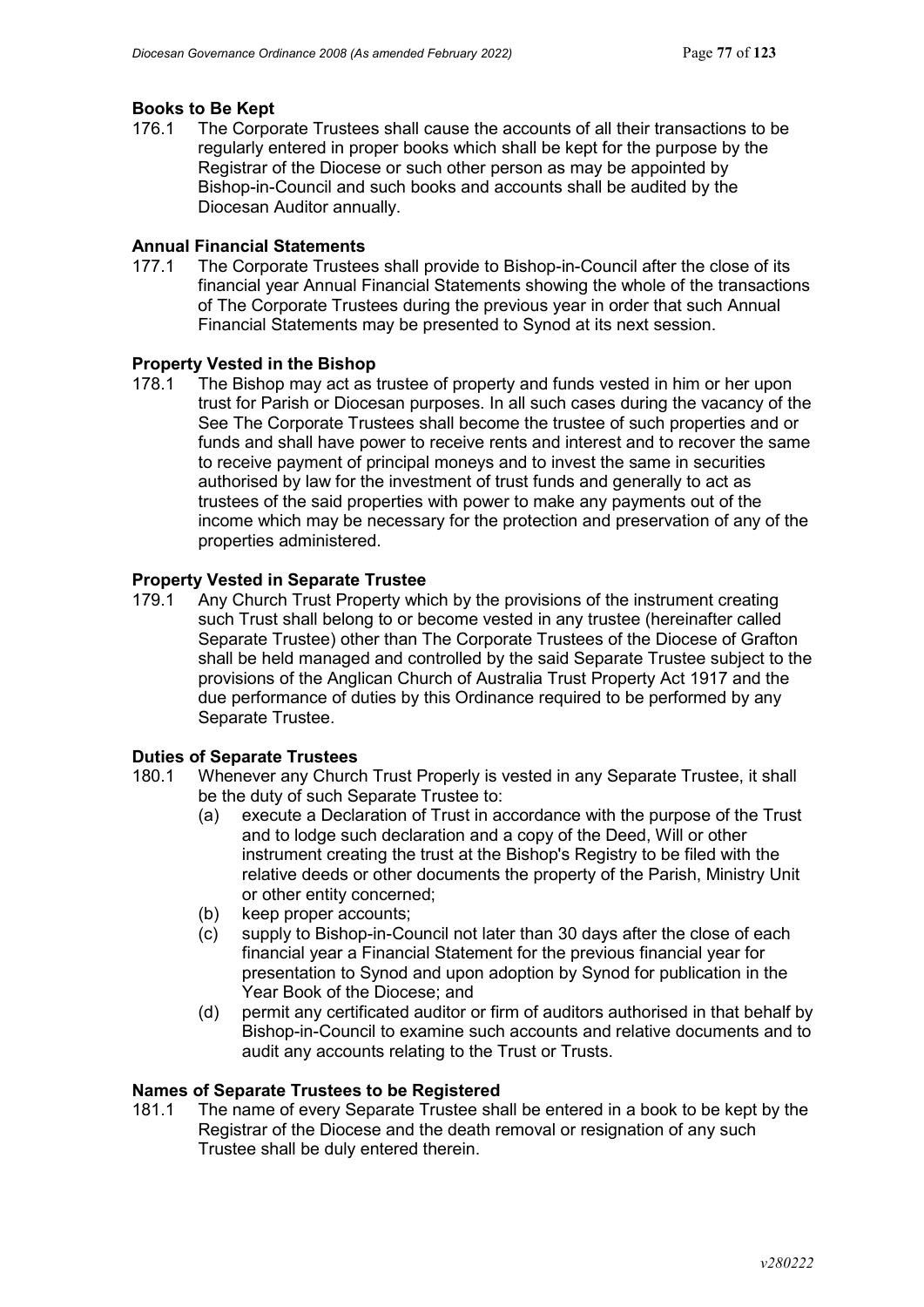# **Trusts May be Conveyed to The Corporate Trustee**

Any Separate Trustee of Church Trust Property may if the trustee so desires convey such property to The Corporate Trustees upon the original trusts and such conveyance when it has been accepted by the Corporate Trustees shall discharge such conveying Separate Trustee from all subsequent duties in respect of such Trusts.

#### **Delegation of Powers in Certain Cases**

183.1 Bishop-in-Council is hereby appointed a Committee or Council under Section 40 of the Anglican Church of Australia Trust Property Act 1917 and may during the recess of Synod exercise in place of the Synod of the Diocese such of the powers and functions and do and make such of the things referred to in such Act as may be done by the Synod of the Diocese under the provisions of Section 12, 13, 14, 15, 19, 24, 25, 26, 27, 28, 31, 32, 32B, 37 and 39 of the Anglican Church of Australia Trust Property Act 1917 and shall report to the Synod at the next session all actions taken under this Section.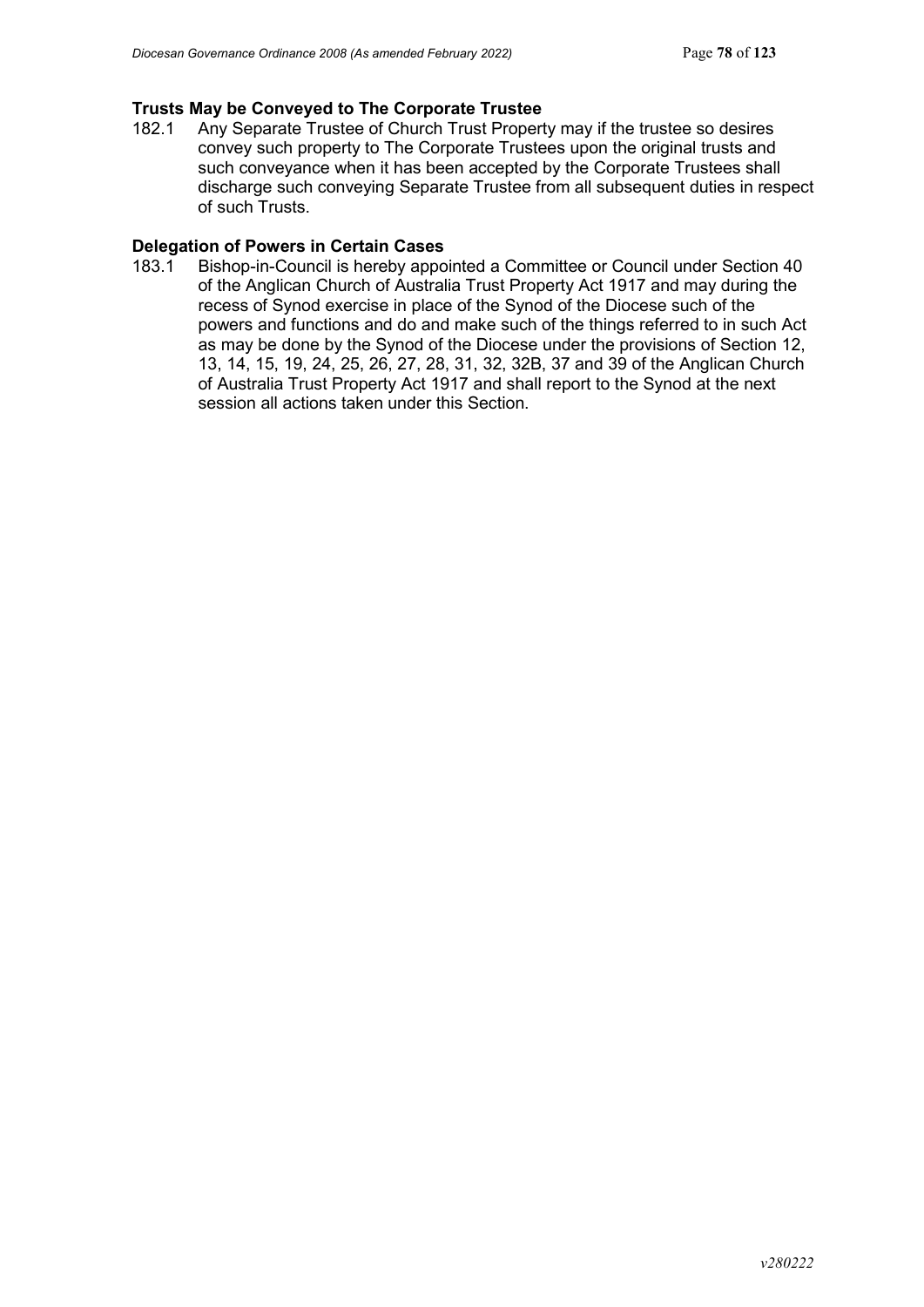### **CHAPTER 16 - THE DIOCESAN BUILDINGS AND PROPERTY COMMITTEE**

(Deleted 2022)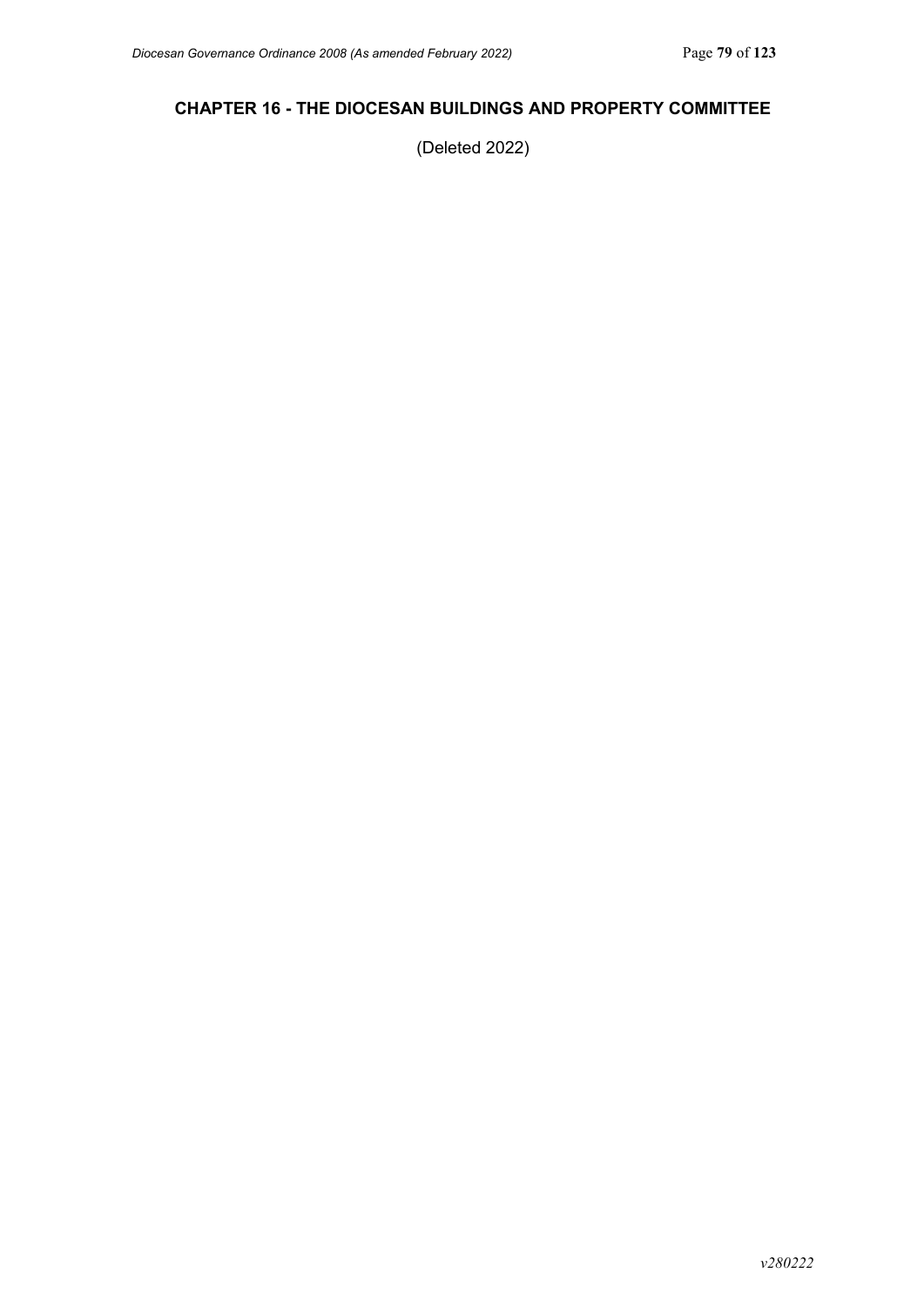### **CHAPTER 17 - THE CATHEDRAL CHURCH OF CHRIST THE KING**

# **Mission and Ministry**

- Christ Church Grafton is the Parish Church of the Parish of Grafton and the Cathedral Church of the Diocese of Grafton, to be known as 'the Cathedral Church of Christ the King' or 'Christ Church Cathedral Grafton', with a Mission and Ministry to provide leadership and a point of Diocesan unity for Anglican worship and the proclamation of the Gospel.
- 192.2 The mission and ministry of the Cathedral shall include supporting and reflecting the diversity of worship and theology within the community of Anglican faith in the Diocese of Grafton.

#### **Objectives**

- 193.1 To provide the means by which the Cathedral Church of Christ the King will be properly governed, administered and supported in proclaiming the Kingdom.
- 193.2 To provide certainty as to the different roles of the Parish Council and Cathedral Chapter in Ministry and Mission.

#### **The Cathedral**

- 194.1 In accordance with the Constitution and traditions of the Church, the Cathedral is under the care and authority of the Dean with advice and assistance from the Parish Council of Grafton and the Cathedral Chapter.
- 194.2 The Cathedral is the place of the cathedra, the seat of the Bishop's See, and in consequence the spiritual base of the Mission of the Bishop.
- 194.3 The members of the Cathedral's congregation and members of the Diocesan family acknowledge the special place of the Cathedral as Parish Church but also the meeting place of the Diocese and the community on the great Diocesan and civic services, celebrations and festivals.

## **The Bishop**<br>195.1 In a

- In addition to his or her rights as Ordinary the Bishop shall take precedence in the Cathedral and shall take such part in Divine Service in the Cathedral and shall preach and may likewise invite preachers at such times as he or she shall think fit upon giving due notice to the Dean of his or her wish to do so.
- 195.2 The Bishop shall be in charge and have complete authority to order all such services as are connected with Episcopal and Diocesan functions and all matters pertaining thereto.
- 195.3 After consultation with the Dean the Bishop shall have the right to use the Cathedral Parish Centre for such Diocesan purposes as he or she thinks fit.
- 195.4 The Bishop shall have the right to appoint a qualified person to be the Bishop's Churchwarden of Christ Church Grafton and consequently a member of the Parish Council of the Parish of Grafton.

### **The Dean**

196.1 The Incumbent of the Parish of Grafton shall be the Dean of the Cathedral and shall be known as the Dean of Grafton. On ceasing to be the Incumbent of the Parish of Grafton, the Minister shall cease to be the Dean of Grafton.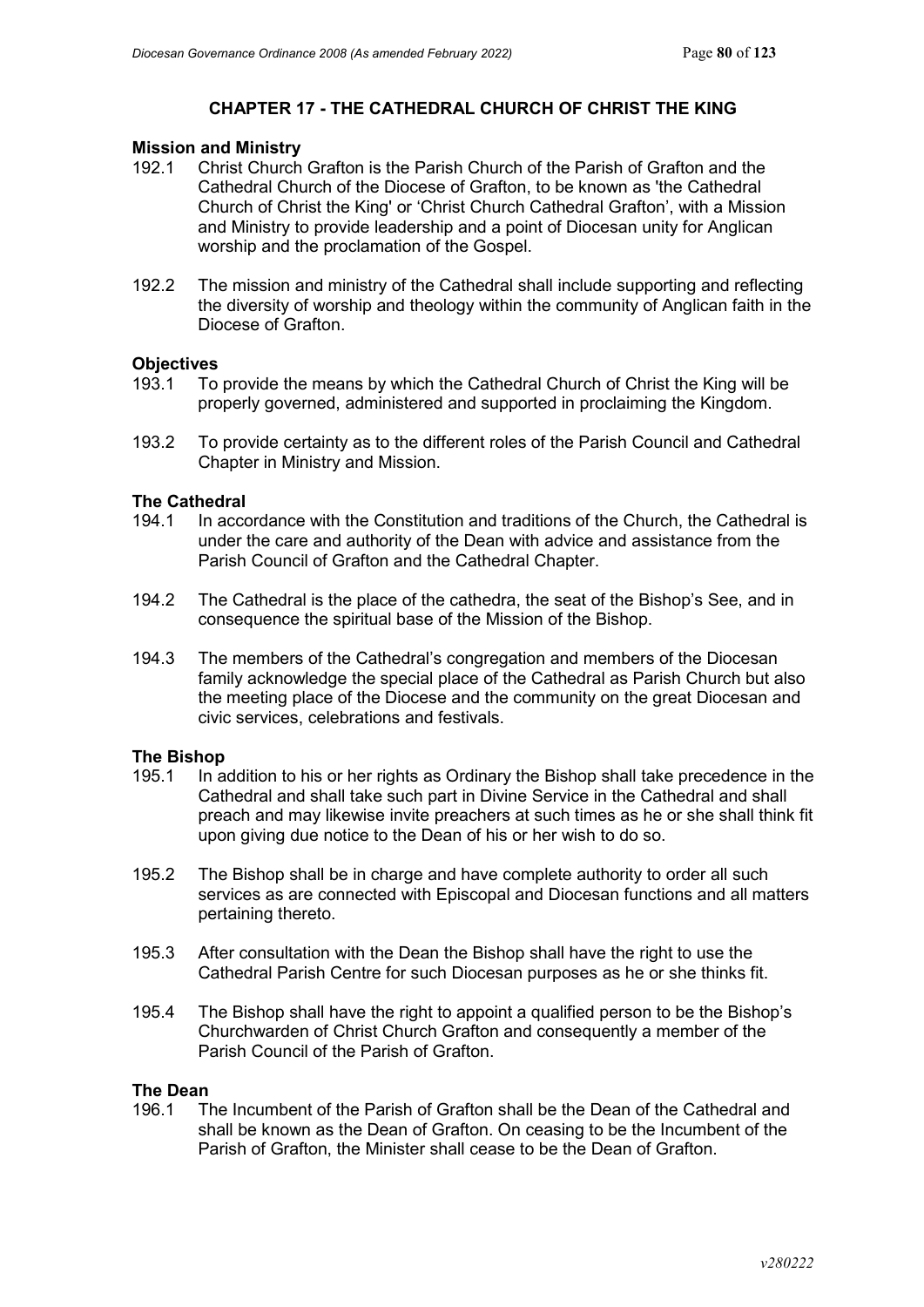- 196.2 The Dean shall have the next place after the Bishop in precedence in the Cathedral and subject to the rights of the Bishop as provided in this Chapter the Dean shall have the ordering of Divine Service in the Cathedral and all the rights privileges duties and responsibilities of Incumbents in the Diocese of Grafton.
- 196.3 The Dean shall have the right to appoint a qualified person as the Dean's Churchwarden of Christ Church Grafton and consequently a member of the Parish Council of the Parish of Grafton.

#### **The Archdeacons**

- 197.1 Each Archdeacon within the Diocese, upon collation, shall be assigned a stall in the Cathedral and installed therein by the Dean. An Archdeacon will retain such place until the Archdeacon ceases to be an Archdeacon.
- 198.1 (Deleted)

### **The Parish Council**

199.1 Unless otherwise provided, the affairs of the Parish of Grafton shall be administered in accordance with the provisions of this Ordinance dealing with Parish Councils

#### **Functions of the Cathedral Parish Council**

- 200.1 In addition to the Duties and Responsibilities of the Parish Council provided in clause 75.3 of this Ordinance, the Cathedral Parish Council shall have the following functions:
	- (a) Development and fostering of the Ministry of the Cathedral within the Parish;
	- (b) Promoting and safeguarding the function of the Cathedral as the Parish Church in Sunday worship and other services;
	- (c) Assisting in the Cathedral's Parish ministry especially in the areas of evangelism, education, ecumenical endeavour, media communication, public witness, music and the arts;
	- (d) Ensuring periodical architectural appraisals of the Cathedral and associated buildings are conducted; and
	- (e) Advising Bishop-in-Council.

#### **The Churchwardens**

- 201.1 There shall be:
	- (a) two Churchwardens elected by the Annual General Meeting;
	- (b) a Churchwarden (known as the Bishop's Churchwarden) appointed by the Bishop; and
	- (c) a Churchwarden (known as the Dean's Churchwarden) appointed by the Dean;
	- (d) (Clause deleted 2015)
	- all of whom shall be members of the Parish Council.

#### **Role of Churchwardens**

202.1 Unless otherwise provided, the role of Churchwardens shall be in accordance with the provisions elsewhere in this Ordinance.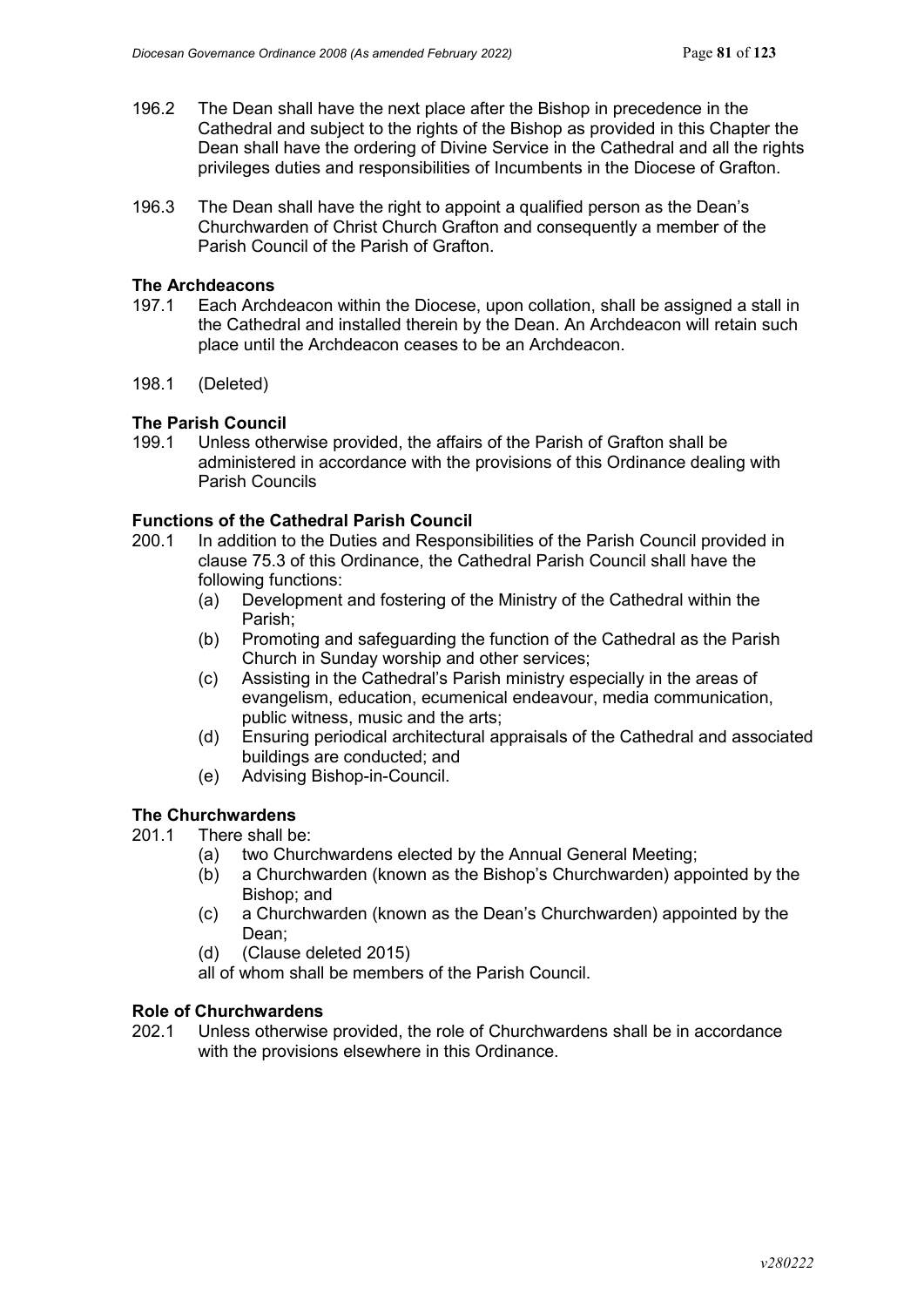# **The Chapter**<br>203.1 Then

There shall be a Chapter of the Cathedral which shall consist of:

- (a) The Bishop (who shall be President);
- (b) The Dean (who shall be Chair);
- (c) The Diocesan Archdeacon;
- (d) The Registrar;
- (e) Four Clerical Canons;
	- (i) two of whom shall be elected by the House of Clergy at the first session of each Synod and hold office for the life of the Synod,
	- (ii) one appointed by the Bishop to hold office for the life of the Synod, and
	- (iii) one appointed by the Dean to hold office for the life of the Synod.
- (f) Four Lay Canons;
	- (i) two of whom shall be elected by the House of Laity at the first session of each Synod and hold office for the life of the Synod,
	- (ii) one appointed by the Bishop to hold office for the life of the Synod, and
	- (iii) one appointed by the Dean to hold office for the life of the Synod.
- (g) A Cathedral Churchwarden as determined by the Cathedral Parish Council.

### **Casual Vacancies**

203A.1. A Casual Vacancy occurs when a Canon:

- (a) resigns; or
- (b) dies; or
- (c) ceases to qualify as a Canon under clause 209.2; or
- (d) becomes physically or mentally ill to a point that in the opinion of the majority of members of Chapter interferes with the Canon's ability to continue to carry out the functions of a Canon; or
- (e) becomes bankrupt; or
- (f) is convicted of an indictable offence; or
- (g) is ineligible to hold office in the Anglican Church arising from a professional standards determination; or
- (h) is absent without leave from three consecutive meetings of the Chapter.
- 203A.2. A casual vacancy for a Canon elected under either clause 203.1(e)(i) or 203.1(f)(i) shall be filled by either Synod or Bishop-in-Council, as convenience dictates, and the person elected or appointed to the casual vacancy shall serve the balance of the original Canon's term.
- 203A.3. A casual vacancy for a Canon appointed under either clause 203.1(e)(ii) or 203.1(f)(ii) shall be filled by the Bishop and the person appointed to the casual vacancy shall serve the balance of the original Canon's term.
- 203A.4. A casual vacancy for a Canon appointed under either clause 203.1(e)(iii) or 203.1(f)(iii) shall be filled by the Dean and the person appointed to the casual vacancy shall serve the balance of the original Canon's term.

## **Functions of the Chapter**<br>204.1 The Chapter of the

- The Chapter of the Cathedral shall have the following functions:
	- (a) development and fostering of the Ministry of the Cathedral within the Diocese;
	- (b) promoting and safeguarding the place and function of the Cathedral as the parent church of the Diocese for Diocesan and civic services;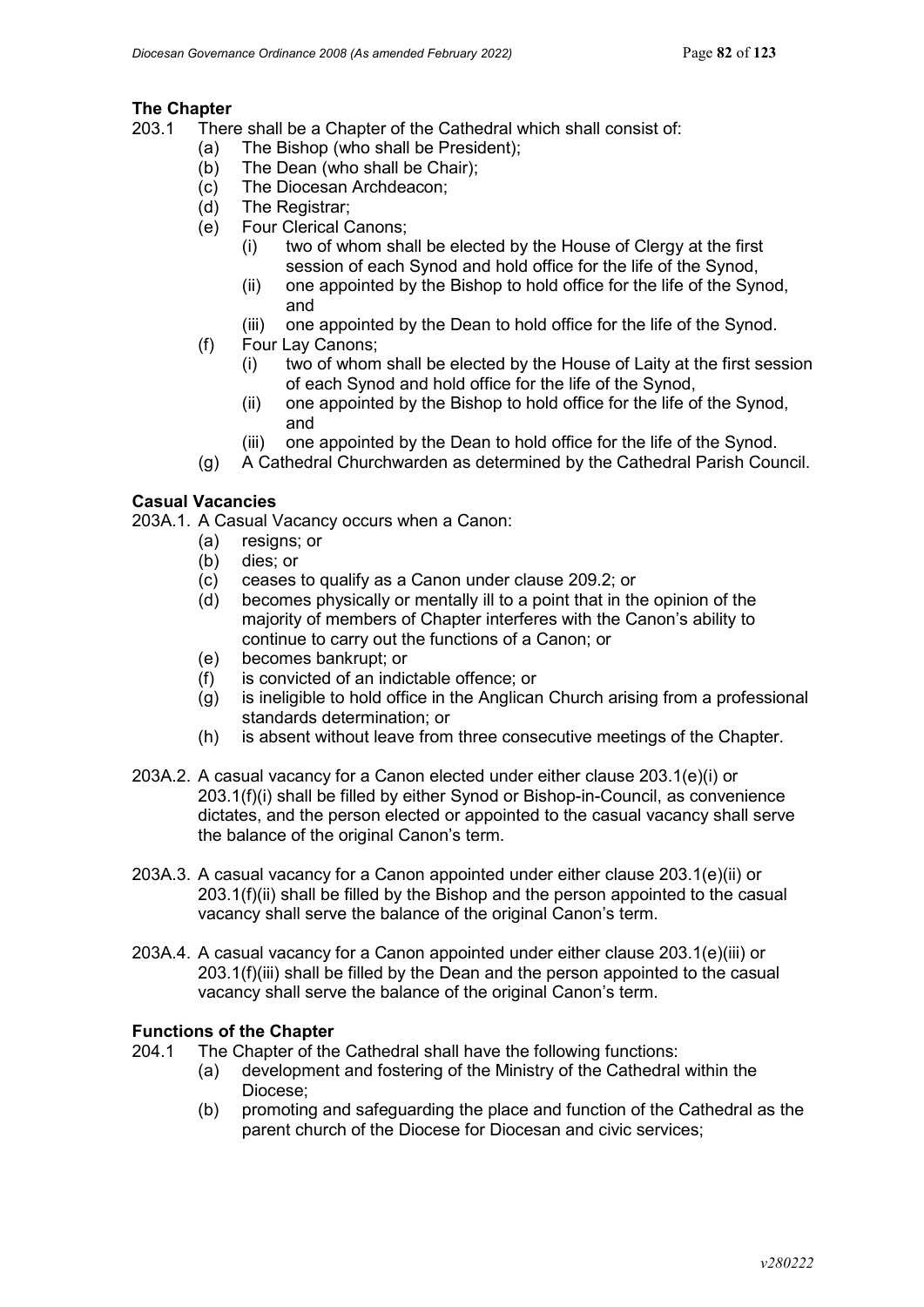- (c) assisting in facilitating the Cathedral's wider ministry especially in the areas of evangelism, education, ecumenical endeavour, media communication, public witness, music and the arts;
- (d) to be available as possible facilitators of occasional major Diocesan events whether worship, learning or Synodical;
- (e) advocating to all members of the Diocesan family the responsibility of all for maintenance of the Cathedral;
- (f) to be available to the Bishop for consultation and resource.

#### **Meetings of Chapter**

205.1 The Chapter shall meet as required and determined by the Dean but not less than once in any calendar year The Dean shall have a deliberative and a casting vote on all questions. The Bishop however, shall have the right to convene a meeting at his or her discretion.

#### **Quorum of Chapter**

206.1 A quorum for any meeting of the Chapter shall be not less than half of its members.

#### **Chapter Clerk**

- 207.1 The Chapter may appoint from its number a Chapter Clerk who shall perform the duties of secretary and keep all necessary records of meetings of the Chapter.
- 207.2 The Chapter Clerk may be appointed for the life of the Synod, or such term as the Chapter decides not exceeding the life of the Synod. The person appointed may at the conclusion of this term be appointed for a further term.

#### **Reporting to Synod**

208.1 The Dean shall provide, on behalf of the Chapter, an annual report to Synod on the activities of the Chapter.

#### **Clerical and Lay Canons**

209.1 (Deleted)

- 209.2 Licensed clergy of the Diocese of at least five years standing from ordination may be elected or appointed to be Clerical Canons of the Cathedral and members of the Cathedral Chapter; and communicant lay members of the Church resident within the Diocese may be elected or appointed Lay Canons of the Cathedral and members of the Cathedral Chapter.
- 209.3 In electing or appointing Canons the Bishop, the Dean and the Synod will give consideration to the gifts of service and support that the Canon may bring to the Cathedral and the Dean in areas such as evangelism, ministry development, church administration, media, music, liturgy, welfare, social justice, finance or environment.
- 209.4 Canons accepting appointment to the Chapter will undertake to support the mission of the Cathedral.

# **Admission to Office**

The Canons shall be admitted to office according to a form prescribed by the Bishop. They shall be licensed by the Bishop, assigned a stall in the Cathedral, and installed therein by the Dean.

#### **Tenure of Chapter Canons**

211.1 Canons may hold office for a maximum of three consecutive terms.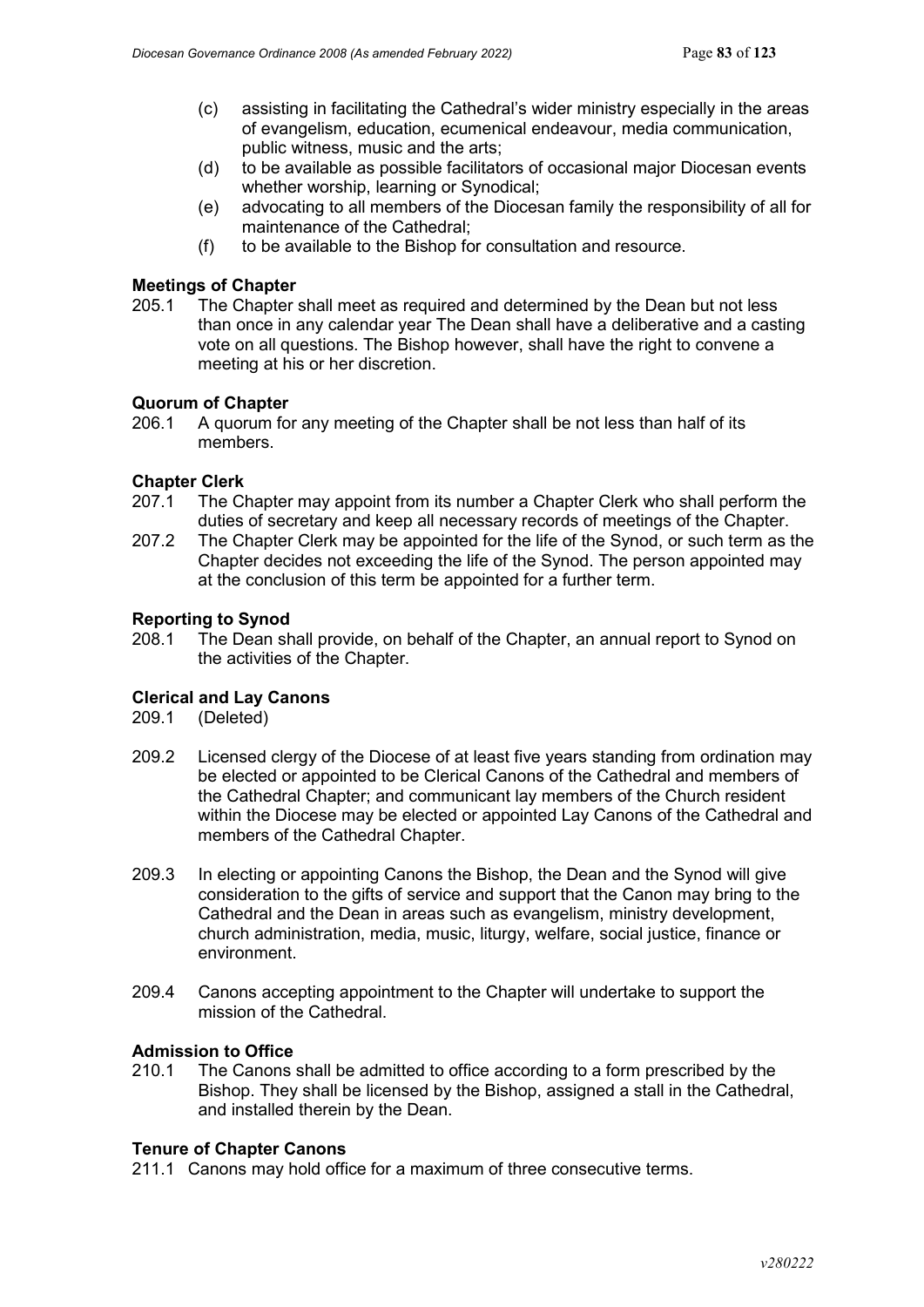# **Honorary Canons**

- The Bishop, after consultation with the Dean, shall have the right to appoint licensed clergy of the Anglican Communion, who have served in the Diocese of Grafton, to be Honorary Canons of the Cathedral.
- 212.2 Honorary Canons are not members of the Chapter.
- 212.3 There may be no more than six Honorary Canons at any time.
- 212.4 The title Honorary Canon may be used by those whom the Bishop appoints until such time as the Bishop, in writing and with three months' notice, withdraws the right to use such title. An Honorary Canon may resign the title in writing at any time.

#### **Canons Emeritus**

- 213.1 The Bishop, after consultation with the Dean, shall have the right to appoint licensed clergy and lay people who are communicant members of the Anglican Church of the Diocese of Grafton who have been either Chapter Canons or Honorary Canons of the Cathedral to be Canons Emeritus in recognition of service to the Diocese of Grafton.
- 213.2 Canons Emeritus are not members of the Chapter.
- 213.3 The title Canon Emeritus may be used by those whom the Bishop appoints until such time as the Bishop, in writing and with three months' notice, withdraws the right to use such title. The Canon Emeritus may resign the title in writing at any time.
- 214.1 (Clause deleted 2012)
- 215.1 (Clause deleted 2012)
- 216.1 (Clause deleted 2012)
- 217.1 (Clause deleted 2012)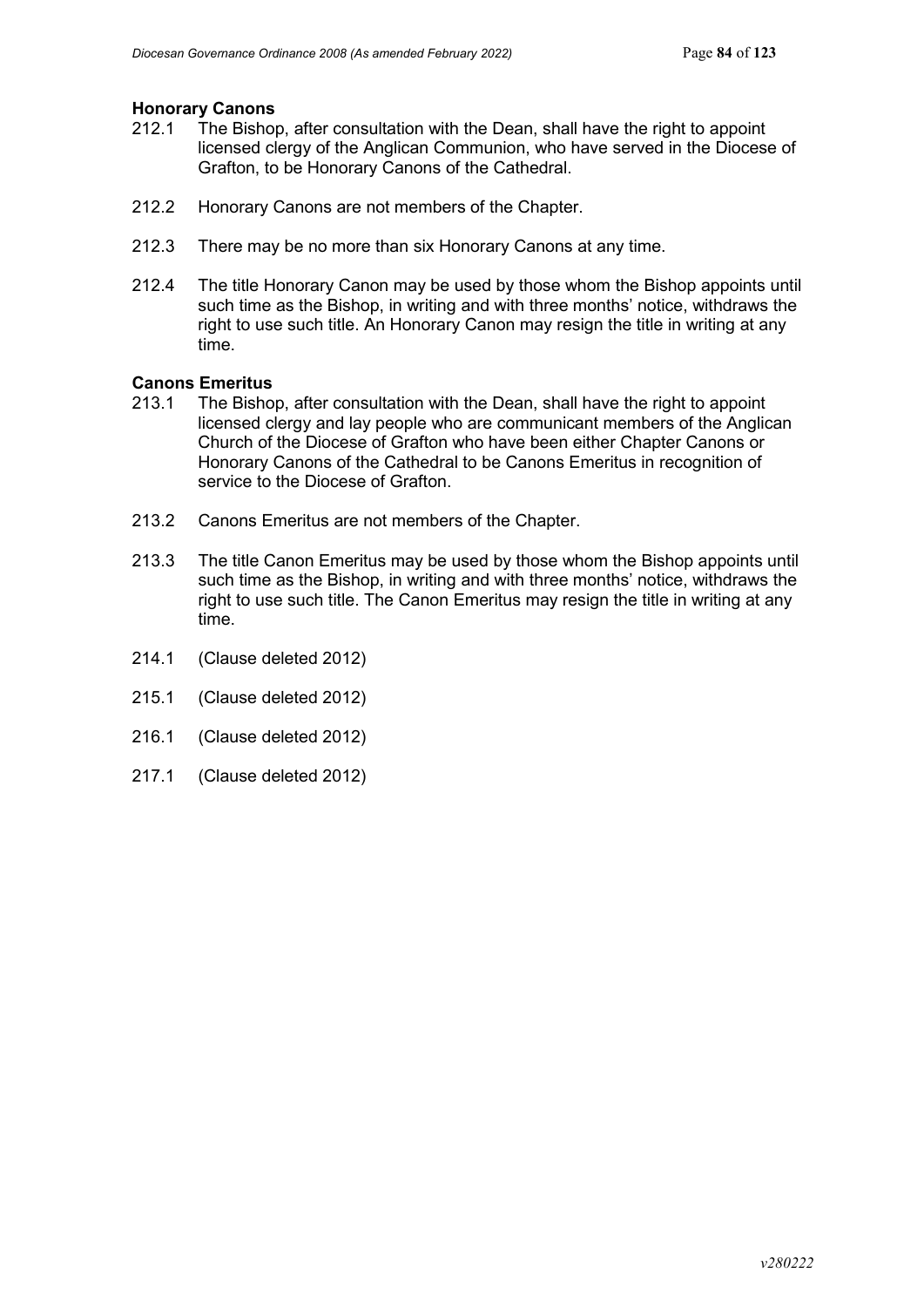### **CHAPTER 18 - ANGLICAN FUNDS GRAFTON DIOCESE**

(Deleted 2021)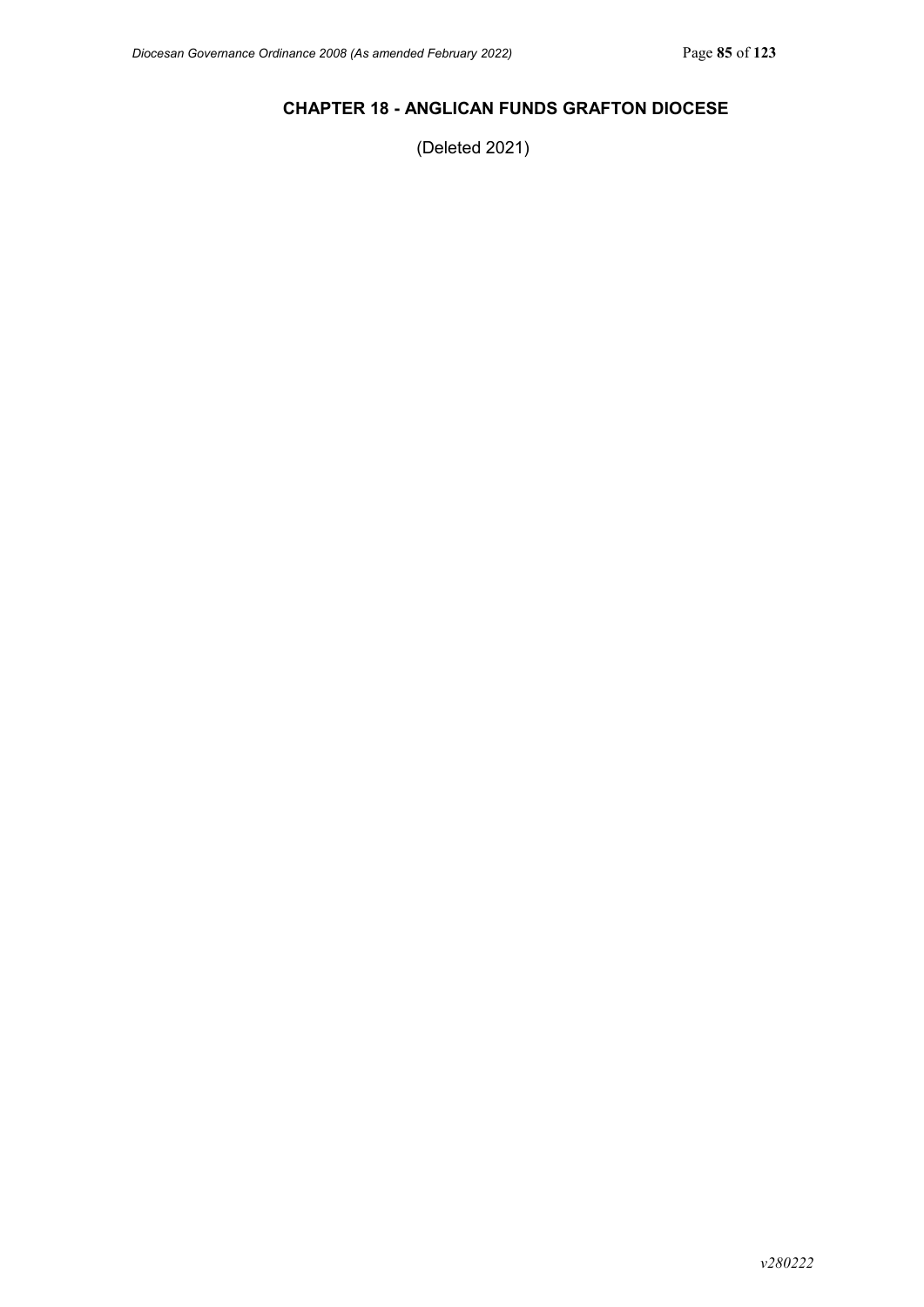### **CHAPTER 19 - DIOCESAN AUDIT COMMITTEE**

# **Objectives**<br>226.1 The

- The Audit Committee is appointed by Bishop-in-Council to provide independent assurance on the appropriateness of the Diocesan accountability and control framework, which, over time, is expected to enhance the quality and consistency of financial information provided to and issued by Bishop-in-Council.
- 226.2 The Audit Committee should primarily consider "big picture" strategic implications on the Diocese in undertaking its responsibilities.
- 226.3 The Audit Committee's role is to discharge its responsibilities in respect of the specified entities by oversight of the following:
	- (a) systems that ensure compliance with legal requirements, ethics and Diocesan policy relating to financial disclosure;
	- (b) the adequacy of internal controls and risk management procedures,
	- (c) the scope and performance of internal audit;
	- (d) the scope and performance of External Audit;
	- (e) financial reporting to and by the Bishop-in-Council; and
	- (f) other matters delegated by Bishop-in-Council from time to time.
- 226.4 The specified entities are:
	- (a) Bishop-in-Council
	- (b) The Corporate Trustees Diocese of Grafton
	- $(c)$ <sup>2</sup>Anglican Funds Grafton Diocese
	- (d) Any other Diocesan entity nominated by Bishop-in-council.

# **Membership**<br>227.1 The

- The Audit Committee will be appointed by Bishop-in-Council and will comprise not less than three, and up to five members, all of whom will be non-executive members. At least one member will be a member of Bishop-in-Council.
- 227.2 None of the Bishop, Registrar, members of the Finance Committee, or those in similar position in any of the specified entities will be members of the Audit **Committee**
- 227.3 Bishop-in-Council shall appoint one of the Audit Committee members to serve as the Audit Committee Chairperson.
- 227.4 At least one member of the Audit Committee shall have expertise in financial reporting.
- 227.5 At least one member shall have knowledge of the legal framework of the Anglican Church of Australia, particularly the Diocese and its organisations.
- 227.6 The Diocese will provide a suitable Secretary to the Audit Committee.
- 227.7 Each member of the Audit Committee should be capable of making a valuable contribution to the Committee. It is expected that each member will obtain an understanding of the detailed responsibilities of the Committee and of the operations and business-related risks the Diocese as a whole from any specified entities.

<span id="page-85-0"></span><sup>&</sup>lt;sup>2</sup> Clause 226.4 subclause (c).shall be deleted at the conclusion of the 2022 Synod as per AFGD Closure Ordinance 2021.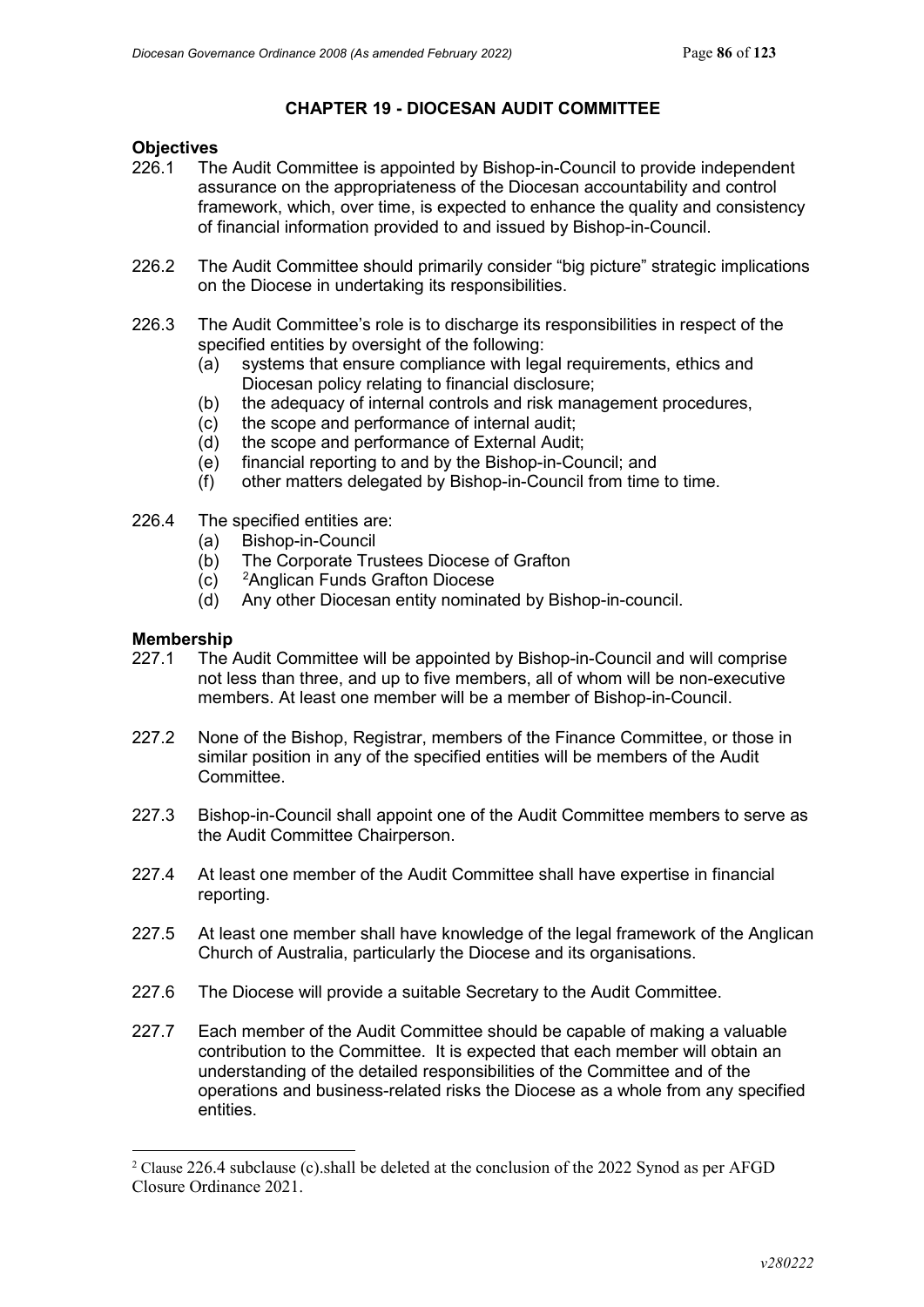#### **Attendance at Meetings**

- 228.1 The quorum for any Committee meeting shall be two-thirds of the members.<br>228.2 The Committee may meet as necessary to meet its obligations under this
- The Committee may meet as necessary to meet its obligations under this Chapter, but in any event not less than three times per annum. The Committee may convene special meetings as required. The Bishop or Registrar may request meetings as they reasonably consider necessary.
- 228.3 The Audit Committee may invite such other persons to its meeting, as it deems necessary. However, Audit Committee members may not have a substitute representative attend on their behalf. The Registrar and Diocesan Accountant may be invited to attend Audit Committee meetings.
- 228.4 The Secretary shall provide the Committee with papers in relation to agenda items at least three working days prior to the meeting. The Secretary shall attend all meetings to ensure that a record of meetings is maintained and, after approval of the Chair of the Audit Committee, is circulated promptly to members, Bishop-in Council, the External Auditor, and relevant Diocesan organisations as appropriate.

#### **Right to Access and Information**

- 229.1 Synod and Bishop-in-Council may authorise the Audit Committee, within the scope of its responsibilities, to:
	- (a) seek any information it requires from:
		- (i) any employee (and all employees are directed to co-operate with any reasonable request made by the Audit Committee); and
		- (ii) external parties;
	- (b) obtain outside legal or other professional advice, subject to the appropriate delegations; and
	- (c) request the attendance of Diocesan officers at meetings as appropriate.

#### **Independence**

- 230.1 The Audit Committee has no executive powers in relation to the operations of the Diocese. It functions in an oversight and review role.
- 230.2 The primary responsibility for financial and other reporting, internal control and compliance with legislation, regulations and ethics within the Diocese rests with executive management.
- 230.3 The Audit Committee is directly accountable to Bishop-in-Council.
- 230.4 Members with real or perceived conflicts of interests will notify the Audit Committee as soon as these issues become apparent. Any members with an actual or perceived conflict of interest will excuse themselves from discussions at the point of decision.

### **Duties and Responsibilities - Internal Control**

- 231.1 With respect to the internal control environment, the Committee shall:
	- (a) evaluate whether management has maintained a sound environment for financial administration, which inter alia will include a competent financial officer, an effective Diocesan finance committee and suitably experienced independent auditors who understand their role. Where this environment does not exist, the Audit Committee should encourage change towards best practices;
	- (b) evaluate whether management is providing the appropriate control environment by communicating the importance of internal control, and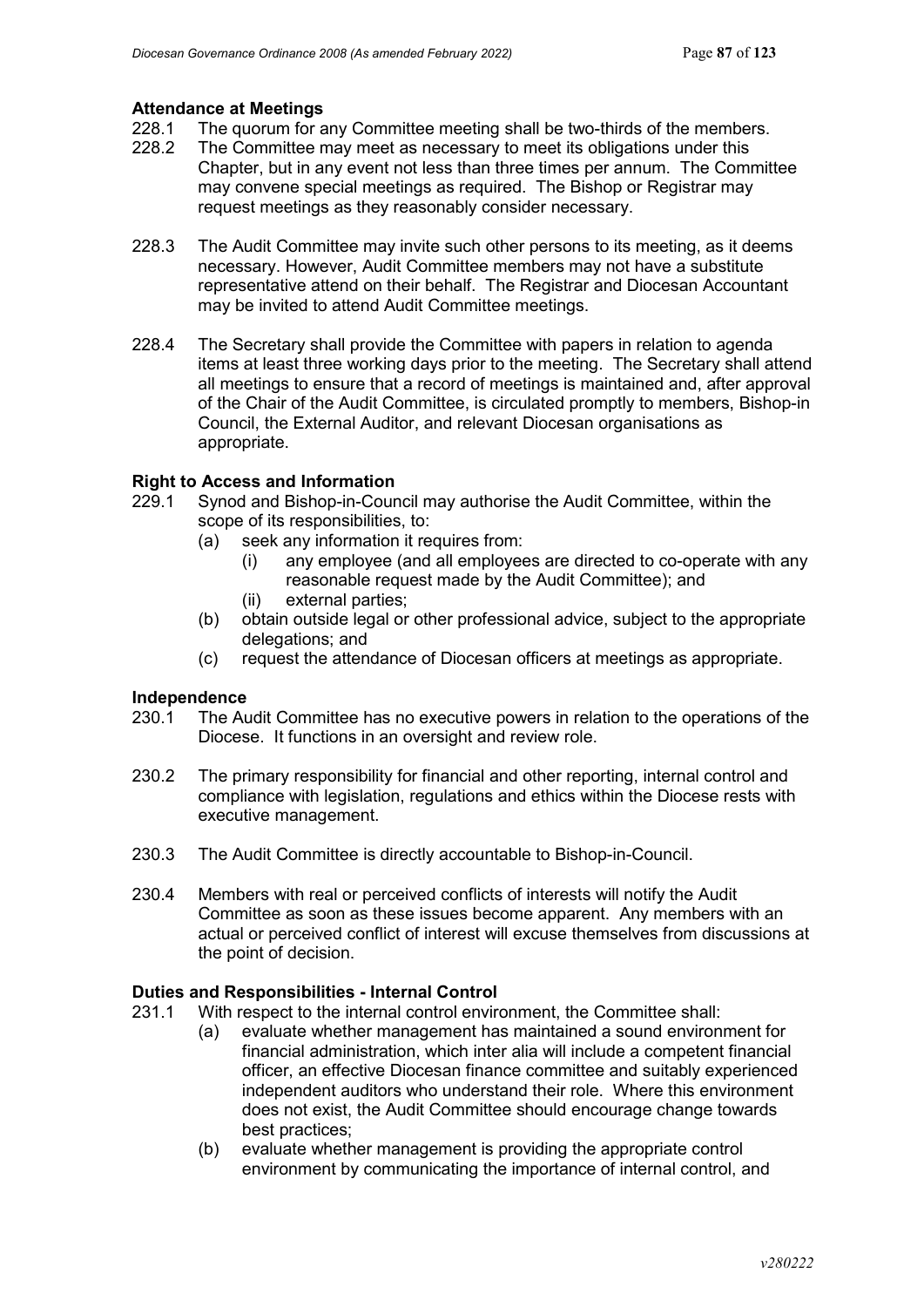management of risk, including fraud risk, and ensuring that all employees have an understanding of their roles and responsibilities. This includes the oversight of controls over the engagement and conduct of external parties including contractors, advisers and outsourcing arrangements;

- (c) review management's assessment of the adequacy of internal control processes and systems and plans for business continuity and review internal control policies and procedures;
- (d) confirm that internal control recommendations made by Internal Audit and the External Auditor have been implemented by management.
- (e) evaluate whether management has implemented appropriate systems to manage the risk of fraud, defalcation or theft.
- (f) Review management efficiency in minimising risk flowing from non-financial legislation, regulation or policy such as in the area of Work Health and Safety, Professional Standards or any other.

#### **Financial Reporting - General**

- 232.1 With respect to the control of reporting of financial information and the appreciation of risk management policies the Committee shall:
	- (a) satisfy itself, in consultation with the Bishop and the External Auditor, that management is effectively managing the current areas of financial and business risk;
	- (b) immediately refer to the Bishop and the External Auditor the suspicion of any fraud or Identified fraud and the suspicion of any Illegal activity or identified illegal activity brought to the Committee's attention
	- (c) consider referring to the External Auditor any deficiencies in intercontrol issues or other similar issues that are brought to the Committee's attention
	- (d) ensure management has considered significant accounting and reporting issues, including recent professional and regulatory pronouncements, and understand their impact on the financial statements;
	- (e) consider any legal matters brought to its attention that could significantly impact the financial statements.

# **Annual Financial Statements**

- The Committee shall review the annual financial statements of the specified entities and determine whether they are consistent with the information known to members.
- 233.2 The Committee shall assess whether the financial statements reflect appropriate accounting principles and the disclosure of appropriate financial performance measures. The Committee shall:
	- (a) focus on judgmental areas, for example those involving valuation of assets and liabilities, guarantees, environmental liabilities, litigation reserves, commitments, contingencies and complex or unusual transactions;
	- (b) meet with management and the External Auditor to review the financial statements and the results of the audit.
	- (c) review the annual report before its release and consider whether the information is reasonably consistent with the Diocese and its operations.

# **Internal Audit**

- The Committee shall review and approve the plans, activities and organisational structure of the Registry Office and other relevant entities and ensure that they have no unjustified restrictions or limitations. The Committee shall:
	- (a) review the qualifications of the Registrar, Diocesan Accountant and other Registry personnel involved in risk and financial management;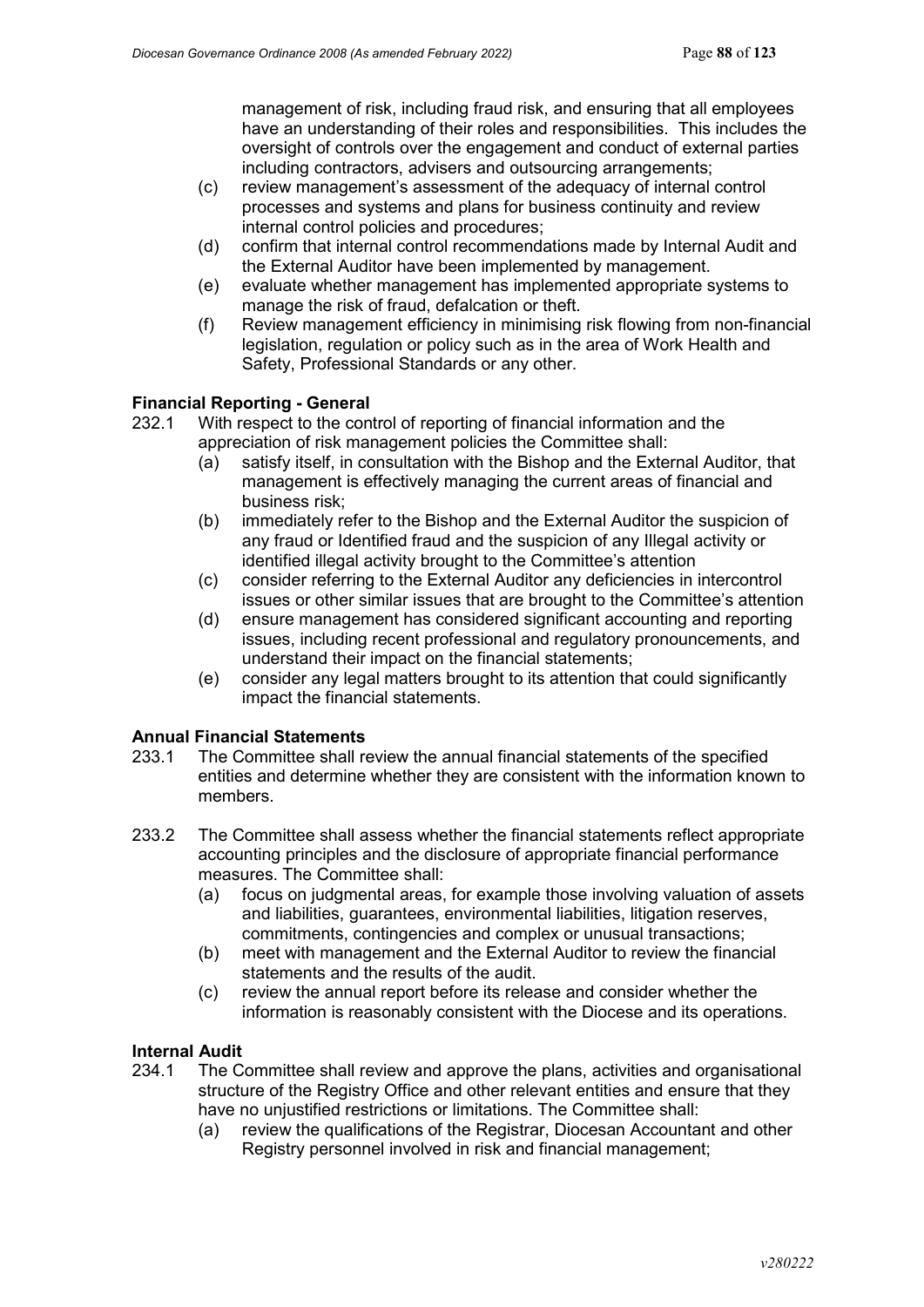(b) ensure that management responds to recommendations by the Committee or External Audit.

### **External Audit**

235.1 The Committee shall:

- (a) review the External Auditor's proposed audit scope and approach and ensure no unjustified restrictions or limitations have been made;
- (b) review the performance of the External Auditor in its dealings with the Diocese;
- (c) monitor the independence of the External Auditor, including the review and approval in advance of any non-audit services to be contracted by the Diocese from the External Auditor;
- (d) make recommendations to Bishop-in-Council regarding the appointment and reappointment of the External Auditor.
- (e) meet separately with the External Auditor to discuss any matters that the Audit Committee or auditors believe should be discussed privately. The Committee shall ensure that significant findings and recommendations made by the External Auditor are received and discussed on a timely basis; and
- (f) ensure that management responds to recommendations made by the External Auditor.

#### **Compliance with Legislation and Regulations**

- 236.1 With respect to the oversight of the Compliance monitoring system, the Committee shall:
	- (a) review the effectiveness of the system for monitoring compliance with legislation and regulations and the results of management's investigation (including disciplinary action) of any fraudulent acts or non-compliance;
	- (b) obtain regular updates from management, with legal advice as necessary, regarding compliance matters;
	- (c) be satisfied that all regulatory compliance matters have been considered in the preparation of the financial statements and annual report.
	- (d) Review compliance with the Australian Charities and Not-for-profits Commission Act 2012

#### **Reporting Responsibilities**

- 237.1 With respect to the Committee's reporting obligations the Committee shall:
	- (a) regularly report to Bishop-in-Council on Audit Committee activities and make appropriate recommendations. In doing so, the Committee shall ensure that Bishop-in-Council is aware of matters that may significantly impact the financial condition or affairs of the Diocese from any of the specified entities;
	- (b) provide an open avenue of communication between Bishop-in-Council, Diocesan senior executive staff, Internal Audit, and the External Auditor. This includes, but is not limited to, regular de-briefs of Audit Committee activity with the Bishop, occasional presentations by the Audit Committee to Bishop-in-Council, and a standing invitation to the External Auditor to attend Audit Committee meetings.
	- (c) evaluate the Audit Committee's own performance on a regular basis and report to Bishop-in-Council at least annually on the Audit Committee's achievements against its proposed outcomes.
	- (d) Make recommendations to the Bishop-in-Council from time to time about changes to the Committee's Charter as expressed in the Grafton Diocese Governance Ordinance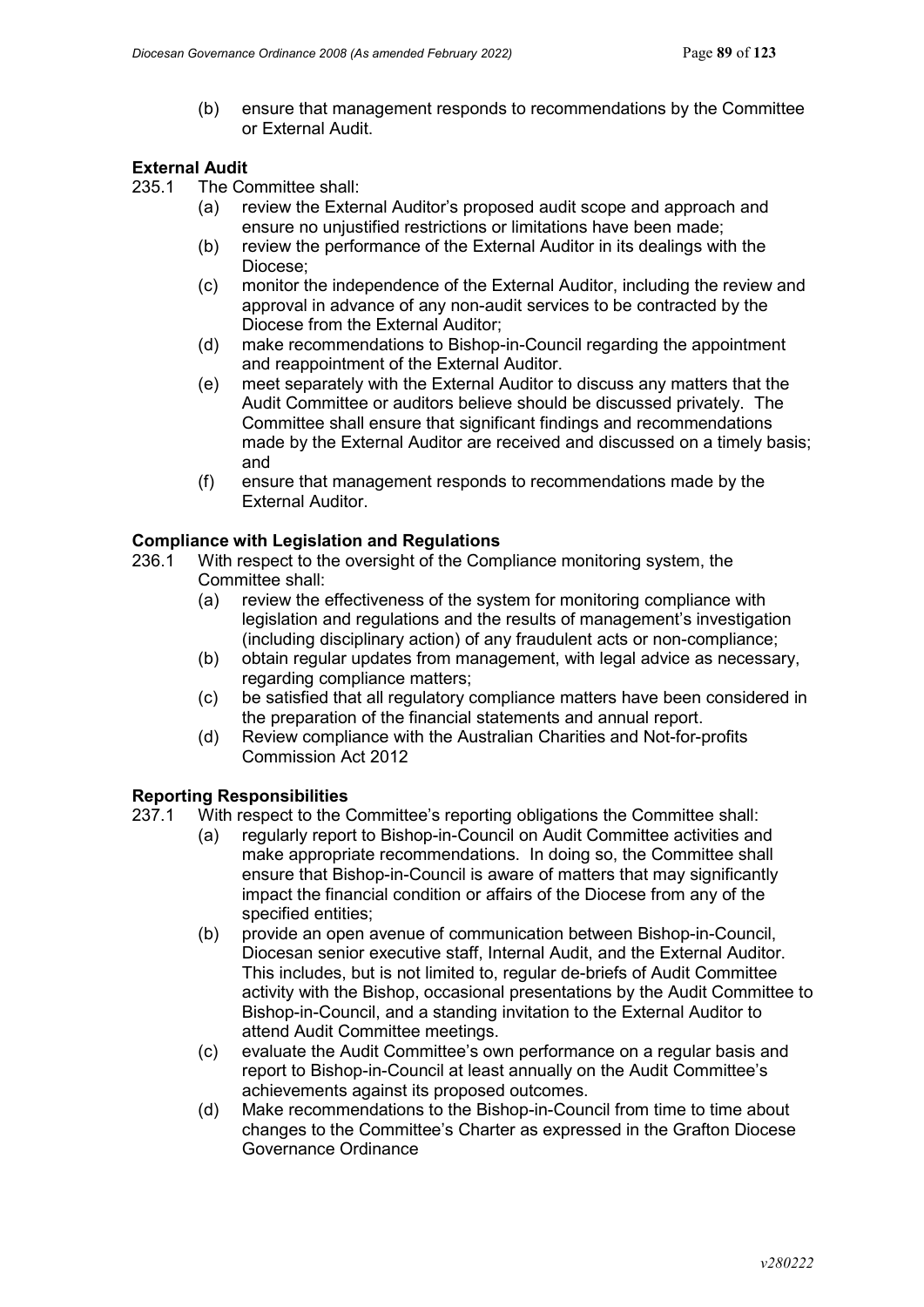### **CHAPTER 20 - ACCOUNTS, AUDITS AND ANNUAL REPORTS**

**(Deleted 2016)**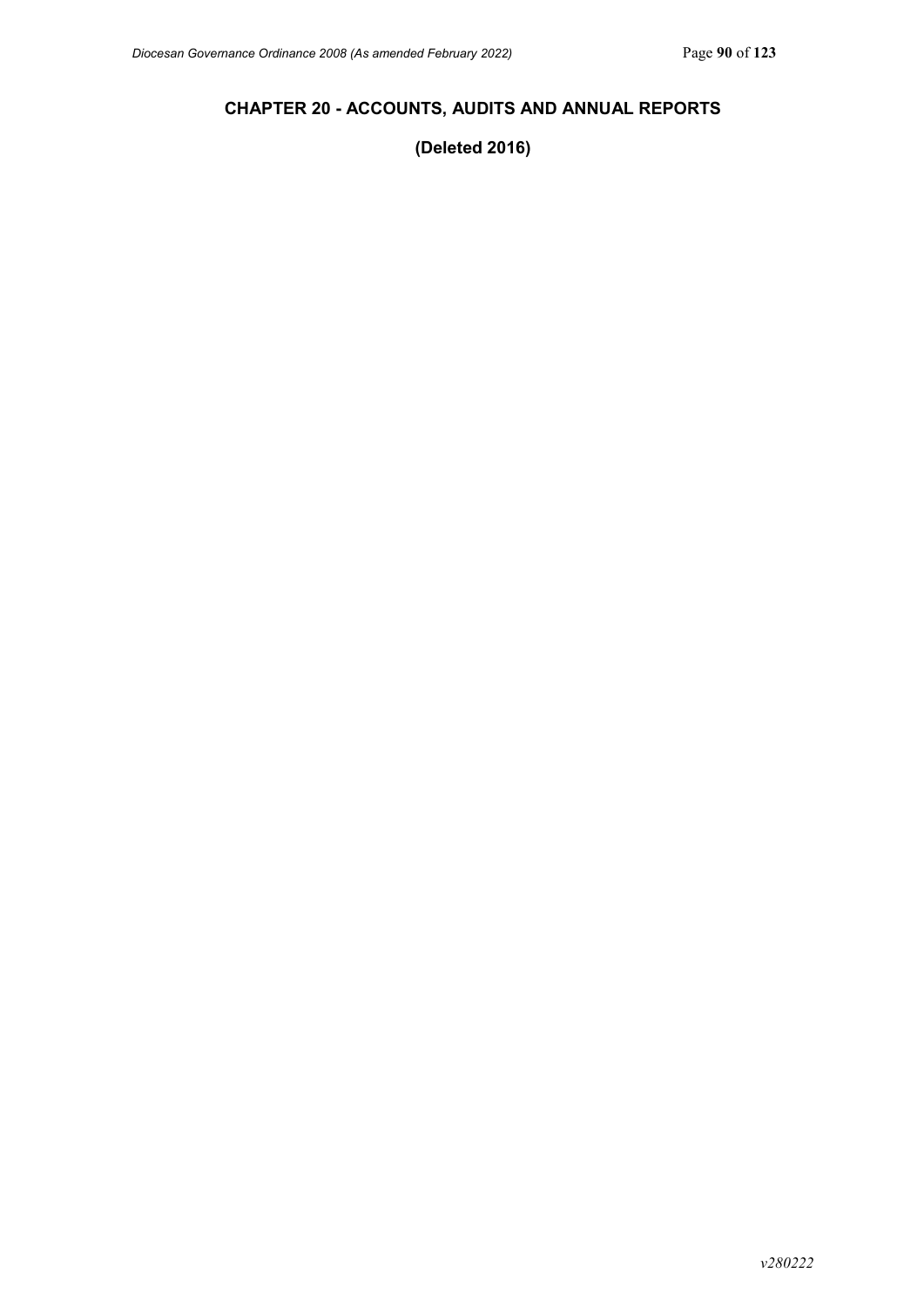### **CHAPTER 21 – DIOCESAN RECORDS**

# **Ministry and Mission**

The Diocese of Grafton seeks to be a good custodian of the records produced and collected to fulfil its obligations under law and under the Constitution of the Anglican Church of Australia and to provide a history of the development and major activities of the Anglican Church in this region.

### **Ownership of Records**<br>244.1 The records of t

The records of the Diocese, its Parishes and organisations are and shall be the property of The Corporate Trustees of the Diocese of Grafton and shall be dealt with in accordance with the provisions of this Ordinance and any regulations approved by Bishop-in-Council.

#### **Delivery of Records**

- 245.1 The disposition of records of the Church shall be in accordance with regulations approved by Bishop-in-Council.
- 245.3 Any person who has the custody of or possesses any Records of the Church must, on demand from the Registrar, deliver them up to the Registrar in accordance with such demand.

#### **Responsibility of Bishop-in-Council**

246.1 Bishop-in-Council shall in accordance with this Ordinance and subject to any general or special direction of the Synod be responsible for the adequate preservation and conservation of the Records acquired by the Records Centre and for the general administration of the Records Centre.

#### **Registrar**

- 247.1 The Registrar shall be responsible for managing the Records Centre under this Ordinance and any Regulations made or Policies adopted by Bishop-in-Council.
- 247.2 The Registrar shall be responsible for the staffing of the Records Centre, whether paid or voluntary, and shall make appointments and assign duties on such terms and conditions as the Registrar decides within the bounds of the approved budget.

#### **Disposal**

248.1 The disposal of any Records of the Church, or of any other Records acquired by the Records Centre, may be done only in accordance with such Regulations as may from time to time be in force pursuant to this Ordinance.

#### **Records Centre Policies**

- 249.1 The Bishop-in-Council may from time to time adopt policies not inconsistent with this Ordinance, providing for all or any of the purposes set out in this Ordinance.
- 249.2 Policies for access to records shall not be contrary to any law in force from time to time in the State of New South Wales.
- 249.3 The receipt of records other than records of the Church shall be subject to the approval of Bishop-in-Council and once received any policy direction or action in relation to such records shall not be contrary to any expressed direction given by or on behalf of any person who shall deposit such records except that the right to return the records to the giver or a legitimate successor of the giver shall be reserved.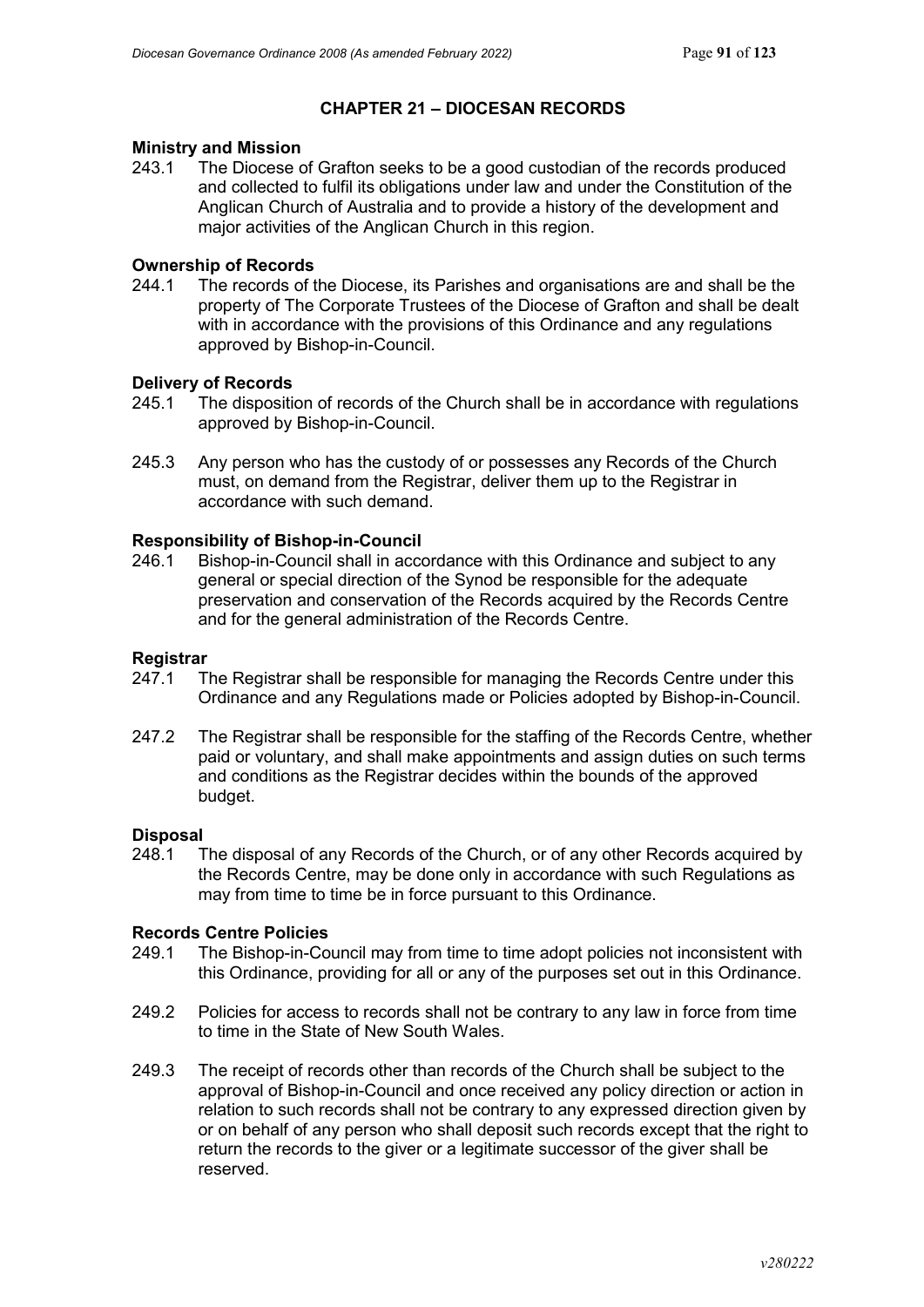### **FIRST SCHEDULE - SYNOD STANDING ORDERS**

### **PART A - SYNOD MEETINGS**

#### **Notice of Meeting of Synod**

- 1.1. When the Bishop convenes a session of the Synod the Registrar shall, subject to clause 1.2, cause to be forwarded to each member of the Synod not less than 14 days before the first sitting-day of the session
	- (a) notice of the time and place fixed for the sitting;<br>(b) a copy of the agenda for the first sitting-day of the
	- a copy of the agenda for the first sitting-day of the session;
	- (c) a copy of each of the reports and accounts required by these Standing Orders, by Ordinance or by resolution of the Synod to be laid before the Synod that are then available;
	- (d) a copy of any other report that has been furnished to the Registrar for laying before Synod; and
	- (e) a copy of each Bill included on the agenda.
- 1.2 When the Bishop has convened a session of the Synod under clause 42.4 of Chapter 7 of this Ordinance, the Registrar shall, when considering subclause 1.1(c) above, confine those matters to be provided to those pertaining to the particular business of that session of Synod.
- 1.3 Where these Standing Orders require business papers, including reports, motions and canons, to be sent or circulated to members, or the Registrar considers it expedient to provide information to members, that information may be provided to members by:
	- (a) if the member so nominates, an electronic means by which the member is notified the information is available to be accessed by an electronic means (e.g. being available on a website or app); or
	- (b) by email to an email address provided by the member for that purpose; or
	- (c) prepaid post addressed to the member's address on the Synod roll.

# **Use of Information**

- All material provided to members of Synod under clauses 1.1 and 1.2 of these Standing Orders is provided for the member's information to allow the member to prepare for participation in the business of the Synod. In doing so, a member may discuss the information within this material with other members of Synod or a Member of the Church in this Diocese, except that:
	- (a) any material marked 'Confidential' shall not be discussed with or revealed to a person who is not a member of the Synod; and
	- (b) no material or part of any material shall be provided to any media outlet, social media platform or other distribution mechanism; and
	- (c) the member is responsible to take reasonable efforts to prevent an infringement of (a) and (b) above.
- 1A.2 Any variation to the provisions of clause 1A.1 of these Standing Orders requires the express permission of the Bishop.
- 1A.3 Following the adjournment of a session of Synod, members may use any of the materials received as a member of Synod, except those marked 'Confidential', to report on the Synod to members of their Ministry Unit and otherwise for the good conduct of the affairs of the Church in this Diocese.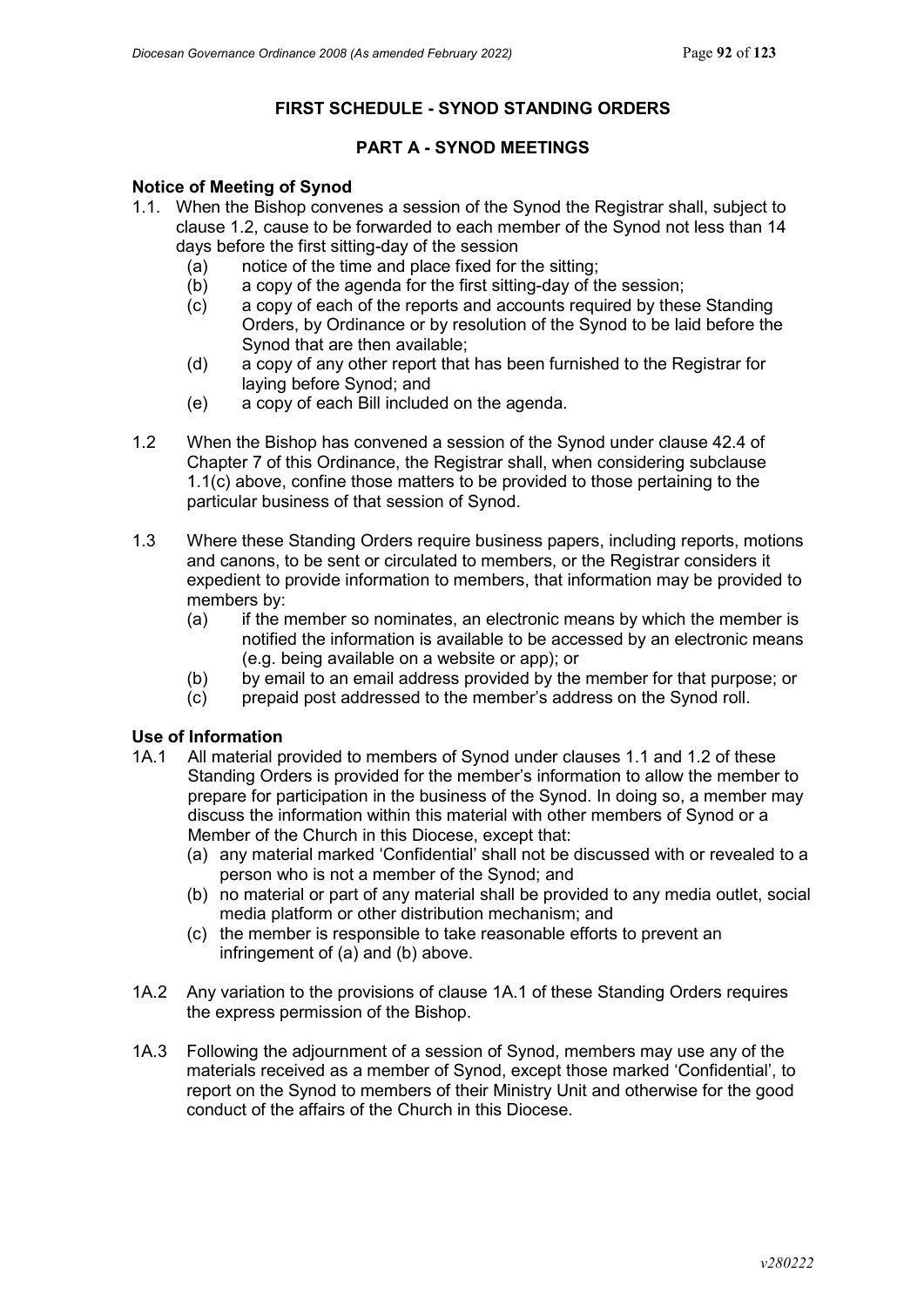1A.4 Following the adjournment of a session of Synod, members may engage with or respond to any report or comment regarding the business of the Synod, including a report or comment made by or through a media outlet or on a social media platform, but the member shall not purport to be a representative of the Synod or the Diocese and shall not disclose information made available to them as a member of Synod except for information that has already been openly published by the Bishop, Registrar or other person authorised by the Bishop.

#### **Members' Personal Information**

- 1B.1 Personal information gathered from members for the purpose of meeting the requirements of these Standing Orders will be confined to the information necessary for that purpose and will not be used for other purposes. Possible uses may include:
	- (a) Providing a list of members, house and Ministry Unit for the information of members of the Synod; and
	- (b) Displaying information concerning candidates for elections to be held at that session; and
	- (c) Inclusion of the member's image in a photograph taken at the Synod venue and subsequently published.
- 1B.2 Any member who personally requires a variation of the provisions of clause 1B.1 may apply to the Bishop at least 21 days prior to a sitting of Synod for the protection of their personal information or image. The Bishop shall consider any such request with regard to the circumstances of the request.

#### **Members Providing Information**

- 1C.1 Where these Standing Orders require a member to provide information in writing, including notices of motion and notices of amendments to motions or canons (but not nominations for elections), the member may provide that information:
	- (a) if the Registrar so nominates, by another electronic means; or
	- (b) by email to an email address provided by the Registrar for that purpose; or
	- (c) in writing on paper signed by the member.

#### **Hours of Meeting**

- 2.1 Unless the Synod otherwise orders, on a day other than the first day of a session the Synod shall meet at 9am.
- 2.2 If before the expiration of half an hour after the time fixed for a sitting there is not a quorum present, the President shall adjourn the Synod either to a later hour of the same day or to the next day of sitting and if, on that next day, there is not a quorum present before the expiration of half an hour after the time fixed for the sitting the President shall adjourn the Synod sine die.

#### **Recording of Attendance at Synod**

- 2A.1 On each day of sitting of the Synod each member who is present shall complete their Attendance Slip for that day and lodge it in the box provided.
- 2A.2 The President may require lay members to sign any declarations that may be required under the Constitution of the Church in New South Wales before participating in the business of Synod.

#### **Quorum**

3.1 The President, ten clerical members and twenty lay members shall form a quorum of the Synod.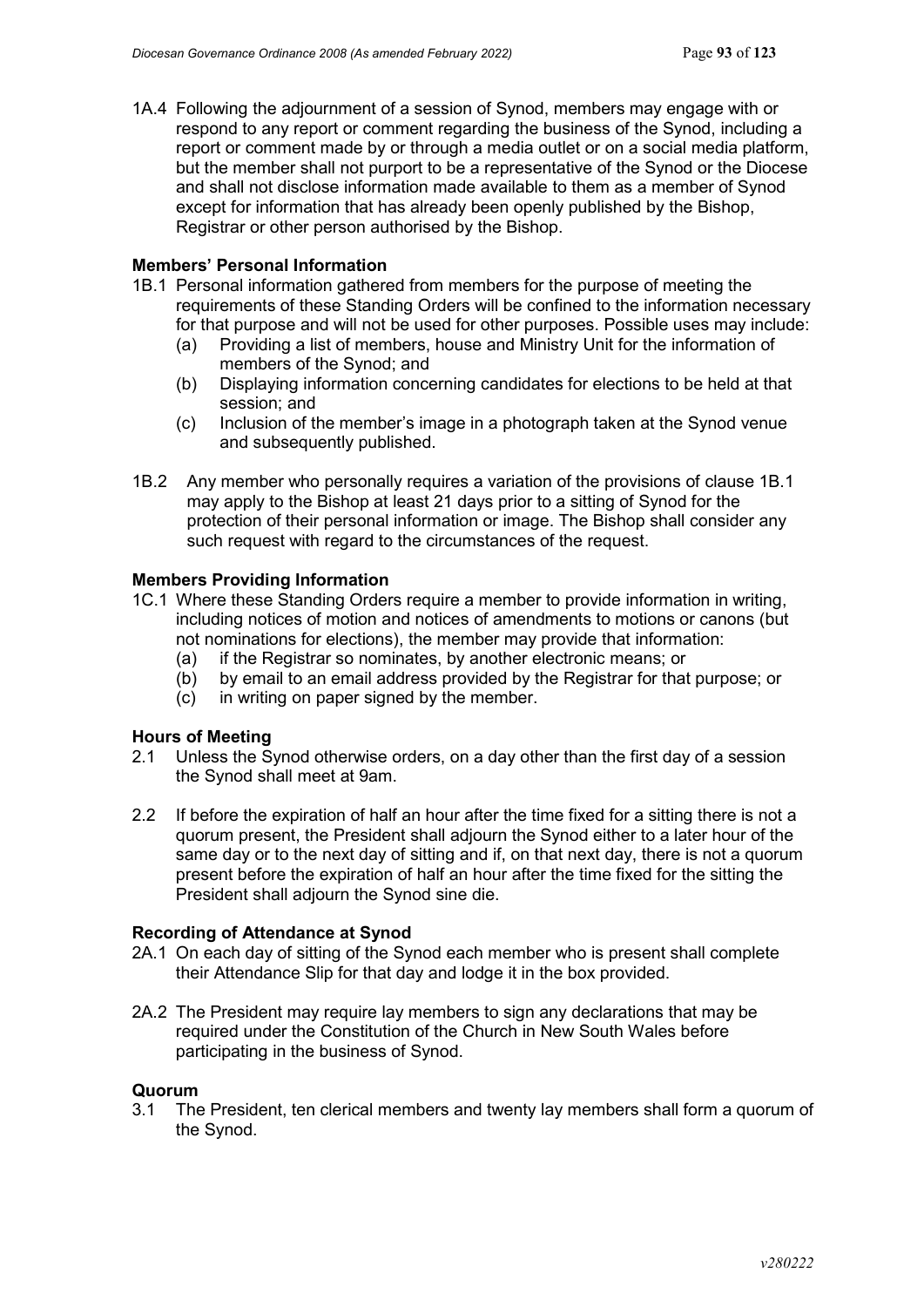- 3.2 If it is determined as a result of a division or of a count of the Synod that there is not a quorum present, the President shall adjourn the Synod for up to thirty minutes to seek a quorum. If no quorum is then present, the President shall adjourn the Synod until a later hour of the same day or to the next day of sitting.
- 3.3 *(Deleted 2020)*

#### **Suspension of Sittings**

- 4.1 At its first sitting the Synod shall determine on motion without notice the hours at which each sitting will be suspended.
- 4.2 The President may, without motion being made, suspend a sitting of the Synod for a period of up to 30 minutes.

#### **Meetings of Synod**

- 5.1 The members of the Synod shall meet in one chamber.
- 5.2 A meeting of the Synod is, subject to the next succeeding sub-clause, open to the public.
- 5.3 The President shall, at any time, upon request by five members, close the proceedings to the public.
- 5.4 Where the public have been ordered to withdraw, they shall be re-admitted when the item of business before the Synod at the time when they were ordered to withdraw has been disposed of or adjourned.

#### **Health and Safety Provisions**

- 5A.1 For the purpose of the protection of members of the Synod and others from communicable diseases, the Bishop-in-Council may approve protocols for any or all of the following:
	- (a) the screening of members of the Synod and visitors for admission into the synod venue
	- (b) the exclusion of any persons, or category of persons, who are not members of the Synod
	- (c) practices in the venue for the maintenance of health and safety.
- 5A.2 A member of Synod or any other person may be excluded from the Synod venue, for part or all of the session, where such action is in accordance with the approved screening protocol.
- 5A.3 A member of Synod failing to adhere to the protocols for practices in the venue for the maintenance of health and safety has committed disorderly conduct which shall be considered under clause 33.1 of the First Schedule.

#### **Officers of the Synod**

- 6.1 The Officers of the Synod are
	- (a) the Chair of Committees, and a Deputy Chair of Committees;<br>(b) the Clerk of Committees and
	- the Clerk of Committees and
	- (c) two Synod Secretaries, one of whom shall be a clerical member of Synod and the other a lay member of Synod.
- 6.2 The Officers shall be elected at the commencement of the first session of a Synod.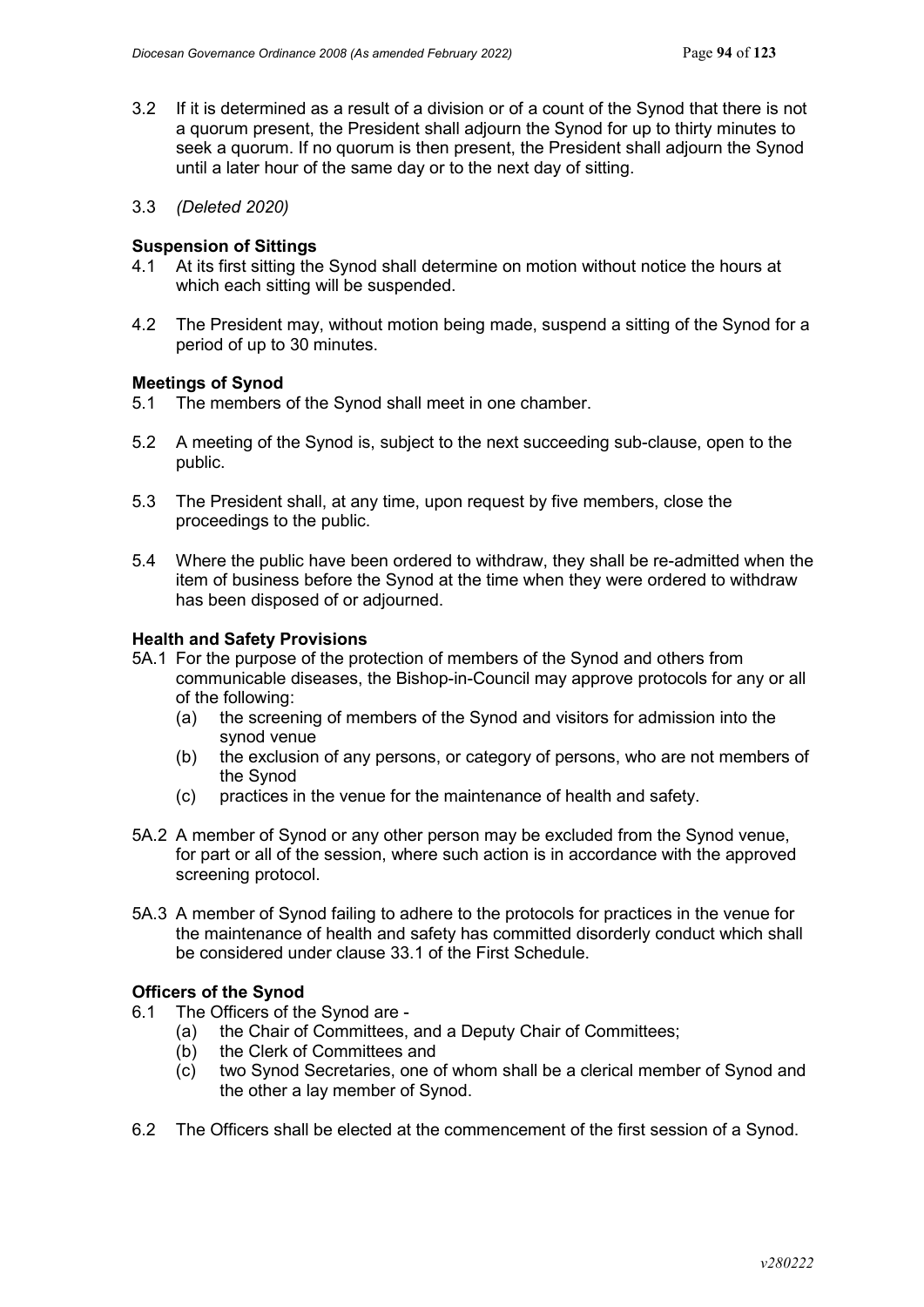- 6.3 An Officer holds office, unless the officer resigns office by notice in writing to the President, or ceases to be a member of the Synod, until the commencement of the first session of the next Synod.
- 6.4 Subject to clause 6.6, where an Officer resigns or ceases to be a member of the Synod, the Synod shall, at the commencement of its next sitting, elect a member to fill the vacancy.
- 6.5 The Synod may elect a member to deputise for the Clerk of Committees, or the Clerical Secretary or the Lay Secretary. Such appointment shall be for that session of Synod.
- 6.6 Where the Chair of Committees resigns or ceases to be a member of the Synod, the Bishop-in-Council shall appoint a member of Synod to fill the vacancy until the commencement of the next session of Synod, at which Synod shall elect a member to fill the vacancy.

#### **Duties of the Secretaries**

- 7.1 It is the duty of the Secretaries to ensure that:
	- (a) minutes of the proceedings of the Synod, except when in Committee of the Whole, are taken;
	- (b) all Ordinances and Motions passed by the Synod are recorded;
	- (c) all reports and other papers so required are laid on the table of the Synod;
	- (d) the Notice Paper for each sitting day of Synod other than the first day of a session of the Synod, is prepared and available to members;
	- (e) the members' Attendance Slips for each sitting day are recorded on a Synod roll;
	- $(f)$  for any election ballot papers are duly prepared and issued and the election is properly conducted,
	- (g) they certify the result of any election; and
	- (h) that all minutes, records and other documents of the Synod are given into the custody of the Registrar at the conclusion of the session.

#### **Duties of the Registrar**

8.1 The Registrar has the custody of the books, papers, minutes and records of the Synod.

#### **Members Conduct**

- 9.1 *(Deleted 2020)*
- 9.2 *(Deleted 2020)*
- 9.3 *(Deleted 2020)*
- 9.4 *(Deleted 2020)*
- 9.5 Members shall conduct themselves with care and respect for each other and a desire for the welfare of Christ's church. Particular notice shall be taken of "Being Together" *(General Synod Resolution 45/14)* as a benchmark for words and actions from members during the course of a session.

"Faithfulness in Service" provides further guidance for Synod to be conducted in an environment where "*the physical, emotional and spiritual welfare and safety of all people, particularly within its own community*" is created. Members shall take particular notice of Section 6 relating to "Personal Behaviour".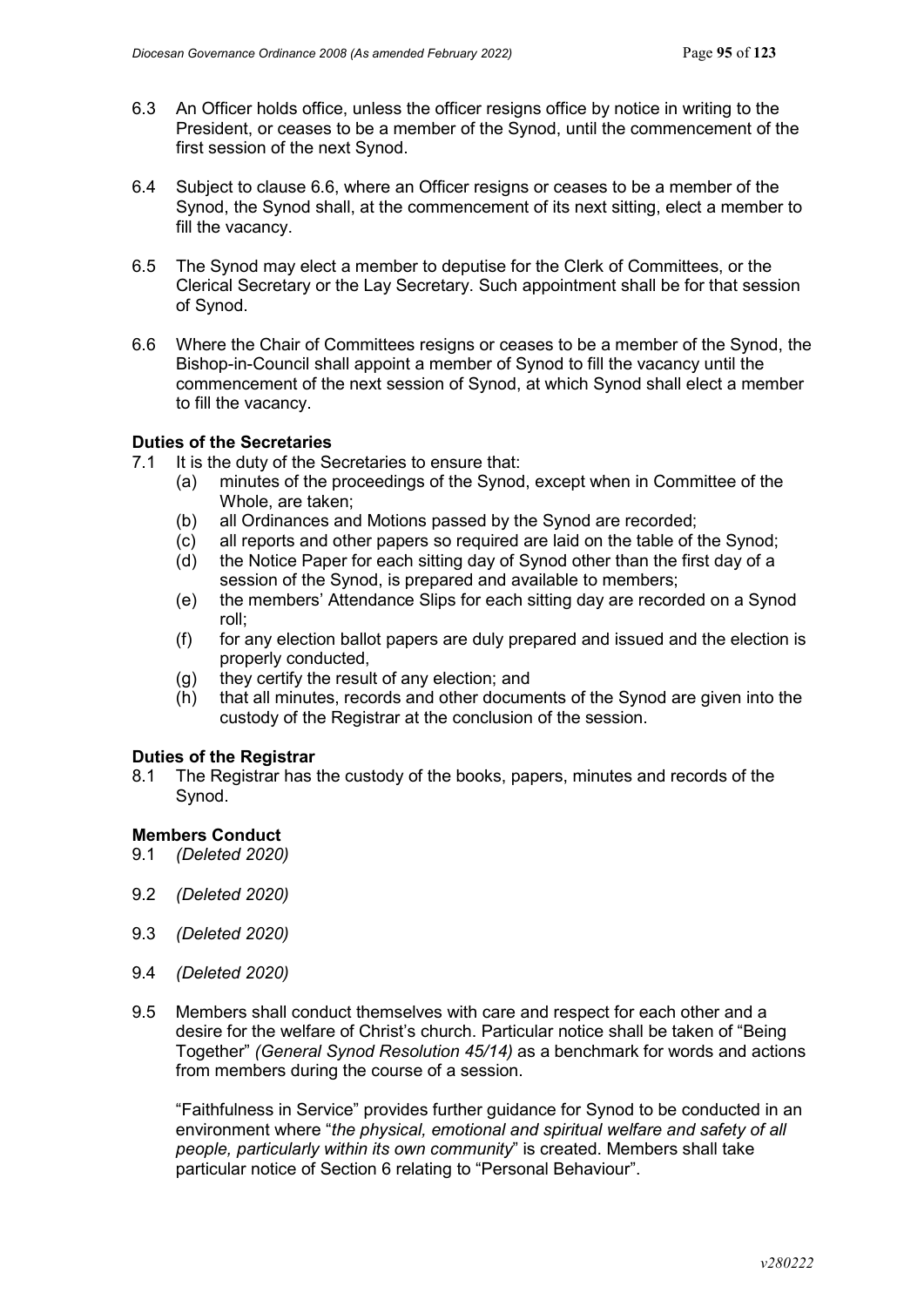# **Acting President**<br>10.1 The Preside

- The President may, at any time, without motion being made, request a member of Synod to take the chair as Acting President of the Synod during the President's temporary absence from the sitting.
- 10.2 An Acting President has all the powers, and shall exercise all the functions, of the President under these Standing Orders during the absence of the President from the sitting.

### **Elections and Qualifications Committee**

- 10A.1 At the first session of each Synod, the Synod shall elect an Elections and Qualifications Committee.
- 10A.2 The Elections and Qualifications Committee shall consist of not more than five members of Synod, including at least one Clerical and one Lay member.
- 10A.3 A member of the Elections and Qualifications Committee holds office, unless the member resigns the office by notice in writing to the President or ceases to be a member of the Synod, until the first session of the next Synod.
- 10A.4 Where a vacancy occurs in the Elections and Qualifications Committee, the Synod shall, at the commencement of its next sitting, elect a member to fill the vacancy.
- 10B.1 The Elections and Qualifications Committee shall inquire into and report upon all questions which shall be referred to it by Synod respecting the validity of any election or return of any member (including their election or return to any office by the Synod), and also respecting the qualification or disqualification of any person who has been returned as a member of the Synod to be so returned or to hold an office which is elected by the Synod.
- 10B.2 The Elections and Qualifications Committee may sit, if it thinks fit, while the Synod is sitting.
- 10B.3 The Elections and Qualifications Committee when inquiring into matters referred to it, may receive the best evidence it can procure or which is laid before it, whether it be such as would be admitted in cases at law or not and it may reject any evidence tendered to it which it may see fit to reject.
- 10B.4 The Elections and Qualifications Committee shall report the result of its inquiries to the Synod and shall report whether it finds that the election or return of the member whose case has been referred to it is valid or whether that person is qualified as the case may be, whereupon it shall be competent to move forthwith, without notice, or on any subsequent day, pursuant to notice, that the report be adopted.
- 10B.5 Upon the motion for the adoption of the report it shall be competent to substitute for it by way of amendment such resolution in respect to the matter referred to the Elections and Qualifications Committee as to the Synod shall seem proper, provided that such resolution shall state distinctly that the election or return of the member is or is not valid, or that the person is qualified or disqualified to be such member as the case may be. If by such resolution or by the adoption of the report, it be determined by the Synod that the member has not been properly elected or returned or that the person is not qualified to be a member, the person shall not henceforth sit (unless re-elected) as a member of Synod and that person's seat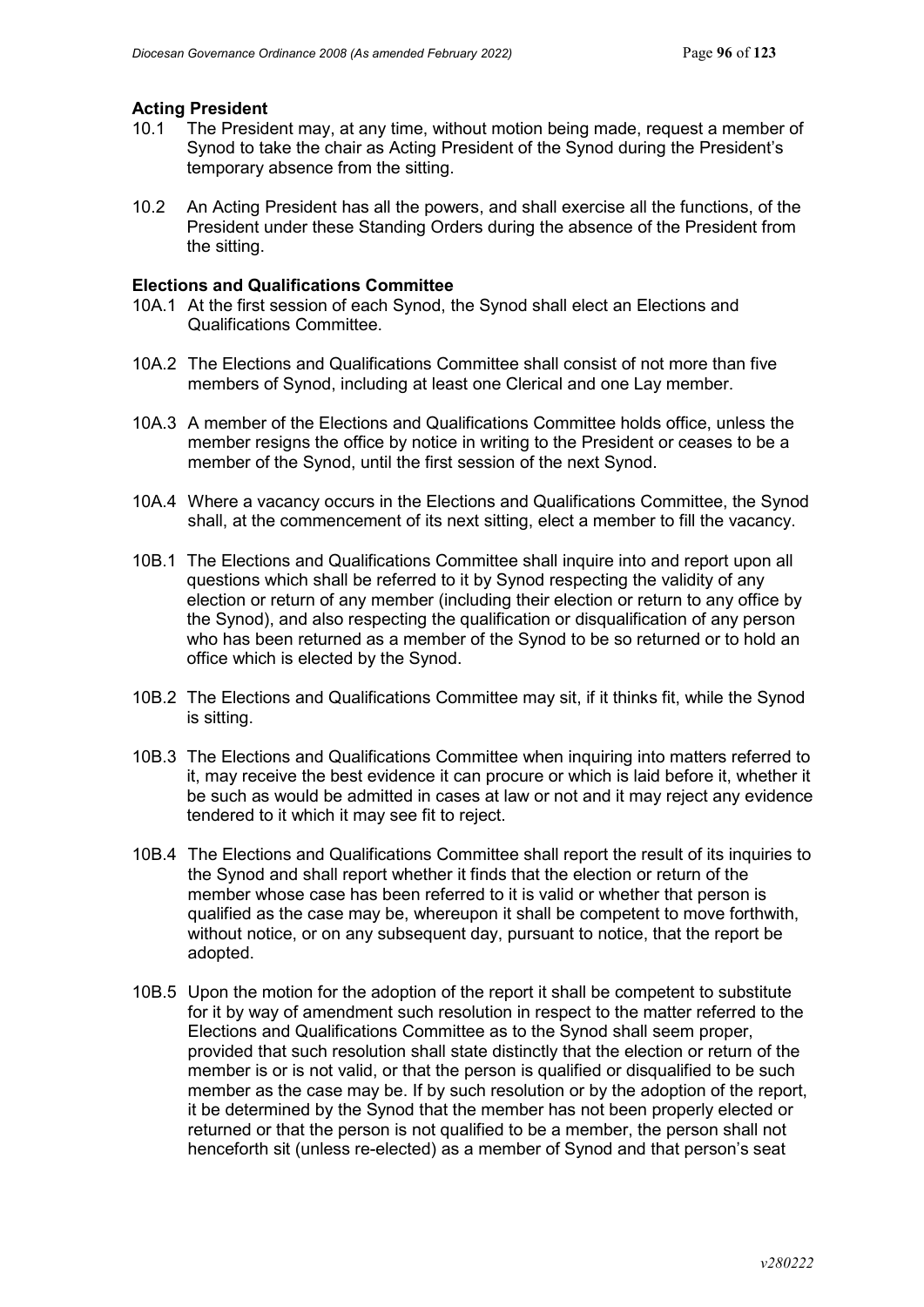shall be declared vacant, but if the contrary be determined the member may forthwith may resume their seat.

- 10B.6 No member of the Elections and Qualifications Committee whose case has been directed to be referred to the Elections and Qualifications Committee, and is still undecided, shall sit thereon until their case shall have been finally dealt with by Synod.
- 10B.7 Nothing herein contained shall prevent the Bishop, if aware of any proceedings at any election which shall in the Bishop's opinion invalidate the return of any member, from referring such matter for the decision of the Elections and Qualifications Committee.

#### **Minutes Committee**

- 11.1 At the first session of each Synod, the Synod shall elect a Minutes Committee to scrutinise the minutes of each sitting and certify whether or not the minutes are correct.
- 11.2 The Minutes Committee shall consist of three members.
- 11.3 A member of the Minutes Committee holds office, unless the member resigns the office by notice in writing to the President or ceases to be a member of the Synod, until the first session of the next Synod.
- 11.4 Where a vacancy occurs in the Minutes Committee, the Synod shall, at the commencement of its next sitting, elect a member to fill the vacancy.
- 11.5 The President shall, at each sitting of a session of the Synod other than the first sitting of the session, report whether or not the minutes have been duly certified by the Minutes Committee to be correct and, where the minutes have been so certified to be correct, they shall be taken to have been confirmed by the Synod.
- 11.6 The minutes of the Synod's last sitting shall be certified by the Minutes Committee which shall forward its certification to the next meeting of Bishop-in-Council for adoption.

### **Recording of Synod**

- 11A.1 No person may make an audio or video recording of any part of the proceedings of a session of Synod without the approval of the Synod.
- 11A.2 Any person wishing to make an audio or video recording of the Synod shall submit their request to a Secretary of the Synod. The President may either reject the request or submit it to a vote of the Synod, at a time of the President's choosing.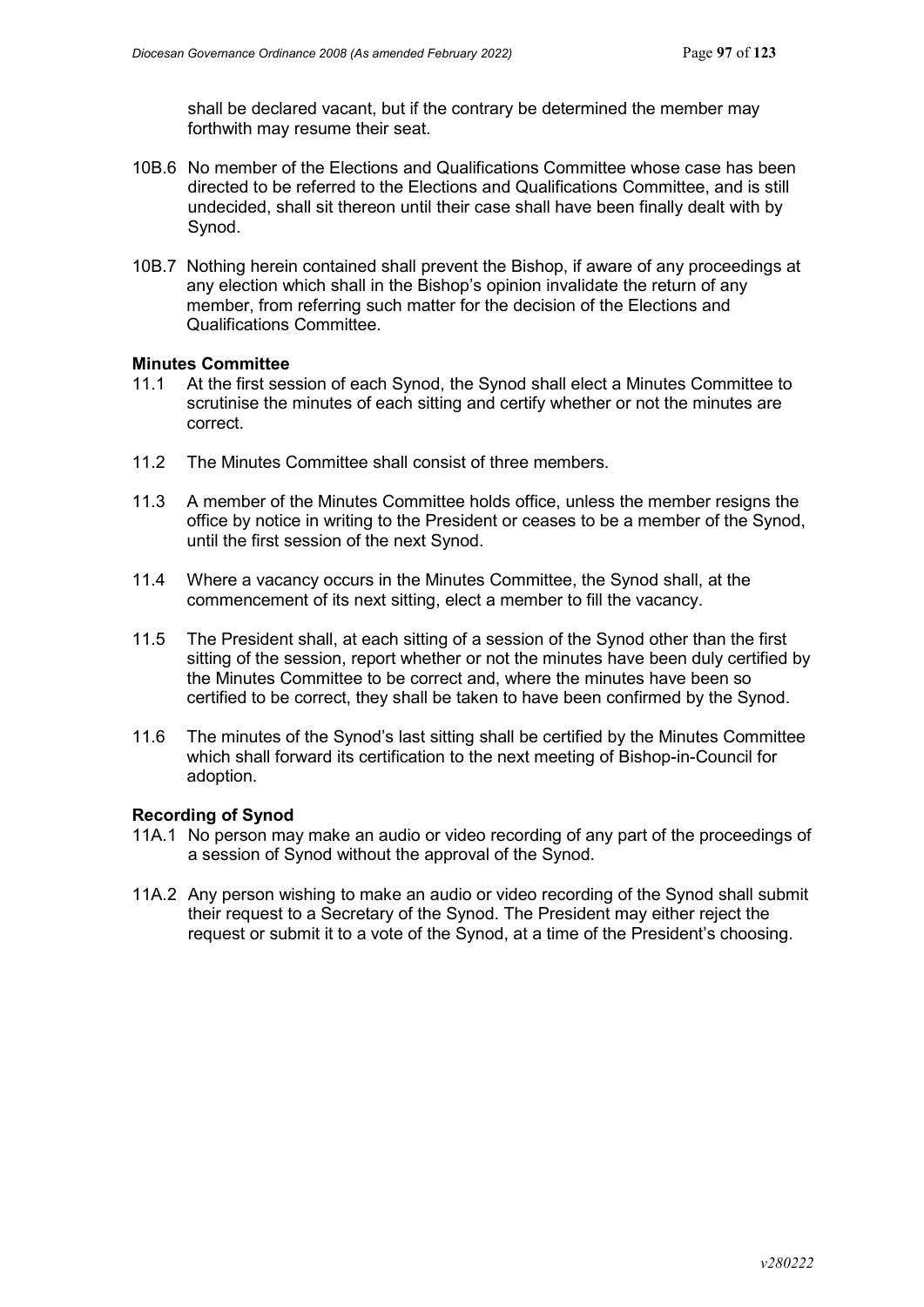### **PART B - ORDER OF BUSINESS**

#### **Order of Business for First Sitting Day**

- 12.1 The order of business for the first sitting-day of a session of Synod, except as convened under clause 42.4 of Chapter 7 of this Ordinance, is as follows:
	- (a) Prayers;
	- (b) Calling the Roll of Members of Synod
	- (c) Receiving the apologies;
	- (d) Election of Officers of Synod (if necessary);
	- (e) Election of the Members of the Minutes Committee (if necessary);
	- (f) Election of the Elections and Qualifications Committee (if necessary);
	- (g) The President's Address;
	- (h) Reports and Accounts required by these Standing Orders, by Ordinance or by a resolution of Synod to be laid before Synod to be laid on the table;
	- (i) Petitions;
	- (j) Notices of Questions;
	- (k) Notices of Motion;
	- (l) Formal Motions;
	- $(m)$ <sup>3</sup>Adoption of the audited annual Financial Statements of Bishop-in-Council, The Corporate Trustees and Anglican Funds Grafton Diocese
	- (n) Consideration of the Diocesan Budget;
	- (o) Motions relating to the reports and annual Financial Statements laid on the table;
	- (p) Introduction of Bills having the approval of Bishop-in-Council to be introduced;
	- (q) Introduction of other Bills;
	- (r) Motions;
	- (s) Such other Business as the President or Synod may by Motion determine.
- 12.2 The order of business for the first sitting-day of a session of Synod convened under clause 42.4 of Chapter 7 of this Ordinance is as follows:
	- (a) Prayers;
	- (b) Calling the Roll of Members of Synod
	- (c) Receiving the apologies;
	- Election of Officers of Synod (if necessary);
	- (e) Election of the Members of the Minutes Committee (if necessary);
	- (f) Election of the Elections and Qualifications Committee (if necessary);
	- (g) The President's Address;
	- (h) Notices of Questions pertaining to the particular business of the Synod;
	- (i) Notices of Motion pertaining to the particular business of the Synod;
	- (j) Formal Motions;
	- (k) Introduction of Bills having the approval of Bishop-in-Council to be introduced;
	- (l) Motions pertaining to the particular business of the Synod;
	- (m) Such other Business as the President may determine.
- 12.3 During the first sitting-day of any session in which elections are to be held Synod shall determine on motion without notice the time at which nominations shall open and close and the time(s) at which voting shall take place.
- 12.4 *(Deleted 2020)*

<span id="page-97-0"></span> $3$  subclause 12.1(m) of Schedule 1 - Standing Orders to be amended by replacing the words "The Corporate Trustees and Anglican Funds Grafton Diocese" with "and The Corporate Trustees".at the conclusion of the 2022 Synod as per AFGD Closure Ordinance 2021.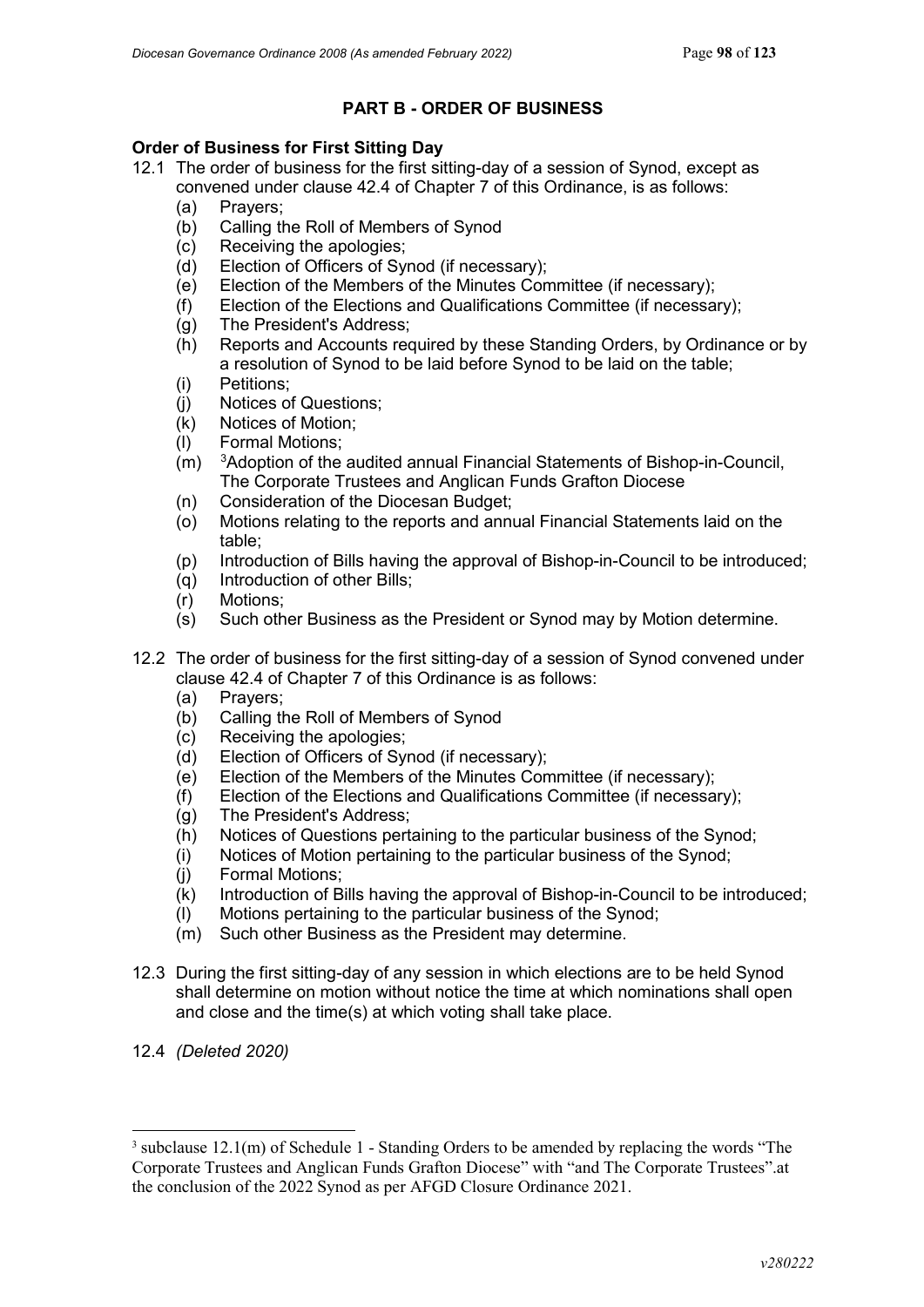#### **Order of Business for Subsequent Days**

- 13.1 Subject to the next succeeding sub-clause, orders of the day and motions, respectively, shall be listed in the order of business for the second or a subsequent day of a session in such order as the President, or Acting President, and the Secretaries consider most convenient.
- 13.2 Where the Synod has directed that an Order of the Day or Motion be taken at a particular time or following a specified matter, the order or motion shall be listed on the Order of Business accordingly.

#### **Reports and Accounts to be laid before Synod**

- 14.1 The following reports and accounts shall be laid before Synod during each ordinary annual session of the Synod:
	- (a) a report of the work of Bishop-in-Council since the last ordinary session of Synod;
	- (b) a report of Bishop-in-Council concerning its exercise since the last ordinary annual session of Synod of any powers of management conferred on it by Section 24 of the Anglican Church of Australia Trust Property Act 1917;
	- (c) a report of the work of The Corporate Trustees since their last report to Synod;
	- (d) the Financial Accounts of each fund under the control of Synod, Bishop-in-Council or The Corporate Trustees; and
	- (e) reports on the work of such of the Ministry Units, bodies, entities and committees of the Diocese as the Bishop or Synod by Ordinance determines.
- 14.2 The Registrar shall provide copies of the reports and accounts referred to in the last preceding sub-rule, as well as of any other report furnished to the Registrar for laying before the Synod, to each member of Synod and, where appropriate, such shall be included in the Diocesan Year Book.
- 14.3 All reports as provided under 14.2 shall be taken as read and received provided however that any member of the Synod may thereupon move that a particular report be not received, which motion shall forthwith be debated and if passed, such report shall not be received and shall not form any part of the record of Synod.

#### **Notices of Motion**

- 15.1 A notice of motion, including a notice of motion for leave to introduce a Bill, shall not be included on the agenda for the first day of a session unless the notice is received by the Registrar not less than 21 days before the first sitting day of the session. The proposer of the motion may supply to the Registrar by the closing date for notices of motion an explanation paper limited to 150 words which shall be included in the Books of Synod and circulated to members.
- 15.2 A notice of motion submitted for a session of Synod convened under clause 42.4 of Chapter 7 of this Ordinance shall pertain to the business specified in the Summons for that session.
- 15.3 A notice of motion that is considered libellous, vitriolic or malicious, deliberately misrepresentative, or similar may be excluded from the Business Paper by the Bishop.
- 15.4 Motions for which less than 21 days' notice before the first sitting day of a session have been given shall not be included on the agenda unless:
	- (a) Upon notices of motion being called for by the President the mover reads the proposed motion and succinctly gives reasons why the motion should be placed on the agenda; and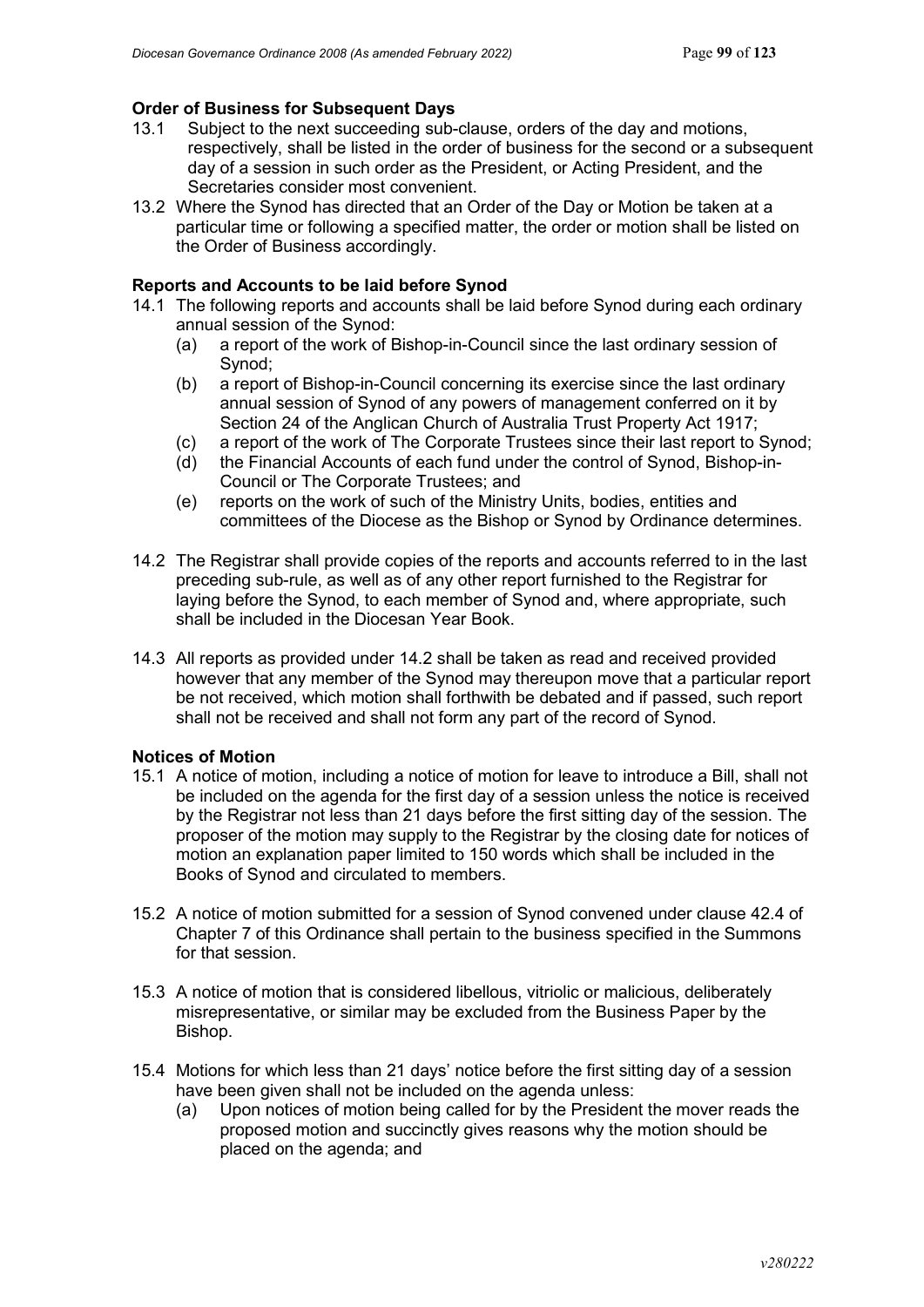- (b) Synod on motion without notice immediately resolves that such proposed motion should be placed on the agenda.
- 15.5 Notices of motion given on the last day of a session, and which have received approval under clause 15.4 above shall be dealt with as if they were included on the agenda for that day.

### **Motions Involving Expenditure**

- 15A.1 A notice of motion that would, if passed, have the effect of increasing diocesan expenditure or reducing diocesan income is not to be included on the order of business for a day unless it complies with 15A.2.
- 15A.2 A notice of motion to which clause 15A.1 applies must either set out, or be accompanied by a paper which sets out, a proposed source of funding to offset the effect of the motion on diocesan finances.
- 15A.3 A notice of motion to which clause 15A.1 applies must be disposed of before a final vote is taken on the motion relating to the budget paper in respect of the upcoming financial year.

#### **Formal Motions**

- 16.1 Before the Orders of the Day or motions are proceeded with the President at each sitting shall call over all the motions on the business paper and any motion may be taken as a formal motion unless
	- (a) the President determines the motion should not be taken formally, or
	- (b) someone other than the mover or the seconder calls "Object" whereupon, at the President's discretion, the President may request the objector to state their name and state succinctly that they intend in relation to the motion to oppose it, or to seek to amend it, or to seek further information in relation to it.
- 16.2 If a motion is to be taken formally, the mover may address the Synod for no longer than three minutes (with no extension) in relation to the motion, after which the motion shall be put forthwith without debate.
- 16.3 Where a motion is not to be taken formally and, in the opinion of the President, the business of Synod may benefit from interested members meeting "in a huddle" as described in clauses 47.2 to 47.4 of these Standing Orders, the President may instruct the mover of the motion to find a suitable time and place for a huddle or give specific directions in that regard, as the President sees fit.

## **Notice of Bills for Ordinances**<br>17.1 A motion for leave to intr

A motion for leave to introduce a Bill shall not be moved during a session unless a copy of the Bill had been received by the Registrar not less than 21 days before the first sitting.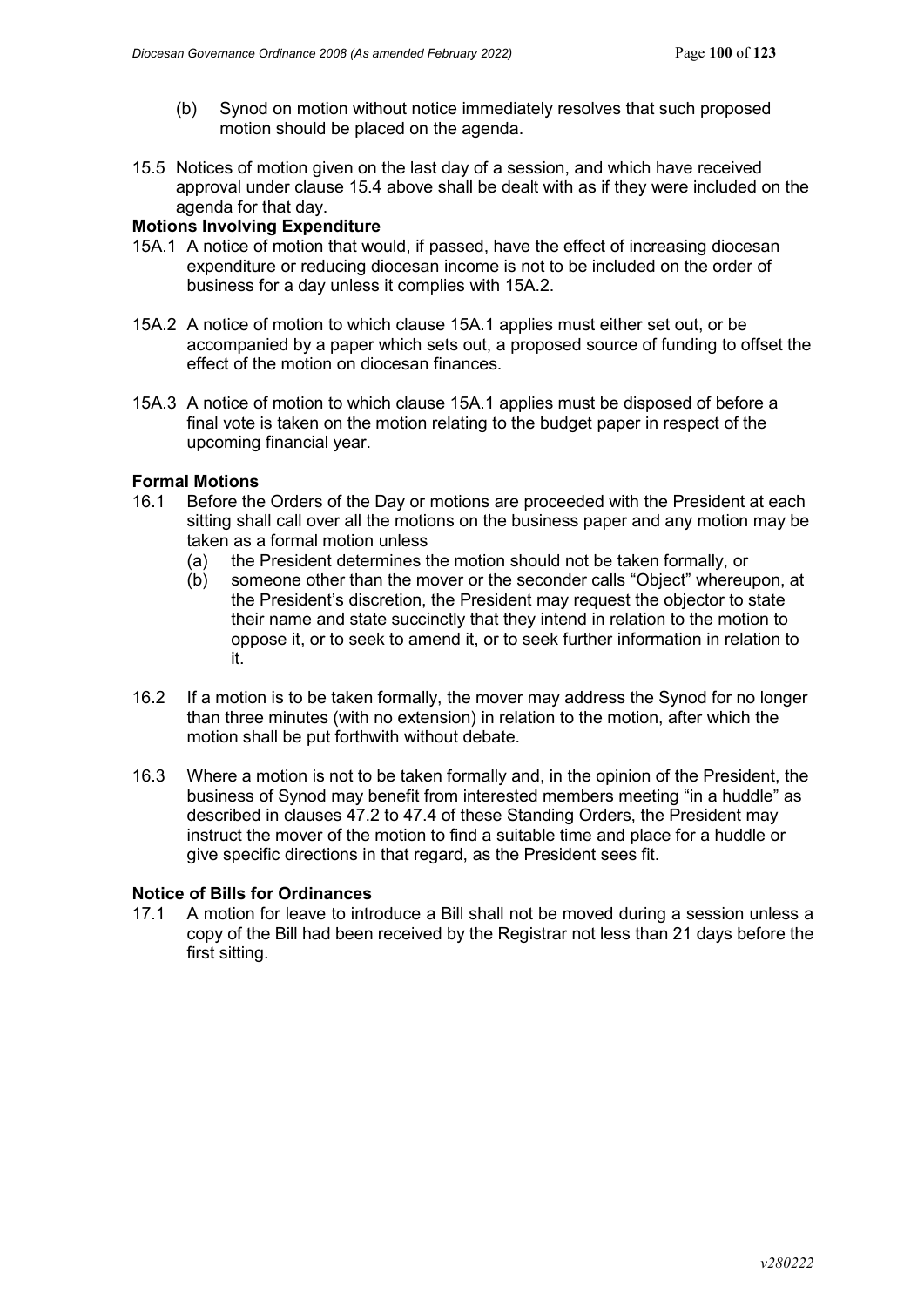### **PART C - PETITIONS**

- 18.1 A petition may be in writing or in type and must be legible.
- 18.2 A petition shall contain a succinct statement of its purpose and conclude with a prayer (a succinct statement of the action or prohibition sought).
- 18.3 A petition shall be signed by at least one person on the sheet on which the petition is inscribed and shall contain their name and address.
- 18.4 A petition shall be signed by the persons, with their own hands, whose names and addresses are appended to it on the petition or on a sheet containing the prayer.
- 18.5 A petition shall not have attached to it, or be accompanied by, a letter or any other document.

#### **Petition to be Respectful**

19.1 A petition shall not be received if; in the opinion of the President it is not respectful, decorous and temperate in its language.

#### **Presentation**

**Petitions**

- 20.1 The member presenting a petition shall be acquainted with its contents and sign the petition at the top thereof before presenting it.
- 20.2 Upon presenting a petition, the member
	- (a) shall state from whom it comes, its material allegations and its prayer(s) and
	- (b) may require it to be read by one of the Synod Secretaries.

#### **Motion to Receive the Petition**

- 21.1 Upon the presentation of a petition, the member presenting it shall move, without notice, that the petition be received.
- 21.2 No other motion relating to the petition may be moved without notice.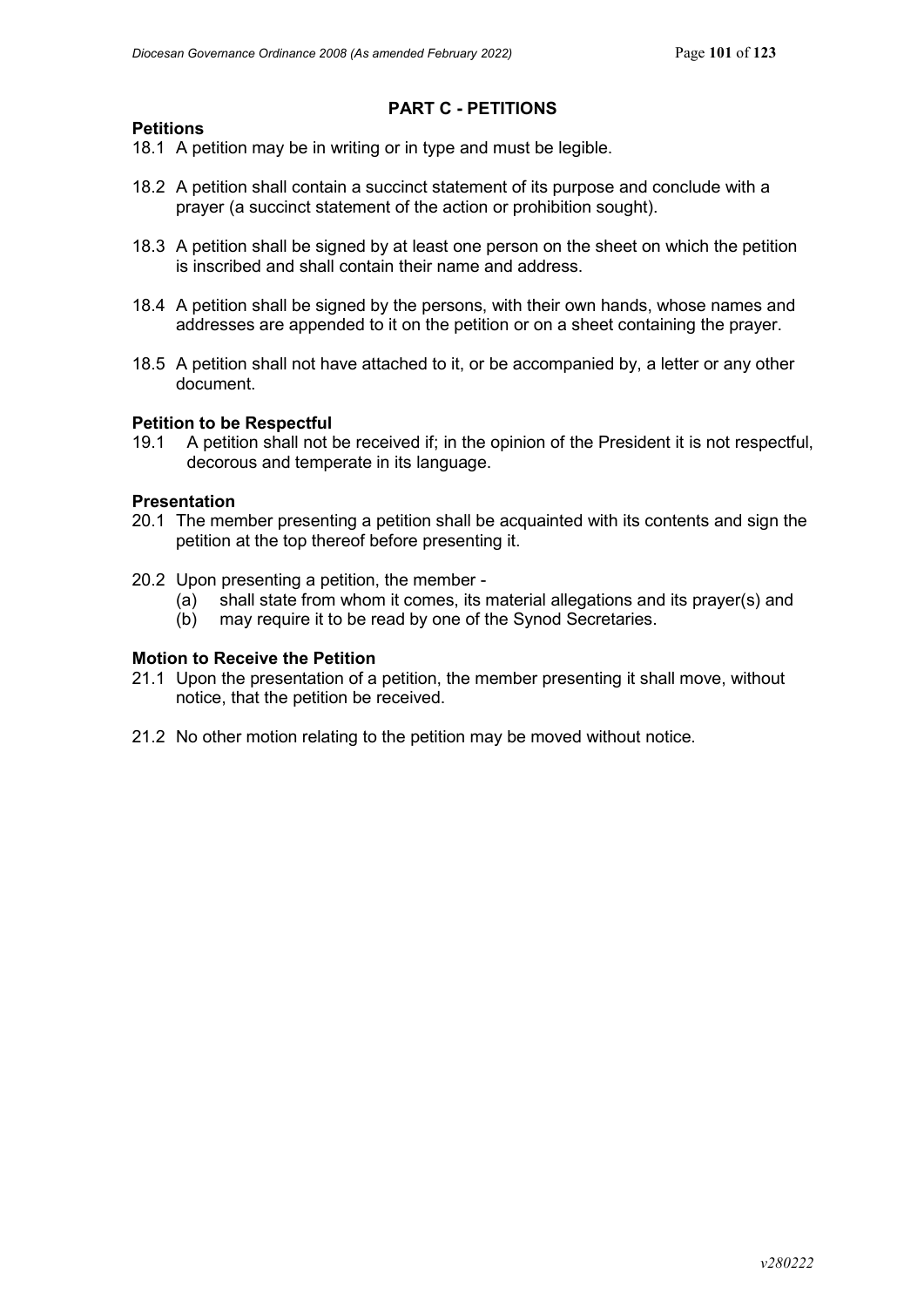### **PART D - ELECTIONS**

# **Application**<br>22.1 Unles

Unless the Synod otherwise orders, this Part does not apply to the election of officers of the Synod.

### **Notice of Elections**

23.1 The Registrar shall cause notice of each election due to be held at a Synod session to be given to each member of the Synod with the agenda for the first sitting-day of the session.

# **Nominations**<br>24.1 Any tw

- Any two or more members of Synod may, by writing under their hands, nominate a person or persons not exceeding the number of persons required to be elected, being a person or persons duly qualified to be elected to the office, for election.
- 24.2 A nomination
	- (a) shall have, in respect of the person or each person nominated for the election, the consent of the person nominated for the election written on it and signed by the nominee or bear a certificate, signed by one of the nominators, certifying that the person has consented to be nominated for the election; and
	- (b) shall be delivered to a Synod Secretary not later than the time Synod has determined for the close of nominations.
- 24.3 If the number of persons nominated is not sufficient to fill the vacancies, the President may extend the time for nominations and call for further nominations.
- 24.4 If the number of persons nominated is not greater than the number to be elected, the President shall declare the persons nominated to be elected but, in any other case, the Synod Secretaries shall conduct a ballot.
- 24.4 If a vacancy is not filled at Synod, Bishop-in-Council is hereby empowered to fill the vacancy by appropriate nomination or election process.

# **Voting**

- Where a ballot is to be held -
	- (a) the Synod shall, by resolution, appoint persons, who need not be members of the Synod, to be tellers;
	- (b) the Synod Secretaries shall notify the names of the persons nominated to the members of Synod;
	- (c) voting shall take place at times determined by Synod;
	- (d) the Synod Secretaries shall cause ballot papers containing the names of those nominated in alphabetical order of surname to be issued to the persons entitled to vote and record the persons to whom they are issued;
	- (e) a voter to whom a ballot paper for an election is issued is not entitled to receive another ballot paper for the election unless the person surrenders to a Secretary the ballot paper first issued; and
	- (f) a voter shall vote by marking a tick or a cross on the ballot paper opposite to the name of each person for whom the voter desires to vote and depositing the ballot paper in a locked box provided for receiving ballot papers. A voter may place no more ticks and crosses on the ballot paper than there are positions to be filled.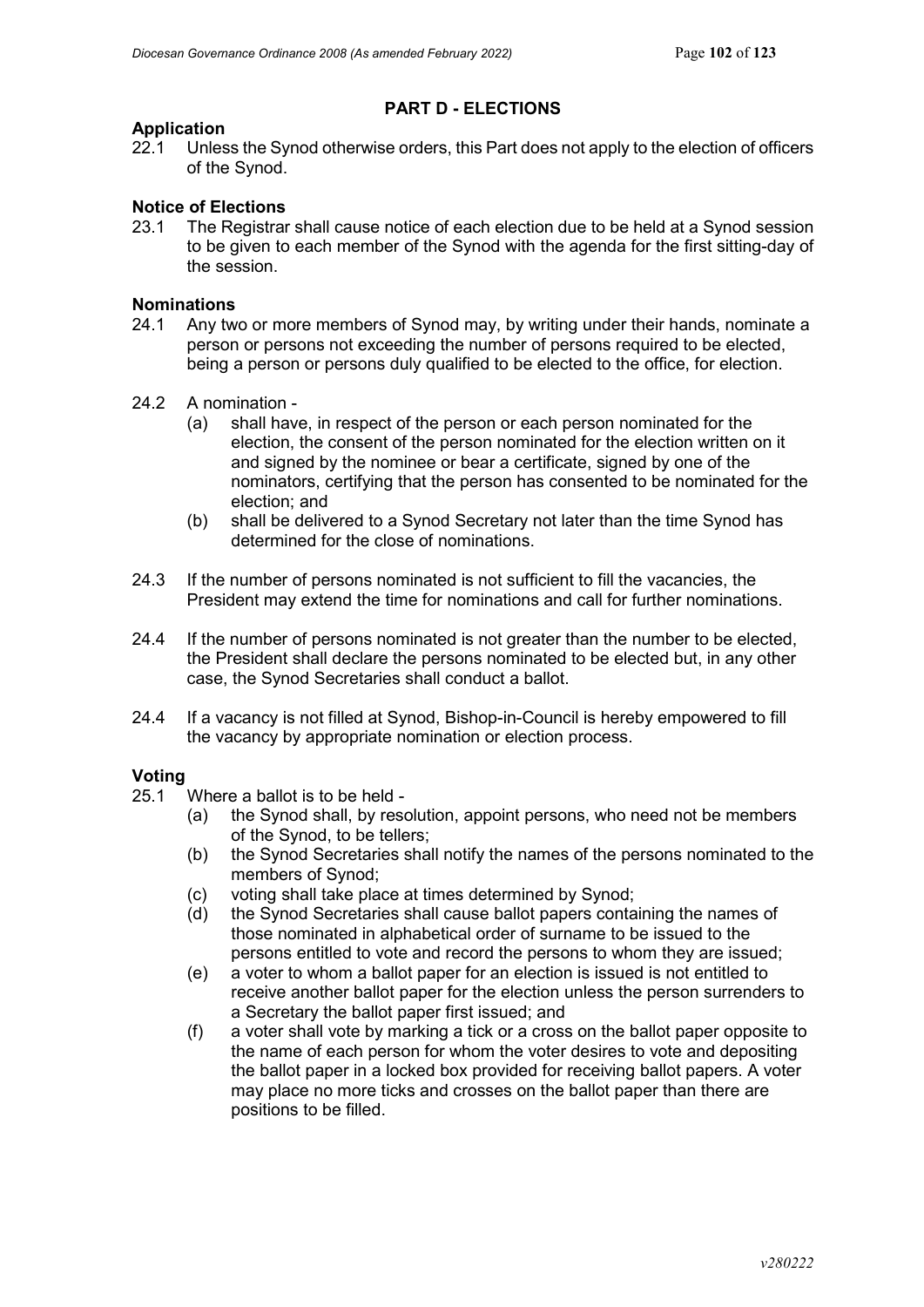# **Counting of Votes**

- The tellers shall, after the close of the poll, remove the ballot papers from the locked box in which they were placed and check each ballot paper for formality.
- 26.2 In the process of examining and counting ballot papers, the tellers shall ensure that they do not add any marks to, or remove any marks from, a ballot paper, whether considered formal or informal.
- 26.3 The tellers shall determine as informal a ballot paper that
	- (a) does not appear to have been duly issued; or
	- (b) records votes for a greater number of persons than the number required to be elected; or
	- (c) is not marked in accordance with this Part.
- 26.4 The tellers shall count the number of votes duly cast for each candidate and report the result of the ballot to the Secretaries for certification and reporting to the President.
- 26.5 The tellers shall ensure that all ballot papers, whether considered formal or informal, are returned to the custody of the Secretaries when the count has been completed.
- 26.6 If two or more candidates receive the same number of votes but there are vacancies for some only of those candidates a new ballot to fill those vacancies shall be held among the candidates who received that equal number of votes.
- 26.7 The President shall report at a convenient time the result of any completed ballot to the Synod.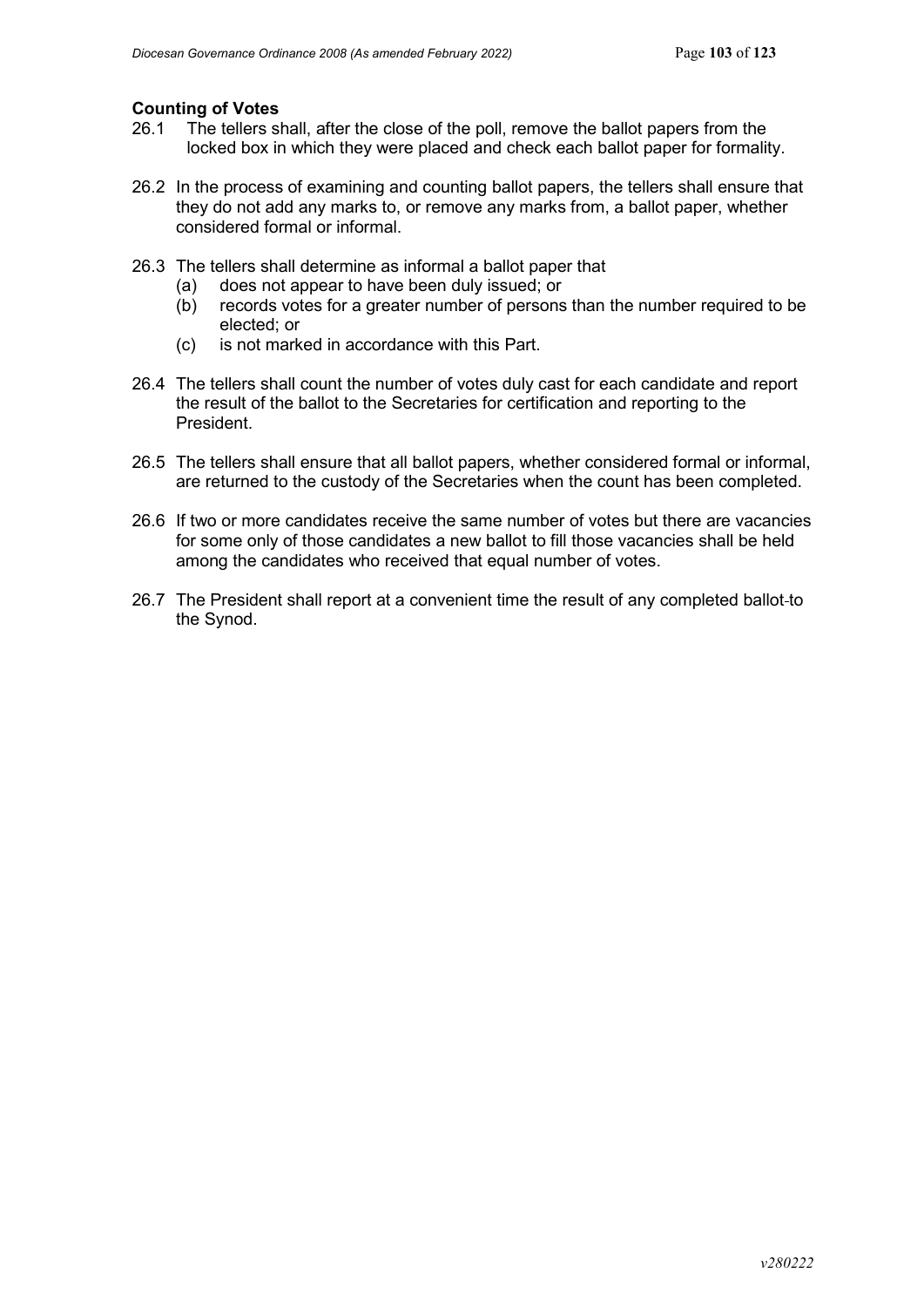### **PART E - RULES OF DEBATE**

#### **Members to Stand**

27.1 A member shall stand when speaking, and address the President and Members of Synod.

#### **President's Privileges**

28.1 The President may take part in debate without leaving the chair.

When the President rises, a member speaking shall resume the member's seat and all members other than the President shall remain seated until the President is seated.

### **Questions of Order**

- 29.1 A question of order shall be determined by the President whose determination is final unless altered by a vote of the Synod upon a motion moved without notice forthwith after the determination.
- 29.2 A member may speak to a point of order.

#### **Length of Speeches**

30.1 Unless the Synod otherwise orders, the following time limits apply to speeches in the Synod –

Motion other than a formal motion or a motion to adopt a report or a procedural motion-

| Person               | Time (minutes) |
|----------------------|----------------|
| Mover                |                |
| <b>Other Speaker</b> |                |
| Mover in Reply       |                |

Formal motion -

| Person | Time (minutes)   |
|--------|------------------|
| Mover  | 3 (no extension) |

Motion to adopt a report specified in clause 14 of these Standing Orders

| Person               | Time (minutes) |
|----------------------|----------------|
| Mover                |                |
| <b>Other Speaker</b> |                |
| Mover in Reply       |                |

Motion to adopt any other report -

| Person               | Time (minutes) |
|----------------------|----------------|
| Mover                |                |
| <b>Other Speaker</b> |                |
| Mover in Reply       |                |

Procedural motion -

| Person      | Time (minutes) |
|-------------|----------------|
| Any Speaker |                |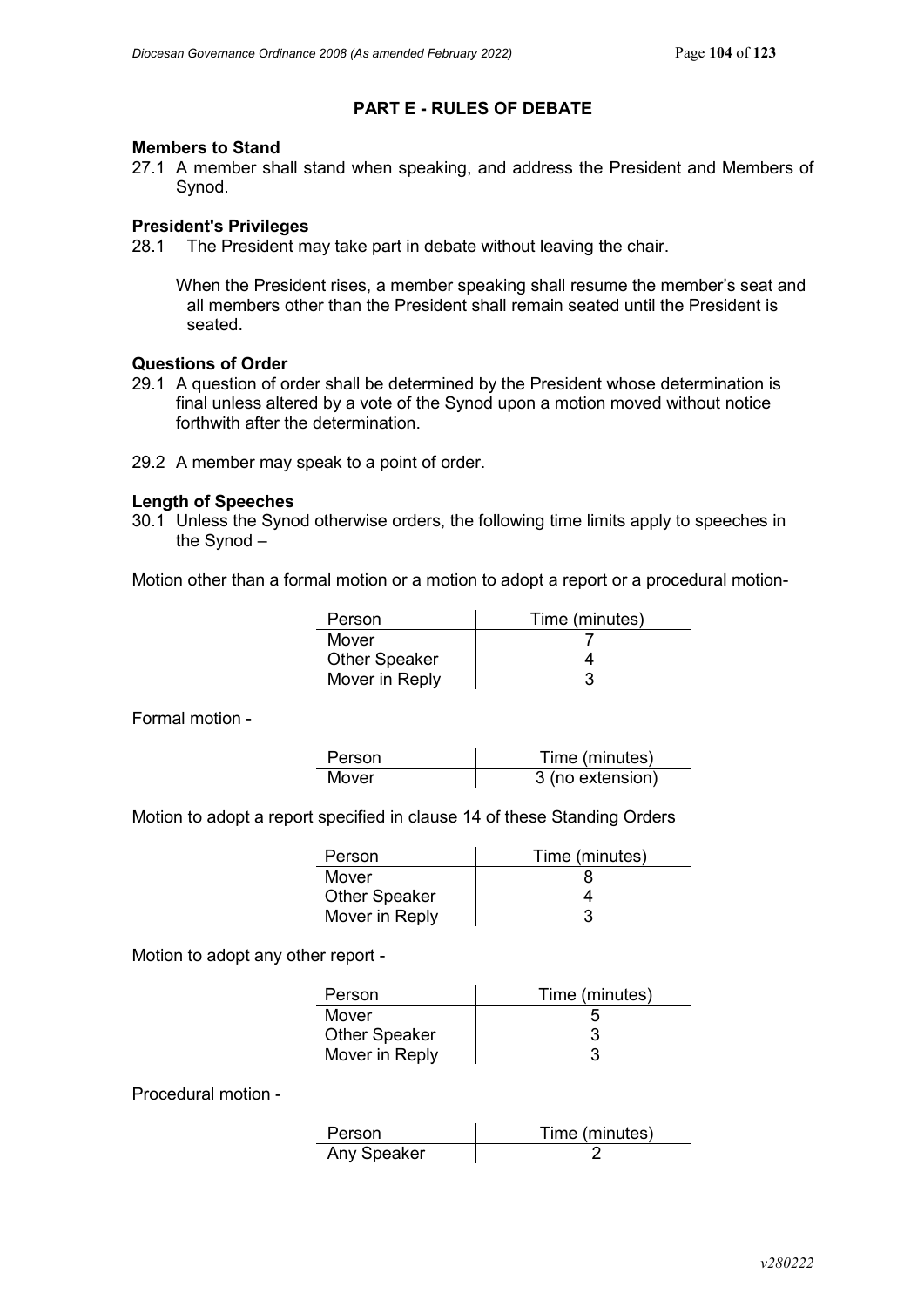30.2 The Synod may, except in the case of formal motions, on motion put without notice or debate, extend the time allowed to a speaker.

#### **Limitation on Debate**

- 31.1 At any time during a debate on a motion, but not so as to interrupt a member who is speaking, a member who has not spoken may, without notice, ask the President "Whether in the opinion of the President the motion has been sufficiently debated?".
- 31.2 If, upon being asked the question, or at any other time, the President is of the opinion that the motion has been sufficiently debated, the President shall so inform the Synod.
- 31.3 Where the President informs the Synod that the motion has been sufficiently debated, a member who has not spoken may move, without notice, "that the motion be now put".
- 31.4 Upon such a motion being moved and seconded, the President shall put the motion without further debate.
- 31.5 If the motion "that the motion be now put" is carried, the President shall afford the mover of the motion an opportunity to reply, or, if the mover does not wish to reply, forthwith put the motion to the vote.

#### **Speeches to deal only with the Motion under debate**

- 32.1 The President shall call to order any member who, in the opinion of the President, is digressing from the subject matter under discussion or who makes personal reflections on, or imputes improper motives to, another member.
- 32.2 A member shall not interrupt a speaker except to raise a point of order or when expressly permitted to do so by these Standing Orders.

#### **Disorderly or Inappropriate Conduct**

- 33.1 If, in the opinion of the President, a member
	- (a) persistently digresses from the subject matter under discussion; or
	- (b) is guilty of disorderly conduct; or

(c) fails to conduct themself as required by clause 9.5 of these Standing Orders; the President shall report the member to the Synod, which may suspend the member for the remainder of the session or a part of the session if the motion to do so is passed by a two thirds majority of the Synod voting collectively.

33.2 The President shall not report a member to the Synod for disorderly or inappropriate conduct unless the President has afforded the member an opportunity to withdraw any improper remarks made or otherwise apologise for the conduct and the member has refused to do so.

#### **Adjournment of Debate**

34.1 Where the debate on a motion is adjourned and made an Order of the Day for a future sitting, the Synod may, upon motion made without notice and put without debate, determine that the resumption of the debate take preference over all or any motions or other Orders of the Day for that sitting.

#### **Right of Reply**

35.1 A member shall not speak more than once on the motion to which the motion relates, except where, with the permission of the President, the member makes a personal explanation.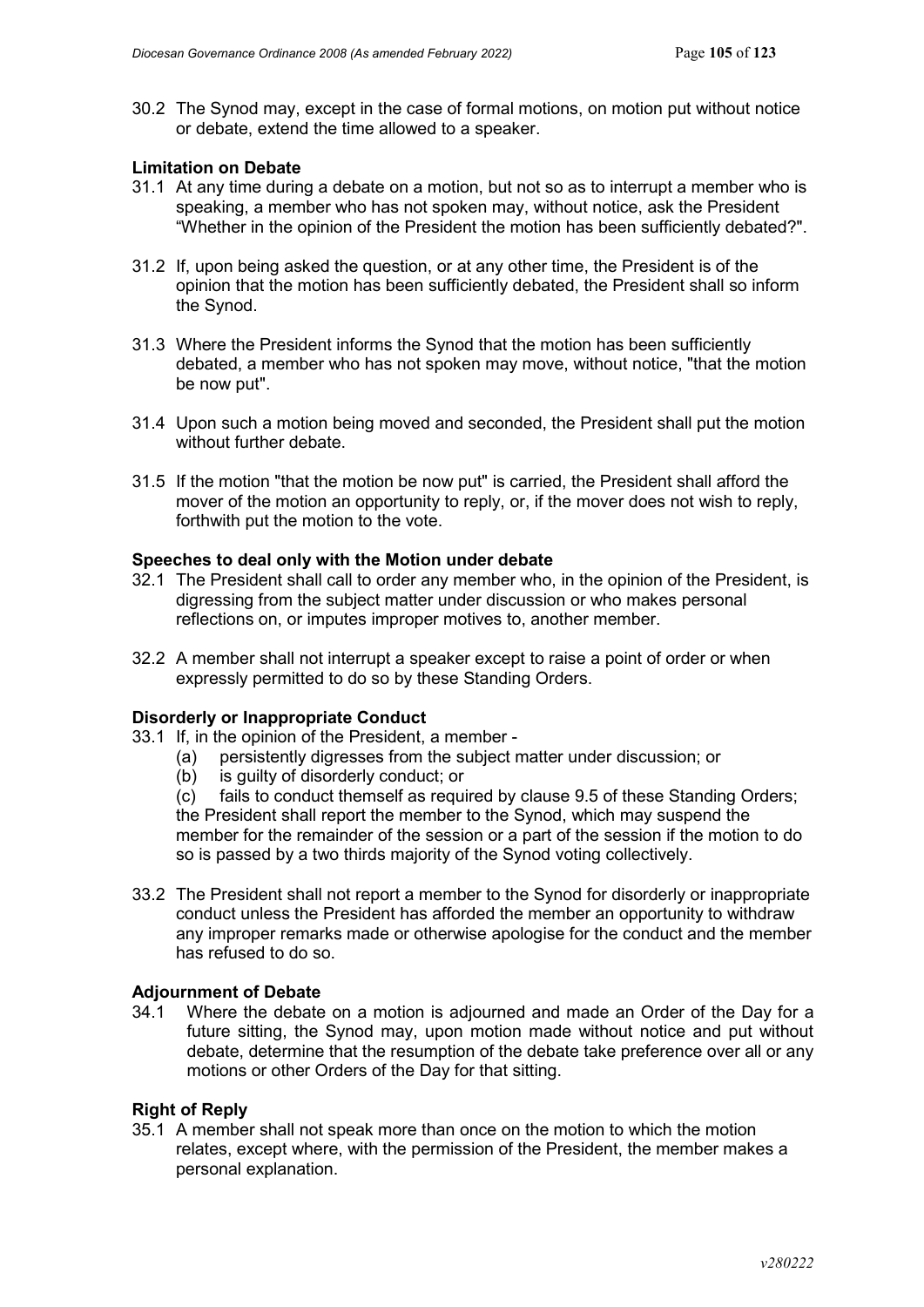- 35.2 Where an amendment has been moved to a motion, a member who spoke on the motion before the amendment was moved may speak, once only, to the amendment.
- 35.3 A member, not being a member to whom the last preceding sub-clause applies, who speaks after an amendment has been moved to a motion may address both the original motion and the amendment but is not entitled to speak a second time to the motion or the amendment.
- 35.4 The mover of a motion (not being the mover of an amendment to a motion), may, speak a second time in reply.
- 35.5 When the mover of a motion has spoken in reply, the motion shall be put without further debate.

#### **Motions to be seconded**

- 36.1 A motion shall not be discussed or entered in the minutes unless it is seconded.
- 36.2 A member may second a motion pro forma and shall not be considered to have spoken on the motion by doing so.
- 36.3 *(Deleted 2020)*

#### **Notice to be given of Motion**

37.1 Except with the leave of Synod, or as otherwise provided in these Standing Orders, a motion shall not be moved unless Notice of the motion was duly given before the commencement of the session or on a previous day of sitting.

#### **Order of Motions**

- 38.1 Unless the President or the Synod otherwise orders, motions shall be taken on a sitting day in the order in which they are listed on the agenda for the day.
- 38.2 If a motion is not moved, or is not postponed by leave of the Synod, when it is due to be moved, the motion shall be deemed to have lapsed.

#### **Calling for Notices of Motion, Questions and Petitions**

- 39.1 The President shall at least once a day ask if there are any Notices of Motion, or Questions, or Petitions for presentation. The President shall provide an answer to any questions asked later in the session.
- 39.2 Any question a member proposes to ask shall be in written form and a copy lodged with the President before the sitting at which the member seeks to asks the question.
- 39.3 Where, in the President's opinion, the question is considered to not be respectful, decorous or in temperate language or is considered to be libellous, vitriolic or malicious, deliberately misrepresentative, or similar, the President shall advise the member that permission will not be given for the question to be asked as written.

#### **Amendments**

40.1 An amendment shall not be put unless it is seconded and a written copy of the amendment handed to a Synod Secretary.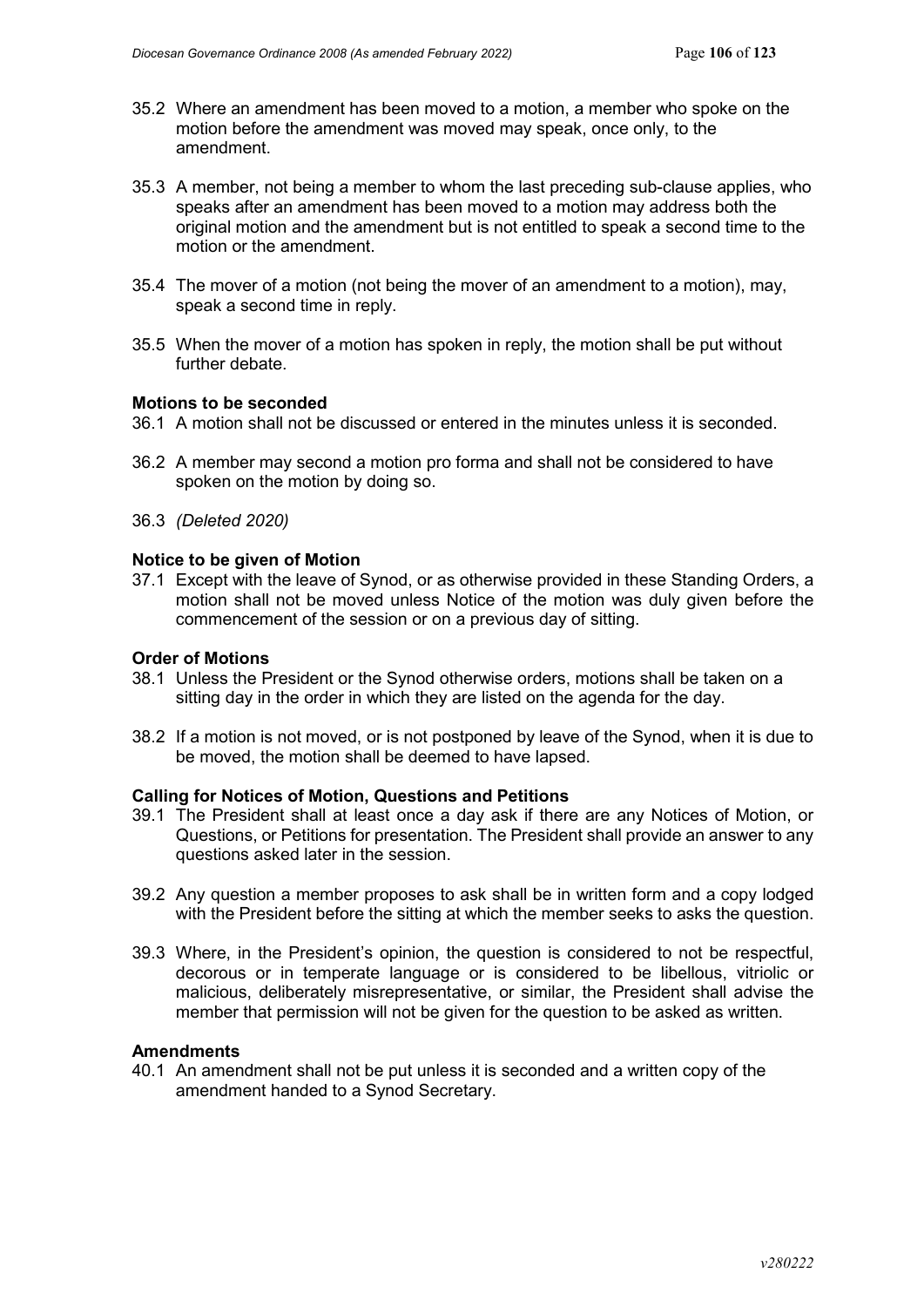- 40.2 Subject to the next succeeding clause, an amendment shall be in one of the following forms:
	- (a) if the object of the amendment is to substitute a new motion for the motion moved, the amendment shall be "that all words after the word 'that' in the motion be omitted with a view to the insertion of the following words in their stead ...";
	- (b) if the object of the amendment is to alter the motion by omitting certain words only and inserting other words in their stead - the amendment shall be "that the word (or words).... be omitted with a view to inserting the following word (or words) in its (or their) stead...";
	- (c) if the object of the amendment is to alter the motion by omitting certain words only - the amendment shall be "that the words .... be omitted"; and
	- (d) if the object of the amendment is to alter the motion by inserting or adding certain words to it - the amendment shall be "that the words .... be inserted after the word.... (or added at the end)".
- 40.3 (Deleted 2020)
- 40.4 Where an amendment that certain words be omitted is lost, a further amendment proposing the omission of those words or any of them is out of order.
- 40.5 Where an amendment that certain words be inserted or added is lost, an amendment may be moved for the insertion or addition of other words.
- 40.6 An amendment to a motion shall be disposed of before another amendment to the motion is moved.
- 40.7 (Deleted 2020)

#### **Certain Amendments Not in Order**

- 41.1 An amendment shall not be moved to a motion:
	- (a) if it is not relevant to the subject matter of the motion; or
	- (b) if it would result in the motion as proposed to be amended being the opposite of the motion.

#### **Closure of Debate without Decision**

- 42.1 When it is desired to avoid or postpone a decision on a motion a member may move, without notice, "that the Synod proceed to the next item of business".
- 42.2 When moved, that motion shall be put without debate, and if agreed to, the Synod shall proceed forthwith to the next item of business.

### **Motions, how resolved**

- 43.1 Subject to the next succeeding sub-clauses, a motion shall be resolved on the voices or by show of hands according to whether in the President's opinion, there is a majority voting "aye" or "no". If a count is required, the President shall appoint tellers to conduct such.
- 43.2 If the President, or twenty or more members, so require, voting may be by ballot. The President shall set a time for voting to take place, appoint tellers to count the votes, and shall adjourn debate on the motion.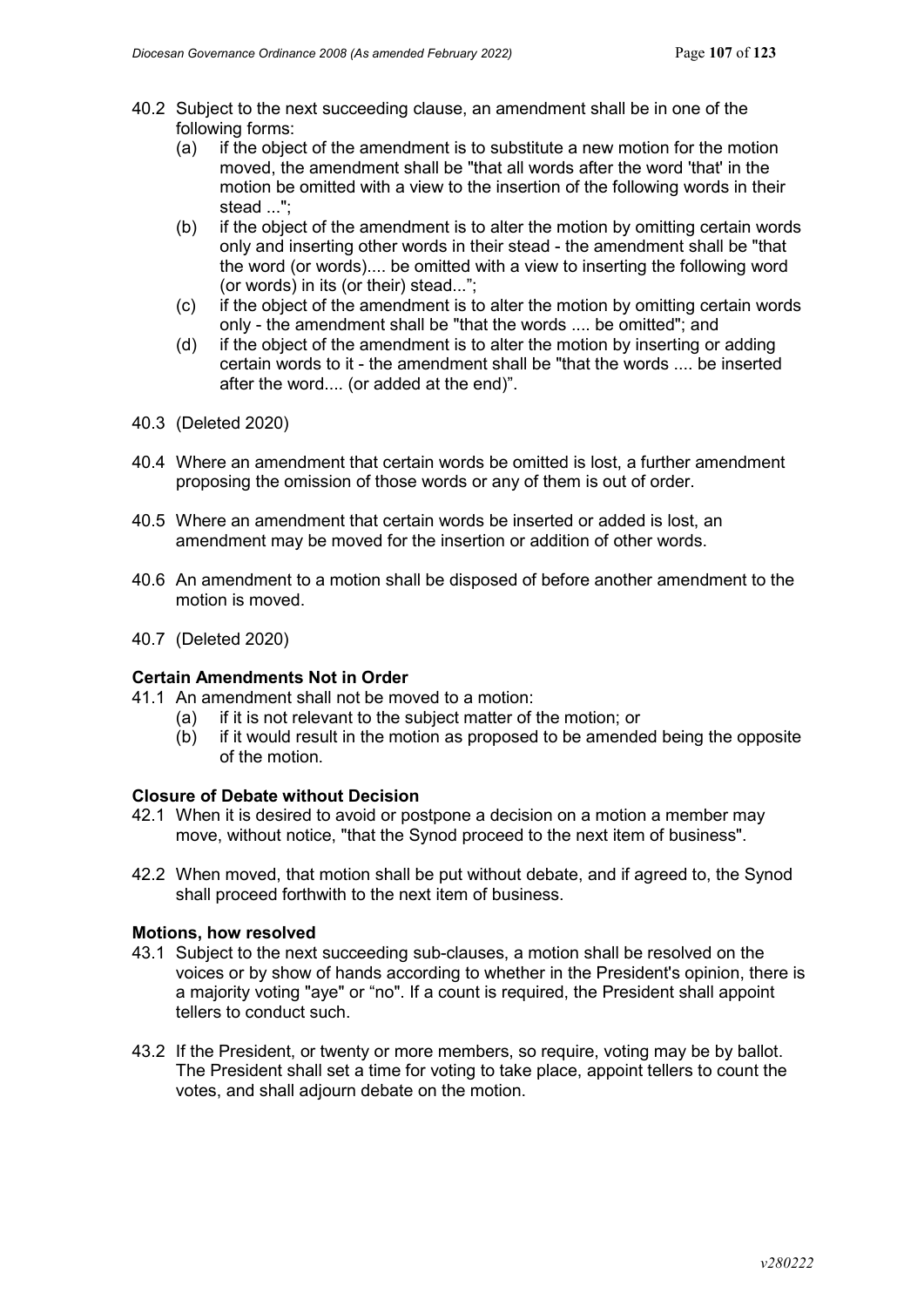The Secretaries shall:

- (a) prepare a ballot paper containing the words of the motion and provision of voting squares for "YES" and "NO",
- (b) distribute a ballot paper to each member, marking the member's name on a roll;
- (c) provide ballot boxes in which members may lodge their vote;
- (d) arrange for the tellers to count the ballot papers at the close of the poll;
- (e) report the result of the ballot to the President.

The result shall be resolved on the majority voting "yes" or "no" and, at a time determined by the President, the President shall advise Synod of the result of the ballot.

- 43.3 If the result of a vote held under clause 43.1 is determined by less than five votes and ten or more members so require, a division shall be held on the motion and the motion shall be decided according to the result of the division.
- 43.4 If a division is to be held
	- (a) the President shall put the question and, after a lapse of two minutes, shall direct the members then present to divide, "Ayes" to move to the right and the "Noes" to the left of the chair.
	- (b) the President shall appoint tellers for each side;
	- (c) the tellers shall count the votes for each side and report the count to the President; and
	- (d) the President shall declare the result of the division, including the numbers voting for and against the question collectively, the result being resolved on the majority voting "Aye" or "No".
	- (e) (Deleted 2020)
- 43.5 If ten or more members require a vote by orders or houses, the vote may be taken by a show of hands or a division or a ballot, such being determined by the President.
	- (a) If a ballot is to be held it shall be conducted in the manner prescribed in subclauses 43.2 (a) to (e).
	- (b) If the vote is by a show of hands, it will be conducted of first only the lay members and then only the clergy members (other than the Bishop) of the Synod, with the counts for each House being reported to the President.
	- (c) If the vote is by a division, it will be conducted of first only the lay members and then only the clergy members (other than the Bishop) of the Synod, in the manner as described in sub-clauses 43.4(a), (b) and (c) above with the counts for each House being reported to the President.
- 43.6 Where a vote by Houses is taken, the question shall not be taken to be resolved in the affirmative unless a majority of the members voting in each House vote in favour of the question.

#### **Divisions**

- 44.1 Where a division is to be held:
	- (a) a member may not leave the chamber after the President has directed members to divide;
	- (b) a member may enter the chamber within two minutes of the President putting the motion and advising of the division; and
	- (c) after the President has appointed the tellers, a member other than a may not change his or her place in the chamber until after the tellers have counted the votes.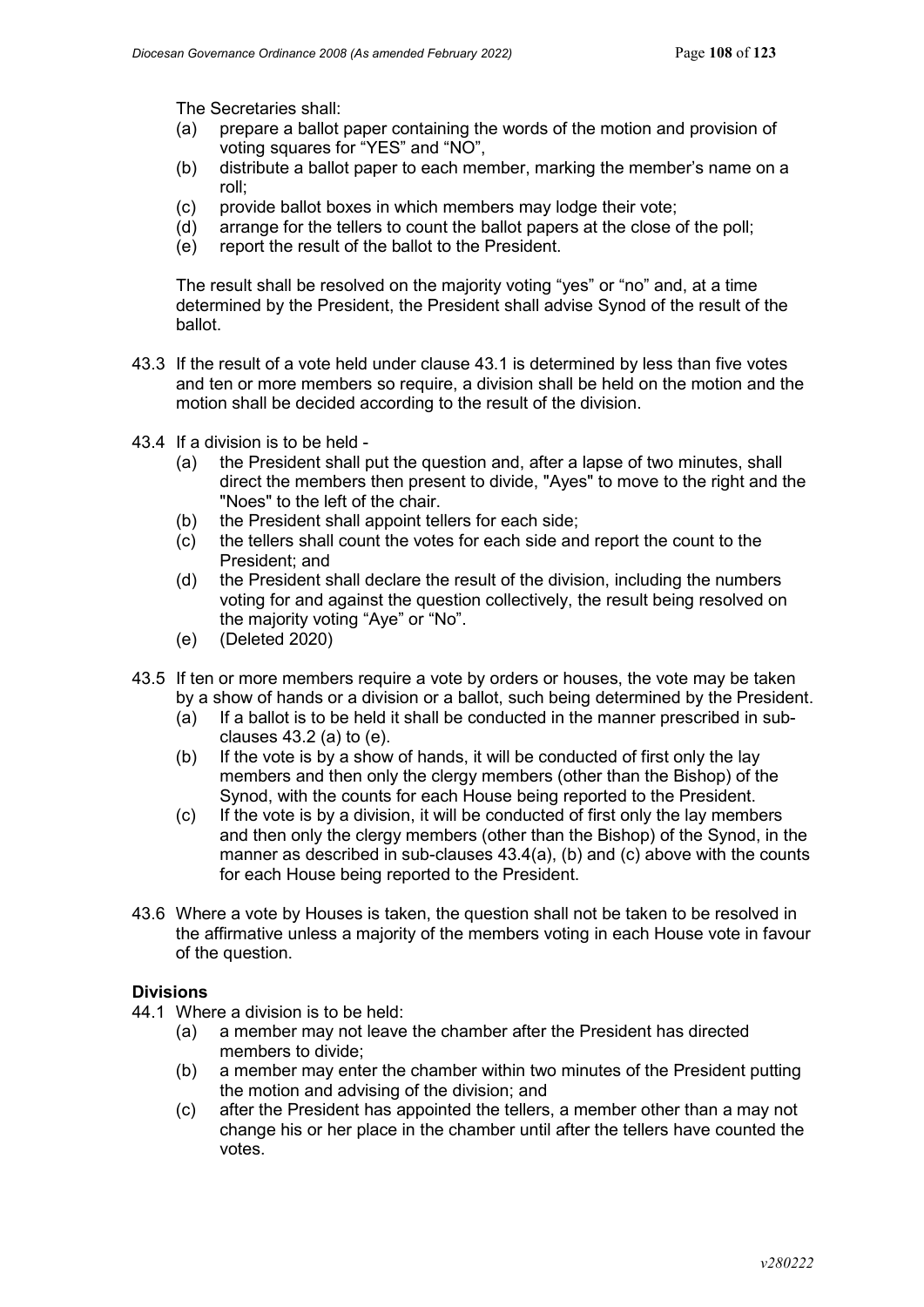#### **Withdrawal of Motion**

45.1 A motion may, with the leave of the Synod, be withdrawn by the mover.

### **Motion previously Dealt With**

46.1 A matter that has been dealt with by the Synod at a session shall not be the subject of a further motion during that session.

# **Adjournment – Including for Separate Consideration by Interested Members** *(a Huddle)*

- A motion to adjourn the debate on a motion or to adjourn the Synod may be moved at any time without notice but not so as to interrupt a member who is speaking.
- 47.2 The Synod may, by motion without notice, adjourn debate on a motion to allow the motion to be considered separately by members interested in its subject matter.
- 47.3 Members who indicate their interest to the President in taking part in such a discussion by rising in their places when called on to do so, may meet separately to discuss the motion, whether during a sitting of the Synod or not.
- 47.4 If those members, or a majority of them, reach agreement with the mover of the motion on the text of that motion and so advise the Secretaries, the text as so agreed is taken to be the text of the motion for the further consideration by the Synod.

#### **President (Bishop) May Not Vote**

48.1 The President may not vote on any motion before the Synod or at any election at the Synod.

### **Suspension of Standing Order**

- 49.1 A matter or thing may be done by or in the Synod notwithstanding the provision of a Standing Order if -
	- (a) it is done by leave of the Synod without dissentient voice; or
	- (b) the provision of the Standing Order is suspended
		- (i) upon motion moved on notice; or
		- $(iii)$  upon motion moved without notice, there being ten or less members voting against the motion.

#### **Need for Motion Before the Chair**

50.1 When no motion is before Synod, no member shall be at liberty to speak unless the member intends to conclude by moving a motion and any member rising to move a motion of which notice has not been given shall when called upon by the President forthwith state what motion it is intended to move.

## **Electronic Voting**

- 50A.1 Despite any other provisions of this PART E:
	- (a) the Bishop-in-Council may approve a method of voting using electronic or digital devices or systems and may at any time withdraw that approval;
	- (b) any vote to be taken in accordance with clauses 43.1 to 43.6 of these Standing Orders will be taken first on the voices under clause 43.2;
	- (c) any other vote to be taken must be taken by using the voting method which remains approved by the Bishop-in-Council unless a majority of the members present and voting collectively resolve otherwise on a motion by any member (which may be given without notice), provided that ten members stand in their places to support the mover; and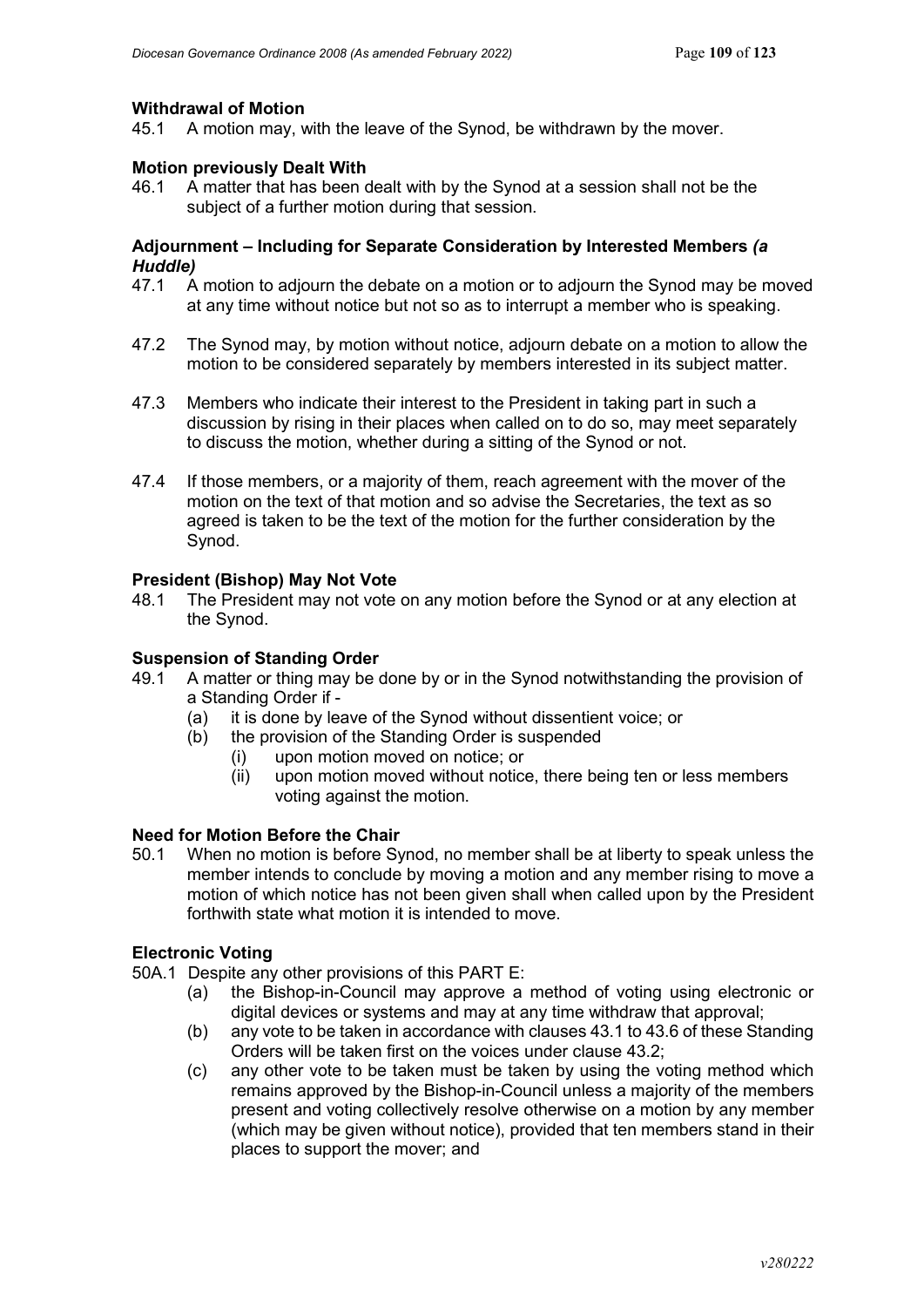- (d) the Secretaries shall report the voting outcome produced by the voting method to the President or Chair of Committees, who shall declare the outcome to the Synod or Committee.
- 50A.2 The Bishop-in-Council may only approve a method of voting using electronic or digital devices or systems if that method incorporates a system which:
	- (a) is capable of recording a vote for or against and of identifying the house of the voter;
	- (b) prevents a member from voting more than once on the same matter; and
	- (c) can only be accessed by members who are on the floor of Synod and has adequate security mechanisms to prevent any person who is not a member from casting a vote;
	- (d) records and tallies votes anonymously; and
	- (e) is able to be audited to ensure that votes are taken in accordance with the Standing Orders.
- 50A.3 The President or Chair of Committees (if the vote is in Committee) may for any vote to be taken rule that the approved method not be used if the President or the Chair of Committees (as applicable) is satisfied that the approved method may not produce an accurate voting outcome for any reason, including because of technical difficulties. In such a case, the vote will be taken in accordance with clauses 43.1 to 43.6 of these Standing Orders as applicable.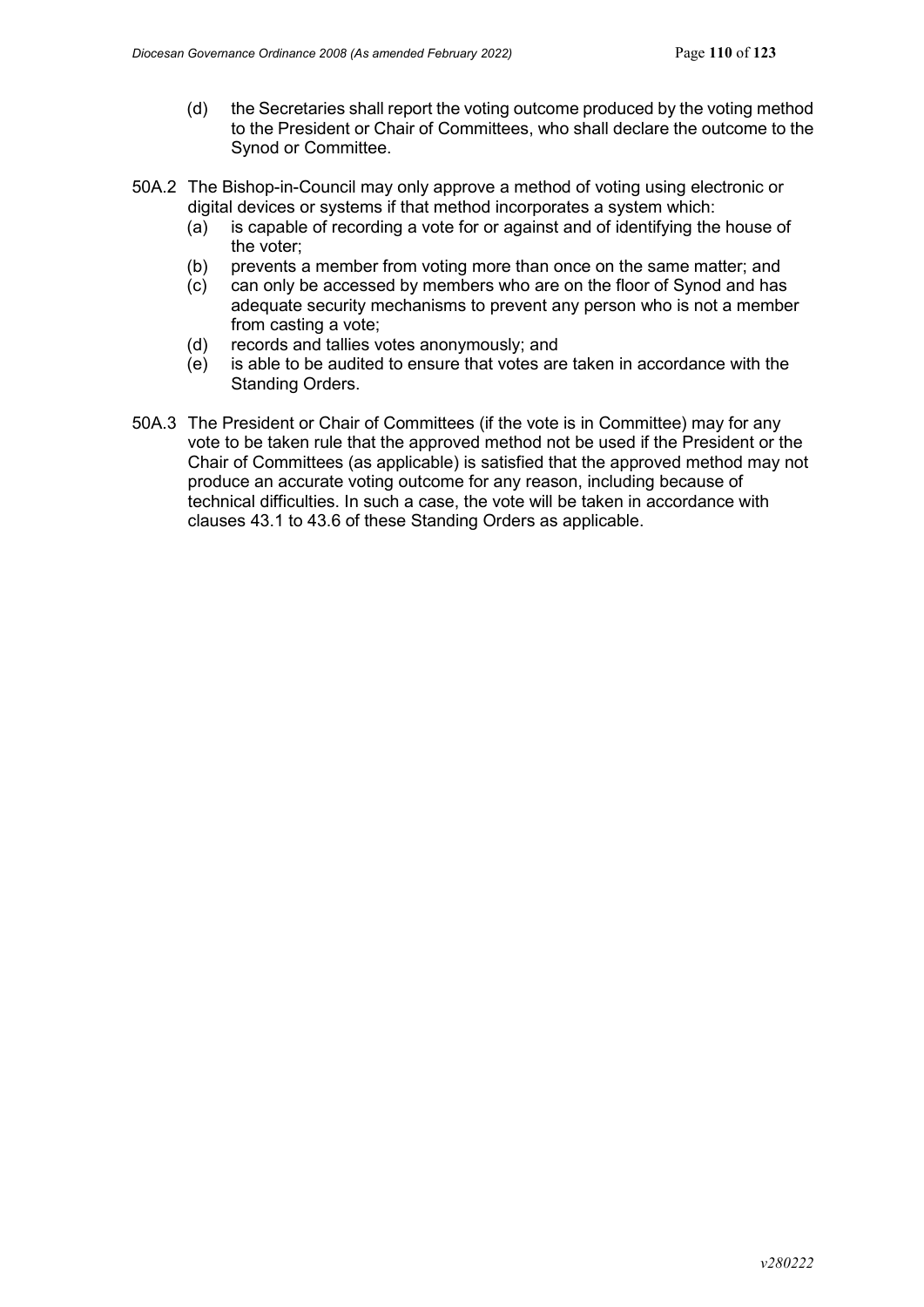# **PART F - COMMITTEE OF THE WHOLE**

# **Committee of the Whole**<br>51.1 The Synod shall ur

The Synod shall, upon motion moved without notice, or, as provided by the Standing Orders, without motion, sit as a Committee of the Whole to consider a matter.

## **Chair and Clerk of Committees**

- 52.1 When the Synod is sitting as a Committee of the Whole
	- (a) the Chair of Committees (the Chair) shall preside unless the provisions of clause 53.1 prevail and provided however that the President may preside in Committee if he or she shall so desire;
	- (b) the Chair has a casting but not a deliberative vote; and
	- (c) the Clerk of Committees shall keep minutes of the proceedings of the Committee and a record of the matters agreed to by the Committee.

## **Deputy Chair**

- 53.1 In the case of the absence of the Chair, or by arrangement between the Chair and a Deputy Chair, a Deputy Chair shall act. In the case of absence, inability or unwillingness to act of any Deputy Chair, a member whom the Committee shall appoint shall act.
- 53.2 An Acting Chair has all the powers and shall exercise all the functions of the Chair under these Standing Orders, including a casting vote.

# **Quorum**<br>54.1 T

- The quorum in Committee of the Whole is the same as the quorum of the Synod.
- 54.2 If, while the Synod is sitting as a Committee of the Whole, notice is taken that there is not a quorum present, the Chair shall leave the chair and report that fact to the President.

#### **Motions in Committee**

55.1 A motion moved in Committee of the Whole need not be seconded.

# **Speaking in Committee**<br>56.1 A member may sp

56.1 A member may speak more than once on a motion before the Committee of the Whole.

#### **Length of Speeches**

- 57.1 Unless the Committee otherwise orders, a member shall not speak for more than five minutes on any one occasion before the Committee of the Whole.
- 58.1 *(Deleted 2012)*

Clauses 27-50 to apply in Committee

- 59.1 Except to the extent to which they are inconsistent with this Part, clauses 27-50 of these Standing Orders apply to proceedings in Committee of the Whole as if references to the President were read as reference to the Chair and references to Synod were read as references to the Committee.
- 59.2 The Committee may not suspend a member.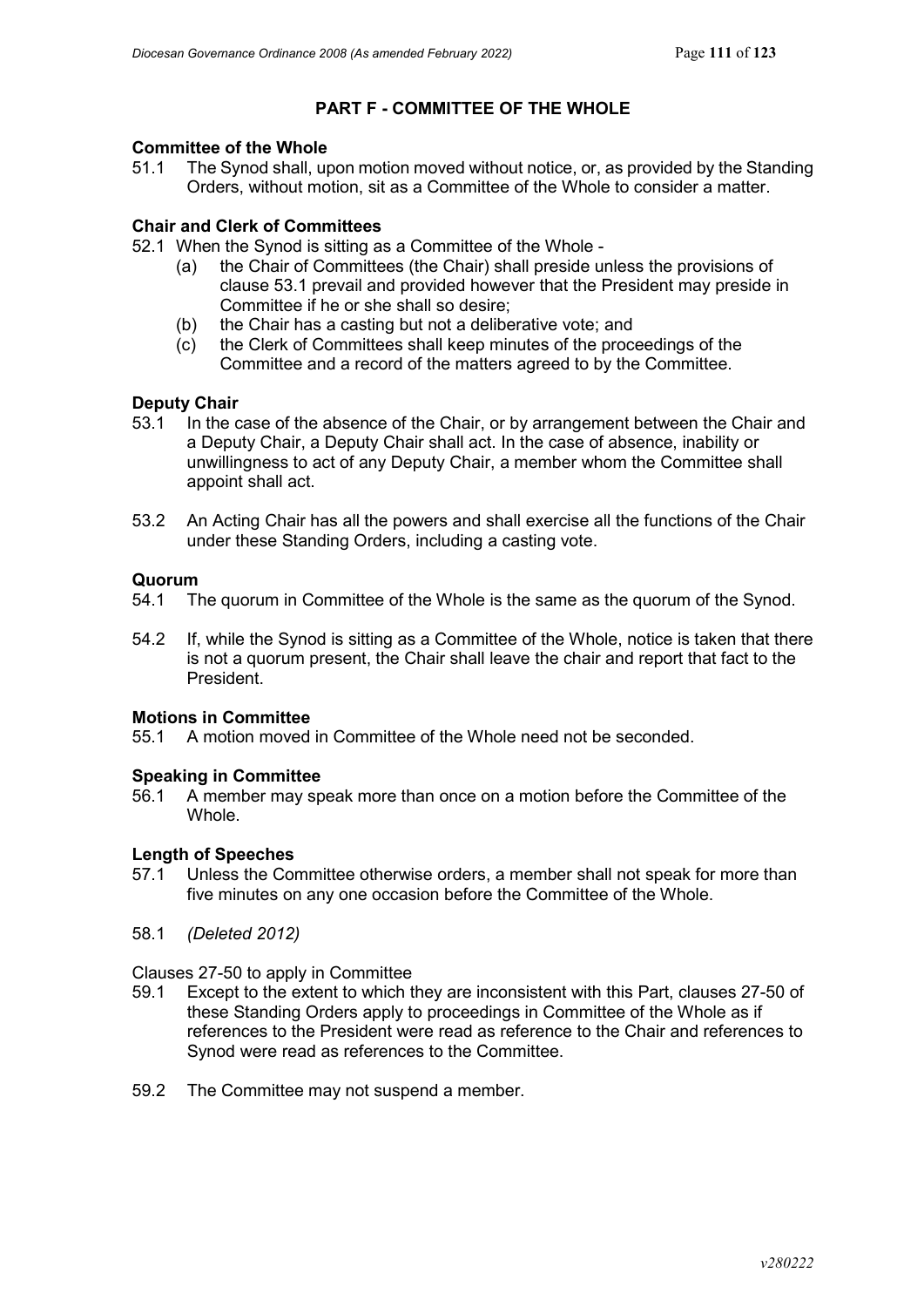# **PART G - ORDINANCES**

# **Leave to Introduce a Bill**<br>60.1 A bill for a proposed

- 60.1 A bill for a proposed Ordinance shall not be considered by the Synod unless its introduction has been approved
	- (a) by Bishop-in-Council, or
	- (b) by resolution of the Synod by way of a motion for leave to introduce a bill for an Ordinance.

#### **Consideration by the Synod**

- 61.1 At the time of moving a motion that a bill be approved in principle the mover may seek the leave of the Synod to introduce the bill with amendments to the bill as circulated to each member. If such leave is given the bill as so introduced shall be the bill to be debated.
- 61.2 When a motion that a bill be approved in principle has been moved and spoken to by the mover and seconded, the President shall ask if any member or members wish to ask the mover or seconder any question or questions to assist members to elucidate the purpose and intended effect of the bill, and any member may then ask any such question which may thereupon be answered by the mover or seconder. Further such questions may be asked and answered until the President announces that the debate shall proceed.
- 61.3 A person who has asked or answered a question during the period referred to in paragraph 61.2 shall not, for the purpose of the ensuing debate, be deemed to have spoken on the motion by virtue only of having asked or answered such question.
- 61.4 After the President shall have announced that the debate shall proceed, the general principle of the bill shall be debated.
- 61.5 If the motion that the bill be approved in principle be decided in the negative the bill shall lapse.
- 61.6 When the Synod has agreed to a motion that a bill be approved in principle, the President shall ask if any member wishes to debate the bill in Committee.
- 61.7 If any member shall answer "Yes" then the Synod shall, without motion being moved, forthwith be deemed to have resolved itself into Committee to consider the bill in detail, unless the Synod resolves that consideration of the bill by the Committee be an order of the day for another time.
- 61.8 If no member shall answer "Yes", the motion that the bill do now pass may be moved forthwith without notice or may be made an order of the day for another time.
- 61.9 If a bill is considered in Committee, the Chair may allow the bill to be considered:
	- (a) as a whole;<br>(b) clause by cl
	- clause by clause:
	- (c) by groups of clauses or by groups of clauses and single clauses; or
	- (d) in a manner which the Chair considers will best facilitate consideration of the amendments of the bill that are to be proposed.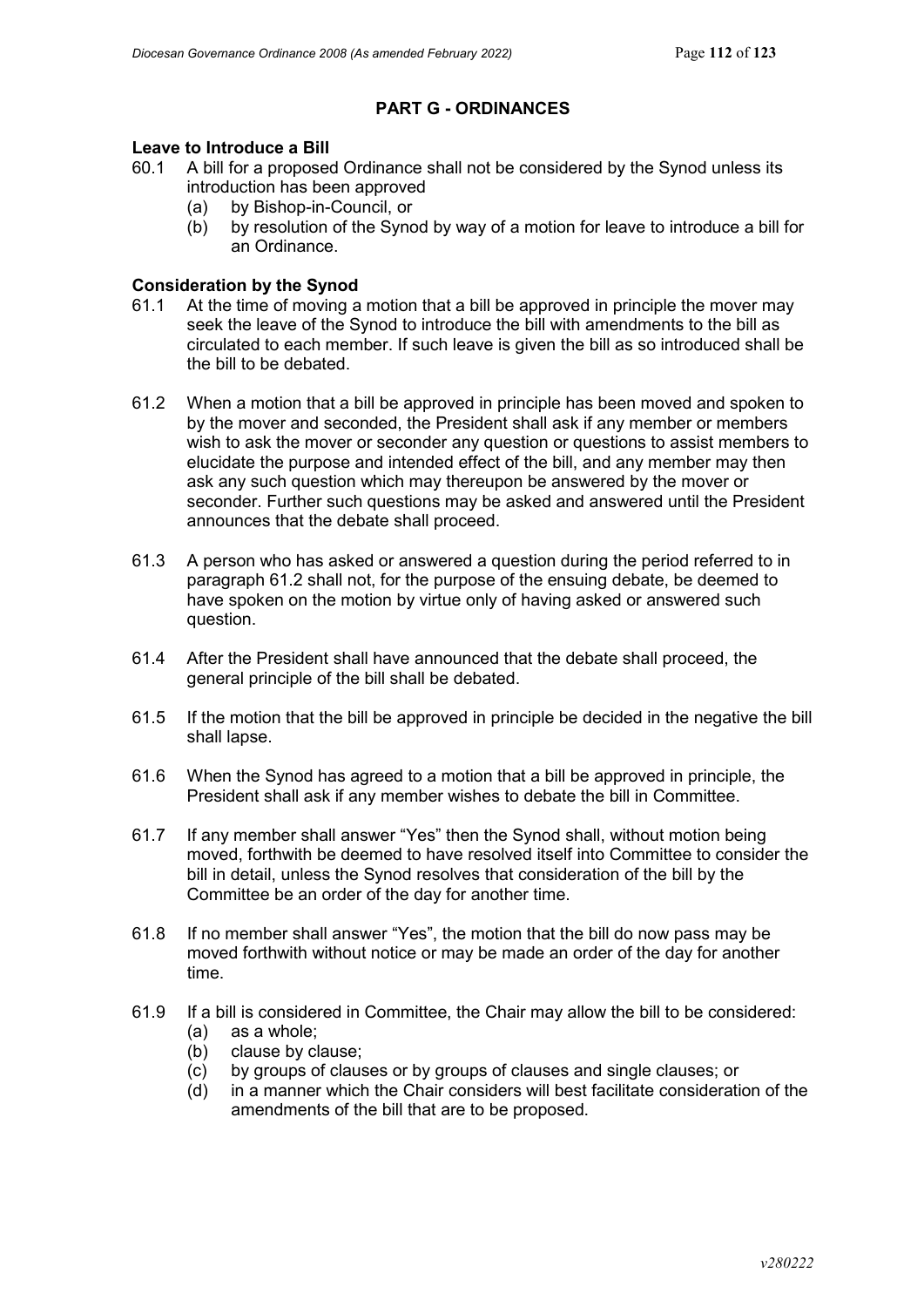- 61.10 In Committee if the bill is not taken as a whole:
	- (a) the title and short title and the preamble (if any) are postponed until after the clauses have been agreed to; and
	- (b) the question shall be put by the Chair in respect of each clause or each group of clauses, as the case requires, that it be agreed to; and
	- (c) when the clauses have all been agreed to either with or without amendment, the question shall be put, first in respect of the preamble (if any) then in respect of the title and short title, that it be agreed to.
- 61.11 Upon the Committee completing its consideration of a bill:
	- (a) the Synod shall be deemed to be reconvened and the Chair shall report to the President the bill as agreed by the Committee;
	- (b) the President shall, without a motion being moved, put to the Synod the question 'that the report be agreed to': which question shall be open to amendment that the bill, or a specified clause, be recommitted to the Committee to consider an amendment.
- 61.12 When the question that the report of the Chair be agreed to has been put to and passed by Synod, the motion that the bill do now pass may be moved forthwith without notice or made an order of the day for another time.
- 61.13 A motion that a bill do now pass shall be open to amendment that the bill, or a specified clause, be recommitted to the Committee to consider an amendment.
- 61.14 If a bill, or a clause of a bill, is recommitted to the Committee:
	- (a) the Synod shall, without a motion being moved, forthwith be deemed to have resolved itself into Committee to consider the proposed amendment;
	- (b) the procedure in Committee shall, as nearly as practicable, be the same as the procedure following the passing of the motion that the bill be approved in principle except that the Committee shall consider only amendments relating to the purpose of its recommittal; and
	- (c) the procedure following completion of the consideration of the bill in Committee shall, as nearly as practicable, be the same as that following completion of consideration of the bill in Committee in the first instance.

#### **Bishop's Assent**

62.1 When the Synod has agreed that a bill do pass, the bill shall be presented to the Bishop to be signified whether or not the Bishop assents to it.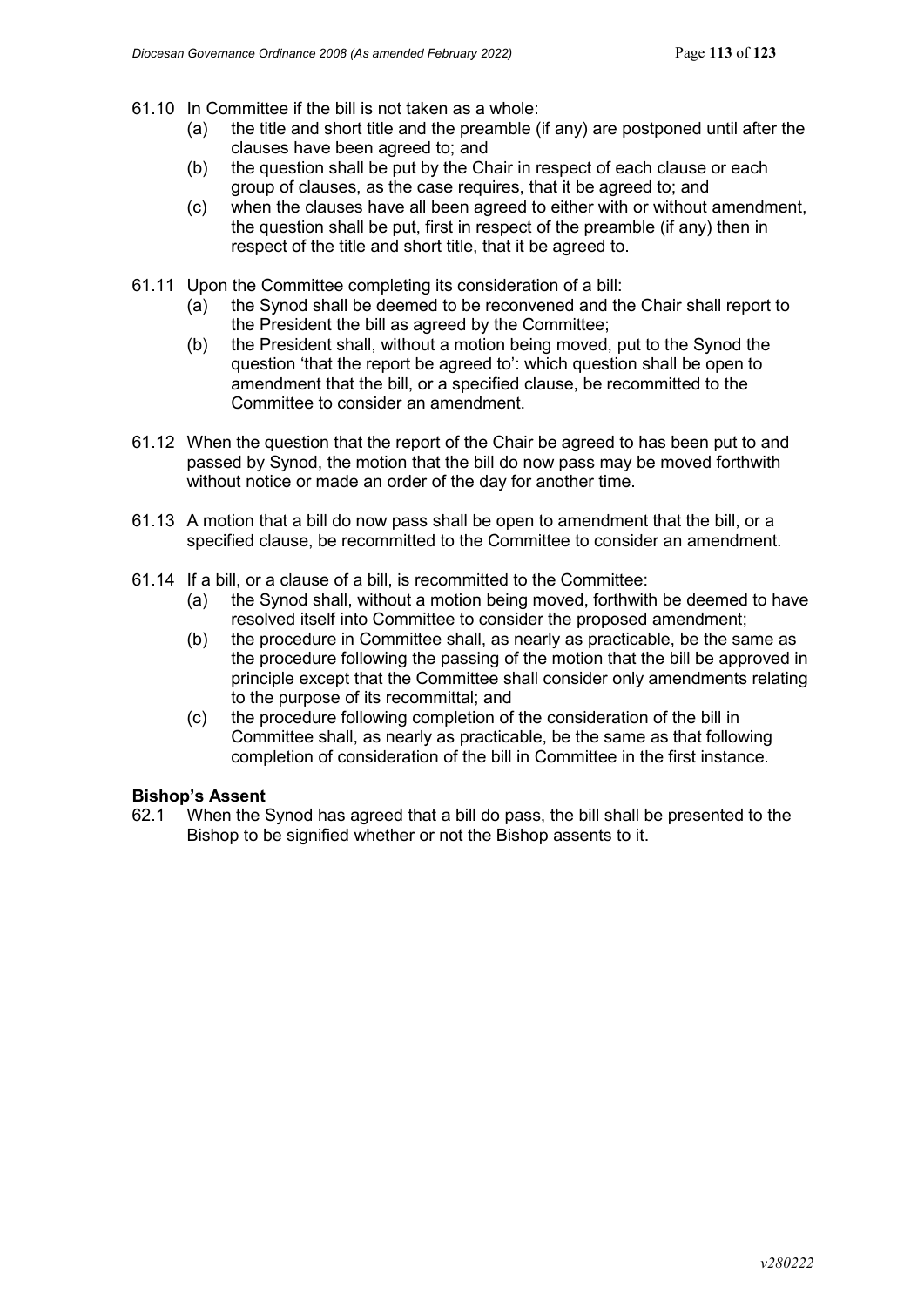# **PART H** - **CONFERENCE PROCEDURE**

# **Initiation by President**

The President may, whether or not he or she has given notice to that effect, at any time during a session of the Synod determine that the Synod go into conference for the purpose of consultation on any matter and the Synod shall thereupon be in conference for such purpose.

# **Initiation by Synod**<br>64. Any member

Any member of the Synod may upon notice duly given in accordance with this Ordinance move that the Synod desires to consult with the President on any matter specified in the notice of motion and upon the passing of such motion and if the President shall signify assent thereto the Synod shall thereupon be in conference for such purpose.

## **Procedure in Conference**

- 65. Whilst the Synod is in conference:
	- (a) The provisions of Part E of these Standing Orders other than clause 27.1 thereof shall not apply;
	- (b) Any person may speak for five minutes or such longer period as the President may allow;
	- (c) The President may permit any person to speak more than once;
	- (d) It shall not be necessary to have any motion before the conference and any motion if moved –
		- (i) Shall only be moved with leave of the President;
		- (ii) Shall be in such a form as to express the opinion of the conference on a particular matter; and
		- (iii) Shall not form any part of the record of the Synod.

## **Conclusion of Conference**

- 66. A conference shall be concluded by:
	- (a) The President so deciding; or
	- (b) By a resolution of the conference "That this conference be now concluded" which resolution may be moved at any time and if seconded may be debated provided however that no member may speak for more than one minute in such debate.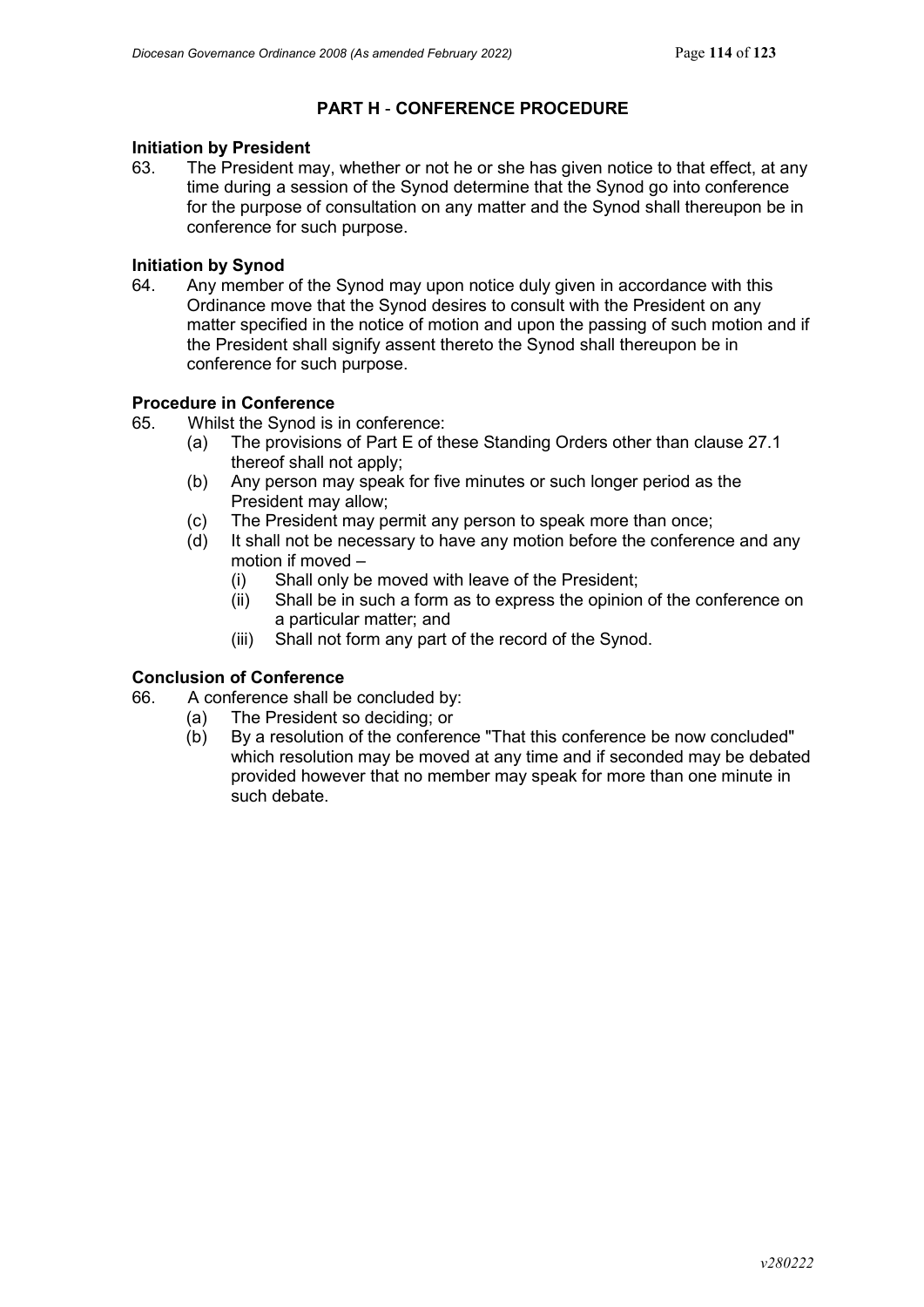# **SECOND SCHEDULE**

**(Deleted 2016)**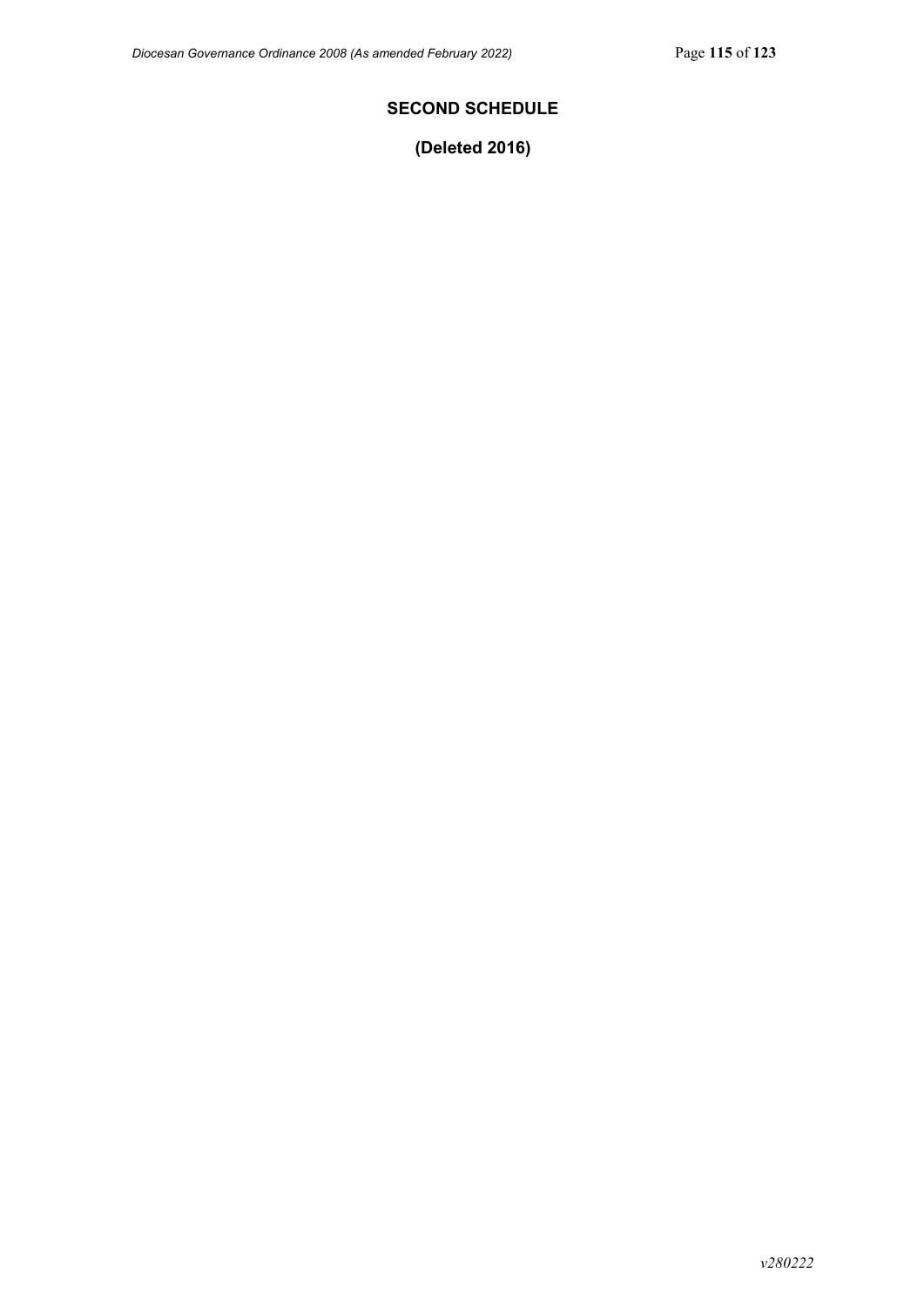# **THIRD SCHEDULE**

# **Form of Nomination of a Candidate for Bishop of Grafton**

| having received their explicit permission to be nominated, hereby nominate                        |
|---------------------------------------------------------------------------------------------------|
|                                                                                                   |
|                                                                                                   |
|                                                                                                   |
| for appointment as Bishop of Grafton.                                                             |
| (Signed) Nominator.                                                                               |
|                                                                                                   |
|                                                                                                   |
| hereby second this nomination                                                                     |
| (Signed) Seconder.                                                                                |
| $MOTF$ , $T_2$ be valid this nomination must be resolved by the Degistrer before $E.00 \text{nm}$ |

NOTE: To be valid, this nomination must be received by the Registrar before 5.00pm on the

. . . . . . . . . . . . . . day of . . . . . . . . . . . . . . . . . . . . . . . . . . . . . .20 . . . . . . . .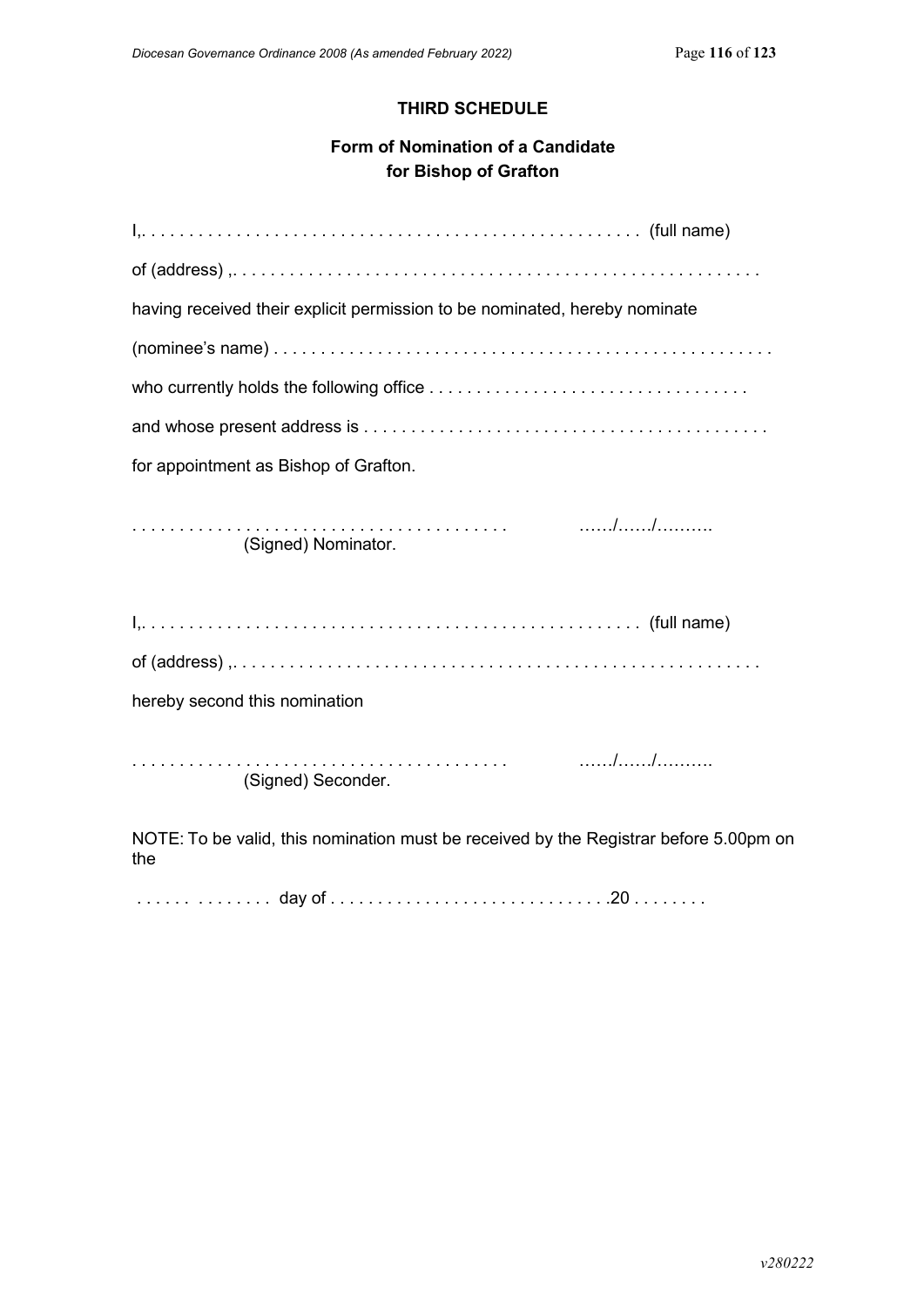# **FOURTH SCHEDULE**

### **Form of Consent, Declaration and Release of a**

## **Candidate for Bishop of Grafton**

1. I,……………………………………………………………….. (full name)

born on ………..………………………… (date of birth),

holding the office of ……………………………………………………………. ,

and residing at ………………………………………………………………………

…………………………………………………………….. (residential address)

consent to my nomination as a candidate for appointment as Bishop of Grafton.

- 2. I declare that I am not and have never been known by any names other than the name written by me above and those names which appear below:
- 3. I understand that in addition to general inquiries customary of such appointment, the following specific inquiries will be made:
	- (a) as to whether there is professional standards information entered in respect of me in the National Register; and
	- (b) as to whether I am or have been subject to disciplinary proceedings in any Diocese of the Anglican Church of Australia or of any other Church; and
	- (c) as to whether I am or have been the subject of a complaint or investigation under the Professional Standards legislation of any Diocese of the Anglican Church of Australia or of any other Church; and
	- (d) as to whether I am or have been the subject of investigation or legal proceedings in any State or Territory of Australia or other country in respect of Professional Standards matters;

and I consent to any information obtained as a result of these inquiries being made available to the members of the Bishop Appointment Board of the Diocese of Grafton.

4. I consent to the Diocese of Grafton obtaining a criminal record check and providing a current NSW Working with Children's Check (or relevant equivalent) in respect of my name and I agree to sign all documents necessary to facilitate such checks. I consent to the provision of the results of any check to be made available to the members of the Bishop Appointment Board of the Diocese of Grafton.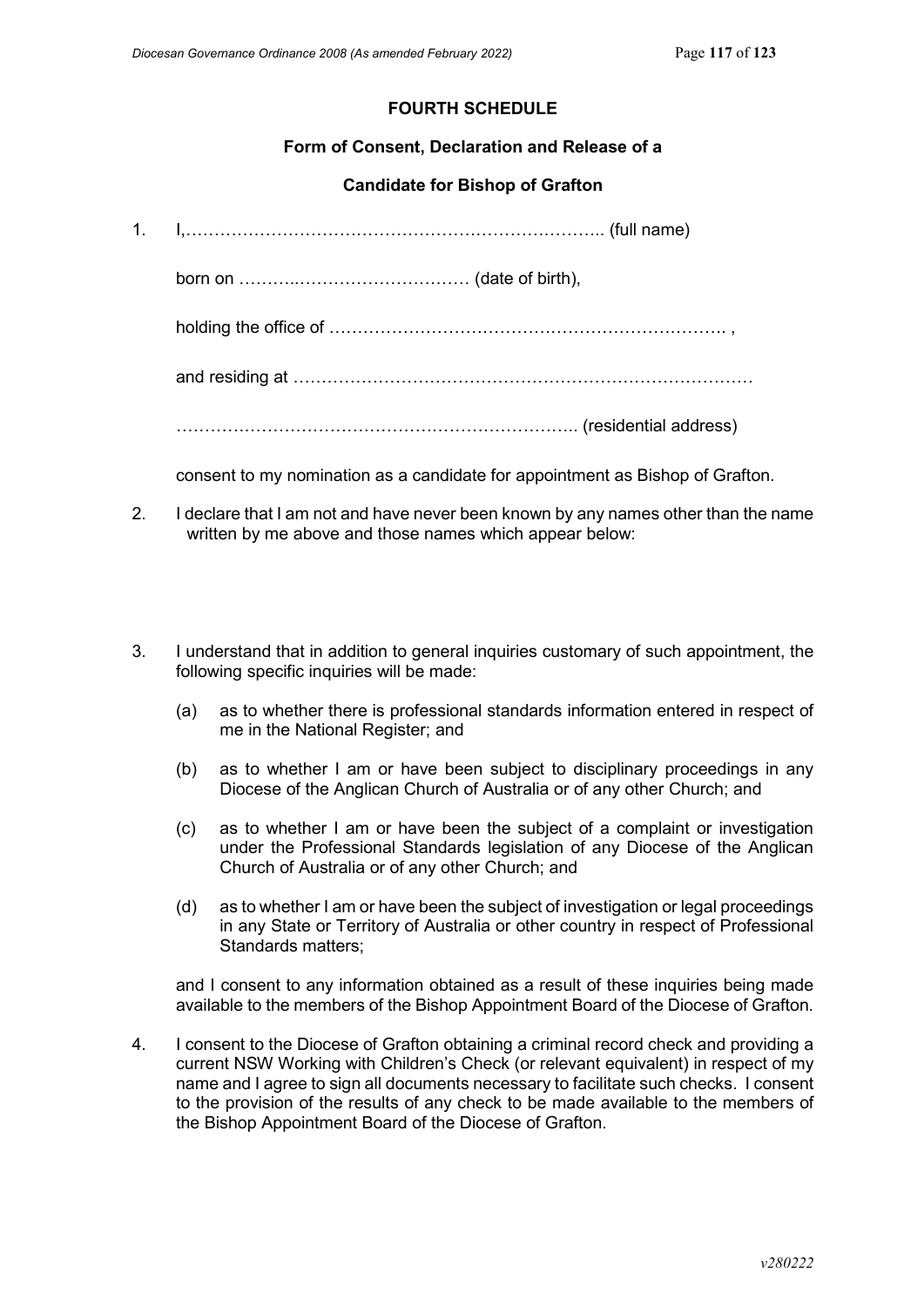- 5. I am not aware of any conduct or omission of mine which has been or could properly have been the subject of any complaint received, or investigation undertaken by any person or body constituted to receive complaints about, or to investigate the conduct of, persons in holy orders in any Diocese of the Anglican Church or Australia or of any other Church.
- 6. I declare that I can satisfy "Canonical fitness" as defined in section 74 (1) of The Constitution of the Anglican Church of Australia.
- 7. I hereby release from liability any person or organisation that provides information to the Bishop Appointment Board of the Diocese of Grafton in connection with this nomination. I also hereby release from liability the members of the Bishop Appointment Board of the Diocese in connections with all inquiries made concerning this nomination.

Signed……………………………………………….. Date………………………….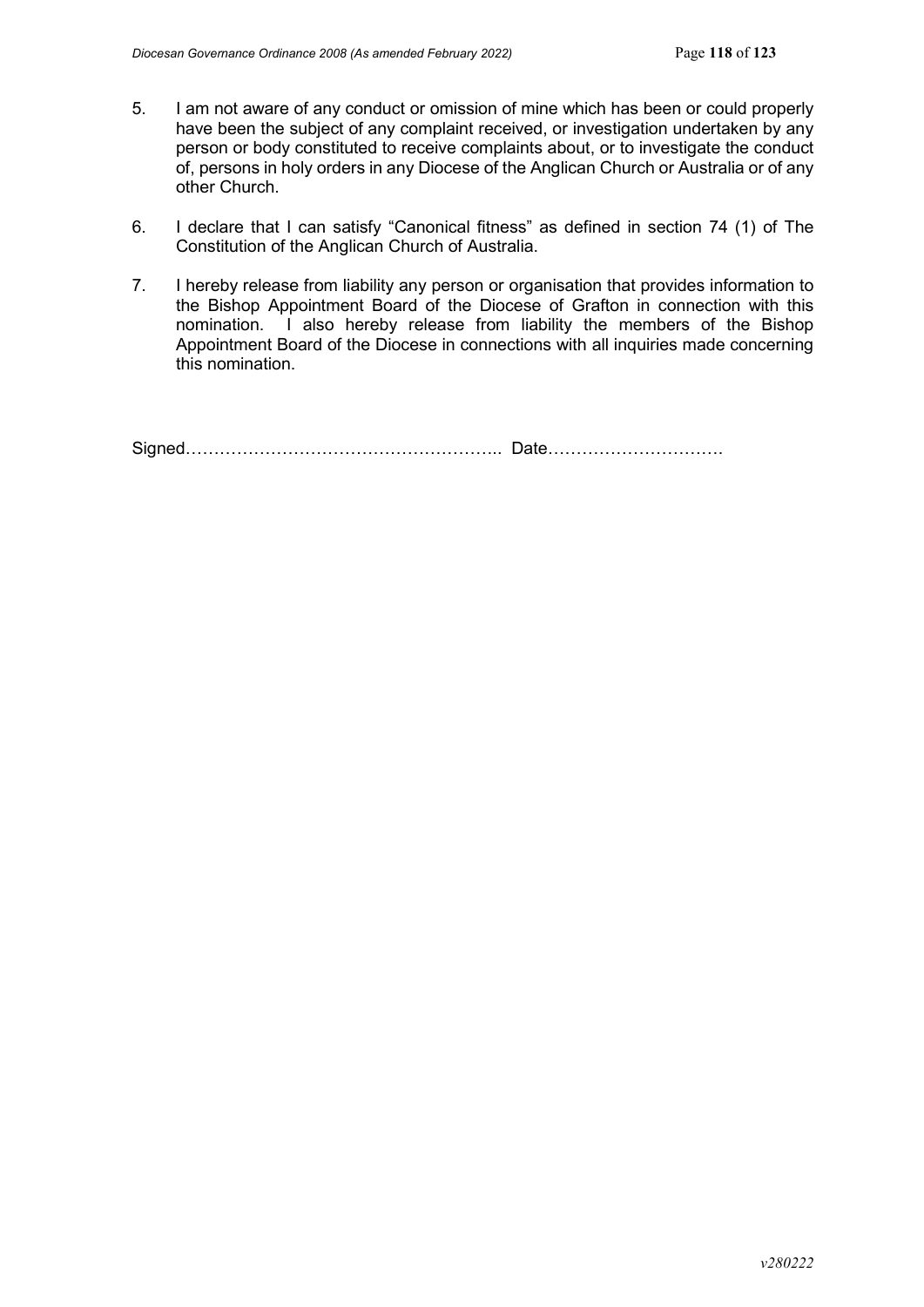# **FIFTH SCHEDULE**

**(**Deleted 2019)

## **SIXTH SCHEDULE**

(Deleted 2019)

# **SEVENTH SCHEDULE**

(Deleted 2019)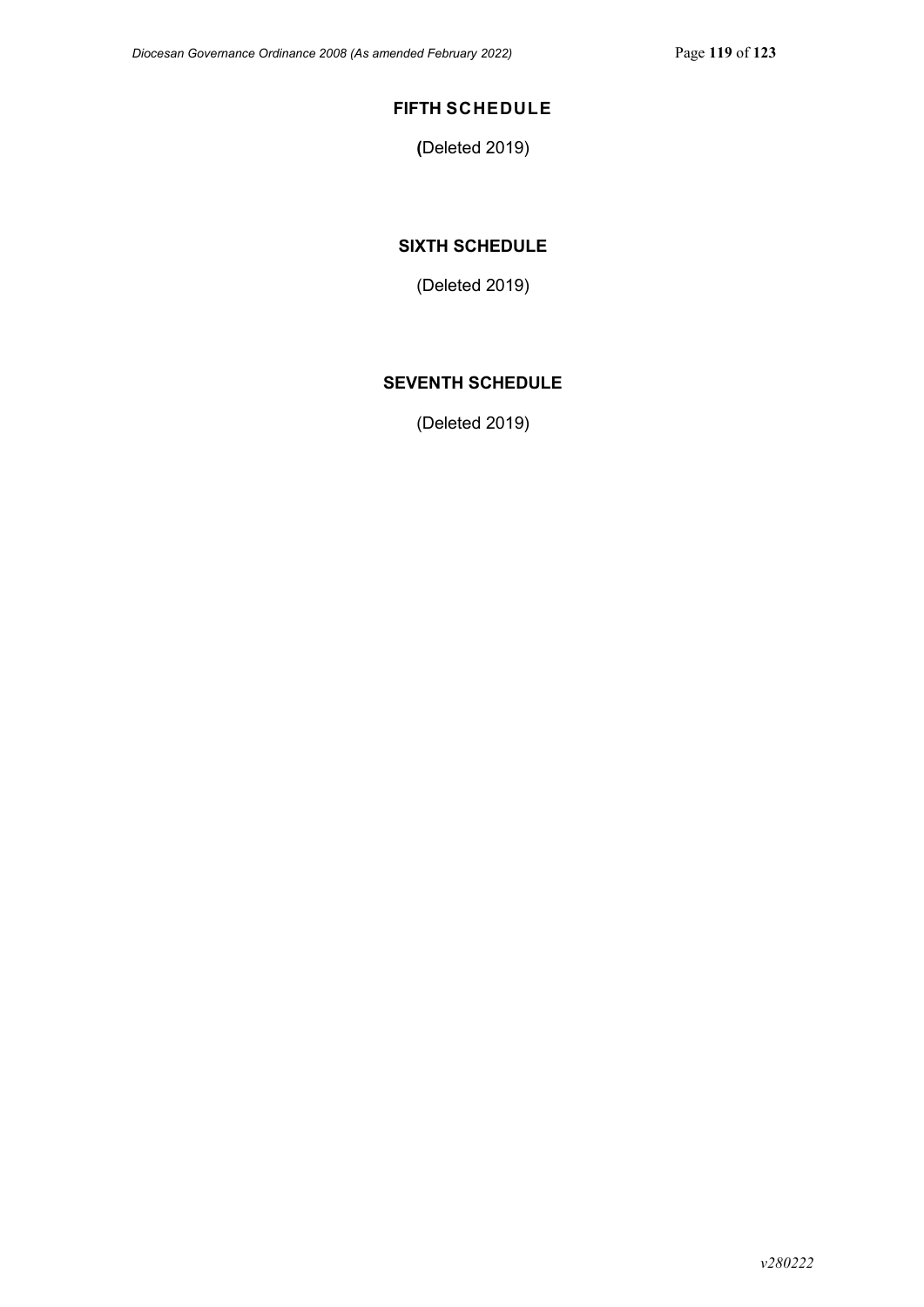| <b>Chapter No</b>                   | AMENDMEN I J<br><b>Chapter Title</b>                                                                                                                              | <b>Amendment</b>                                                                     | <b>Date of Amendment</b> |
|-------------------------------------|-------------------------------------------------------------------------------------------------------------------------------------------------------------------|--------------------------------------------------------------------------------------|--------------------------|
|                                     |                                                                                                                                                                   |                                                                                      |                          |
| <b>Six</b>                          | <b>Bishop-Resignation and Election</b>                                                                                                                            | Replaced Synod 2011                                                                  | 16 October 2011          |
| Twelve                              | Clergy - Licences, Appointments<br>and Entitlements                                                                                                               | Replaced Synod 2011                                                                  | 16 October 2011          |
| <b>First Schedule</b>               | <b>Synod Standing Orders</b>                                                                                                                                      | Replaced Synod 2012                                                                  | 16 September 2012        |
| Eighteen                            | <b>Grafton Diocese Investment Fund</b>                                                                                                                            | Replaced Synod 2012                                                                  | 16 September 2012        |
| Five                                | <b>Bishop</b>                                                                                                                                                     | Replaced Synod 2012                                                                  | 16 September 2012        |
| Seven                               | Synod                                                                                                                                                             | Replaced Synod 2012                                                                  | 16 September 2012        |
| Eight                               | Bishop-In-Council                                                                                                                                                 | Replaced Synod 2012                                                                  | 16 September 2012        |
| Ten                                 | Parish Administration                                                                                                                                             | Replaced Synod 2012                                                                  | 16 September 2012        |
| Eleven                              | Parish Incumbent's Presentation<br><b>Board</b>                                                                                                                   | Replaced Synod 2012                                                                  | 16 September 2012        |
| Seventeen                           | The Cathedral Church of Christ the<br>King                                                                                                                        | Replaced Synod 2012                                                                  | 16 September 2012        |
| Five                                | <b>Bishop</b>                                                                                                                                                     | Amended clauses 11 and<br>12 Bishop in Council                                       | 27 June 2013             |
| <b>Six</b><br><b>Third Schedule</b> | <b>Bishop-Resignation and Election</b>                                                                                                                            | Replaced Bishop in Council                                                           | 1 August 2013            |
| Four                                | <b>Diocese</b>                                                                                                                                                    | Replaced Synod 2013                                                                  | 12 October 2013          |
| Seven                               | Synod                                                                                                                                                             | Replaced Synod 2013                                                                  | 12 October 2013          |
| Thirteen                            | <b>Stipendiary Lay Ministers</b>                                                                                                                                  | Replaced Synod 2013                                                                  | 13 October 2013          |
| Fifteen                             | The Corporate Trustees of the<br>Diocese of Grafton                                                                                                               | Replaced Synod 2013                                                                  | 13 October 2013          |
| Two                                 | Preamble                                                                                                                                                          | Replaced Synod 2013                                                                  | 13 October 2013          |
| Nineteen                            | Diocesan Audit Committee                                                                                                                                          | Replaced Synod 2013                                                                  | 13 October 2013          |
| Nine                                | <b>Ministry Units</b>                                                                                                                                             | Replaced Synod 2013                                                                  | 13 October 2013          |
| Eighteen                            | <b>Grafton Diocese Investment Fund</b><br>name change                                                                                                             | Replaced Synod 2013                                                                  | 13 October 2013          |
| Twelve                              | <b>Clergy Service Conditions</b>                                                                                                                                  | Deleted Clause 130.2<br><b>Bishop in Council</b>                                     | 26 February 2015         |
| Eighteen                            | <b>Anglican Funds Grafton Diocese</b>                                                                                                                             | Amended clause 218.1<br><b>Bishop in Council</b>                                     | 7 May 2015               |
| Five<br>Six<br>Eleven<br>Twelve     | <b>Bishop</b><br><b>Bishop-Resignation and Election</b><br>Parish Incumbent's Presentation<br><b>Board</b><br>Clergy - Licences, Appointments<br>and Entitlements | Amended retirement age<br><b>Synod 2015</b>                                          | 13 June 2015             |
| Seven                               | Synod                                                                                                                                                             | Amendment to Synod<br>Membership Synod 2015                                          | 13 June 2015             |
| Eight                               | Bishop-In-Council                                                                                                                                                 | Amendment to Bishop-in-<br>Council Membership and<br>Committees<br><b>Synod 2015</b> | 13 June 2015             |
| Ten                                 | Parish Administration                                                                                                                                             | Various amendments<br><b>Synod 2015</b>                                              | 13 June 2015             |
| Eleven                              | Parish Incumbent's Presentation<br><b>Board</b>                                                                                                                   | Amendment to nominators<br>Synod 2015                                                | 13 June 2015             |

### **Diocesan Governance Ordinance 2008 AMENDMENTS**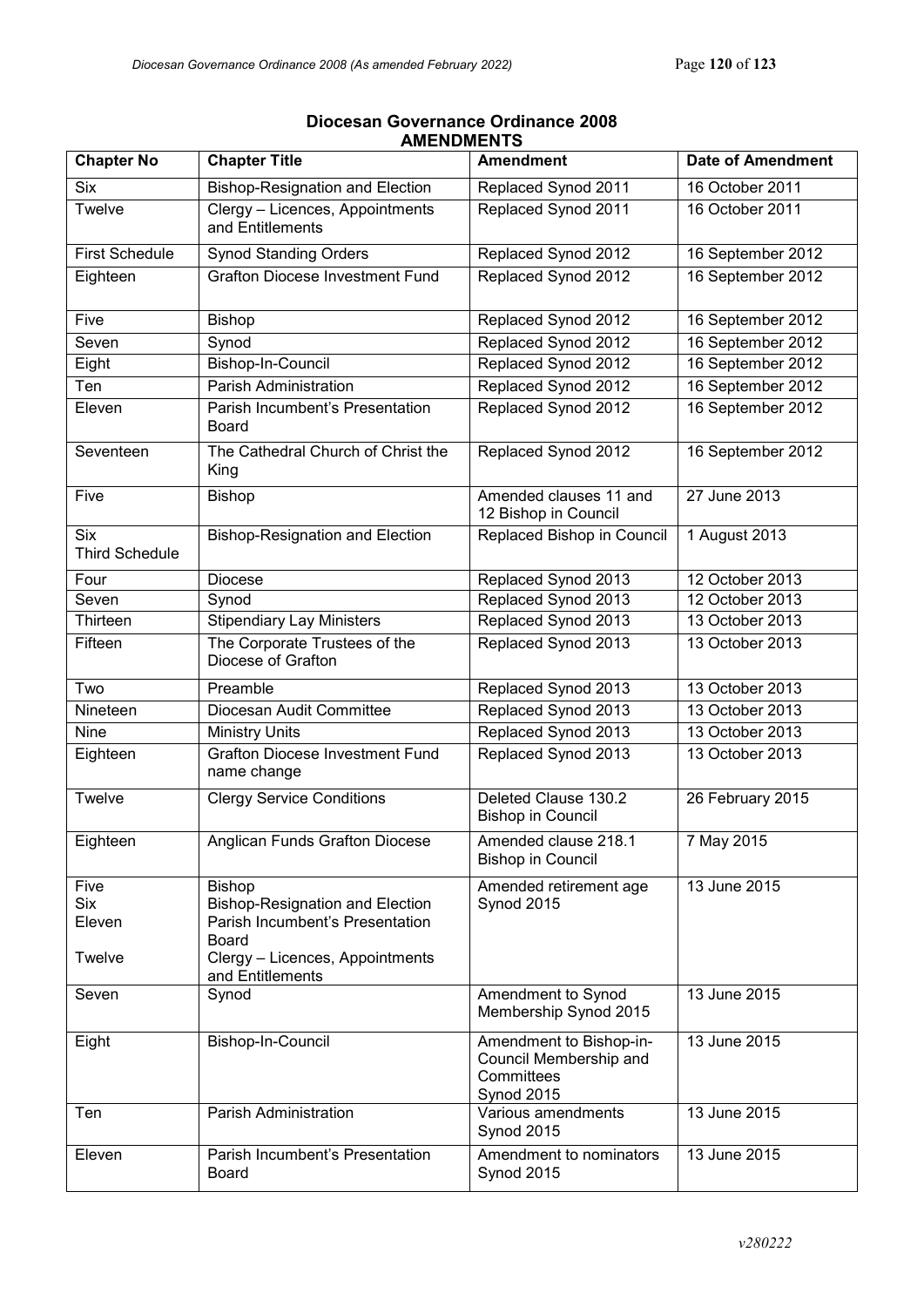| <b>Chapter No</b>      | <b>Chapter Title</b>                                                                | <b>Amendment</b>                                                                                                     | <b>Date of Amendment</b>                    |
|------------------------|-------------------------------------------------------------------------------------|----------------------------------------------------------------------------------------------------------------------|---------------------------------------------|
| Twelve                 | Clergy - Licences, Appointments<br>and Entitlements                                 | Amendments to Income<br><b>Protection Insurance</b><br><b>Synod 2015</b>                                             | 13 June 2015                                |
| <b>Six</b><br>Ten      | <b>Bishop-Resignation and Election</b><br><b>Parish Administration</b>              | Amended clauses<br>33.2, 77.2 and 78.1(o)<br><b>Bishop in Council</b>                                                | 28 January 2016                             |
| <b>Fourth Schedule</b> | Form of Consent, Declaration and<br>Release of a Candidate for Bishop<br>of Grafton | Amended clause 4 Bishop<br>in Council                                                                                | 28 January 2016                             |
| <b>Fifth Schedule</b>  | Safe Ministry Check                                                                 | Amended<br><b>Bishop in Council</b>                                                                                  | 28 January 2016                             |
| Three                  | Dictionary                                                                          | Amended Clauses 4.42,<br>4.43, 4.44 and 4.55<br><b>Bishop in Council</b>                                             | 4 May 2016                                  |
| Seven                  | Synod                                                                               | Amendment to 43.4 and<br>123.1 Synod 2016                                                                            | 18 June 2016                                |
| Seventeen              | The Cathedral Church of Christ the<br>King                                          | Replaced Synod 2016                                                                                                  | 18 June 2016                                |
| Sixteen                | Diocesan Buildings and Property<br>Committee                                        | Replaced Synod 2016 and<br>amended Clauses 97.7,<br>102.1, 105.1, 105.3, 130.17<br>and 154A.1                        | 18 June 2016                                |
| Second<br>Schedule     | Diocesan Property Board Process<br>for Approval of Building Works or<br>Alterations | Deleted Synod 2016                                                                                                   | 18 June 2016                                |
| Five                   | <b>Bishop</b>                                                                       | Amendments to clauses 19<br>and 20 Synod 2016                                                                        | 18 June 2016                                |
| Twenty                 | Accounts, Audits and Annual<br>Reports                                              | Deleted Synod 2016<br>Diocesan Organisation<br>Reporting, Accounts and<br>Audit Ordinance 2012 as<br>amended applies | 18 June 2016                                |
| Eighteen               | Anglican Funds Grafton Diocese                                                      | Chapter 18 replaced Synod<br>2017. 62.1(b) amended.                                                                  | 18 June 2017                                |
| Eight                  | Bishop-in-Council                                                                   | <b>Creation of Finance</b><br>Committee replacing<br>Diocesan Treasurer                                              | 17 June 2017                                |
| Twenty-one             | Diocesan Records                                                                    | Replacement of Chapter                                                                                               | September 2017<br>14<br>15                  |
| Six                    | Bishop - Resignation and Election                                                   | Amendment of 29.1                                                                                                    | 16 November 2017                            |
| Seven                  | Synod                                                                               | Amendment of 44.1                                                                                                    | Correction by Registrar<br>19 December 2017 |
| Eight<br>Eighteen      | Bishop-in-Council<br>Anglican Funds Grafton Diocese                                 | Amendment of clause 62.1<br>and replacement of clause<br>220.6                                                       | 22 March 2018                               |
| Ten                    | Parish Administration                                                               | Replacement of clause<br>105.1                                                                                       | 22 March 2018                               |
| Twelve                 | Clergy - Licences, Appointments<br>and Entitlements                                 | Amendment of clauses<br>130.22, 132.4, 132.5 and<br>133B.1                                                           | 6 September 2018                            |
| <b>Three</b>           | Dictionary                                                                          | Amendment of clause 4.2A                                                                                             |                                             |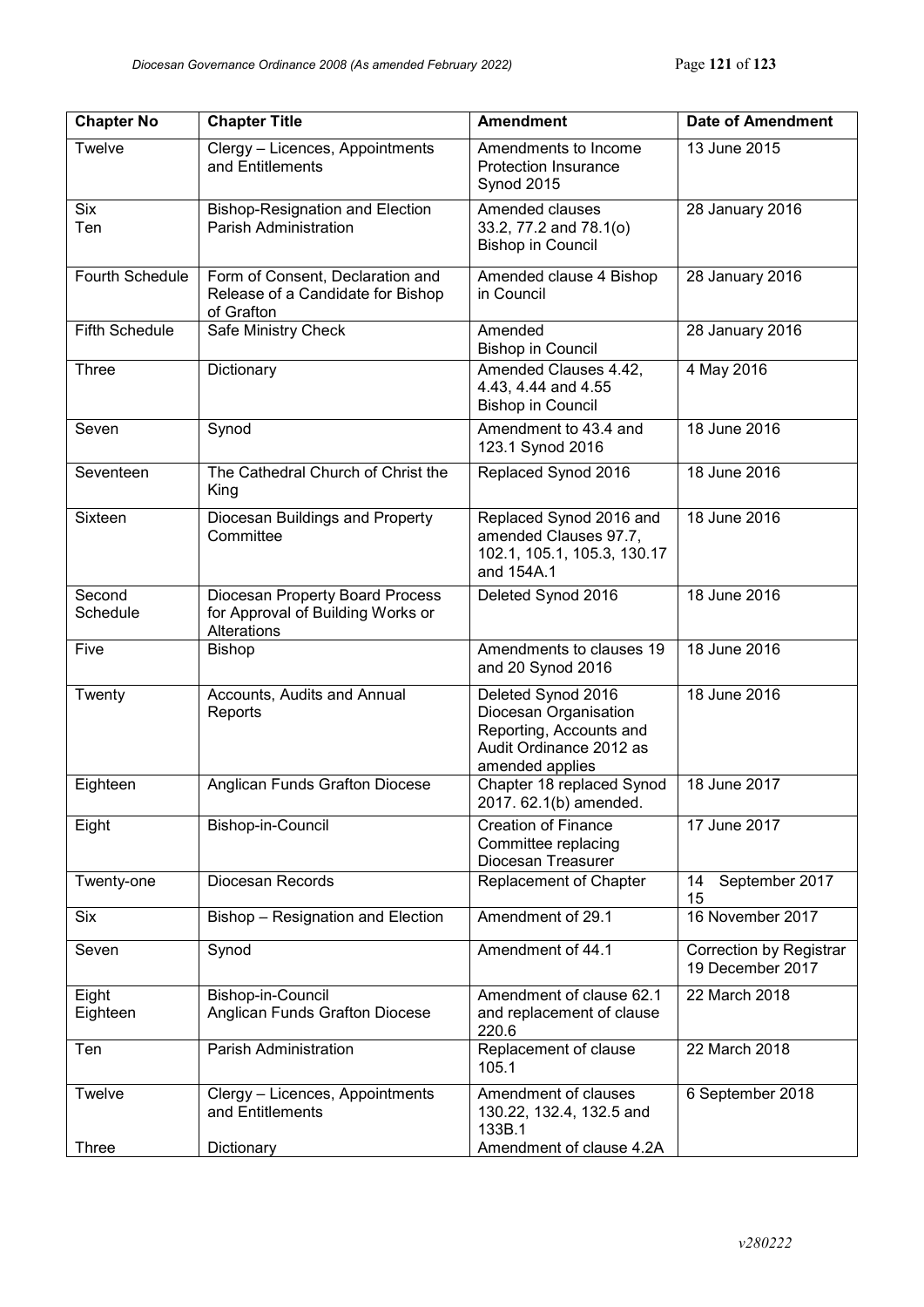| <b>Chapter No</b>                            | <b>Chapter Title</b>                                                                                                          | <b>Amendment</b>                                                                                                                                         | <b>Date of Amendment</b> |
|----------------------------------------------|-------------------------------------------------------------------------------------------------------------------------------|----------------------------------------------------------------------------------------------------------------------------------------------------------|--------------------------|
| <b>Six</b><br><b>Fifth Schedule</b>          | Safe Ministry Check                                                                                                           | Amendment of clause 32.1<br><b>Delete Schedule</b>                                                                                                       | 21 February 2019         |
| <b>Six</b>                                   | Bishop - Resignation and Election                                                                                             | Various amendments of<br>Chapter 6<br>Deletion of Fifth Schedule<br>Deletion of Seventh<br>Schedule                                                      | 22 June 2019             |
| Three<br>Seven                               | Dictionary<br>Synod                                                                                                           | Replacement of Chapter 3<br>Deletion of clauses 44.1 to<br>44.12 and addition of new<br>clauses 43.5 and 43.6                                            | 22 June 2019             |
| Ten<br>Seven<br>Ten<br><b>First Schedule</b> | Parish Administration<br>Synod<br><b>Parish Administration</b><br><b>Synod Standing Orders</b>                                | Replacement of Chapter 10<br>Amendments concerning<br>synod including clarifying<br>term and ability to hold a<br>synod with a modified<br>agenda.       | 6 February 2020          |
| <b>First Schedule</b>                        | <b>Synod Standing Orders</b>                                                                                                  | Inclusion of orders relating<br>to Health and Safety, Use<br>of Information, Members'<br>Personal Information, and<br>Recording of Synod.                | 16 July 2020             |
| Seven                                        | Synod                                                                                                                         | Inclusion of election of<br>General Synod<br>representatives and<br><b>Provincial Synod</b><br>representatives and<br>declaration of members of<br>synod | 16 July 2020             |
| Eighteen                                     | Anglican Funds Grafton Diocese                                                                                                | Amendment of maximum<br>service of 2017 Board and<br>minimum number of Board<br>meetings annually                                                        | 16 July 2020             |
| Seven                                        | Synod                                                                                                                         | Inclusion of details<br>regarding minimum age of<br>members                                                                                              | 20 August 2020           |
| <b>First Schedule</b>                        | <b>Synod Standing Orders</b>                                                                                                  | Revision of Health and<br>Safety provisions                                                                                                              | 20 August 2020           |
| <b>First Schedule</b>                        | <b>Synod Standing Orders</b>                                                                                                  | General revision of Synod<br><b>Standing Orders</b>                                                                                                      | 26 September 2020        |
| Eighteen                                     | Anglican Funds Grafton Diocese                                                                                                | Chapter 18 replaced.<br>Amendment of clause<br>43A.2                                                                                                     | 25 March 2021            |
| Seven                                        | Synod                                                                                                                         | Amendment of clause<br>43.2(h)                                                                                                                           | 6 May 2021               |
| Eighteen<br><b>Twelve</b>                    | Anglican Funds Grafton Diocese<br>Clergy - Licences, Appointments                                                             | Amendment of clauses<br>220.2, 220.4 and 222.1<br>Addition of clause 118.6                                                                               | 24 June 2021             |
|                                              | and Entitlements                                                                                                              |                                                                                                                                                          |                          |
| Three<br>Ten<br>Twelve<br>Sixteen            | Dictionary<br>Parish Administration<br>Clergy - Licences, Appointments<br>and Entitlements<br>Diocesan Buildings and Property | Amendment of clause 4.3<br>Amendment of clause 82.4<br>Amendment of clause<br>131.4<br>Amendment of clause                                               | 16 September 2021        |
|                                              | Committee                                                                                                                     | 189.1(j)                                                                                                                                                 |                          |